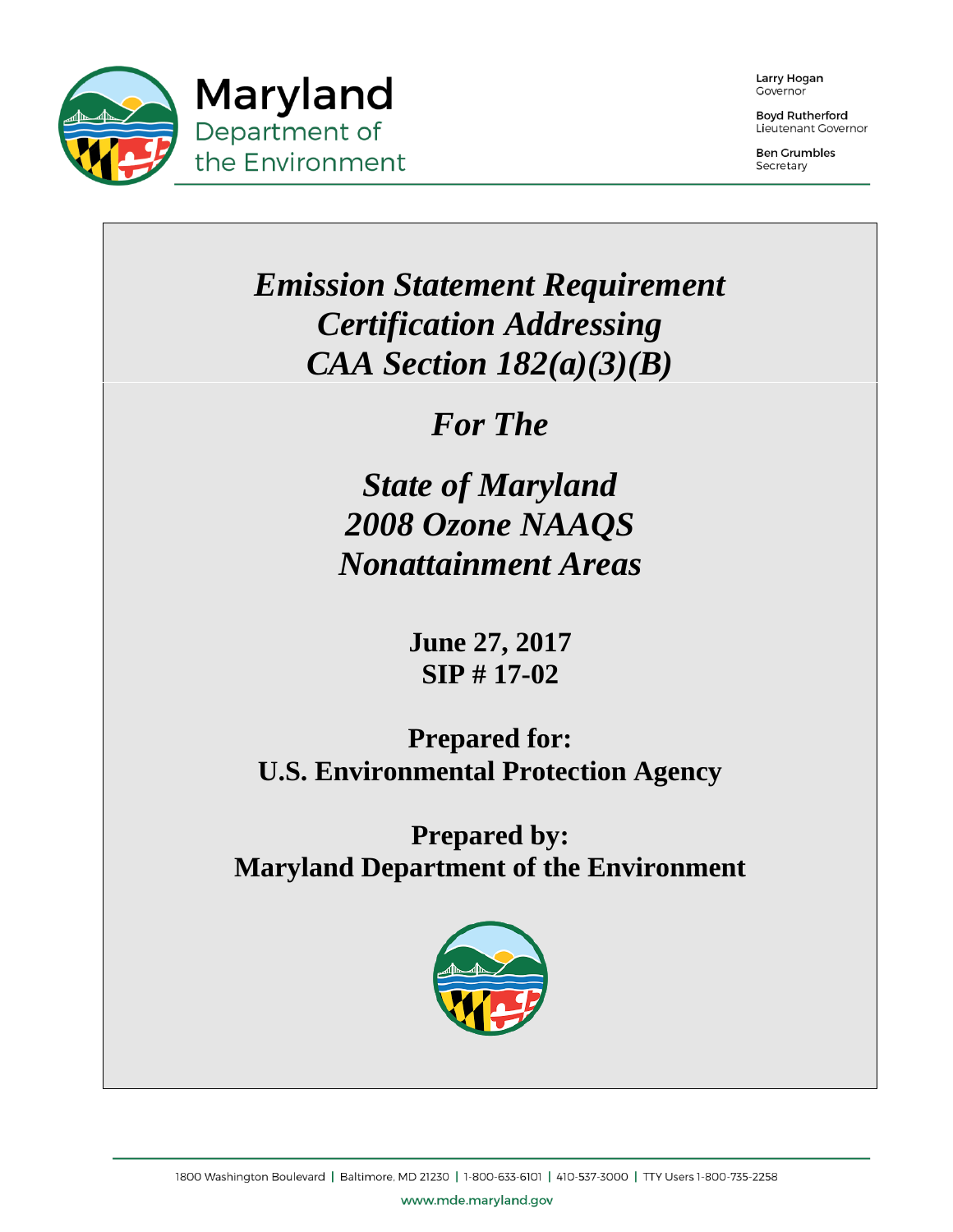## **Maryland Department of the Environment Emission Statement Requirement for the State of Maryland 2008 Ozone NAAQS Nonattainment Areas**

 Maryland Department of the Environment Air and Radiation Management Administration 1800 Washington Boulevard, Suite 730 Baltimore, Maryland 21230 Phone 410.537.3255 • Fax 410.537.4223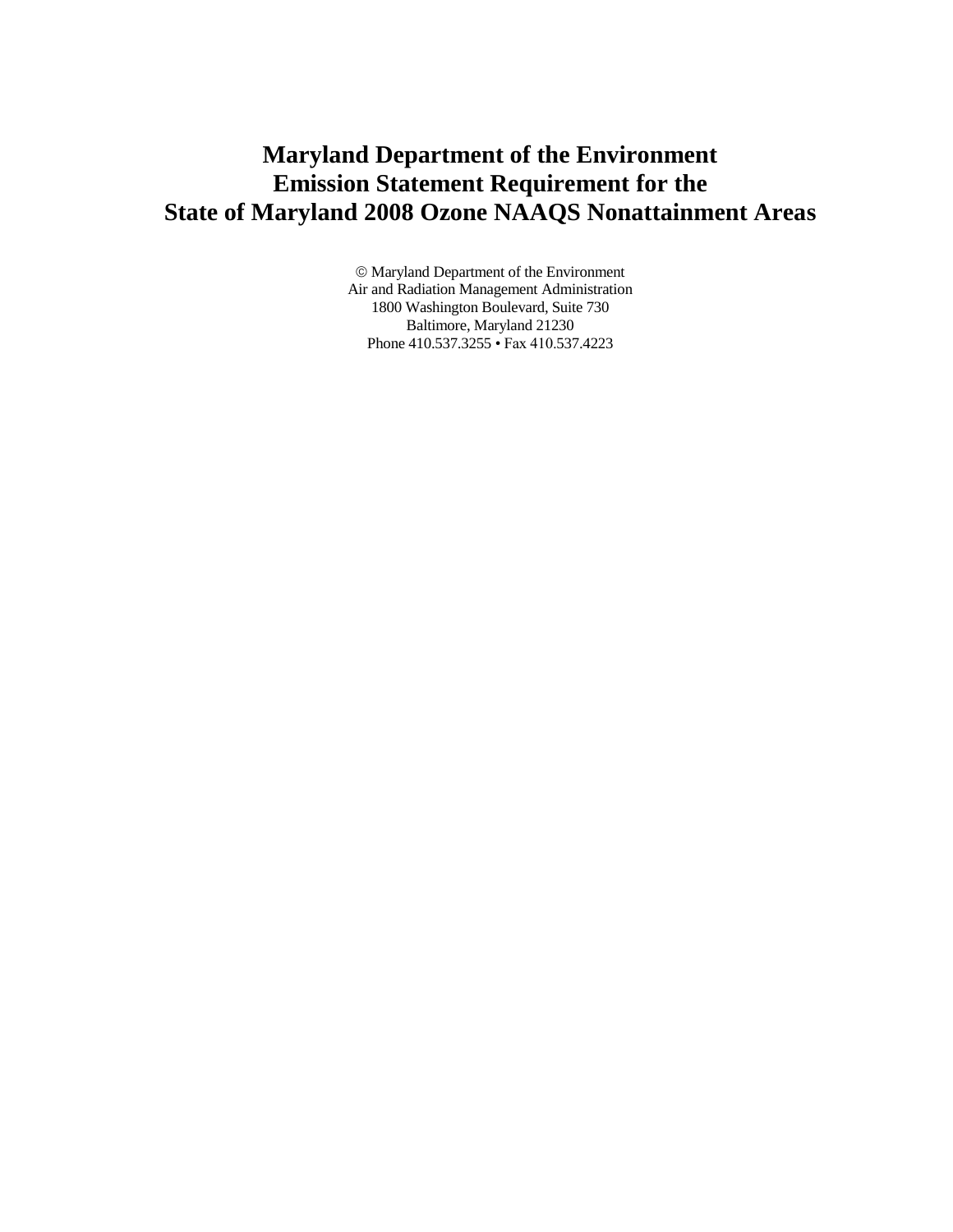## **Certification that Maryland's Existing Emission Statements Regulation Addresses the Requirements of the CAA Section 182(a)(3)(B) for the 2008 Ozone NAAQS**

On March 12, 2008, EPA promulgated a revised 8-hour ozone  $NAAQS<sup>1</sup>$  of 0.075 parts per million (ppm). Upon promulgation of a new or revised NAAQS, the Clean Air Act (CAA or Act) requires EPA to designate as nonattainment any area that is violating the NAAQS, based on the three most recent years of ambient air quality data at the conclusion of the designation process. The following areas in Maryland were designated as nonattainment for the 2008 Ozone Standards:

| <b>Ozone Nonattainment Area Name</b>                   | <b>MD Counties</b>    | <b>Area</b><br><b>Classification</b> |
|--------------------------------------------------------|-----------------------|--------------------------------------|
| Baltimore, MD                                          | Anne Arundel          | Moderate                             |
|                                                        | Baltimore             |                                      |
|                                                        | <b>Baltimore City</b> |                                      |
|                                                        | Carroll               |                                      |
|                                                        | Harford               |                                      |
|                                                        | Howard                |                                      |
| Philadelphia-Wilmington-Atlantic City, PA-NJ-MD-<br>DE | Cecil                 | Marginal                             |
| Washington, DC-MD-VA                                   | Calvert               | Marginal                             |
|                                                        | Charles               |                                      |
|                                                        | Frederick             |                                      |
|                                                        | Montgomery            |                                      |
|                                                        | Prince George's       |                                      |

Based on these nonattainment designations, Maryland was required to develop a SIP revision addressing ozone nonattainment requirements of the CAA for the nonattainment areas. Specifically, pursuant to CAA section 182(a)(3)(B), Maryland was required to submit a SIP revision addressing emissions statements for the Ozone Nonattainment Areas. The Emission Statement requirement under the Clean Air Act ("Act") section 182(a)(3)(B), is applicable to all areas designated nonattainment for the 8-hour ozone national ambient air quality standard (NAAQS) and classified marginal or higher under subpart 2, part D, title I of the Act.

Section 182(a)(3)(B) requires a State to revise its State implementation plan (SIP) for ozone nonattainment areas that are classified marginal or higher to:

. . . require that the owner or operator of each stationary source of oxides of nitrogen or volatile organic compounds provide the State with a statement, in such form as the Administrator may prescribe (or accept an equivalent alternative developed by the State), for classes or categories of sources, showing the actual emissions of oxides of nitrogen and volatile organic compounds from that source. The first such statement shall be submitted within 3 years after the date of the enactment of the Clean Air Act Amendments of 1990. Subsequent statements shall be submitted at least every year thereafter. The statement shall contain a certification that the information contained in the statement is accurate to the best knowledge of the individual certifying the statement . . .

Maryland is submitting a SIP revision stating that its existing Rule, COMAR 26.11.01.05-1 "Emissions Statements", satisfies the requirements to address the Maryland Ozone Nonattainment Areas under Clean Air

 $\overline{a}$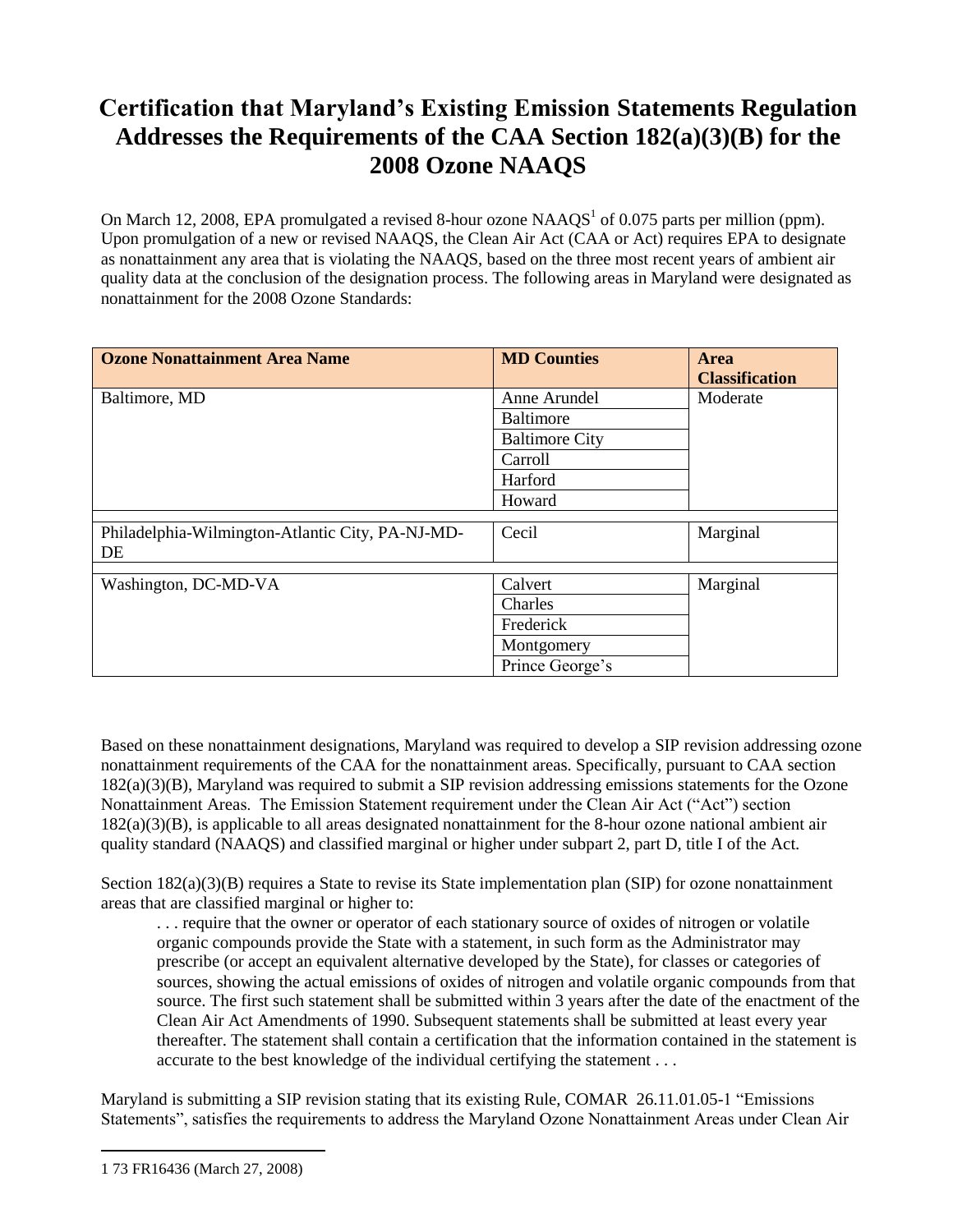Act section 182(a)(3)(B). COMAR 26.11.01.05-1 was initially adopted by Maryland on 11/13/1992 and had an effective date of 12/07/1992, then was approved by EPA on  $10/12/1994^2$ . The regulation is listed under the SIP approvals under the Code of Federal Regulations – 40 CFR Part 52, Subpart V—Maryland § 52.1070 Identification of plan.

 $\overline{a}$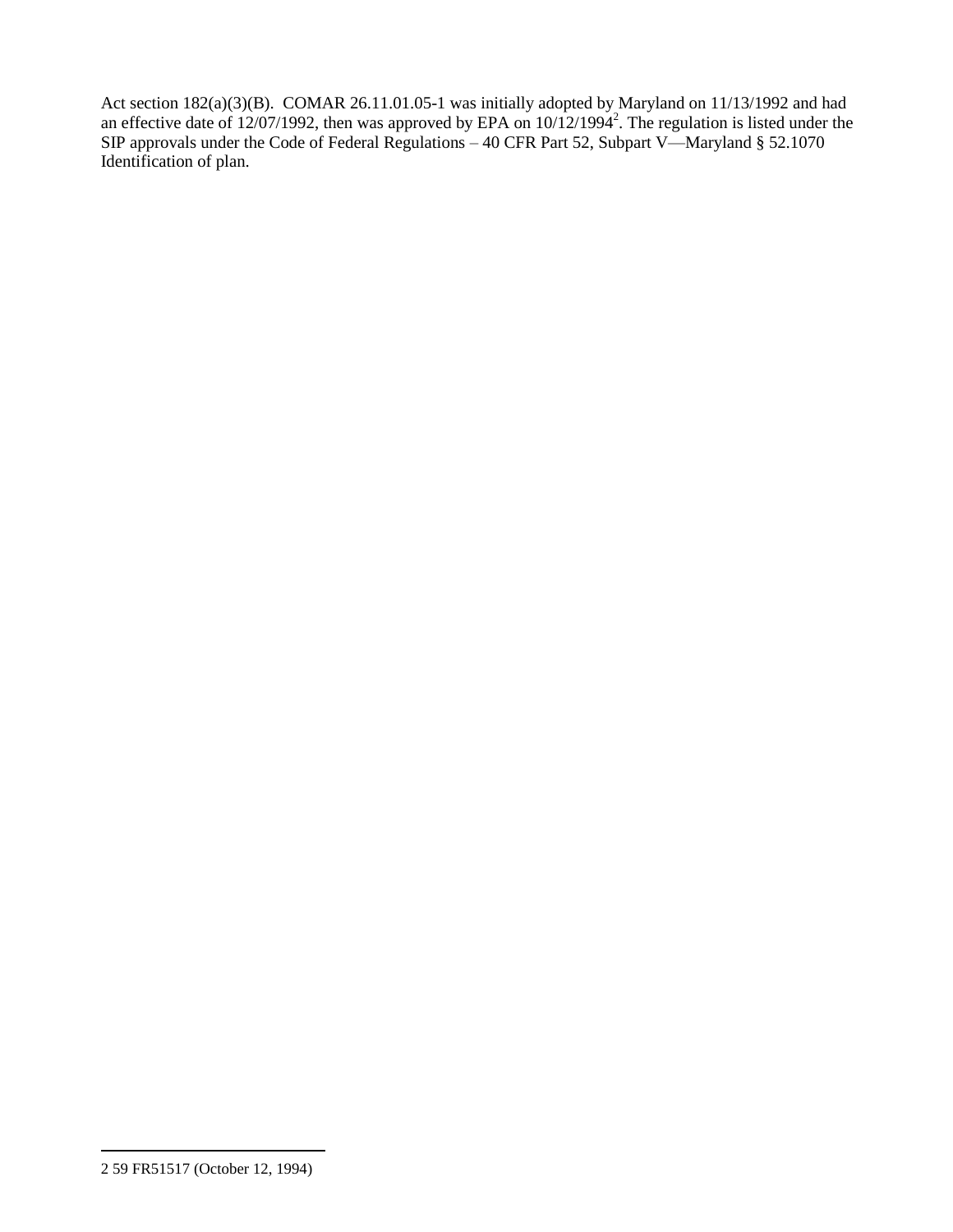## **Attachments**

- A. EPA Approved SIP regulatory language for COMAR 26.11.01.05-1
- B. 40 CFR Part 52 Subpart V Maryland § 52.1070
- C. Proof of Proper Notification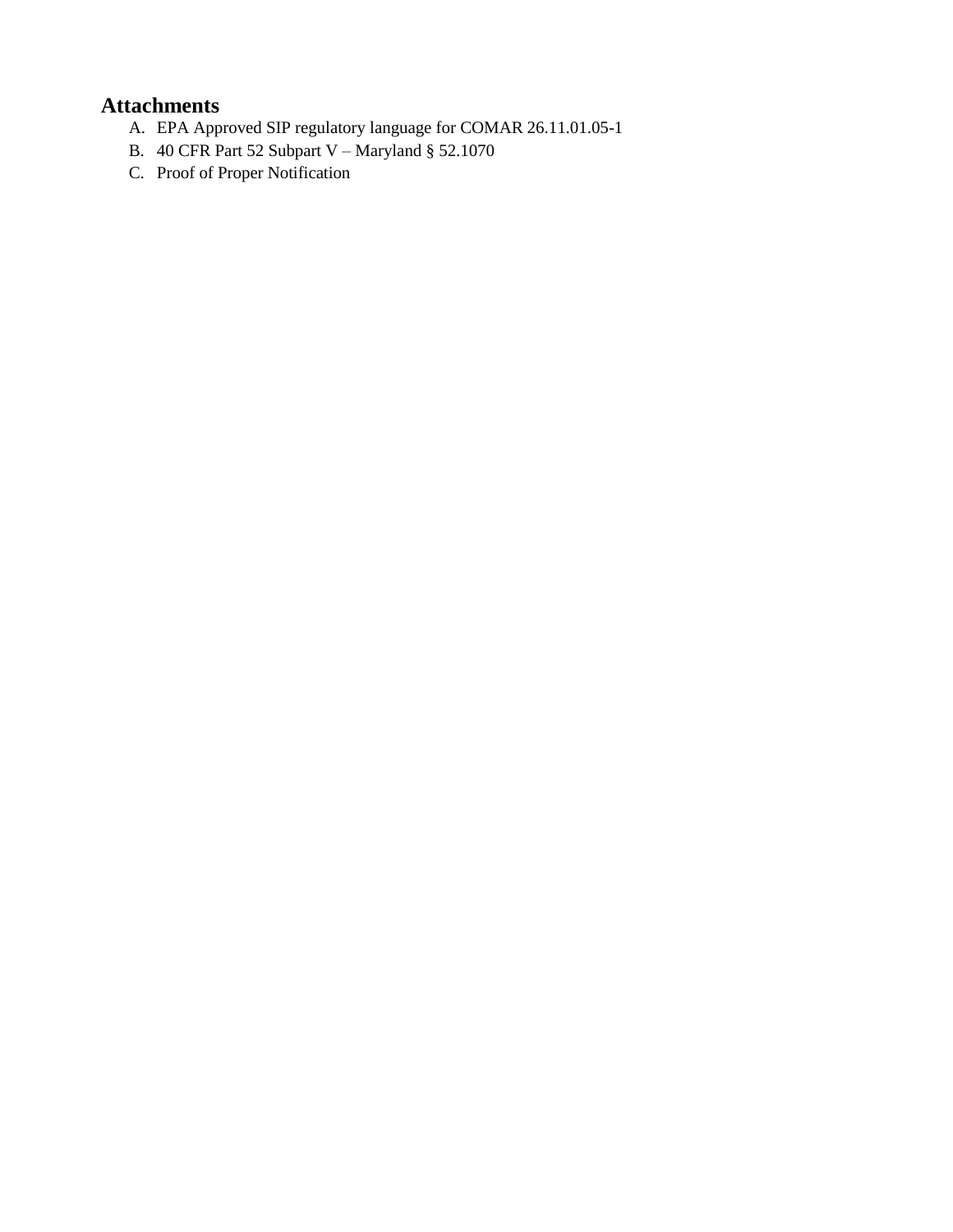## **ATTACHMENT A**

EPA Approved SIP regulatory language for COMAR 26.11.01.05-1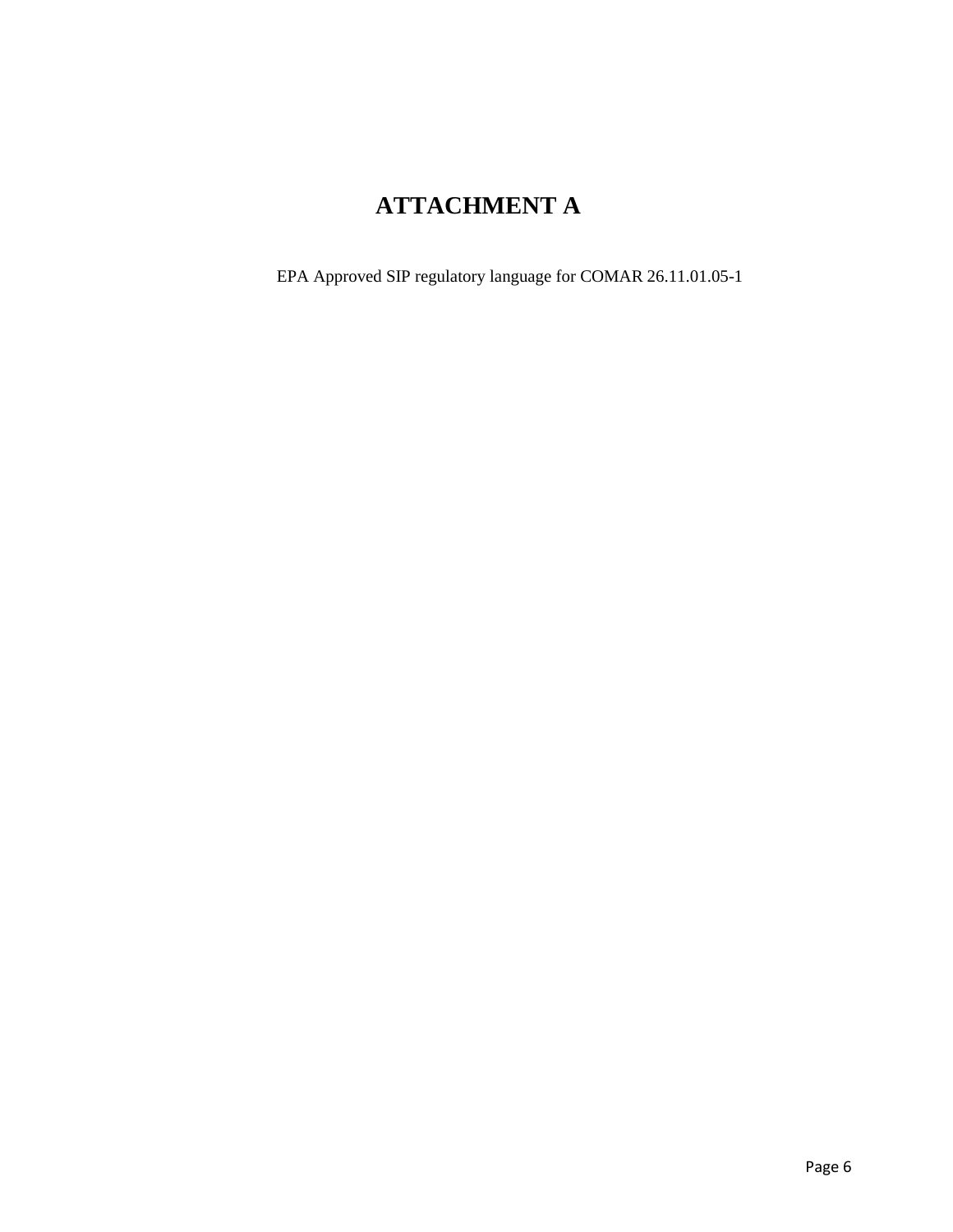# **Title 26 DEPARTMENT OF THE ENVIRONMENT**

### **Subtitle 11 AIR QUALITY**

### **Chapter 01 General Administrative Provisions**

*Authority: Environment Article, §§1-101, 1-404, 2-101—2-103, 2-301—2-303, 10-102, and 10-103, Annotated Code of Maryland*

*26.11.01.05-1*

### **.05-1 Emissions Statements.**

A. Applicability. This regulation applies to a person who owns or operates any installation, source, or premises that is located in:

(1) Baltimore City, or in Anne Arundel, Baltimore, Calvert, Carroll, Cecil, Charles, Frederick, Harford, Howard, Kent, Montgomery, Prince George's or Queen Anne's counties, and has total actual emissions of either VOC or NOx from all installations and sources on a premises of 25 tons or more during a calendar year;

(2) Allegany, Caroline, Dorchester, Garrett, St. Mary's, Somerset, Talbot, Washington, Wicomico, or Worcester counties, and has total actual emissions of either VOC or NOx from all installations and sources on a premises of 50 tons or more of VOC or 100 tons or more of NOx during a calendar year.

B. General Requirements.

(1) By April 1 of each year, beginning with April 1, 1993, a person subject to this regulation shall submit to the Department an emissions statement for the previous calendar year that meets the requirements of this regulation.

(2) A person submitting an emissions statement shall certify that the information in the emissions statement is accurate to the person's best knowledge. The certifying individual shall be:

- (a) Familiar with each installation and source for which the statement is submitted; and
- (b) Responsible for the accuracy of the statement.

(3) If actual emissions from a source or premises for any year after calendar year 1992 equal or exceed the applicable emission levels prescribed in  $\&A(1)$  or (2) of this regulation, an emissions statement is required for that year and each following year unless the source demonstrates, to the satisfaction of the Department, that emissions have been permanently reduced and the source no longer has the potential to emit emissions that exceed the applicable levels.

C. Emissions Statement Content. Emissions statements required by §B of this regulation shall be organized by premises, submitted on a form obtained from the Department, and include the following information:

(1) Identification of each installation or source at the premises that discharges VOC or NOx, and the actual daily and annual emissions from each installation or source;

(2) An explanation of the method used to determine emissions from each installation or source and operating schedules and production data that were used to determine emissions;

(3) Beginning with the emissions statement for calendar year 1993, an explanation for any increases or decreases in emissions for each installation or source if reported emissions differ from the emissions reported in the previous year's emissions statement; and

(4) Other relevant information as required by the Department.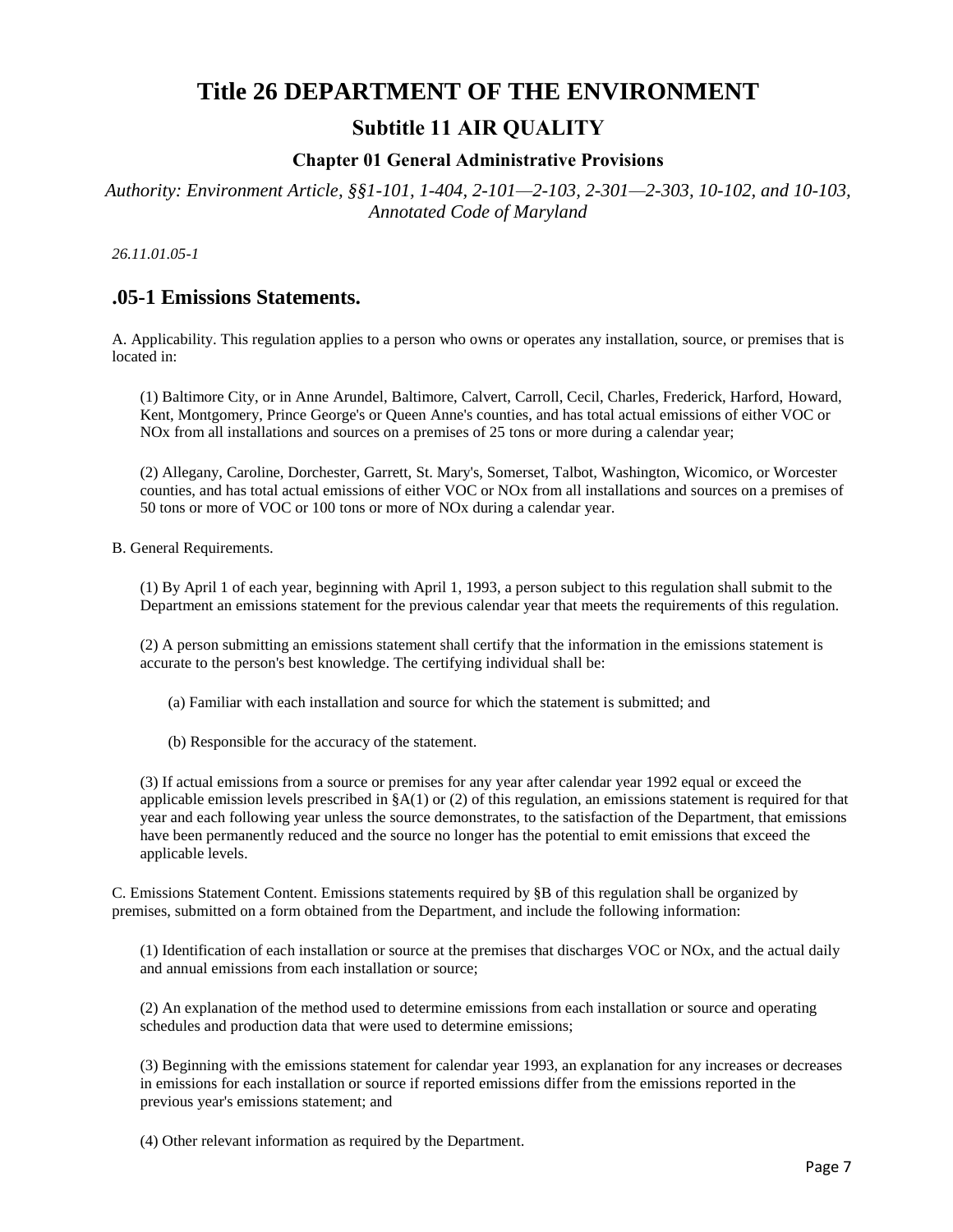## **ATTACHMENT B**

40 CFR Part 52 Subpart V – Maryland § 52.1070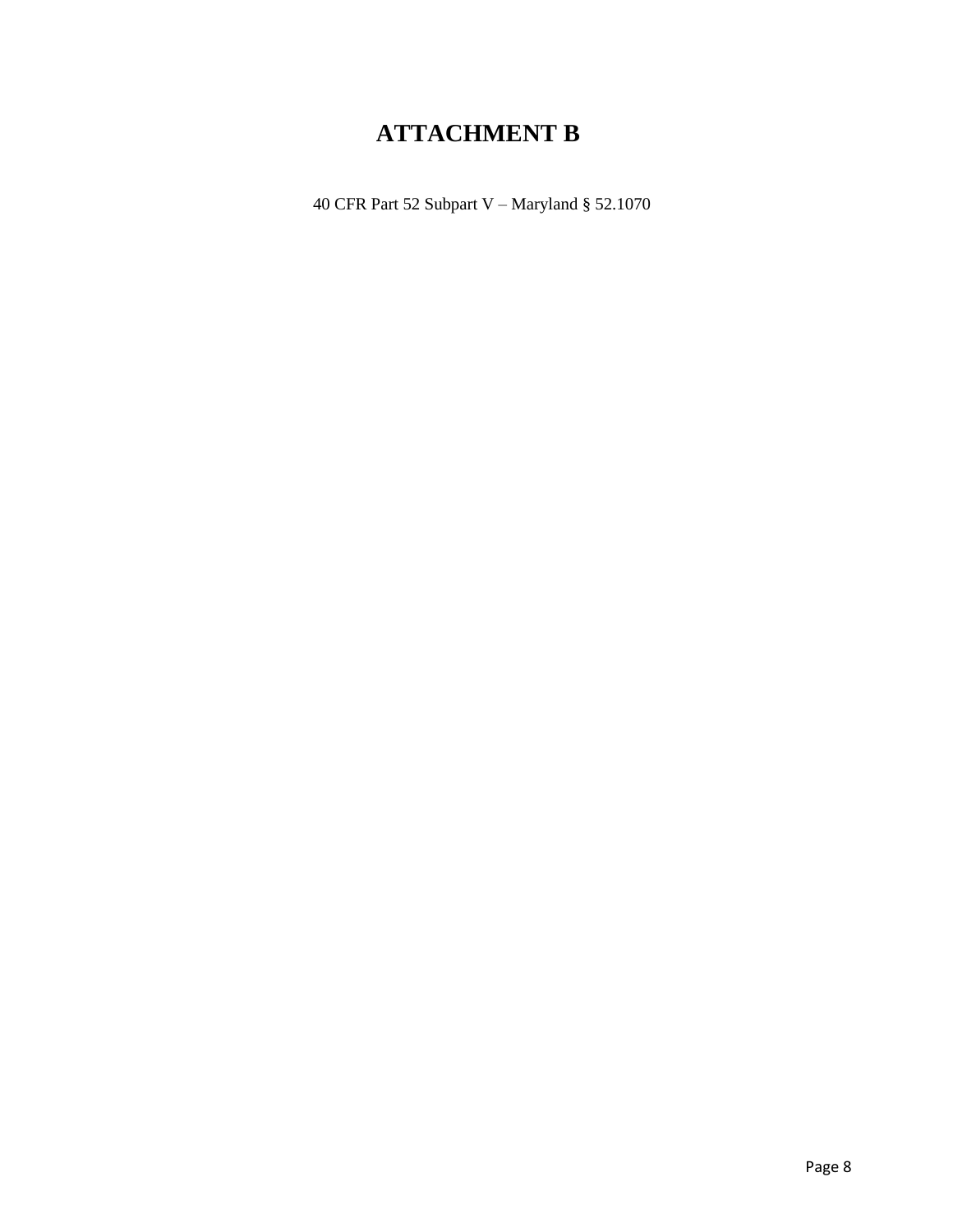# Code of Federal Regulations

### **Title 40 - Protection of Environment**

Volume: 4 Date: 2010-07-01 Original Date: 2010-07-01 Title: Subpart V - Maryland Context: Title 40 Protection of Environment. CHAPTER I ENVIRONMENTAL PROTECTION AGENCY (CONTINUED). SUBCHAPTER C - AIR PROGRAMS (CONTINUED). PART 52 - APPROVAL AND PROMULGATION OF IMPLEMENTATION PLANS (CONTINUED).

### Subpart V—Maryland

#### § 52.1070 Identification of plan.

(a) Purpose and scope. This section sets forth the applicable State implementation plan for Maryland under section 110 of the Clean Air Act, 42 U.S.C. 7410, and 40 CFR part 51 to meet national ambient air quality standards.

(b) Incorporation by reference. (1) Material listed as incorporated by reference in paragraphs (c) and (d) was approved for incorporation by reference by the Director of the Federal Register in accordance with 5 U.S.C. 552(a) and 1 CFR part 51. Material incorporated as it exists on the date of the approval, and notice of any change in the material will be published in the **Federal Register.** Entries in paragraphs (c) and (d) of this section with EPA approval dates on or after December 1, 2008 will be incorporated by reference in the next update to the SIP compilation.

(2) EPA Region III certifies that the rules/regulations provided by EPA at the addresses in paragraph (b)(3) of this section are an exact duplicate of the officially promulgated State rules/regulations which have been approved as part of the State implementation plan as of December 1, 2008.

(3) Copies of the materials incorporated by reference may be inspected at the EPA Region III Office at 1650 Arch Street, Philadelphia, PA 19103. For further information, call (215) 8142108; the EPA, Air and Radiation Docket and Information Center, Room Number 3334, EPA West Building, 1301 Constitution Avenue, NW., Washington, DC 20460. For further information, call (202) 566-1742; or at the National Archives and Records Administration (NARA). For information on the availability of this material at NARA, call 202-741-6030, or go to: http://www.archives.gov/federal\_register/code\_of\_federal\_regulations/ibr\_locations.html .

(c) EPA approved regulations .

EPA-Approved Regulations in the Maryland SIP

| Code of<br><b>MarylandAdministrative</b><br><b>Regulations (COMAR)</b><br>citation | <b>Title/subject</b>                                            | <b>State effective</b><br>date | <b>EPA</b><br>approval<br>date | Additionalexplanation/citation<br>at 40 CFR 52.1100                                                                                                                  |
|------------------------------------------------------------------------------------|-----------------------------------------------------------------|--------------------------------|--------------------------------|----------------------------------------------------------------------------------------------------------------------------------------------------------------------|
| 26.11.01 General<br><b>Administrative Provisions</b>                               |                                                                 |                                |                                |                                                                                                                                                                      |
| 26.11.01.01A., 01B<br>Exceptions: .01B(3), (13),<br>(21) through (23), (25)        | <b>Definitions</b>                                              | 10/10/01                       | 5/28/02,<br>67 FR<br>36810     | (c)(171); Additional EPA approvals<br>are codified at §§ 52.1100(c)(119),<br>$(c)(122)$ , $(c)(143)$ , $(c)(148)$ , $(c)$<br>$(158)$ , $(c)(159)$ , and $(c)(164)$ . |
| 26.11.01.01B(53)                                                                   | Definitions-definition of<br>volatile organic compound<br>(VOC) | 10/8/07                        | $3/31/08$ ,<br>73 FR<br>10673  | Definition reflects the version of 40<br>CFR 51.100(s), as amended.                                                                                                  |
| 26.11.01.02                                                                        | Relationship of Provisions in<br>this Subtitle                  | 8/1/88                         | 11/3/92,<br>57 FR<br>49651     | $(c)(90)(i)(B)(1)$ .                                                                                                                                                 |
| 26.11.01.03                                                                        | Delineation of Areas                                            | 8/1/88                         | 11/3/92,<br>57 FR<br>49651     | $(c)(90)(i)(B)(1)$ .                                                                                                                                                 |
| 26.11.01.04                                                                        | <b>Testing and Monitoring</b>                                   | 6/19/06                        | 1/3/07, 72<br><b>FR 18</b>     | Paragraph .04C(2) is added. The<br>SIP effective date is 3/6/07.                                                                                                     |
| 26.11.01.05                                                                        | Records and Information                                         | 6/30/97, 12/10/01              | $5/28/02$ ,                    | $(c)(172)$ .                                                                                                                                                         |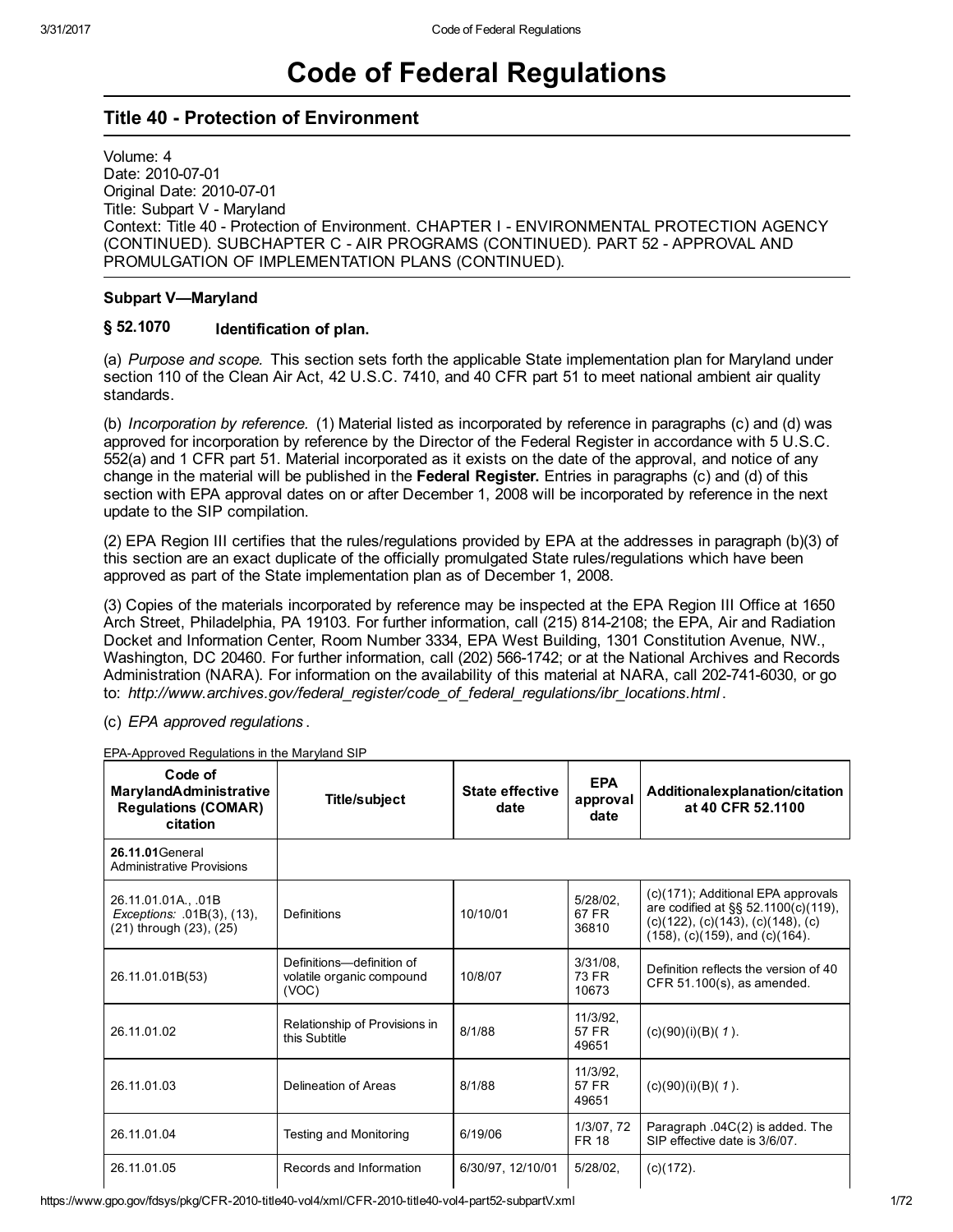|                                                    |                                                                                                              |                                           | 67 FR<br>36810                     |                                                                                                                                                                            |
|----------------------------------------------------|--------------------------------------------------------------------------------------------------------------|-------------------------------------------|------------------------------------|----------------------------------------------------------------------------------------------------------------------------------------------------------------------------|
| 26.11.01.05-1                                      | <b>Emission Statements</b>                                                                                   | 12/7/92                                   | 10/12/94,<br><b>59 FR</b><br>51517 | $(c)(109)$ .                                                                                                                                                               |
| 26.11.01.06                                        | Circumvention                                                                                                | 8/1/88                                    | 11/3/92,<br>57 FR<br>49651         | $(c)(90)(i)(B)(1)$ .                                                                                                                                                       |
| 26.11.01.07                                        | Malfunctions and Other<br>Temporary Increases in<br>Emissions                                                | 8/1/88                                    | 11/3/92,<br>57 FR<br>49651         | $(c)(90)(i)(B)(1)$ .                                                                                                                                                       |
| 26.11.01.08                                        | Determination of Ground<br>Level Concentrations-<br>Acceptable Techniques                                    | 8/1/88                                    | 11/3/92,<br>57 FR<br>49651         | $(c)(90)(i)(B)(5)$ .                                                                                                                                                       |
| 26.11.01.09                                        | Vapor Pressure of Gasoline                                                                                   | 8/1/88                                    | 11/3/92,<br>57 FR<br>49651         | (c)(90)(i)(B)(5)                                                                                                                                                           |
| 26.11.01.10                                        | <b>Continuous Emission</b><br>Monitoring (CEM)<br>Requirements                                               | 7/22/91                                   | 2/28/96.<br>61 FR<br>7418          | $(c)(106)$ ; TM90-01 was approved<br>as "additional material", but not<br>IBR'd.                                                                                           |
| 26.11.02Permits,<br>Approvals, and<br>Registration |                                                                                                              |                                           |                                    |                                                                                                                                                                            |
| 26.11.02.01                                        | Definitions                                                                                                  | 5/8/95                                    | $2/27/03$ ,<br>68 FR<br>9012       | $(c)(182)$ ; Exceptions:<br>$26.11.02.01B(1), (1-1), (4)-(6),$<br>$(10)$ , $(15)$ , $(16)$ , $(22)$ , $(29)$ - $(33)$ ,<br>(37), (39), (42), (46), (49), (50),<br>$(54)$ . |
| 26.11.02.02                                        | <b>General Provisions</b>                                                                                    | 5/8/95                                    | $2/27/03$ ,<br>68 FR<br>9012       | (c)(182); Exception: .02D.                                                                                                                                                 |
| 26.11.02.03                                        | Federally Enforceable<br>Permits to Construct and<br>State Permits to Operate                                | 5/8/95                                    | $2/27/03$ ,<br>68 FR<br>9012       | $(c)(182)$ .                                                                                                                                                               |
| 26.11.02.04                                        | <b>Duration of Permits</b>                                                                                   | 5/8/95                                    | $2/27/03$ ,<br>68 FR<br>9012       | (c)(182); Exception: .04C(2).                                                                                                                                              |
| 26.11.02.05                                        | Violation of Permits and<br>Approvals                                                                        | 5/8/95                                    | 2/27/03,<br>68 FR<br>9012          | $(c)(182)$ .                                                                                                                                                               |
| 26.11.02.06                                        | Denial of Applications for<br>State Permits and Approvals                                                    | 5/8/95, 6/16/97                           | $2/27/03$ ,<br>68 FR<br>9012       | $(c)(182)$ .                                                                                                                                                               |
| 26.11.02.07                                        | Procedures for Denying,<br>Revoking, or Reopening and<br>Revising a Permit or<br>Approval                    | 5/8/95                                    | 2/27/03.<br>68 FR<br>9012          | $(c)(182)$ .                                                                                                                                                               |
| 26.11.02.08                                        | Late Applications and Delays<br>in Acting on Applications                                                    | 5/8/95                                    | $2/27/03$ ,<br>68 FR<br>9012       | $(c)(182)$ .                                                                                                                                                               |
| 26.11.02.09                                        | Sources Subject to Permits to<br><b>Construct and Approvals</b>                                              | 5/8/95, 5/4/98                            | $2/27/03$ ,<br>68 FR<br>9012       | $(c)(182)$ .                                                                                                                                                               |
| 26.11.02.10                                        | Sources Exempt from<br>Permits to Construct and<br>Approvals                                                 | $5/8/95$ ,<br>6/16/97,9/22/97,<br>3/22/99 | $2/27/03$ ,<br>68 FR<br>9012       | $(c)(182)$ .                                                                                                                                                               |
| 26.11.02.11                                        | Procedures for Obtaining<br>Permits to Construct Certain<br><b>Significant Sources</b>                       | 5/8/95, 6/16/97                           | $2/27/03$ ,<br>68 FR<br>9012       | (c)(182); Exception: .11C.                                                                                                                                                 |
| 26.11.02.12                                        | Procedures for Obtaining<br>Approvals of PSD Sources<br>and NSR Sources, Permits to<br>Construct, Permits to | 5/8/95                                    | 2/27/03,<br>68 FR<br>9012          | $(c)(182)$ .                                                                                                                                                               |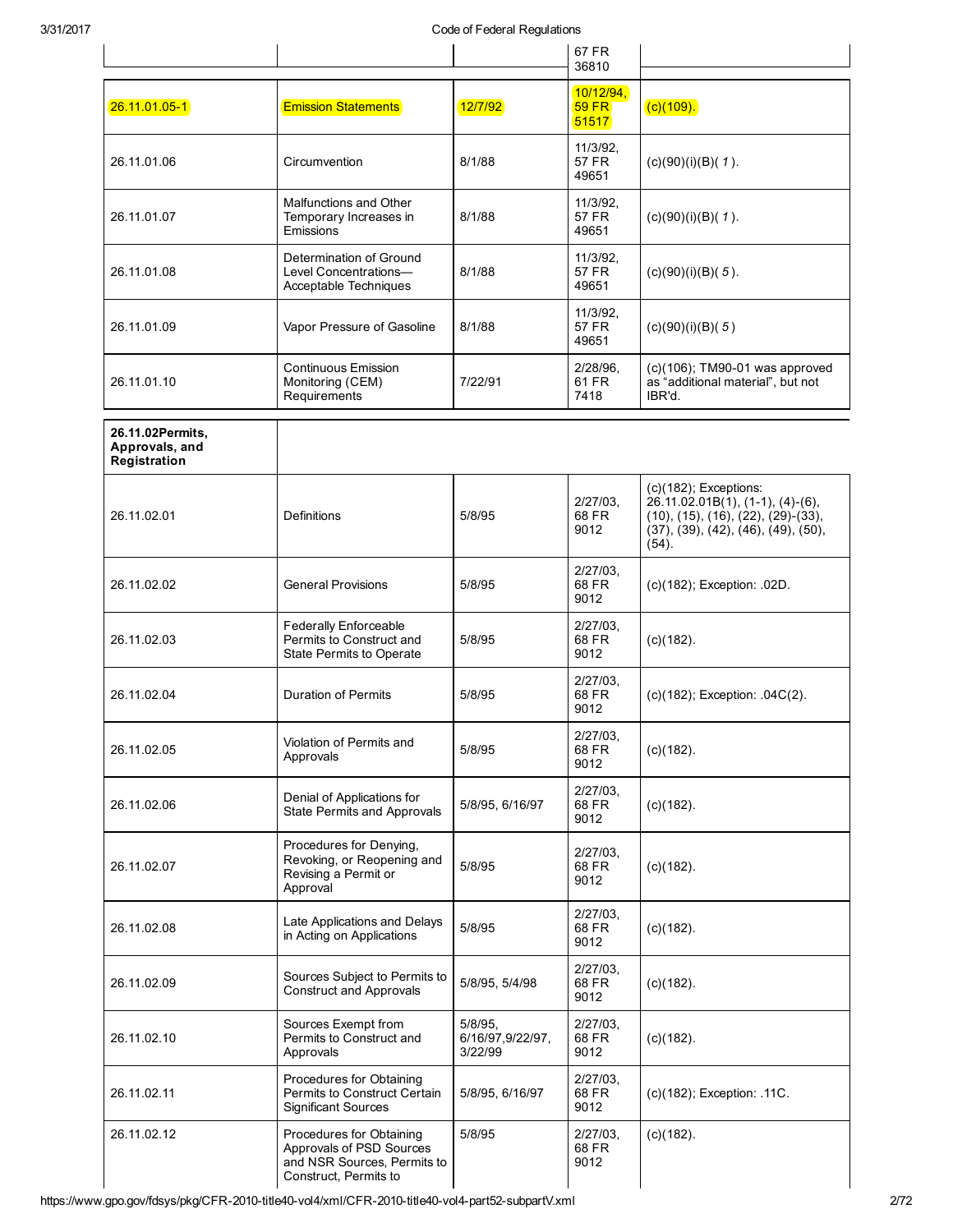|                                                 | Construct MACT<br>Determinations on a Case-<br>by-Case Basis in Accordance<br>with 40 CFR Part 63,<br>Subpart B, and Certain 100-<br>Ton Sources                                | o oac om cach am cogaidirono     |                               |                                                                  |
|-------------------------------------------------|---------------------------------------------------------------------------------------------------------------------------------------------------------------------------------|----------------------------------|-------------------------------|------------------------------------------------------------------|
| 26.11.02.13                                     | Sources Subject to State<br>Permits to Operate                                                                                                                                  | 5/8/95                           | $2/27/03$ ,<br>68 FR<br>9012  | $(c)(182)$ .                                                     |
| 26.11.02.14                                     | Procedures for Obtaining<br>State Permits to Operate and<br>Permits to Construct Certain<br>Sources and Permits to<br><b>Construct Control Equipment</b><br>on Existing Sources | 5/8/95, 6/16/97                  | 2/27/03<br>68 FR<br>9012      | $(c)(182)$ .                                                     |
| 26.11.04Ambient Air<br><b>Quality Standards</b> |                                                                                                                                                                                 |                                  |                               |                                                                  |
| 26.11.04.02                                     | State-Adopted National<br><b>Ambient Air Quality</b><br>Standards                                                                                                               | 5/8/95                           | 8/20/01,<br>66 FR<br>43485    | $(c)(165)$ .                                                     |
| 26.11.04.03                                     | Definitions, Reference<br>Conditions, and Methods of<br>Measurement                                                                                                             | 2/28/05                          | $6/14/06$ ,<br>71 FR<br>34257 |                                                                  |
| 26.11.04.04                                     | <b>Particulate Matter</b>                                                                                                                                                       | 2/28/05                          | $6/14/06$ ,<br>71 FR<br>34257 | Addition of ambient air quality<br>standard for $PM_{2.5}$ .     |
| 26.11.04.05                                     | <b>Sulfur Oxides</b>                                                                                                                                                            | 2/28/05                          | $6/14/06$ ,<br>71 FR<br>34257 |                                                                  |
| 26.11.04.06                                     | Carbon Monoxide                                                                                                                                                                 | $1/5/88$ ;<br>recodified, 8/1/88 | 4/7/93, 58<br>FR 18010        | $(c)(92)$ .                                                      |
| 26.11.04.07                                     | Ozone                                                                                                                                                                           | 2/28/05                          | 6/14/06,<br>71 FR<br>34257    | Addition of an 8-hour ambient air<br>quality standard for ozone. |
| 26.11.04.08                                     | Nitrogen Dioxide                                                                                                                                                                | 2/28/05                          | $6/14/06$ ,<br>71 FR<br>34257 |                                                                  |
| 26.11.04.09                                     | Lead                                                                                                                                                                            | 8/1/88                           | 11/3/92,<br>57 FR<br>49651    | $(c)(90)(i)(B)(3)$ .                                             |
| 26.11.05Air Quality<br><b>Episode System</b>    |                                                                                                                                                                                 |                                  |                               |                                                                  |
| 26.11.05.01                                     | Definitions                                                                                                                                                                     | 6/18/90                          | 4/14/94,<br>59 FR<br>17698    | $(c)(100)$ .                                                     |
| 26.11.05.02                                     | <b>General Requirements</b>                                                                                                                                                     | 6/18/90                          | 4/14/94,<br>59 FR<br>17698    | $(c)(100)$ .                                                     |
| 26.11.05.03                                     | Air Pollution Episode Criteria                                                                                                                                                  | 6/18/90                          | 4/14/94,<br>59 FR<br>17698    | $(c)(100)$ .                                                     |
| 26.11.05.04                                     | <b>Standby Emissions Reduction</b><br>Plan                                                                                                                                      | 8/1/88                           | 11/3/92,<br>57 FR<br>49651    | $(c)(90)(i)(B)(4)$ .                                             |
| 26.11.05.05                                     | Control Requirements and<br>Standby Orders                                                                                                                                      | 6/18/90                          | $4/14/94$ .<br>59 FR<br>17698 | $(c)(100)$ .                                                     |
| 26.11.05.06                                     | <b>Tables</b>                                                                                                                                                                   | 8/1/88                           | 11/3/92,<br>57 FR<br>49651    | $(c)(90)(i)(B)(4)$ .                                             |
| 26.11.06General<br><b>Emissions Standards,</b>  |                                                                                                                                                                                 |                                  |                               |                                                                  |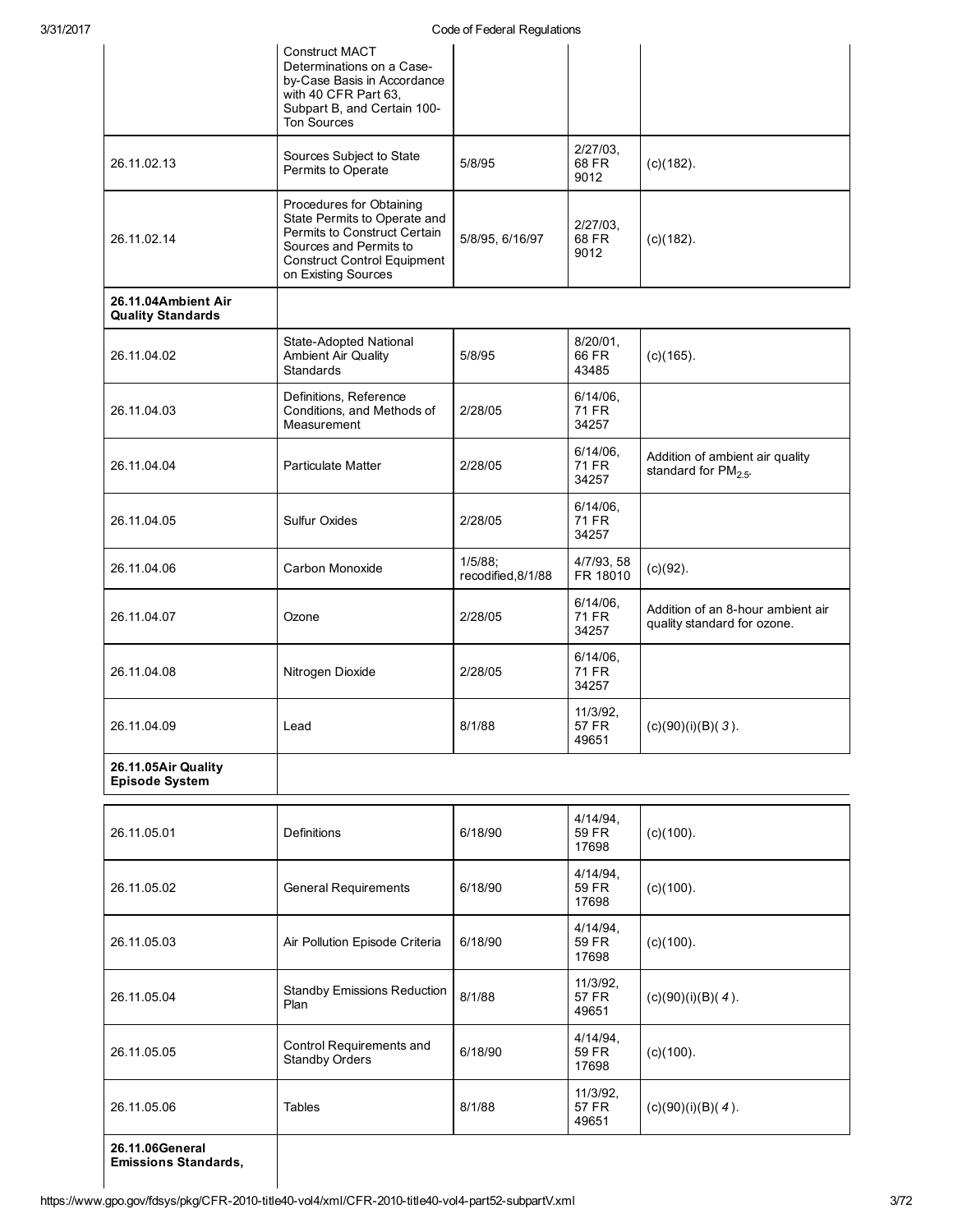Prohibitions, and

 $\overline{\phantom{a}}$ 

| <b>Restrictions</b>                                           |                                                                                     |                               |                                   |                                                                                                                                               |
|---------------------------------------------------------------|-------------------------------------------------------------------------------------|-------------------------------|-----------------------------------|-----------------------------------------------------------------------------------------------------------------------------------------------|
| 26.11.06.01                                                   | Definitions                                                                         | 5/8/91                        | 11/29/94,<br>59 FR<br>60908       | $(c)(102)(i)(B)(14)$ .                                                                                                                        |
| 26.11.06.02 [Except:<br>.02A(1)(e), (1)(g), (1)(h),<br>(1)(i) | <b>Visible Emissions</b>                                                            | 11/24/03                      | 8/1/07, 72<br>FR 41891            | Revised paragraph<br>26.11.06.02A(2).                                                                                                         |
| 26.11.06.03                                                   | <b>Particulate Matter</b>                                                           | 11/11/02                      | 8/6/03, 68<br>FR 46487            | $(c)(181)$ .                                                                                                                                  |
| 26.11.06.04                                                   | Carbon Monoxide in Areas III<br>and IV                                              | 1/5/88;<br>recodified, 8/1/88 | 4/7/93, 58<br>FR 18010            | $(c)(92)$ .                                                                                                                                   |
| 26.11.06.05                                                   | Sulfur Compounds from<br>Other than Fuel Burning<br>Equipment                       | 11/11/02                      | 8/6/03, 68<br>FR 46487            | $(c)(181)$ .                                                                                                                                  |
| 26.11.06.06                                                   | Volatile Organic Compounds                                                          | 9/22/97                       | 5/7/01, 66<br>FR 22924            | (c)(156) Note: On 2/27/03 (68 FR<br>9012), EPA approved a revised<br>rule citation with a State effective<br>date of 5/8/95 [(c)(182)(i)(C)]. |
| 26.11.06.10                                                   | Refuse Burning Prohibited in<br><b>Certain Installations</b>                        | 8/1/88                        | 11/3/92,<br><b>57 FR</b><br>49651 | $(c)(90)(i)(B)(5)$ .                                                                                                                          |
| 26.11.06.14                                                   | Control of PSD sources                                                              | 10/10/01                      | $5/28/02$ ,<br>67 FR<br>36810     | $(c)(171)$ .                                                                                                                                  |
| 26.11.06.15                                                   | Nitrogen Oxides from Nitric<br><b>Acid Plants</b>                                   | 8/1/88                        | 11/3/92,<br>57 FR<br>49651        | $(c)(90)(i)(B)(5)$ .                                                                                                                          |
| 26.11.06.16                                                   | Tables                                                                              | 8/1/88                        | 11/3/92,<br>57 FR<br>49651        | $(c)(90)(i)(B)(5)$ .                                                                                                                          |
| 26.11.07Open Fires                                            |                                                                                     |                               |                                   |                                                                                                                                               |
| 26.11.07.01                                                   | Definitions                                                                         | 5/22/95                       | $6/11/02$ ,<br>67 FR<br>39856     | $(c)(173)$ .                                                                                                                                  |
| 26.11.07.02                                                   | General                                                                             | 5/22/95                       | 2/25/97,<br>62 FR<br>8380         | $(c)(120)$ .                                                                                                                                  |
| 26.11.07.03                                                   | Control Officer May Authorize<br>Certain Open Fires                                 | 8/11/97                       | $6/11/02$ ,<br>67 FR<br>39856     | $(c)(173)$ .                                                                                                                                  |
| 26.11.07.04                                                   | Public Officers May Authorize<br><b>Certain Fires</b>                               | 5/22/95                       | 2/25/97,<br>62 FR<br>8380         | $(c)(120)$ .                                                                                                                                  |
| 26.11.07.05                                                   | Open Fires Allowed Without<br>Authorization of Control<br>Officer or Public Officer | 5/22/95                       | 2/25/97,<br>62 FR<br>8380         | $(c)(120)$ .05A(3) & (4), and .05B(3)<br>are State-enforceable only.                                                                          |
| 26.11.07.06                                                   | Safety Determinations at<br><b>Federal Facilities</b>                               | 8/11/97                       | $6/11/02$ ,<br>67 FR<br>39856     | $(c)(173)$ .                                                                                                                                  |
| 10.18.08/26.11.08Control<br>of Incinerators                   |                                                                                     |                               |                                   |                                                                                                                                               |
| 10.18.08/26.11.08.01                                          | Definitions                                                                         | 9/12/05                       | $9/15/08$ ,<br>73 FR<br>53130     | Definition of "crematory" is added.                                                                                                           |
| 10.18.08.02                                                   | Applicability                                                                       | 7/18/80                       | 8/5/81, 46<br>FR 39818            | $(c)(45)$ .                                                                                                                                   |
| 10.18.08.03                                                   | Prohibition of Certain<br>Incinerators in Areas III and<br>IV                       | 6/8/81                        | $5/11/82$ ,<br>47 FR<br>20126     | $(c)(58)$ .                                                                                                                                   |
| 10.18.08/26.11.08.04                                          | Visible Emissions                                                                   | 11/24/03                      | 8/1/07, 72                        | Revised paragraph 26.11.08.04C.                                                                                                               |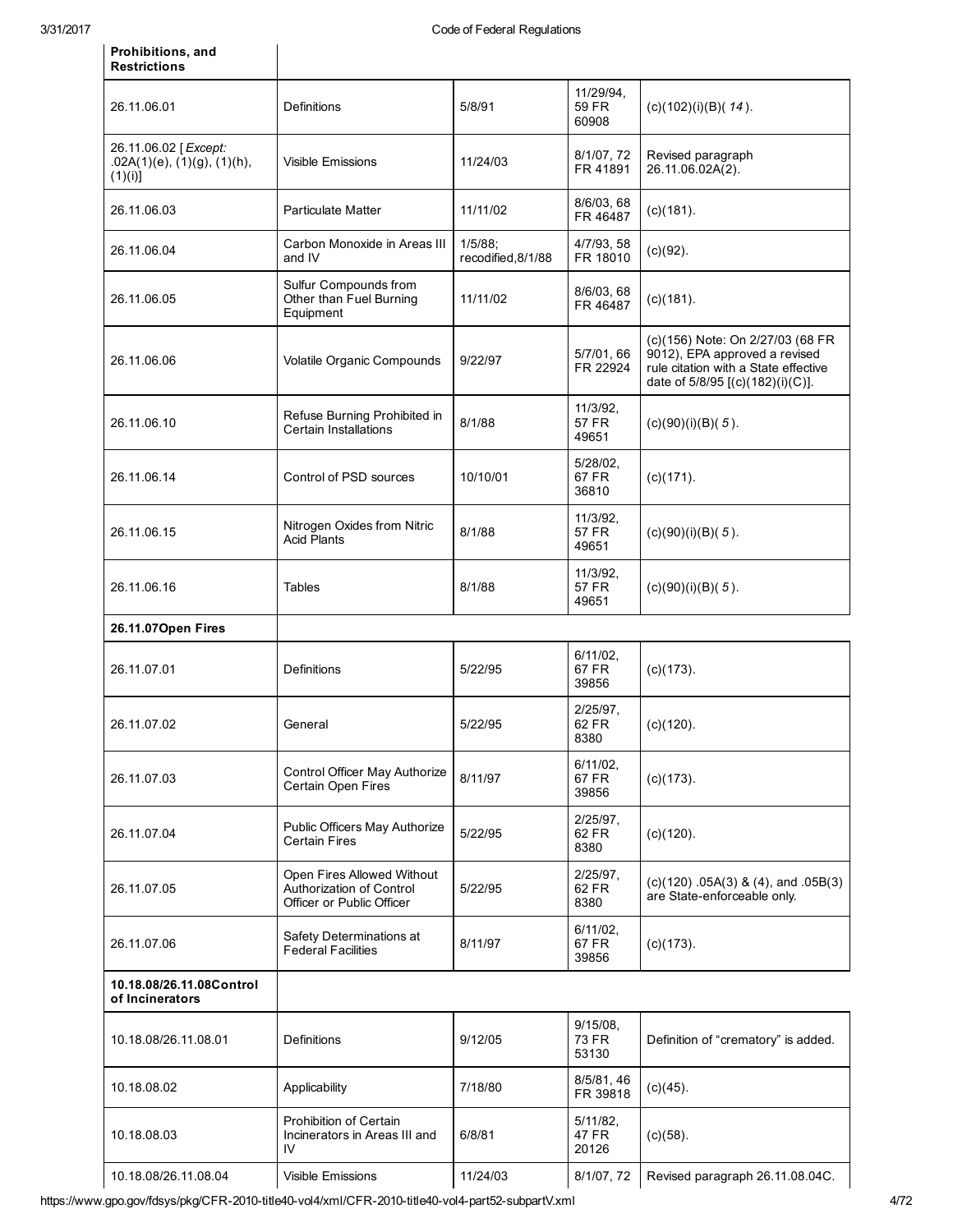|                                                                                                                                                                                |                                                                                                 |          | FR 41891                             |                                                                          |
|--------------------------------------------------------------------------------------------------------------------------------------------------------------------------------|-------------------------------------------------------------------------------------------------|----------|--------------------------------------|--------------------------------------------------------------------------|
| 10.18.08/26.11.08.05                                                                                                                                                           | <b>Particulate Matter</b>                                                                       | 9/12/05  | $9/15/08$ ,<br><b>73 FR</b><br>53130 | Sections .05A(3) and .05B(2)(a)<br>are revised.                          |
| 10.18.08.06                                                                                                                                                                    | Prohibition of Unapproved<br>Hazardous Waste<br>Incinerators                                    | 3/25/84  | 7/2/85, 50<br>FR 27245               | $(c)(82)$ .                                                              |
| 26.11.09Control of Fuel<br><b>Burning Equipment and</b><br><b>Stationary Internal</b><br><b>Combustion Engines, and</b><br><b>Certain Fuel-Burning</b><br><b>Installations</b> |                                                                                                 |          |                                      |                                                                          |
| 26.11.09.01                                                                                                                                                                    | Definitions                                                                                     | 9/12/05  | $6/13/06$ ,<br>71 FR<br>34014        | Revised definition of "interruptible<br>gas service" in 26.11.09.01B(4). |
| 26.11.09.02                                                                                                                                                                    | Applicability                                                                                   | 8/1/88   | 11/3/92,<br>57 FR<br>49651           | $(c)(90)(i)(B)(7)$ .                                                     |
| 26.11.09.03                                                                                                                                                                    | <b>General Conditions for Fuel</b><br><b>Burning Equipment</b>                                  | 6/21/04  | 7/6/05, 70<br>FR 38774               | Revised paragraphs<br>26.11.09.03C(1) and .03C(2).                       |
| 26.11.09.04                                                                                                                                                                    | Prohibition of Certain New<br><b>Fuel Burning Equipment</b>                                     | 8/1/88   | 11/3/92,<br>57 FR<br>49651           | $(c)(90)(i)(B)(7)$ .                                                     |
| 26.11.09.05                                                                                                                                                                    | <b>Visible Emissions</b>                                                                        | 11/24/03 | 8/1/07, 72<br>FR 41891               | Revised paragraph<br>26.11.09.05A(3).                                    |
| 26.11.09.06                                                                                                                                                                    | <b>Control of Particulate Matter</b>                                                            | 6/21/04  | 7/6/05, 70<br>FR 38774               | Addition of paragraph<br>26.11.09.06C.                                   |
| 26.11.09.07                                                                                                                                                                    | Control of Sulfur Oxides from<br>Fuel Burning Equipment                                         | 8/1/88   | 11/3/92,<br>57 FR<br>49651           | $(c)(90)(i)(B)(7)$ .                                                     |
| 26.11.09.08                                                                                                                                                                    | Control of $NOx$ Emissions for<br><b>Major Stationary Sources</b>                               | 11/24/03 | $9/20/04$ ,<br>69 FR<br>56170        | $(c)(191)$ .                                                             |
| 26.11.09.09                                                                                                                                                                    | Tables and Diagrams                                                                             | 11/11/02 | 5/1/03, 68<br>FR 23206               | (c)(183); Revised Table 1.                                               |
| 26.11.10Control of Iron<br>and Steel Production<br><b>Installations</b>                                                                                                        |                                                                                                 |          |                                      |                                                                          |
| 26.11.10.01                                                                                                                                                                    | <b>Definitions</b>                                                                              | 12/25/00 | $11/7/01$ ,<br>66 FR<br>56222        | $(c)(163)$ .                                                             |
| 26.11.10.02                                                                                                                                                                    | Applicability                                                                                   | 11/2/98  | 9/7/01, 66<br>FR 46727               | $(c)(153)$ .                                                             |
| 26.11.10.03                                                                                                                                                                    | <b>Visible Emissions</b>                                                                        | 11/24/03 | 8/1/07, 72<br>FR 41891               | Revised paragraph<br>26.11.10.03A(2).                                    |
| 26.11.10.04                                                                                                                                                                    | <b>Control of Particulate Matter</b>                                                            | 11/2/98  | 9/7/01, 66<br>FR 46727               | $(c)(153)$ .                                                             |
| 26.11.10.05                                                                                                                                                                    | Sulfur Content Limitations for<br>Coke Oven Gas                                                 | 11/2/98  | 9/7/01, 66<br>FR 46727               | $(c)(153)$ .                                                             |
| 26.11.10.05-1                                                                                                                                                                  | Control of Carbon Monoxide<br>Emissions from Basic Oxygen<br>Furnaces                           | 9/12/05  | 2/9/10, 75<br>FR 6307                |                                                                          |
| 26.11.10.06[1]                                                                                                                                                                 | Control of Volatile Organic<br>Compounds from Iron and<br><b>Steel Production Installations</b> | 12/25/00 | $11/7/01$ ,<br>66 FR<br>56222        | $(c)(163)$ .                                                             |
| 26.11.10.07                                                                                                                                                                    | Testing and Observation<br>Procedures                                                           | 12/25/00 | $11/7/01$ ,<br>66 FR<br>56222        | $(c)(163)$ .                                                             |
| 26.11.11Control of                                                                                                                                                             |                                                                                                 |          |                                      |                                                                          |

26.11.11Control of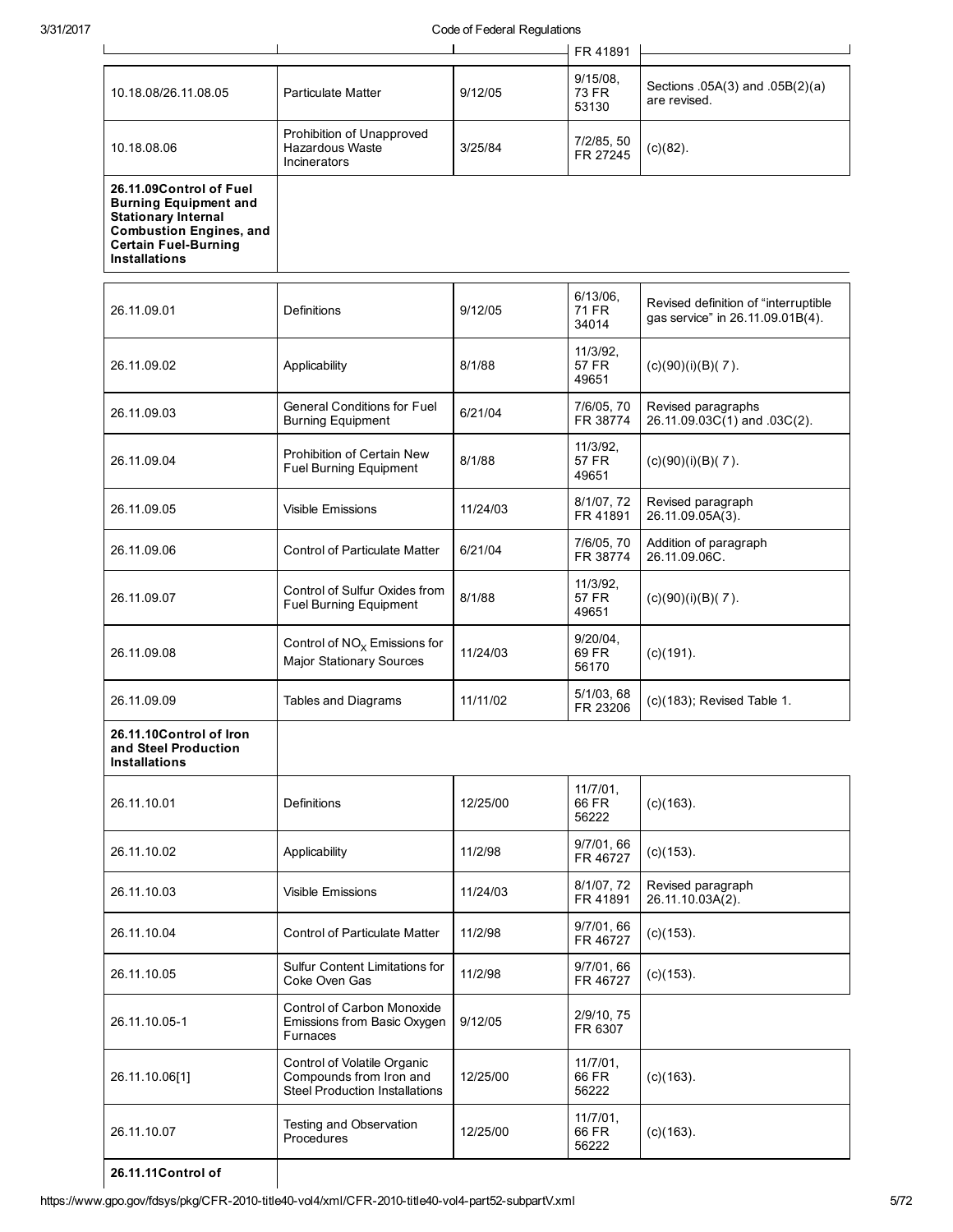| <b>Petroleum Products</b><br>Installations, Including<br><b>Asphalt Paving, Asphalt</b><br><b>Concrete Plants, and Use</b><br>of Waste Oils |                                                                                  |          |                                   |                       |
|---------------------------------------------------------------------------------------------------------------------------------------------|----------------------------------------------------------------------------------|----------|-----------------------------------|-----------------------|
| 26.11.11.01                                                                                                                                 | Applicability                                                                    | 8/1/88   | 11/3/92,<br><b>57 FR</b><br>49651 | $(c)(90)(i)(B)(9)$ .  |
| 26.11.11.02                                                                                                                                 | <b>Asphalt Paving</b>                                                            | 4/26/93  | 1/6/95, 60<br>FR 2018             | $(c)(113)(i)(B)(1)$ . |
| 26.11.11.03                                                                                                                                 | Asphalt Concrete Plants in<br>Areas I, II, V, and VI                             | 8/1/88   | 11/3/92,<br>57 FR<br>49651        | $(c)(90)(i)(B)(9)$ .  |
| 26.11.11.06                                                                                                                                 | Use of Waste Oils as Fuel                                                        | 8/1/88   | 11/3/92,<br>57 FR<br>49651        | $(c)(90)(i)(B)(9)$ .  |
| 26.11.12Control of Batch<br><b>Type Hot-Dip Galvanizing</b><br><b>Installations</b>                                                         |                                                                                  |          |                                   |                       |
| 26.11.12.01                                                                                                                                 | Definitions                                                                      | 5/8/95   | 7/25/00,<br>64 FR<br>45743        | $(c)(149)$ .          |
| 26.11.12.02                                                                                                                                 | Applicability                                                                    | 5/8/95   | 7/25/00,<br>64 FR<br>45743        | $(c)(149)$ .          |
| 26.11.12.03                                                                                                                                 | Prohibitions and Exemptions                                                      | 5/8/95   | 7/25/00,<br>64 FR<br>45743        | $(c)(149)$ .          |
| 26.11.12.04                                                                                                                                 | <b>Visible Emissions</b>                                                         | 8/1/88   | 11/3/92,<br>57 FR<br>49651        | $(c)(90)(i)(B)(10)$ . |
| 26.11.12.05                                                                                                                                 | <b>Particulate Matter</b>                                                        | 8/1/88   | 11/3/92,<br><b>57 FR</b><br>49651 | $(c)(90)(i)(B)(10)$ . |
| 26.11.12.06                                                                                                                                 | <b>Reporting Requirements</b>                                                    | 8/1/88   | 11/3/92,<br>57 FR<br>49651        | $(c)(90)(i)(B)(10)$ . |
| 26.11.13Control of<br><b>Gasoline and Volatile</b><br><b>Organic Compound</b><br><b>Storage and Handling</b>                                |                                                                                  |          |                                   |                       |
| 26.11.13.01                                                                                                                                 | Definitions                                                                      | 10/18/07 | 7/18/08,<br>73 FR<br>41268        |                       |
| 26.11.13.02                                                                                                                                 | Applicability and Exemption                                                      | 4/26/93  | 1/6/95, 60<br>FR 2018             | $(c)(113)(i)(B)(3)$ . |
| 26.11.13.03                                                                                                                                 | Large Storage Tanks                                                              | 8/1/88   | 11/3/92,<br>57 FR<br>49651        | $(c)(90)(i)(B)(12)$ . |
| 26.11.13.04                                                                                                                                 | Loading Operations                                                               | 8/11/97  | 12/22/98,<br>63 FR<br>70667       | $(c)(132)$ .          |
| 26.11.13.05                                                                                                                                 | Gasoline Leaks from Tank<br>Trucks                                               | 2/15/93  | 1/6/95, 60<br>FR 2018             | $(c)(112)$ .          |
| 26.11.13.06                                                                                                                                 | Plans for Compliance                                                             | 4/26/93  | 1/6/95, 60<br>FR 2018             | $(c)(113)(i)(B)(5)$ . |
| 26.11.13.07                                                                                                                                 | Control of Gasoline and VOC<br><b>Emissions from Portable Fuel</b><br>Containers | 6/18/07  | 7/17/08,<br><b>73 FR</b><br>40970 |                       |
| 26.11.13.08                                                                                                                                 | Control of VOC Emissions<br>from Marine Vessel Loading                           | 10/18/07 | 7/18/08,<br>73 FR<br>41268        | New Regulation.       |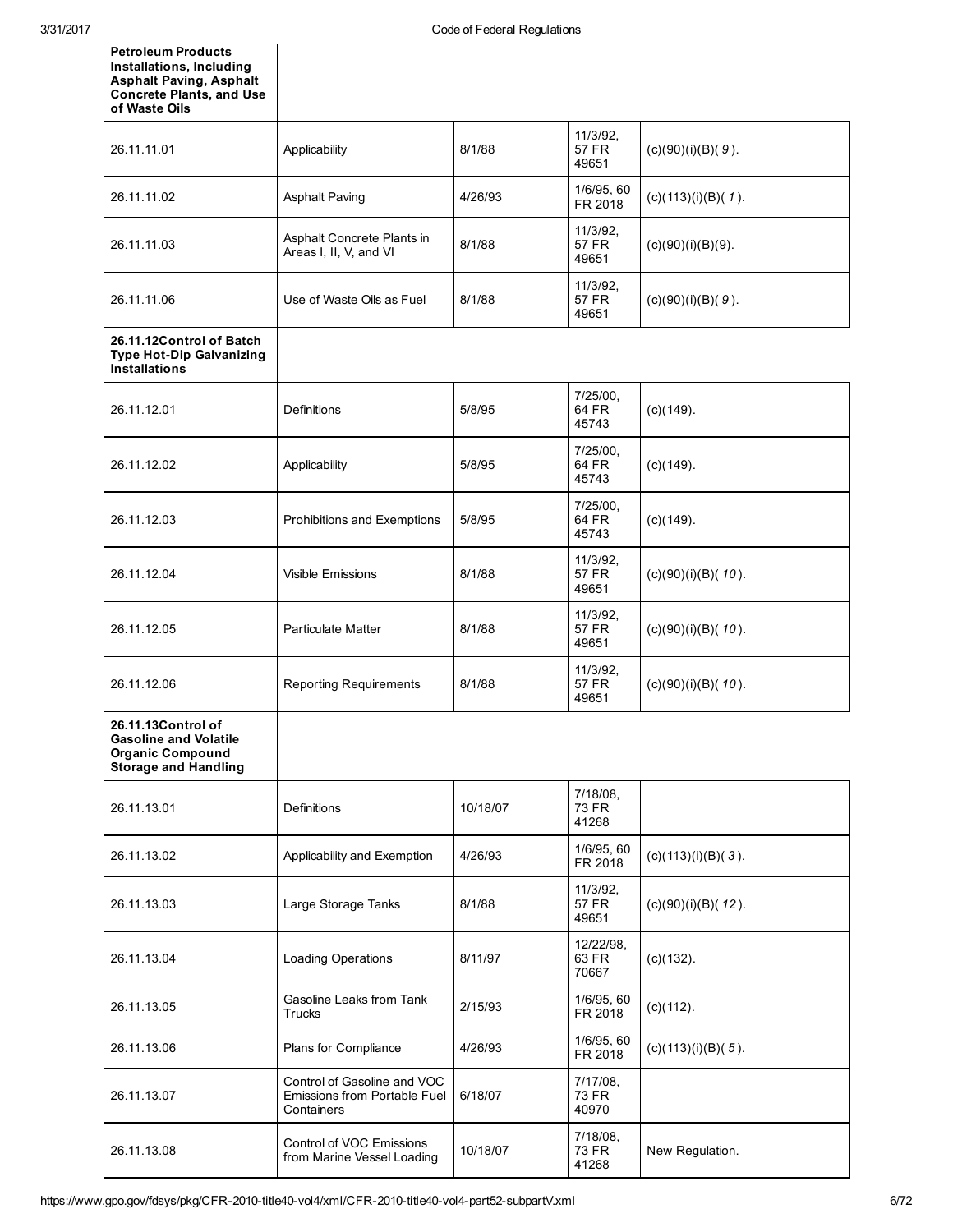| 26.11.14Control of<br><b>Emissions From Kraft</b><br><b>Pulp Mills</b>           |                                                                                          |                  |                               |                                                                                                                                                                                            |
|----------------------------------------------------------------------------------|------------------------------------------------------------------------------------------|------------------|-------------------------------|--------------------------------------------------------------------------------------------------------------------------------------------------------------------------------------------|
| 26.11.14.01                                                                      | <b>Definitions</b>                                                                       | 1/8/01, 10/15/01 | $11/7/01$ ,<br>66 FR<br>56220 | $(c)(170)$ .                                                                                                                                                                               |
| 26.11.14.02                                                                      | Applicability                                                                            | 1/8/01           | 11/7/01,<br>66 FR<br>56220    | $(c)(170)$ .                                                                                                                                                                               |
| 26.11.14.06                                                                      | Control of Volatile Organic<br>Compounds                                                 | 1/8/01, 10/15/01 | 11/7/01,<br>66 FR<br>56220    | $(c)(170)$ .                                                                                                                                                                               |
| 26.11.17Requirements for<br><b>Major New Sources and</b><br><b>Modifications</b> |                                                                                          |                  |                               |                                                                                                                                                                                            |
| 26.11.17.01                                                                      | <b>Definitions</b>                                                                       | 11/24/03         | $9/20/04$ ,<br>69 FR<br>56170 | 52.1070(c)(191).                                                                                                                                                                           |
| 26.11.17.02                                                                      | Applicability                                                                            | 4/26/93, 10/2/00 | $2/12/01$ ,<br>66 FR<br>9766  | 52.1070(c)(148).                                                                                                                                                                           |
| 26.11.17.03                                                                      | <b>General Conditions</b>                                                                | 11/24/03         | $9/20/04$ ,<br>69 FR<br>56170 | 52.1070(c)(191).                                                                                                                                                                           |
| 26.11.17.04                                                                      | <b>Baseline for Determining</b><br>Credit for Emission and Air<br><b>Quality Offsets</b> | 4/26/93, 10/2/00 | $2/12/01$ ,<br>66 FR<br>9766  | 52.1070(c)(148).                                                                                                                                                                           |
| 26.11.17.05                                                                      | Administrative Procedures                                                                | 4/26/93, 10/2/00 | $2/12/01$ ,<br>66 FR<br>9766  | 52.1070(c)(148).                                                                                                                                                                           |
| 26.11.19Volatile Organic<br><b>Compounds From</b><br><b>Specific Processes</b>   |                                                                                          |                  |                               |                                                                                                                                                                                            |
| 26.11.19.01                                                                      | <b>Definitions</b>                                                                       | 6/5/95           | 9/2/97, 62<br>FR 46199        | (c)(126) Note: On 5/13/1998 (63<br>FR 26462), EPA approved the<br>revised definition of "major<br>stationary source of VOC " with a<br>State effective date of 5/8/1995 [(c)<br>$(128)$ ]. |
| 26.11.19.02                                                                      | Applicability, Determining<br>Compliance, Reporting, and<br><b>General Requirements</b>  | 5/4/98, 12/10/01 | $3/25/09$ ,<br>74 FR<br>12556 | (c) (174), (c) (175). On 2/27/03 (68<br>FR 9012), EPA approved a revised<br>rule citation with a State effective<br>date of 5/8/95 [(c)(182)(i)(D)].                                       |
| 26.11.19.03                                                                      | Automotive and Light-Duty<br><b>Truck Coating</b>                                        | 9/22/97          | 11/5/98,<br>63 FR<br>59720    | $(c)(140)$ .                                                                                                                                                                               |
| 26.11.19.04                                                                      | Can Coating                                                                              | 8/1/88           | 11/3/92,<br>57 FR<br>49651    | $(C)(90)(i)(B)(12)$ .                                                                                                                                                                      |
| 26.11.19.05                                                                      | Coil Coating                                                                             | 8/1/88           | 11/3/92,<br>57 FR<br>49651    | $(C)(90)(i)(B)(12)$ .                                                                                                                                                                      |
| 26.11.19.06                                                                      | Large Appliance Coating                                                                  | 8/1/88           | 11/3/92,<br>57 FR<br>49651    | $(C)(90)(i)(B)(12)$ .                                                                                                                                                                      |
| 26.11.19.07                                                                      | Paper, Fabric, Vinyl and<br>Other Plastic Parts Coating                                  | 8/24/98          | 1/14/2000,<br>64 FR<br>2334   | $(c)(147)$ .                                                                                                                                                                               |
| 26.11.19.07-1                                                                    | <b>Control of VOC Emissions</b><br>from solid Resin Decorative<br>Surface Manufacturing  | 6/15/98          | 6/17/99,<br>64 FR<br>32415    | $(c)(142)$ .                                                                                                                                                                               |
| 26.11.19.08                                                                      | <b>Metal Furniture Coating</b>                                                           | 8/1/88           | 11/3/92,<br>57 FR             | $(C)(90)(i)(B)(12)$ .                                                                                                                                                                      |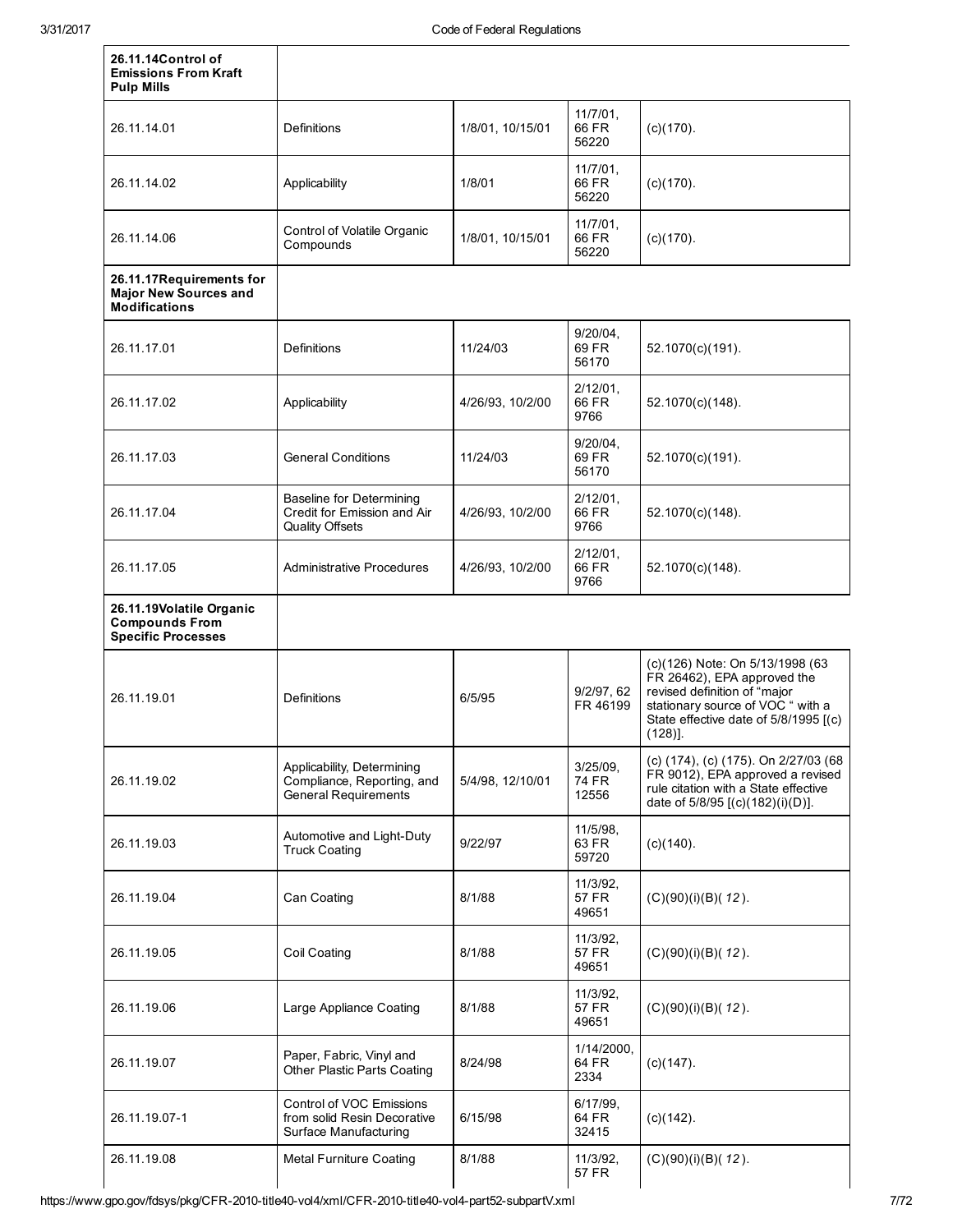|               |                                                                                                                |                   | 49651                         |                       |
|---------------|----------------------------------------------------------------------------------------------------------------|-------------------|-------------------------------|-----------------------|
| 26.11.19.09   | Control of Volatile Organic<br>Compounds (VOC)<br>Emissions from cold and<br>Vapor Degreasing                  | 6/5/95            | 8/4/97, 62<br>FR 41853        | $(c)(123)$ .          |
| 26.11.19.10   | Flexographic and<br>Rotogravure Printing                                                                       | 6/5/95            | 9/2/97, 62<br>FR 46199        | $(c)(126)$ .          |
| 26.11.19.11   | Control of Volatile Organic<br>Compounds (VOC)<br>Emissions from Sheet-Fed<br>and Web Lithographic<br>Printing | 6/5/95            | 9/2/97, 62<br>FR 46199        | $(c)(126)$ .          |
| 26.11.19.12   | Dry Cleaning Installations                                                                                     | 9/22/97           | 9/2/98, 63<br>FR 46662        | $(c)(131)$ .          |
| 26.11.19.13   | Miscellaneous Metal Coating                                                                                    | 5/8/91            | 11/29/94,<br>59 FR<br>60908   | $(c)(102)(i)(B)(6)$ . |
| 26.11.19.13-1 | Aerospace Coating<br>Operations                                                                                | 10/2/00, 10/15/01 | 11/7/01,<br>66 FR<br>56220    | $(c)(169)$ .          |
| 26.11.19.13-2 | <b>Brake Shoe Coating</b><br>Operations                                                                        | 8/24/98           | 6/17/99,<br>64 FR<br>32415    | $(c)(142)$ .          |
| 26.11.19.13-3 | Control of VOC Emissions<br>from Structural Steel Coating<br>Operations                                        | 6/29/98           | 6/17/99,<br>64 FR<br>32415    | $(c)(142)$ .          |
| 26.11.19.14   | Manufacture of Synthesized<br><b>Pharmaceutical Products</b>                                                   | 5/8/91            | 11/29/94,<br>59 FR<br>60908   | (c)(102)(i)(B)(14).   |
| 26.11.19.15   | Paint, Resin, and Adhesive<br>Manufacturing and Adhesive<br>Application                                        | 5/4/98, 3/22/99   | 10/28/99,<br>64 FR<br>57989   | $(c)(145)$ .          |
| 26.11.19.16   | Control of VOC Equipment<br>Leaks                                                                              | 8/19/91           | 9/7/94, 59<br>FR 46180        | $(c)(103)(i)(B)(9)$ . |
| 26.11.19.17   | Control of Volatile Organic<br>Compounds (VOC)<br><b>Emissions from Yeast</b><br>Manufacturing                 | 9/12/05           | $3/31/06$ .<br>71 FR<br>16237 |                       |
| 26.11.19.18   | Control of Volatile Organic<br>Compounds (VOC)<br><b>Emissions from Screen</b><br>Printing and Digital Imaging | 6/10/02           | $1/15/03$ ,<br>68 FR<br>1972  | $(c)(177)$ .          |
| 26.11.19.19   | Control of Volatile Organic<br>Compounds (VOC)<br>Emissions from Expandable<br>Polystyrene Operations          | 10/2/00           | 5/7/01, 66<br>FR 22924        | $(c)(156)$ .          |
| 26.11.19.21   | Control of Volatile Organic<br>Compounds (VOC)<br><b>Emissions from Commercial</b><br><b>Bakery Ovens</b>      | 7/3/95            | 10/15/97,<br>62 FR<br>53544   | $(c)(125)(i)(B)(4)$ . |
| 26.11.19.22   | Control of Volatile Organic<br>Compounds (VOC)<br>Emissions from Vinegar<br>Generators                         | 8/11/97           | 9/23/99,<br>64 FR<br>41445    | $(c)(137)$ .          |
| 26.11.19.23   | Control of VOC Emissions<br>from Vehicle Refinishing                                                           | 5/22/95           | 8/4/97, 62<br>FR 41853        | $(c)(124)$ .          |
| 26.11.19.24   | Control of VOC Emissions<br>from Leather Coating<br>Operations                                                 | 8/11/97           | 9/23/99,<br>64 FR<br>41445    | $(c)(137)$ .          |
| 26.11.19.25   | Control of Volatile Organic<br>Compounds from Explosives<br>and Propellant Manufacturing                       | 8/11/97           | 1/26/99,<br>64 FR<br>3852     | $(c)(141)$ .          |
|               |                                                                                                                |                   |                               |                       |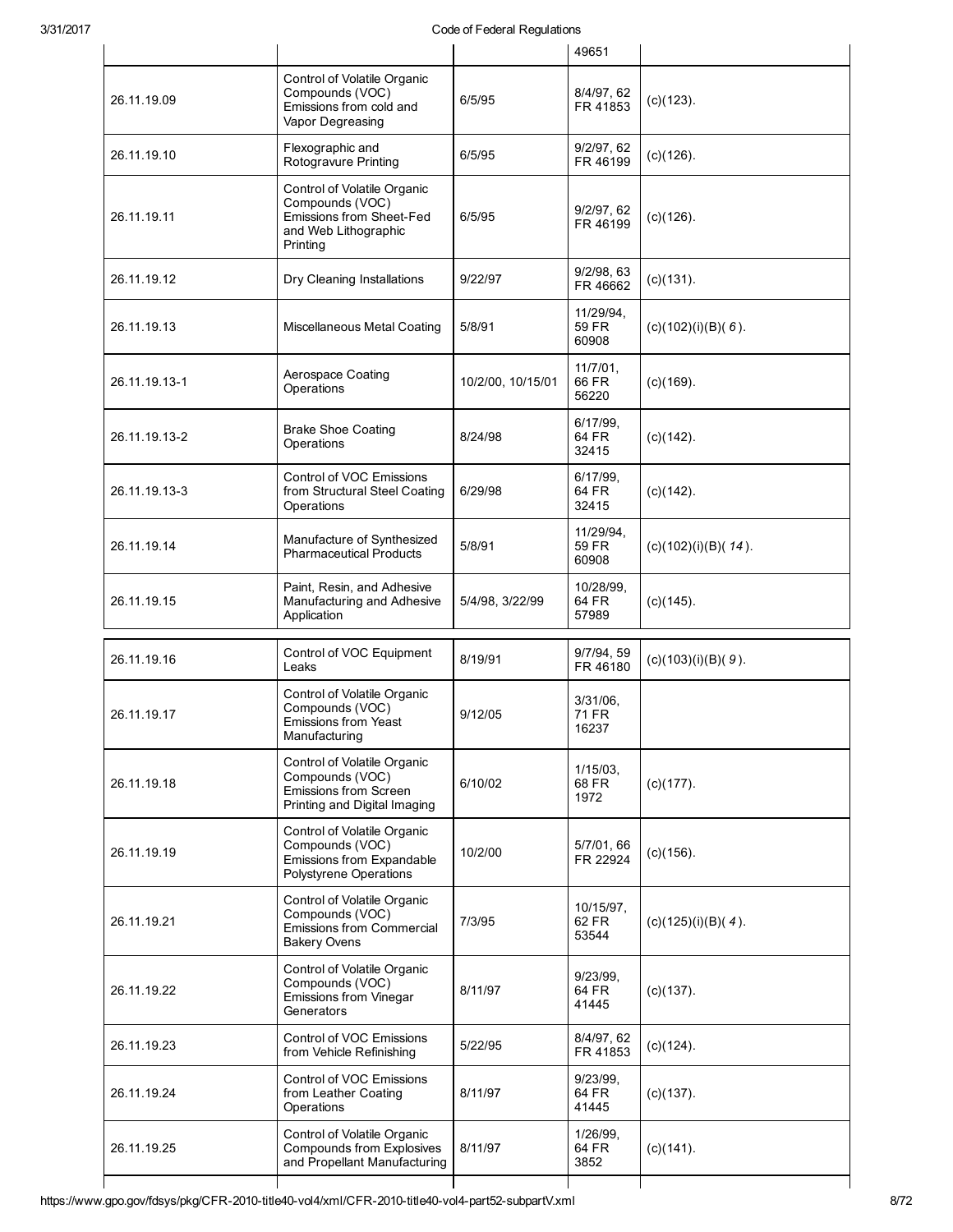| 3/31/2017 | Code of Federal Regulations                                                           |                                                                                                                              |                       |                                     |                                                                     |
|-----------|---------------------------------------------------------------------------------------|------------------------------------------------------------------------------------------------------------------------------|-----------------------|-------------------------------------|---------------------------------------------------------------------|
|           | 26.11.19.26                                                                           | Control of Volatile Organic<br>Compound Emissions from<br>Reinforced Plastic<br>Manufacturing                                | 8/11/97               | 8/19/99,<br>64 FR<br>45182          | $(c)(139)$ .                                                        |
|           | 26.11.19.27                                                                           | Control of Volatile Organic<br><b>Compounds from Marine</b><br><b>Vessel Coating Operations</b>                              | 10/20/97              | 9/5/01, 66<br>FR 46379              | $(c)(166)$ .                                                        |
|           | 26.11.19.28                                                                           | Control of Volatile Organic<br>Compounds from Bread and<br>Snack Food Drying<br>Operations                                   | 10/2/00               | 5/7/01, 66<br>FR 22924              | $(c)(157)$ .                                                        |
|           | 26.11.19.29                                                                           | Control of Volatile Organic<br><b>Compounds from Distilled</b><br><b>Spirits Facilities</b>                                  | 10/2/00, 10/15/01     | $11/7/01$ ,<br>66 FR<br>56220       | $(c)(160)$ .                                                        |
|           | 26.11.19.30                                                                           | Control of Volatile Organic<br>Compounds from Organic<br>Chemical Production and<br>Polytetrafluoroethylene<br>Installations | 12/10/01,<br>11/11/02 | 6/3/03, 68<br>FR 33000              | $(c)(176)$ .                                                        |
|           | 26.11.19.31                                                                           | Control of Volatile Organic<br><b>Compounds from Medical</b><br>Device Manufacturing                                         | 6/5/06                | $1/11/07$ ,<br>72 FR<br>1289        |                                                                     |
|           | 26.11.20Mobile Sources                                                                |                                                                                                                              |                       |                                     |                                                                     |
|           | 26.11.20.02                                                                           | Motor Vehicle Emission<br><b>Control Devices</b>                                                                             | 8/1/88                | 11/3/92,<br>57 FR<br>49651          | $(c)(90)(i)(B)(13)$ [as 26.11.20.06].                               |
|           | 26.11.20.03                                                                           | Motor Vehicle Fuel<br>Specifications                                                                                         | 10/26/92              | $6/10/94$ ,<br>59 FR<br>29957       | $(c)(101)(i)(B)(3)$ .                                               |
|           | 26.11.20.04                                                                           | National Low Emission<br>Vehicle Program                                                                                     | 3/22/99               | 12/28/99,<br>64 FR<br>72564         | $(c)(146)$ .                                                        |
|           | 26.11.24Stage II Vapor<br><b>Recovery at Gasoline</b><br><b>Dispensing Facilities</b> |                                                                                                                              |                       |                                     |                                                                     |
|           | 26.11.24.01                                                                           | <b>Definitions</b>                                                                                                           | 1/29/07               | $1/17/08$ ,<br><b>73 FR</b><br>3187 | Addition of "Certified Inspector"<br>and " 'Vapor Recovery System." |
|           | 26.11.24.01-1                                                                         | Incorporation by Reference                                                                                                   | 4/15/02               | 5/7/03, 68<br>FR 24363              | $(c)(178)$ .                                                        |
|           | 26.11.24.02                                                                           | Applicability, Exemptions, and<br><b>Effective Date</b>                                                                      | 4/15/02               | 5/7/03, 68<br>FR 24363              | $(c)(178)$ .                                                        |
|           | 26.11.24.03                                                                           | <b>General Requirements</b>                                                                                                  | 4/15/02               | 5/7/03, 68<br>FR 24363              | $(c)(178)$ .                                                        |
|           | 26.11.24.04                                                                           | <b>Testing Requirements</b>                                                                                                  | 02/28/05              | 5/8/06, 71<br>FR 26688              |                                                                     |
|           | 26.11.24.05                                                                           | <b>Inspection Requirements</b>                                                                                               | 2/15/93               | 6/9/94, 59<br>FR 29730              | $(c)(107)$ .                                                        |
|           | 26.11.24.05-1                                                                         | Inspections by a Certified<br>Inspector                                                                                      | 1/29/07               | 1/17/08,<br>73 FR<br>3187           | Added Section.                                                      |
|           | 26.11.24.06                                                                           | Training Requirements for<br>Operation and Maintenance<br>of Approved Systems                                                | 2/15/93               | 6/9/94, 59<br>FR 29730              | $(c)(107)$ .                                                        |
|           |                                                                                       |                                                                                                                              |                       | 5/8/06, 71                          |                                                                     |
|           | 26.11.24.07                                                                           | Record-Keeping and<br><b>Reporting Requirements</b>                                                                          | 2/28/05               | FR 26688                            |                                                                     |
|           | 26.11.24.08                                                                           | <b>Instructional Signs</b>                                                                                                   | 2/15/93               | 6/9/94, 59<br>FR 29730              | $(c)(107)$ .                                                        |
|           | 26.11.24.09                                                                           | Sanctions                                                                                                                    | 2/15/93               | 6/9/94, 59<br>FR 29730              | $(c)(107)$ .                                                        |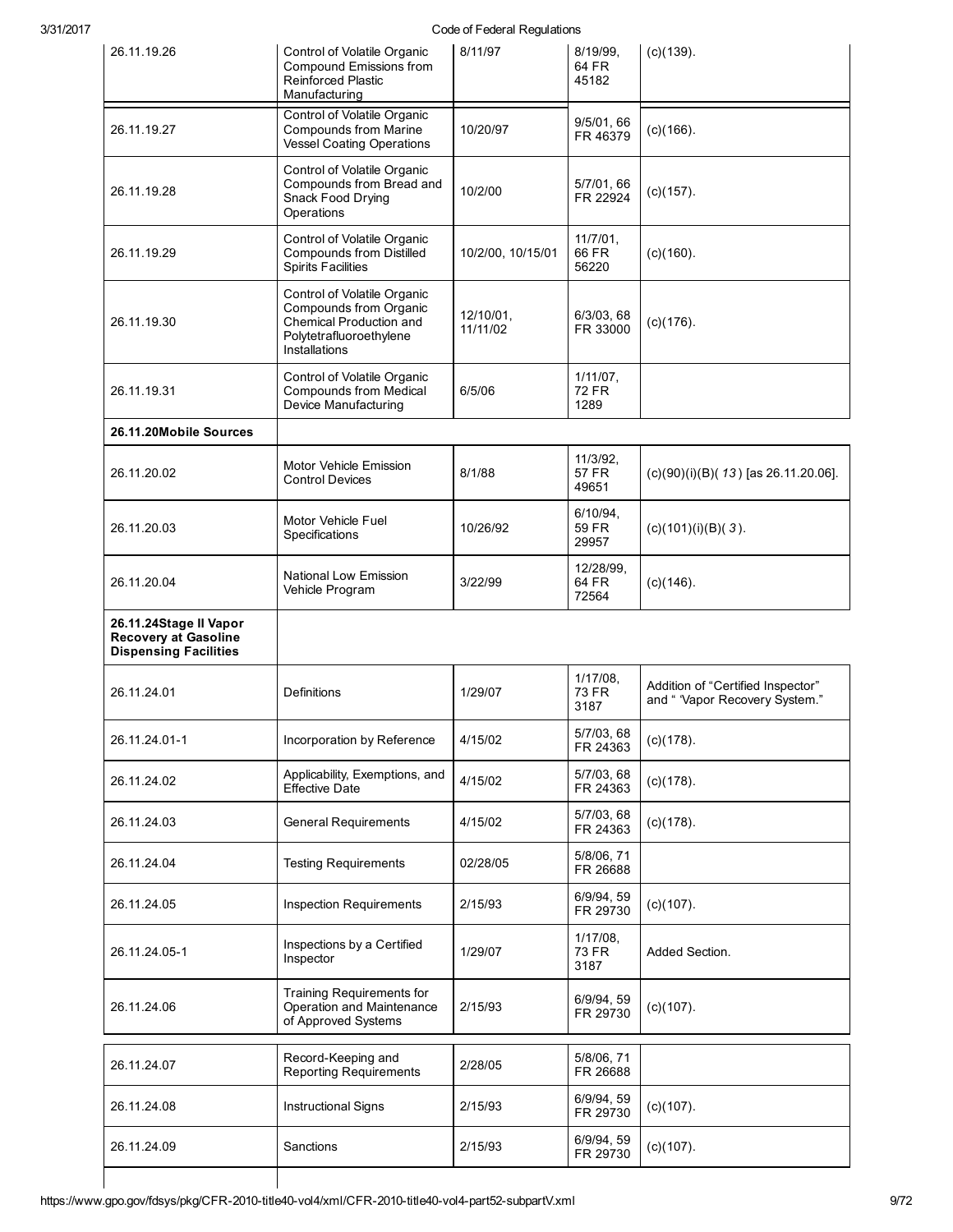26.11.25Control of Glass

 $\overline{\phantom{a}}$ 

| <b>Melting Furnaces</b>                                           |                                                                                       |                 |                                    |                                                                                                                |
|-------------------------------------------------------------------|---------------------------------------------------------------------------------------|-----------------|------------------------------------|----------------------------------------------------------------------------------------------------------------|
| 26.11.25.01                                                       | Definitions                                                                           | 10/5/98         | 10/19/05,<br>70 FR<br>60738        |                                                                                                                |
| 26.11.25.02                                                       | Applicability and Exemptions                                                          | 10/5/98         | 10/19/05,<br>70 FR<br>60738        |                                                                                                                |
| 26.11.25.03                                                       | Visible Emissions from Glass<br><b>Melting Furnaces</b>                               | 10/5/98         | 10/19/05,<br><b>70 FR</b><br>60738 |                                                                                                                |
| 26.11.25.04                                                       | <b>Particulate Matter Emissions</b><br>from Glass Melting Furnaces                    | 10/5/98         | 10/19/05,<br>70 FR<br>60738        |                                                                                                                |
| 26.11.26Conformity                                                |                                                                                       |                 |                                    |                                                                                                                |
| 26.11.26.01                                                       | Definitions                                                                           | 5/15/95, 6/5/95 | 12/9/98.<br>63 FR<br>67782         | (c)(136); definitions of Applicable<br>implementation plan, Governor,<br>State, and State air agency.          |
| 26.11.26.03                                                       | <b>General Conformity</b>                                                             | 5/15/95, 6/5/95 | 12/9/98,<br>63 FR<br>67782         | (c)(136); current COMAR citation is<br>26.11.26.04.                                                            |
| 26.11.27Emission<br><b>Limitations for Power</b><br><b>Plants</b> |                                                                                       |                 |                                    |                                                                                                                |
| 26.11.27.01                                                       | Definitions                                                                           | 7/16/07         | 9/4/08, 73<br>FR 51599             |                                                                                                                |
| 26.11.27.02                                                       | Applicability and Exceptions                                                          | 7/16/07         | 9/4/08, 73<br>FR 51599             |                                                                                                                |
| 26.11.27.03                                                       | <b>General Requirements</b>                                                           | 7/16/07         | 9/4/08, 73<br>FR 51599             | Exceptions: Paragraphs .03B(7)(a)<br>(iii) and .03D; the word "and" at the<br>end of paragraph .03B(7)(a)(ii). |
| 26.11.27.05                                                       | Monitoring and Reporting<br>Requirements                                              | 7/16/07         | 9/4/08, 73<br>FR 51599             |                                                                                                                |
| 26.11.27.06                                                       | Judicial Review of Penalty<br>Waivers                                                 | 7/16/07         | 9/4/08, 73<br>FR 51599             |                                                                                                                |
| 26.11.28Clean Air<br><b>Interstate Rule</b>                       |                                                                                       |                 |                                    |                                                                                                                |
| 26.11.28.01                                                       | Definitions                                                                           | 6/16/08         | 10/30/09,<br>74 FR<br>56117        |                                                                                                                |
| 26.11.28.02                                                       | Incorporation by Reference                                                            | 6/16/08         | 10/30/09,<br>74 FR<br>56117        |                                                                                                                |
| 26.11.28.03                                                       | Affected Units and General<br>Requirements                                            | 6/16/08         | 10/30/09,<br>74 FR<br>56117        |                                                                                                                |
| 26.11.28.04                                                       | Requirements for New<br>Affected Trading Units and<br><b>NOX Set Aside Pool</b>       | 6/16/08         | 10/30/09,<br>74 FR<br>56117        |                                                                                                                |
| 26.11.28.05                                                       | NOX Allowances for<br>Renewable Energy Projects<br>and Consumers of Electric<br>Power | 6/16/08         | 10/30/09,<br>74 FR<br>56117        |                                                                                                                |
| 26.11.28.06                                                       | NOX Allowances To Be<br>Distributed to Consumers of<br><b>Electric Power</b>          | 6/16/08         | 10/30/09,<br>74 FR<br>56117        |                                                                                                                |
| 26.11.28.07                                                       | Distribution of Unused NOX<br>Allowances in the Set Aside<br>Pool                     | 6/16/08         | 10/30/09,<br>74 FR<br>56117        |                                                                                                                |
| 26.11.28.08                                                       | Allocation of NOX Allowances                                                          | 6/16/08         | 10/30/09,<br>74 FR                 | Annual and Ozone Season<br>Allocations start in 2010 instead of                                                |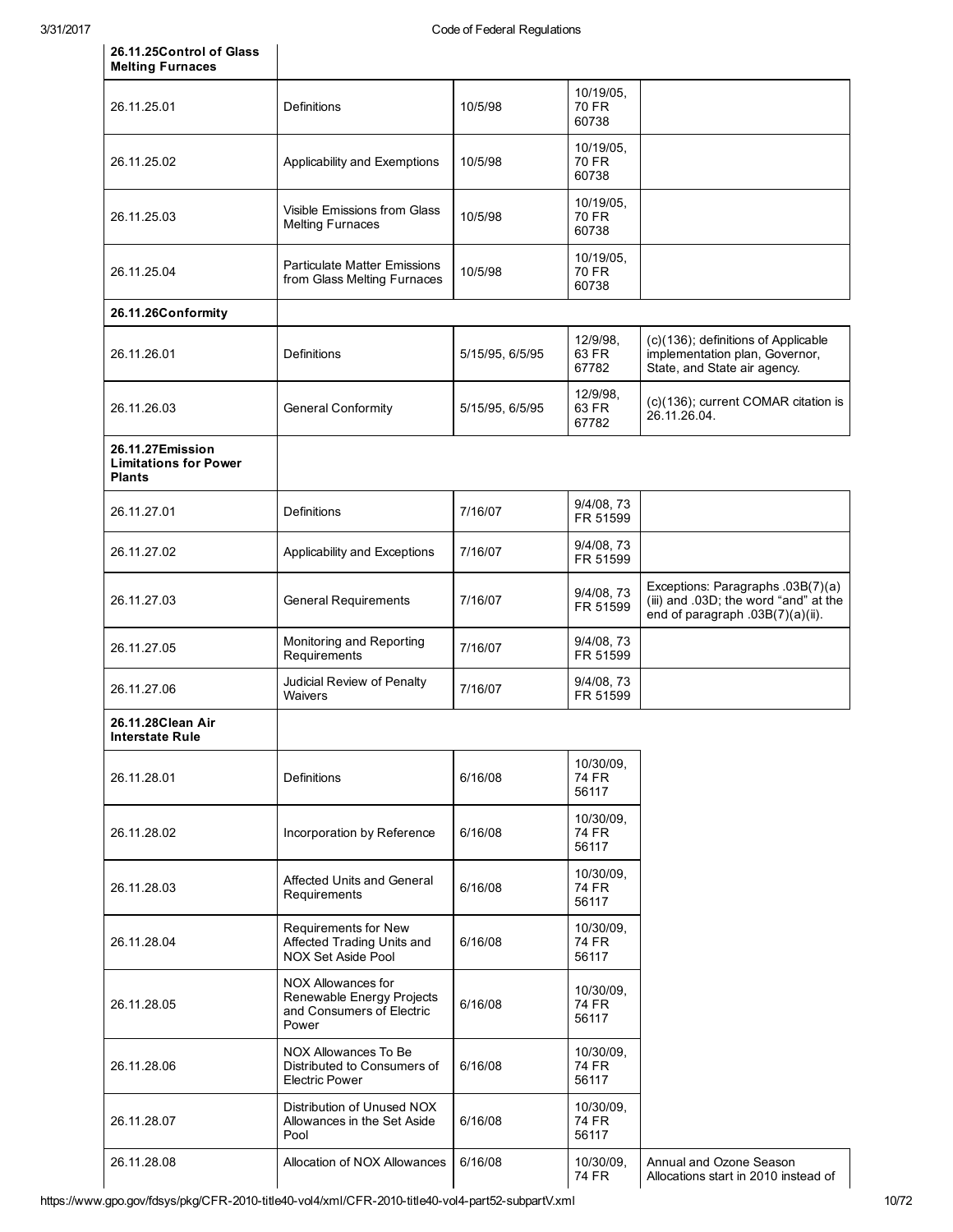| 3/31/2017                                                                                                                       | Code of Federal Regulations                                 |          |                              |                          |
|---------------------------------------------------------------------------------------------------------------------------------|-------------------------------------------------------------|----------|------------------------------|--------------------------|
|                                                                                                                                 |                                                             |          | 56117                        | 2009.                    |
| 26.11.29NO $_{\text{X}}$ Reduction<br>and Trading Program                                                                       |                                                             |          |                              |                          |
| 26.11.29.01                                                                                                                     | Definitions                                                 | 5/1/00   | 1/10/01,<br>66 FR<br>1866    | $(c)(154)(i)(B)(1)$ .    |
| 26.11.29.02                                                                                                                     | Incorporation by Reference                                  | 5/1/00   | 1/10/01,<br>66 FR<br>1866    | $(c)(154)(i)(B)(1)$ .    |
| 26.11.29.03                                                                                                                     | Scope and Applicability                                     | 5/1/00   | 1/10/01,<br>66 FR<br>1866    | $(c)(154)(i)(B)(1)$ .    |
| 26.11.29.04                                                                                                                     | General Requirements for<br><b>Affected Trading Sources</b> | 5/1/00   | 1/10/01,<br>66 FR<br>1866    | $(c)(154)(i)(B)(1)$ .    |
| 26.11.29.05                                                                                                                     | $NOx$ Allowance Allocations                                 | 5/1/00   | 1/10/01,<br>66 FR<br>1866    | $(c)(154)(i)(B)(1)$ .    |
| 26.11.29.06                                                                                                                     | Compliance Supplement Pool                                  | 5/1/00   | 1/10/01,<br>66 FR<br>1866    | $(c)(154)(i)(B)(1)$ .    |
| 26.11.29.07                                                                                                                     | Allowance Banking                                           | 5/1/00   | $1/10/01$ ,<br>66 FR<br>1866 | $(c)(154)(i)(B)(1)$ .    |
| 26.11.29.08                                                                                                                     | <b>Emission Monitoring</b>                                  | 5/1/00   | 1/10/01,<br>66 FR<br>1866    | $(c)(154)(i)(B)(1)$ .    |
| 26.11.29.09                                                                                                                     | Requirements for New<br>Sources and Set-Aside Pool          | 11/24/03 | 3/22/04,<br>69 FR<br>13236   | $(c)(184)(i)(C)(1)-(5).$ |
| 26.11.29.10                                                                                                                     | Reporting                                                   | 5/1/00   | $1/10/01$ ,<br>66 FR<br>1866 | $(c)(154)(i)(B)(1)$ .    |
| 26.11.29.11                                                                                                                     | Recordkeeping                                               | 5/1/00   | $1/10/01$ ,<br>66 FR<br>1866 | $(c)(154)(i)(B)(1)$ .    |
| 26.11.29.12                                                                                                                     | End-of-Season Reconciliation                                | 5/1/00   | $1/10/01$ ,<br>66 FR<br>1866 | $(c)(154)(i)(B)(1)$ .    |
| 26.11.29.13                                                                                                                     | <b>Compliance Certification</b>                             | 5/1/00   | $1/10/01$ ,<br>66 FR<br>1866 | $(c)(154)(i)(B)(1)$ .    |
| 26.11.29.14                                                                                                                     | Penalties                                                   | 5/1/00   | 1/10/01,<br>66 FR<br>1866    | $(c)(154)(i)(B)(1)$ .    |
| 26.11.29.15                                                                                                                     | Requirements for Affected<br>Nontrading Sources             | 5/1/00   | $1/10/01$ ,<br>66 FR<br>1866 | $(c)(154)(i)(B)(1)$ .    |
| 26.11.30Policies and<br><b>Procedures Relating to</b><br>Maryland's NO $_{\text{X}}$<br><b>Reduction and Trading</b><br>Program |                                                             |          |                              |                          |
| 26.11.30.01                                                                                                                     | Scope and Applicability                                     | 5/1/00   | $1/10/01$ ,<br>66 FR<br>1866 | $(c)(154)(i)(B)(2)$ .    |
| 26.11.30.02                                                                                                                     | Definitions                                                 | 5/1/00   | 1/10/01,<br>66 FR<br>1866    | $(c)(154)(i)(B)(2)$ .    |
| 26.11.30.03                                                                                                                     | Procedures Relating to<br>Compliance Accounts and           | 5/1/00   | $1/10/01$ ,<br>66 FR         | $(c)(154)(i)(B)(2)$ .    |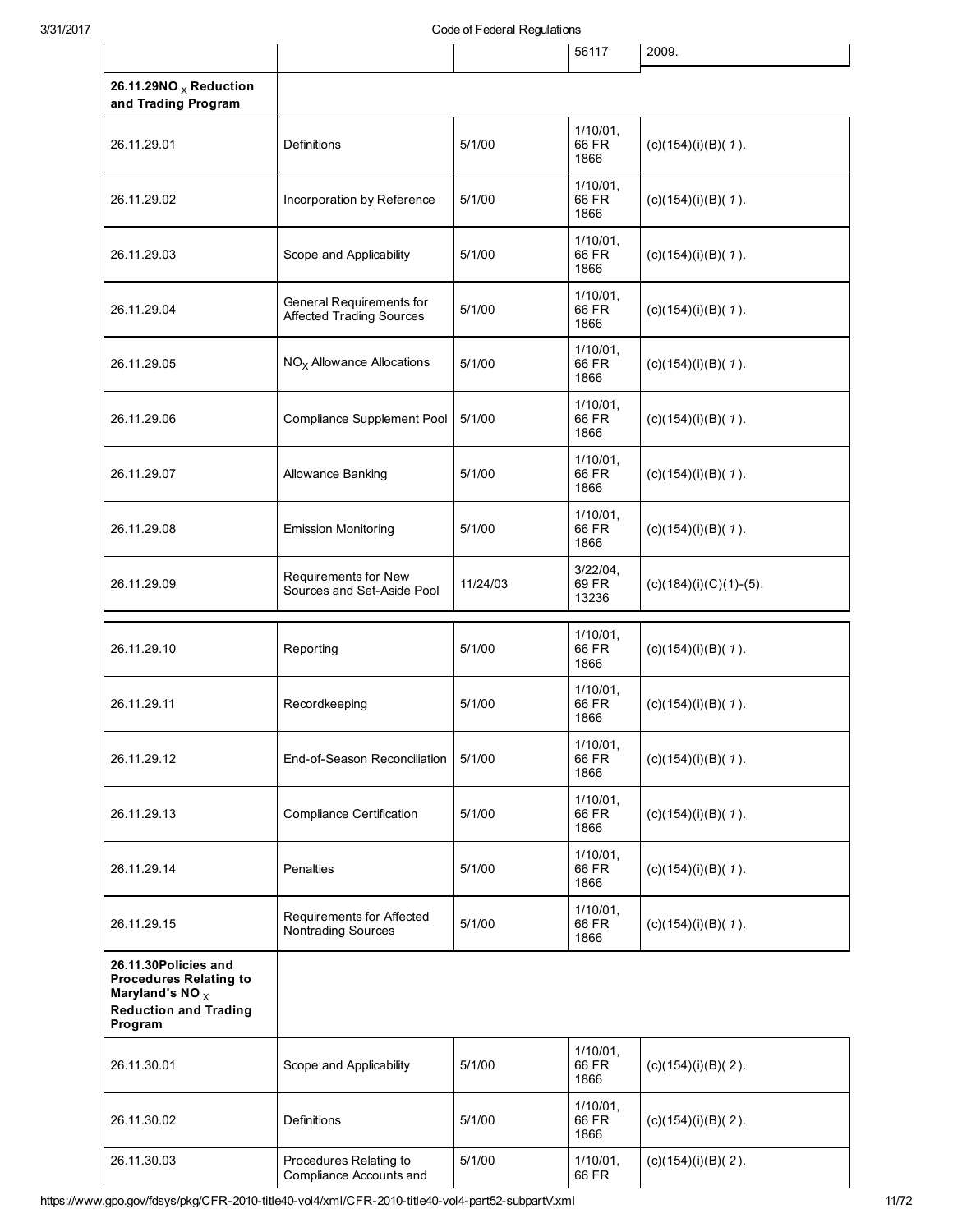|                                                                                                                 | <b>Overdraft Accounts</b>                                                                                                                    | ovuc on neueran regulatione | 1866                               |                                               |
|-----------------------------------------------------------------------------------------------------------------|----------------------------------------------------------------------------------------------------------------------------------------------|-----------------------------|------------------------------------|-----------------------------------------------|
| 26.11.30.04                                                                                                     | Procedures Relating to<br><b>General Accounts</b>                                                                                            | 5/1/00                      | 1/10/01,<br>66 FR<br>1866          | $(c)(154)(i)(B)(2)$ .                         |
| 26.11.30.05                                                                                                     | Allowance Banking                                                                                                                            | 5/1/00                      | $1/10/01$ ,<br>66 FR<br>1866       | $(c)(154)(i)(B)(2)$ .                         |
| 26.11.30.06                                                                                                     | <b>Allowance Transfers</b>                                                                                                                   | 5/1/00                      | $1/10/01$ ,<br>66 FR<br>1866       | $(c)(154)(i)(B)(2)$ .                         |
| 26.11.30.07                                                                                                     | Early Reductions                                                                                                                             | 5/1/00                      | $1/10/01$ ,<br>66 FR<br>1866       | $(c)(154)(i)(B)(2)$ .                         |
| 26.11.30.08                                                                                                     | Opt-In Procedures                                                                                                                            | 5/1/00                      | $1/10/01$ ,<br>66 FR<br>1866       | $(c)(154)(i)(B)(2)$ .                         |
| 26.11.30.09                                                                                                     | Allocation of Allowances                                                                                                                     | 6/19/06                     | 11/03/06,<br>71 FR<br>64647        | New column for 2008 allocations.              |
| 26.11.32Control of<br><b>Emissions of Volatile</b><br><b>Organic Compounds</b><br><b>From Consumer Products</b> |                                                                                                                                              |                             |                                    |                                               |
| 26.11.32.01                                                                                                     | Applicability and Exemptions                                                                                                                 | 06/18/07                    | 12/10/07,<br><b>72 FR</b><br>69621 |                                               |
| 26.11.32.02                                                                                                     | Incorporation by Reference                                                                                                                   | 06/18/07                    | 12/10/07,<br><b>72 FR</b><br>69621 |                                               |
| 26.11.32.03                                                                                                     | Definitions                                                                                                                                  | 06/18/07                    | 12/10/07,<br><b>72 FR</b><br>69621 |                                               |
| 26.11.32.04                                                                                                     | Standards-General                                                                                                                            | 06/18/07                    | 12/10/07,<br><b>72 FR</b><br>69621 |                                               |
| 26.11.32.05                                                                                                     | Standards-Requirements<br>for Charcoal Lighter<br>Materials                                                                                  | 08/18/03                    | 12/09/03,<br>68 FR<br>68523        | $(c)(185)$ .                                  |
| 26.11.32.06                                                                                                     | Standards-Requirements<br>for Aerosol Adhesives                                                                                              | 06/18/07                    | 12/10/07,<br><b>72 FR</b><br>69621 |                                               |
| 26.11.32.07                                                                                                     | Standards-Requirements<br>for Floor Wax Strippers                                                                                            | 08/18/03                    | 12/09/03,<br>68 FR<br>68523        | $(c)(185)$ .                                  |
| 26.11.32.08                                                                                                     | Requirements for Contact<br>Adhesives, Electronic<br>Cleaners, Footwear, or<br>Leather Care Products, and<br><b>General Purpose Cleaners</b> | 06/18/07                    | 12/10/07,<br><b>72 FR</b><br>69621 | New Regulation.                               |
| 26.11.32.09                                                                                                     | Requirements for Adhesive<br>Removers, Electrical<br>Cleaners, and Graffiti<br>Removers                                                      | 06/18/07                    | 12/10/07,<br>72 FR<br>69621        | New Regulation.                               |
| 26.11.32.10                                                                                                     | Requirements for Solid Air<br>Fresheners and Toilet and<br><b>Urinal Care Products</b>                                                       | 06/18/07                    | 12/10/07,<br>72 FR<br>69621        | New Regulation.                               |
| 26.11.32.11                                                                                                     | Innovative Products-CARB<br>Exemption                                                                                                        | 06/18/07                    | 12/10/07,<br>72 FR<br>69621        | Recodification of existing<br>Regulation .08. |
| 26.11.32.12                                                                                                     | Innovative Products-<br><b>Department Exemption</b>                                                                                          | 06/18/07                    | 12/10/07,<br>72 FR<br>69621        |                                               |
| 26.11.32.13                                                                                                     | Administrative Requirements                                                                                                                  | 06/18/07                    | 12/10/07,                          | Recodification of existing                    |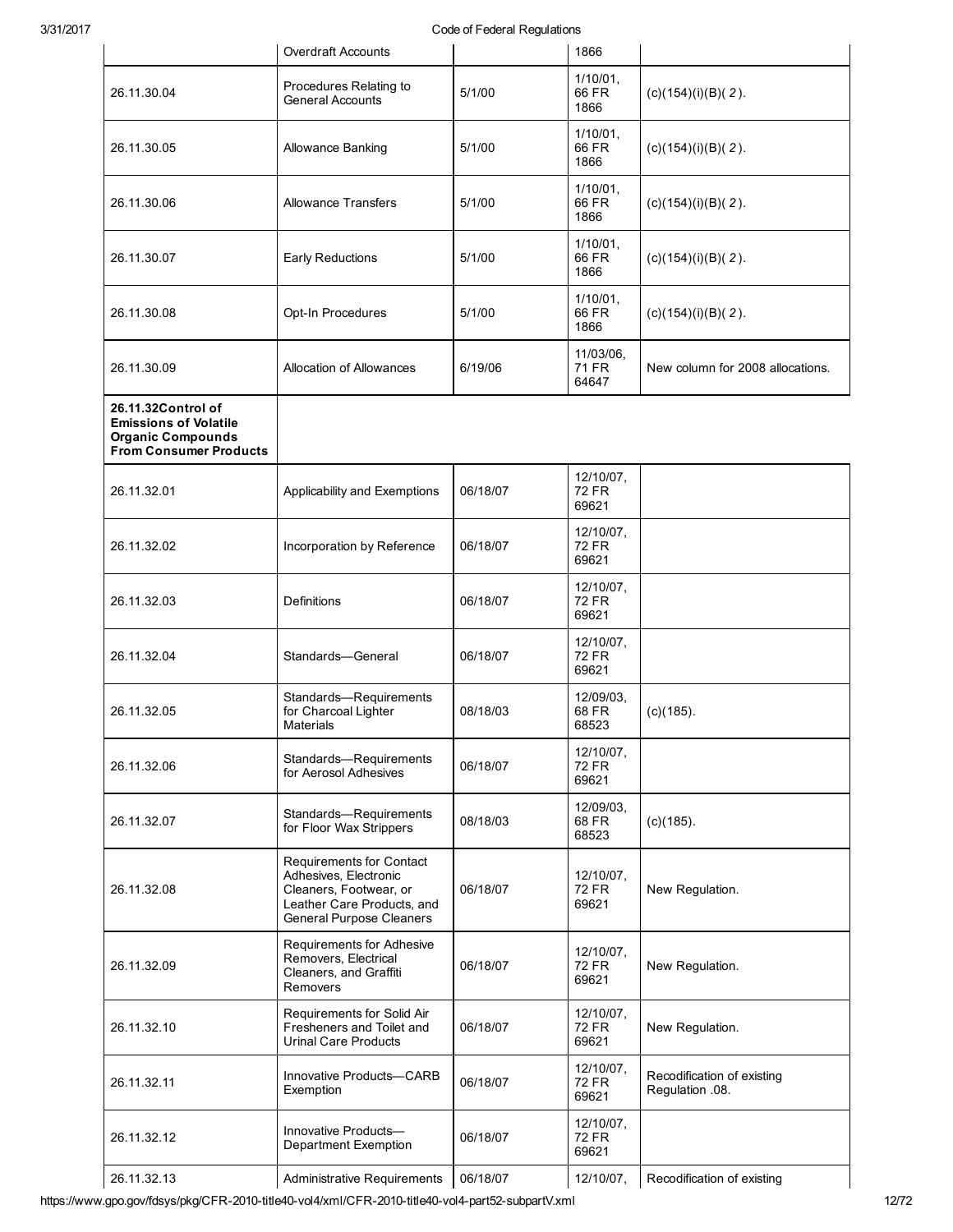|                                   |                                                                                    | ovuc on r cucran regulations |                                    |                                                        |
|-----------------------------------|------------------------------------------------------------------------------------|------------------------------|------------------------------------|--------------------------------------------------------|
|                                   |                                                                                    |                              | 72 FR<br>69621                     | Regulation .10; Amended.                               |
| 26.11.32.14                       | <b>Reporting Requirements</b>                                                      | 06/18/07                     | 12/10/07,<br>72 FR<br>69621        | Recodification of existing<br>Regulation .11; Amended. |
| 26.11.32.15                       | Variances                                                                          | 06/18/07                     | 12/10/07,<br><b>72 FR</b><br>69621 | Recodification of existing<br>Regulation .12; Amended. |
| 26.11.32.16                       | Test Methods                                                                       | 06/18/07                     | 12/10/07,<br><b>72 FR</b><br>69621 | Recodification of existing<br>Regulation .13; Amended. |
| 26.11.32.17                       | Alternative Control Plan<br>(ACP)                                                  | 06/18/07                     | 12/10/07,<br><b>72 FR</b><br>69621 | Recodification of existing<br>Regulation .14; Amended. |
| 26.11.32.18                       | Approval of an ACP<br>Application                                                  | 06/18/07                     | 12/10/07,<br><b>72 FR</b><br>69621 | Recodification of existing<br>Regulation .15; Amended. |
| 26.11.32.19                       | Recordkeeping and<br>Availability of Requested<br>Information                      | 06/18/07                     | 12/10/07,<br><b>72 FR</b><br>69621 | Recodification of existing<br>Regulation .16.          |
| 26.11.32.20                       | Violations                                                                         | 06/18/07                     | 12/10/07,<br>72 FR<br>69621        | Recodification of existing<br>Regulation .17.          |
| 26.11.32.21                       | Surplus Reduction and<br><b>Surplus Trading</b>                                    | 06/18/07                     | 12/10/07,<br>72 FR<br>69621        | Recodification of existing<br>Regulation .18; Amended. |
| 26.11.32.22                       | Limited-use surplus reduction<br>credits for early formulations<br>of ACP Products | 06/18/07                     | 12/10/07,<br><b>72 FR</b><br>69621 | Recodification of existing<br>Regulation .19; Amended. |
| 26.11.32.23                       | Reconciliation of Shortfalls                                                       | 06/18/07                     | 12/10/07,<br><b>72 FR</b><br>69621 | Recodification of existing<br>Regulation .20; Amended. |
| 26.11.32.24                       | Modifications to an ACP                                                            | 06/18/07                     | 12/10/07,<br><b>72 FR</b><br>69621 | Recodification of existing<br>Regulation .21; Amended. |
| 26.11.32.25                       | Cancellation of an ACP                                                             | 06/18/07                     | 12/10/07,<br>72 FR<br>69621        | Recodification of existing<br>Regulation .22; Amended. |
| 26.11.32.26                       | Transfer of an ACP                                                                 | 06/18/07                     | 12/10/07,<br><b>72 FR</b><br>69621 | Recodification of existing<br>Regulation .23.          |
| 26.11.33Architectural<br>Coatings |                                                                                    |                              |                                    |                                                        |
| 26.11.33.01                       | Applicability and Exemptions                                                       | 3/29/04                      | $5/12/05$ ,<br>70 FR<br>24979      |                                                        |
| 26.11.33.02                       | Test Methods-Incorporation<br>by Reference                                         | 3/29/04                      | $5/12/05$ ,<br>70 FR<br>24979      |                                                        |
| 26.11.33.03                       | Definitions                                                                        | 3/29/04                      | $5/12/05$ ,<br>70 FR<br>24979      |                                                        |
| 26.11.33.04                       | General Standard-VOC<br><b>Content Limits</b>                                      | 3/29/04                      | $5/12/05$ ,<br>70 FR<br>24979      |                                                        |
| 26.11.33.05                       | <b>VOC Content Limits</b>                                                          | 3/29/04                      | $5/12/05$ ,<br>70 FR<br>24979      |                                                        |
| 26.11.33.06                       | Most Restrictive VOC Limit                                                         | 2/28/05                      | 10/19/05,<br>70 FR<br>60740        | Addition of sections B(15) through<br>$B(19)$ .        |
|                                   |                                                                                    |                              |                                    |                                                        |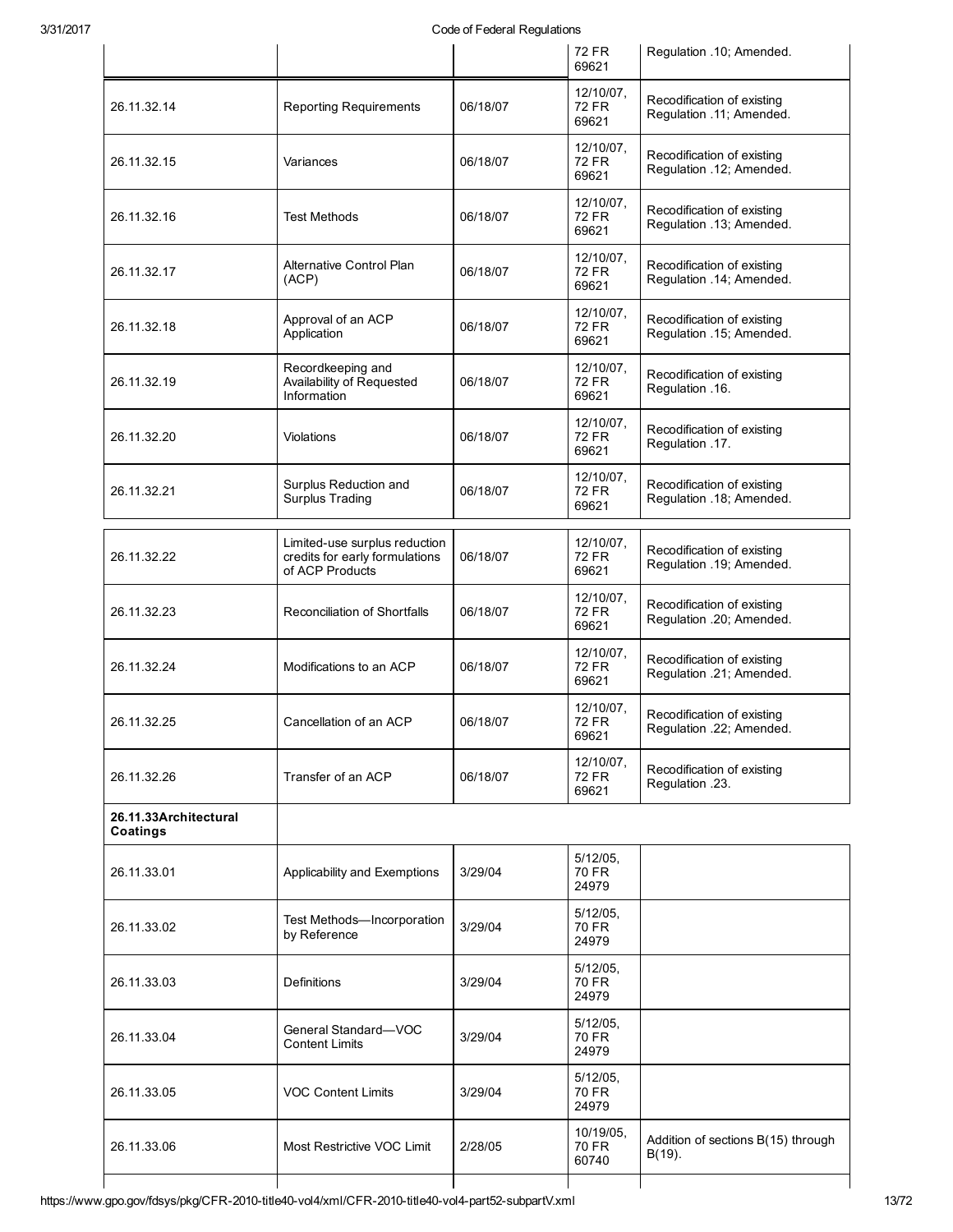| 3/31/2017 | Code of Federal Regulations                            |                                                                                          |                                  |                               |                    |  |  |  |
|-----------|--------------------------------------------------------|------------------------------------------------------------------------------------------|----------------------------------|-------------------------------|--------------------|--|--|--|
|           | 26.11.33.07                                            | <b>Painting Restrictions</b>                                                             | 3/29/04                          | $5/12/05$ ,<br>70 FR<br>24979 |                    |  |  |  |
|           | 26.11.33.08                                            | Thinning                                                                                 | 3/29/04                          | $5/12/05$ ,<br>70 FR<br>24979 |                    |  |  |  |
|           | 26.11.33.09                                            | <b>Rust Preventive Coatings</b>                                                          | 3/29/04                          | 5/12/05,<br>70 FR<br>24979    |                    |  |  |  |
|           | 26.11.33.10                                            | Coatings Not Listed in<br>Regulation .05                                                 | 2/28/05                          | 10/19/05,<br>70 FR<br>60740   |                    |  |  |  |
|           | 26.11.33.11                                            | Lacquers                                                                                 | 3/29/04                          | $5/12/05$ ,<br>70 FR<br>24979 |                    |  |  |  |
|           | 26.11.33.12                                            | <b>Container Labeling</b><br>Requirements                                                | 2/28/05                          | 10/19/05,<br>70 FR<br>60740   | Deleted section K. |  |  |  |
|           | 26.11.33.13                                            | Record Keeping<br>Requirements                                                           | 2/28/05                          | 10/19/05,<br>70 FR<br>60740   |                    |  |  |  |
|           | 26.11.33.14                                            | Compliance Provisions and<br><b>Test Methods</b>                                         | 3/29/04                          | 5/12/05,<br>70 FR<br>24979    |                    |  |  |  |
|           | 11.14.08Vehicle Emissions<br><b>Inspection Program</b> |                                                                                          |                                  |                               |                    |  |  |  |
|           | 11.14.08.01                                            | Title                                                                                    | 1/02/95                          | 10/29/99,<br>64 FR<br>58340   | $(c)(144)$ .       |  |  |  |
|           | 11.14.08.02                                            | <b>Definitions</b>                                                                       | 1/02/95, 10/19/98                | 10/29/99,<br>64 FR<br>58340   | (c)(144).          |  |  |  |
|           | 11.14.08.03                                            | Applicability                                                                            | 6/10/02                          | 1/16/03,<br>68 FR<br>2208     | $(c)(179)$ .       |  |  |  |
|           | 11.14.08.04                                            | Exemptions                                                                               | 1/02/95                          | 10/29/99,<br>64 FR<br>58340   | $(c)(144)$ .       |  |  |  |
|           | 11.14.08.05                                            | Schedule of the Program                                                                  | 1/02/95, 12/16/96                | 10/29/99,<br>64 FR<br>58340   | $(c)(144)$ .       |  |  |  |
|           | 11.14.08.06                                            | Certificates                                                                             | 6/10/02                          | $1/16/03$ ,<br>68 FR<br>2208  | $(c)(179)$ .       |  |  |  |
|           | 11.14.08.07                                            | <b>Extensions</b>                                                                        | 1/02/95, 10/19/98                | 10/29/99,<br>64 FR<br>58340   | $(c)(144)$ .       |  |  |  |
|           | 11.14.08.08                                            | Enforcement                                                                              | 1/02/95                          | 10/29/99,<br>64 FR<br>58340   | $(c)(144)$ .       |  |  |  |
|           | 11.14.08.09                                            | <b>Inspection Standards</b>                                                              | 6/10/02                          | $1/16/03$ ,<br>68 FR<br>2208  | $(c)(179)$ .       |  |  |  |
|           | 11.14.08.10                                            | General Requirements for<br>Inspection and Preparation<br>for Inspection                 | $1/02/95$ ,<br>12/16/96,10/19/98 | 10/29/99,<br>64 FR<br>58340   | $(c)(144)$ .       |  |  |  |
|           | 11.14.08.11                                            | <b>Idle Exhaust Emissions Test</b><br>and Equipment Checks                               | 10/18/98                         | 10/29/99,<br>64 FR<br>58340   | $(c)(144)$ .       |  |  |  |
|           | 11.14.08.11-1                                          | <b>Transient Exhaust Emissions</b><br>Test and Evaporative Purge<br><b>Test Sequence</b> | 12/16/96,<br>10/19/98            | 10/29/99,<br>64 FR<br>58340   | $(c)(144)$ .       |  |  |  |
|           |                                                        |                                                                                          |                                  |                               |                    |  |  |  |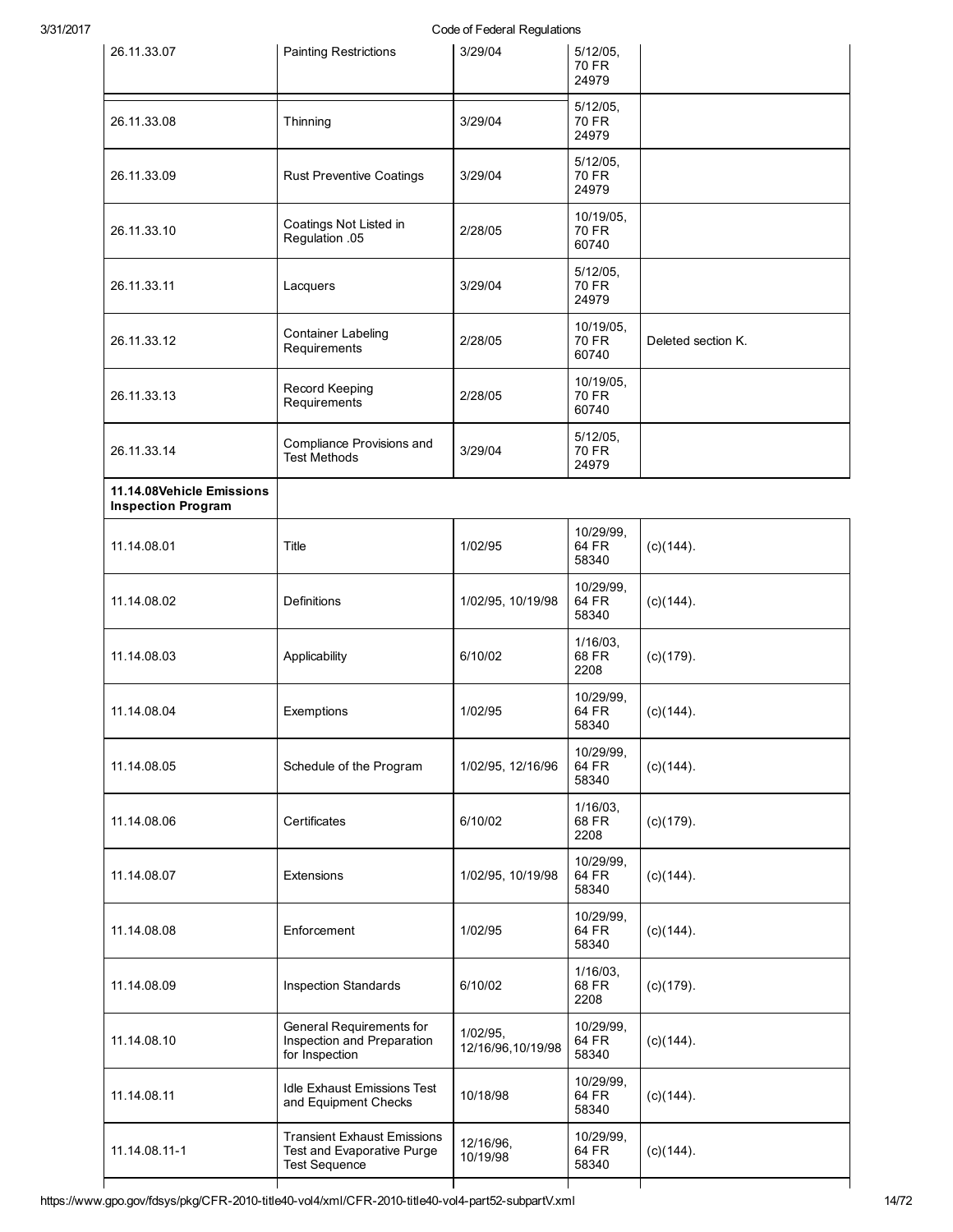| 11.14.08.12 | Evaporative Integrity Test,<br>Gas Cap Leak Test, and On-<br><b>Board Diagnostics</b><br>Interrogation Procedures                                                | 6/10/02           | $1/16/03$ ,<br>68 FR<br>2208 | $(c)(179)$ . |
|-------------|------------------------------------------------------------------------------------------------------------------------------------------------------------------|-------------------|------------------------------|--------------|
| 11.14.08.13 | Failed Vehicle and<br><b>Reinspection Procedures</b>                                                                                                             | 1/02/95           | 10/29/99.<br>64 FR<br>58340  | $(c)(144)$ . |
| 11.14.08.14 | Dynamometer System<br>Specifications                                                                                                                             | 1/02/95           | 10/29/99,<br>64 FR<br>58340  | $(c)(144)$ . |
| 11.14.08.15 | Constant Volume Sampler,<br>Analysis System, and<br>Inspector Control<br>Specifications                                                                          | 1/02/95, 10/19/98 | 10/29/99,<br>64 FR<br>58340  | $(c)(144)$ . |
| 11.14.08.16 | Evaporative Test Equipment,<br>Gas Cap Leak Test<br>Equipment, and On-Board<br>Diagnostics Interrogation<br><b>Equipment Specifications</b>                      | 6/10/02           | $1/16/03$ ,<br>68 FR<br>2208 | $(c)(179)$ . |
| 11.14.08.17 | Quality Assurance and<br>Maintenance-General<br>Requirements                                                                                                     | 1/02/95           | 10/29/99,<br>64 FR<br>58340  | $(c)(144)$ . |
| 11.14.08.18 | <b>Test Assurance Procedures</b>                                                                                                                                 | 1/02/95           | 10/29/99,<br>64 FR<br>58340  | $(c)(144)$ . |
| 11.14.08.19 | Dynamometer Periodic<br><b>Quality Assurance Checks</b>                                                                                                          | 1/02/95           | 10/29/99,<br>64 FR<br>58340  | $(c)(144)$ . |
| 11.14.08.20 | Constant Volume Sampler<br>Periodic Quality Assurance<br>Checks                                                                                                  | 1/02/95           | 10/29/99,<br>64 FR<br>58340  | $(c)(144)$ . |
| 11.14.08.21 | Analysis System Periodic<br><b>Quality Assurance Checks</b>                                                                                                      | 1/02/95           | 10/29/99,<br>64 FR<br>58340  | $(c)(144)$ . |
| 11.14.08.22 | Evaporative Test Equipment,<br>Gas Cap Leak Test<br>Equipment and On-board<br>Diagnostics Interrogation<br><b>Equipment Periodic Quality</b><br>Assurance Checks | 1/02/95, 10/19/98 | 10/29/99,<br>64 FR<br>58340  | $(c)(144)$ . |
| 11.14.08.23 | Overall System Performance<br><b>Quality Assurance</b>                                                                                                           | 1/02/95           | 10/29/99.<br>64 FR<br>58340  | $(c)(144)$ . |
| 11.14.08.24 | <b>Control Charts</b>                                                                                                                                            | 1/02/95           | 10/29/99,<br>64 FR<br>58340  | $(c)(144)$ . |
| 11.14.08.25 | <b>Gas Specifications</b>                                                                                                                                        | 1/02/95           | 10/29/99,<br>64 FR<br>58340  | $(c)(144)$ . |
| 11.14.08.26 | Vehicle Emissions Inspection<br>Station                                                                                                                          | 1/02/95           | 10/29/99.<br>64 FR<br>58340  | $(c)(144)$ . |
| 11.14.08.27 | Technician's Vehicle Report                                                                                                                                      | 1/02/95, 10/19/98 | 10/29/99,<br>64 FR<br>58340  | $(c)(144)$ . |
| 11.14.08.28 | <b>Feedback Reports</b>                                                                                                                                          | 1/02/95, 10/19/98 | 10/29/99,<br>64 FR<br>58340  | $(c)(144)$ . |
| 11.14.08.29 | <b>Certified Emissions</b><br>Technician                                                                                                                         | 1/02/95, 12/16/96 | 10/29/99,<br>64 FR<br>58340  | $(c)(144)$ . |
| 11.14.08.30 | <b>Certified Emissions Repair</b><br>Facility                                                                                                                    | 1/02/95, 12/16/96 | 10/29/99,<br>64 FR<br>58340  | $(c)(144)$ . |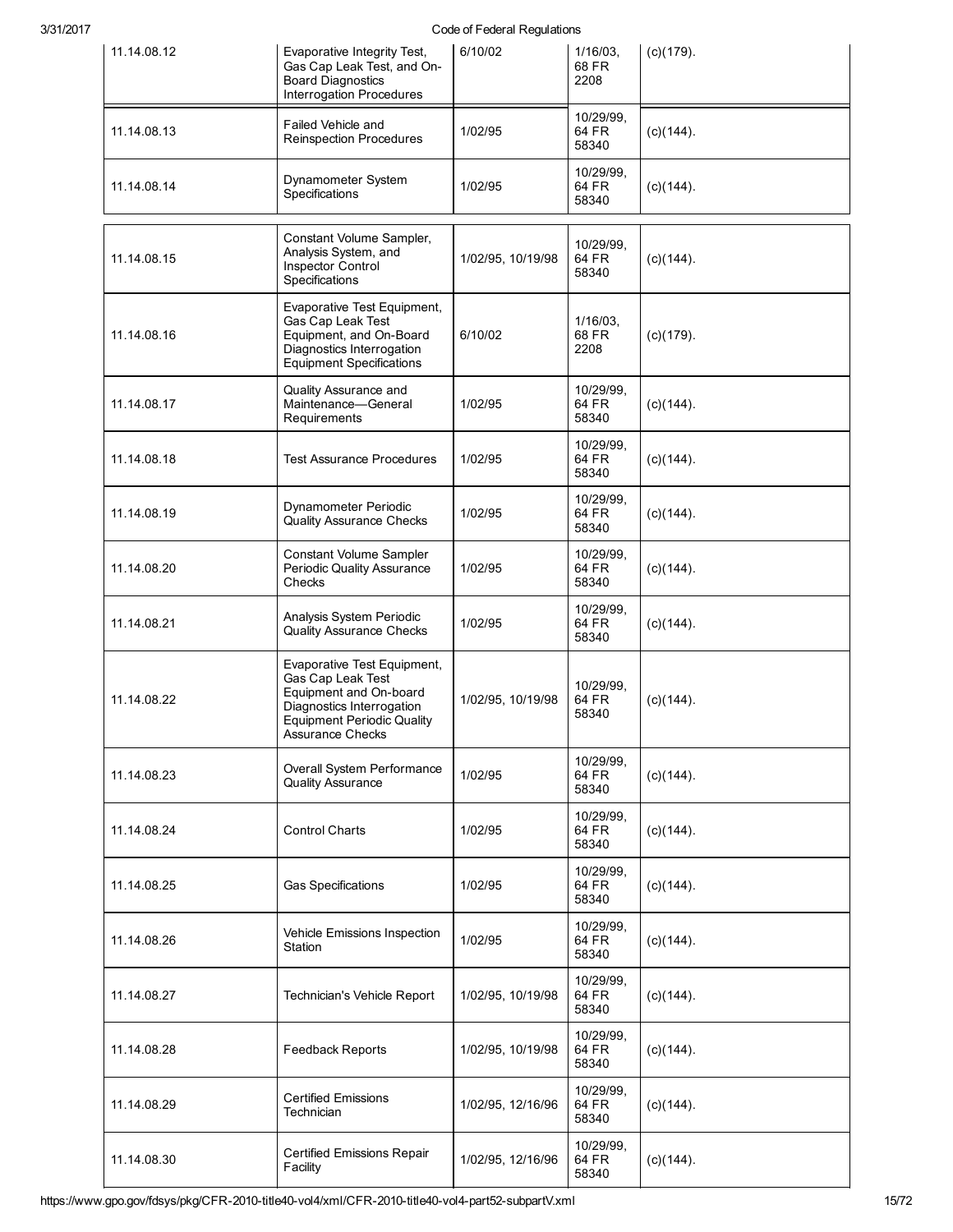| 11.14.08.31                                                                 | On-Highway Emissions Test                                                                 | 1/02/95                       | 10/29/99,<br>64 FR<br>58340 | $(c)(144)$ .                                                                                                                                                  |
|-----------------------------------------------------------------------------|-------------------------------------------------------------------------------------------|-------------------------------|-----------------------------|---------------------------------------------------------------------------------------------------------------------------------------------------------------|
| 11.14.08.32                                                                 | Fleet Inspection Station                                                                  | 1/02/95,<br>12/16/96,10/19/98 | 10/29/99,<br>64 FR<br>58340 | $(c)(144)$ .                                                                                                                                                  |
| 11.14.08.33                                                                 | Fleet Inspection Standards                                                                | 1/02/95                       | 10/29/99,<br>64 FR<br>58340 | $(c)(144)$ .                                                                                                                                                  |
| 11.14.08.34                                                                 | Fleet Inspection and<br><b>Reinspection Methods</b>                                       | 1/02/95                       | 10/29/99,<br>64 FR<br>58340 | $(c)(144)$ .                                                                                                                                                  |
| 11.14.08.35                                                                 | Fleet Equipment and Quality<br><b>Assurance Requirements</b>                              | 1/02/95                       | 10/29/99,<br>64 FR<br>58340 | $(c)(144)$ .                                                                                                                                                  |
| 11.14.08.36                                                                 | <b>Fleet Personnel</b><br>Requirements                                                    | 1/02/95                       | 10/29/99,<br>64 FR<br>58340 | $(c)(144)$ .                                                                                                                                                  |
| 11.14.08.37                                                                 | <b>Fleet Calibration Gas</b><br>Specifications and Standard<br><b>Reference Materials</b> | 1/02/95                       | 10/29/99,<br>64 FR<br>58340 | $(c)(144)$ .                                                                                                                                                  |
| 11.14.08.38                                                                 | <b>Fleet Recordkeeping</b><br>Requirements                                                | 1/02/95                       | 10/29/99,<br>64 FR<br>58340 | $(c)(144)$ .                                                                                                                                                  |
| 11.14.08.39                                                                 | <b>Fleet Fees</b>                                                                         | 1/02/95                       | 10/29/99,<br>64 FR<br>58340 | $(c)(144)$ .                                                                                                                                                  |
| 11.14.08.40                                                                 | Fleet License Suspension<br>and Revocation                                                | 1/02/95                       | 10/29/99,<br>64 FR<br>58340 | $(c)(144)$ .                                                                                                                                                  |
| 11.14.08.41                                                                 | Audits                                                                                    | 1/02/95                       | 10/29/99,<br>64 FR<br>58340 | $(c)(144)$ .                                                                                                                                                  |
| 11.14.08.42                                                                 | Fleet Inspection After 1998                                                               | 1/02/95,<br>2/16/96,10/19/98  | 10/29/99,<br>64 FR<br>58340 | (c)(144).                                                                                                                                                     |
| 03.03.05Motor Fuel<br><b>Inspection [Contingency</b><br><b>SIP Measure1</b> |                                                                                           |                               |                             |                                                                                                                                                               |
| 03.03.05.01                                                                 | <b>Definitions</b>                                                                        | 12/18/95                      | 1/30/96,<br>61 FR<br>2982   | $(c)(101)(i)(B)(4)$ ; Approved as a<br>contingency SIP measure as part<br>of the CO Maintenance Plans for<br>Baltimore and DC. [(c)(117) and<br>$(c)(118)$ ]. |
| 03.03.05.01-1                                                               | <b>Standard Specifications for</b><br>Gasoline                                            | 12/18/95                      | 1/30/96,<br>61 FR<br>2982   |                                                                                                                                                               |
| 03.03.05.02-1                                                               | Other Motor Vehicle Fuels                                                                 | 10/26/92                      | 6/10/94,<br>58 FR<br>29957  |                                                                                                                                                               |
| 03.03.05.05                                                                 | Labeling of Pumps                                                                         | 12/18/95                      | 1/30/96,<br>61 FR<br>2982   |                                                                                                                                                               |
| 03.03.05.08                                                                 | Samples and Test Tolerance                                                                | 10/26/92                      | 6/10/94,<br>58 FR<br>29957  |                                                                                                                                                               |
| 03.03.05.15                                                                 | <b>Commingled Products</b>                                                                | 10/26/92                      | 6/10/94,<br>58 FR<br>29957  |                                                                                                                                                               |
| 03.03.06Emissions                                                           |                                                                                           |                               |                             |                                                                                                                                                               |

Control Compliance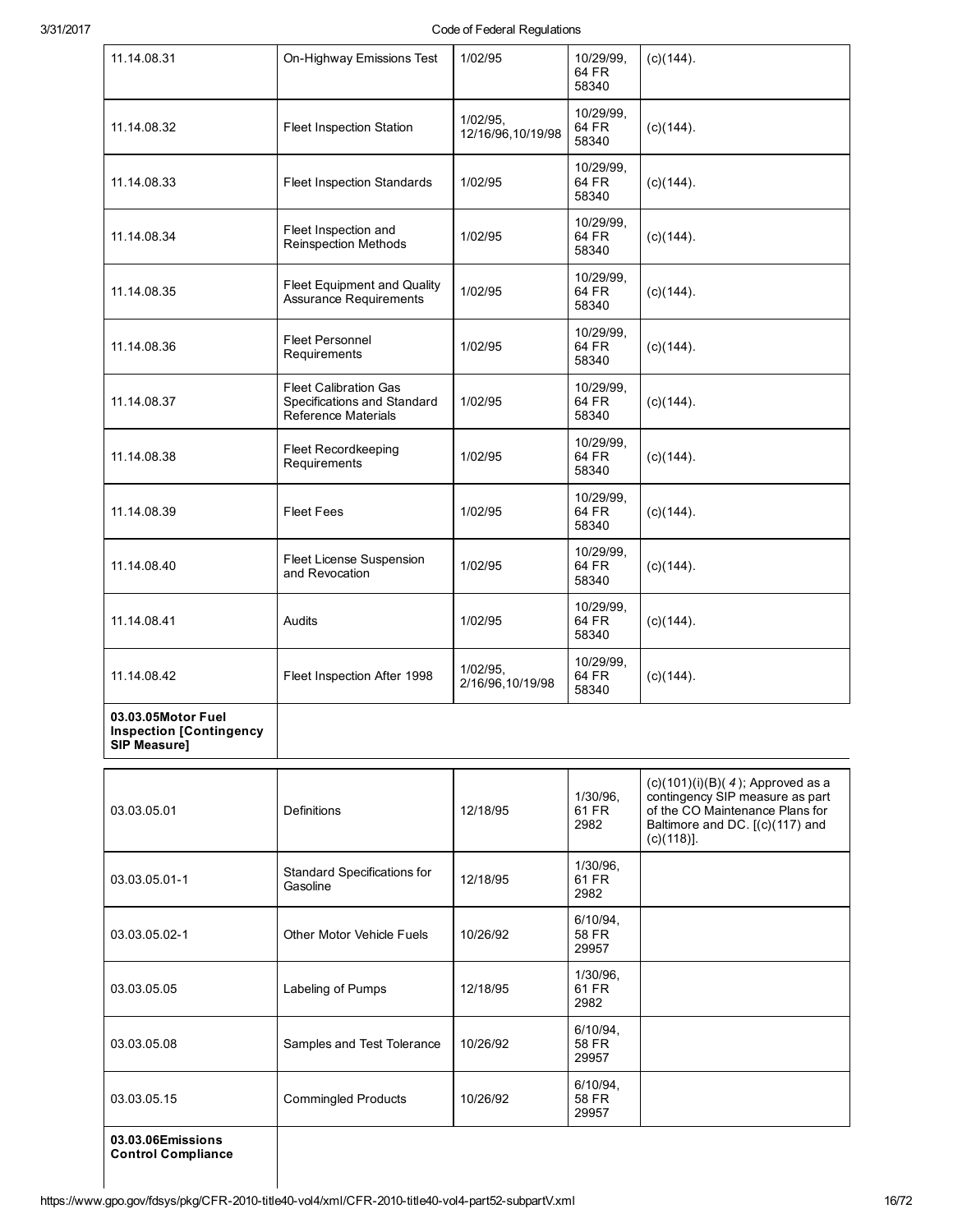| 03.03.06.01                                  | Definitions                                                            | 12/18/95 | 1/30/96.<br>61 FR<br>2982  | $(c)(101)(i)(B)(5)$ ; Approved as a<br>contingency SIP measure as part<br>of the CO Maintenance Plans for<br>Baltimore and DC. [(c)(117) and<br>$(c)(118)$ ]. |
|----------------------------------------------|------------------------------------------------------------------------|----------|----------------------------|---------------------------------------------------------------------------------------------------------------------------------------------------------------|
| 03.03.06.02                                  | Vapor Pressure<br>Determination                                        | 10/26/92 | 6/10/94.<br>58 FR<br>29957 |                                                                                                                                                               |
| 03.03.06.03                                  | Oxygen Content<br>Determination                                        |          | 1/30/96.<br>61 FR<br>2982  |                                                                                                                                                               |
| 03.03.06.04                                  | Registration                                                           | 10/26/92 | 6/10/94.<br>58 FR<br>29957 |                                                                                                                                                               |
| 03.03.06.05                                  | Record Keeping                                                         |          | 6/10/94.<br>58 FR<br>29957 |                                                                                                                                                               |
| 03.03.06.06<br><b>Transfer Documentation</b> |                                                                        | 12/18/95 | 1/30/96.<br>61 FR<br>2982  |                                                                                                                                                               |
| <b>TMTechnical Memoranda</b>                 |                                                                        |          |                            |                                                                                                                                                               |
| TM91-01 [Except Methods<br>1004A through E]  | Test Methods and Equipment<br>Specifications for Stationary<br>Sources | 11/2/98  | 9/7/01, 66<br>FR 46727     | $(c)(153)(i)(D)(5)$ (Supplement 3 is<br>added).                                                                                                               |

(d) EPA approved state source-specific requirements.

| <b>Name of source</b>                                                                                                                                | <b>Permit</b><br>number/type           | <b>State</b><br>effective<br>date | <b>EPA</b><br>approval<br>date | <b>Additional</b><br>explanation                               |
|------------------------------------------------------------------------------------------------------------------------------------------------------|----------------------------------------|-----------------------------------|--------------------------------|----------------------------------------------------------------|
| Potomac Electric Power Company (PEPCO)-Chalk Point<br>Units $#1$ and $#2$                                                                            | #49352, Amended<br>Consent Order       | 1/27/78                           | 4/2/79, 44<br>FR 19192         | 52.1100(c)(22);<br>FRN republished<br>5/3/79 (44 FR<br>25840). |
| Potomac Electric Power Company (PEPCO)—Dickerson                                                                                                     | #49352. Amended<br>Consent Order       | 7/26/78                           | 12/6/79,<br>44 FR<br>70141     | 52.1100(c)(25).                                                |
| Beall Jr./Sr. High School                                                                                                                            | <b>Consent Order</b>                   | 1/30/79                           | $3/18/80$ ,<br>45 FR<br>17144  | 52.1100(c)(26).                                                |
| Mt. Saint Mary's College                                                                                                                             | Consent Order                          | 3/8/79                            | 3/18/80,<br>45 FR<br>17144     | 52.1100(c)(26).                                                |
| Potomac Electric Power Company (PEPCO)-Chalk Point                                                                                                   | Secretarial Order                      | 7/19/79                           | 9/3/80, 45<br>FR 58340         | 52.1100(c)(34).                                                |
| Maryland Slag Co                                                                                                                                     | Consent<br>Agreement (Order)           | 10/31/80                          | 9/8/81, 41<br>FR 44757         | 52.1100(c)(49).                                                |
| Northeast Maryland Waste Disposal Authority                                                                                                          | Secretarial Order                      | 11/20/81                          | 7/7/82, 47<br>FR 29531         | 52.1100(c)(65)<br>(Wheelabrator-<br>Frye, Inc.).               |
| Northeast Maryland Waste Disposal Authority and<br>Wheelabrator-Frye, Inc. and the Mayor and City Council of<br>Baltimore and BEDCO Development Corp | Secretarial Order                      | 2/25/83                           | 8/24/83<br>45 FR<br>55179      | 52.1100(c)(70)<br>(Shutdown of<br>landfill for offsets).       |
| Westvaco Corp                                                                                                                                        | Consent Order                          | 9/6/83;<br>Rev.<br>1/26/84        | 12/20/84.<br>49 FR<br>49457    | 52.1100(c)(74).                                                |
| Potomac Electric Power Company (PEPCO)                                                                                                               | Administrative<br><b>Consent Order</b> | 9/13/99                           | 12/15/00,<br>65 FR<br>78416    | 52.1100(c)(151).                                               |
| <b>Thomas Manufacturing Corp</b>                                                                                                                     | <b>Consent Decree</b>                  | 2/15/01                           | 11/15/01,                      | 52.1100(c)(167).                                               |

https://www.gpo.gov/fdsys/pkg/CFR-2010-title40-vol4/xml/CFR-2010-title40-vol4-part52-subpartV.xml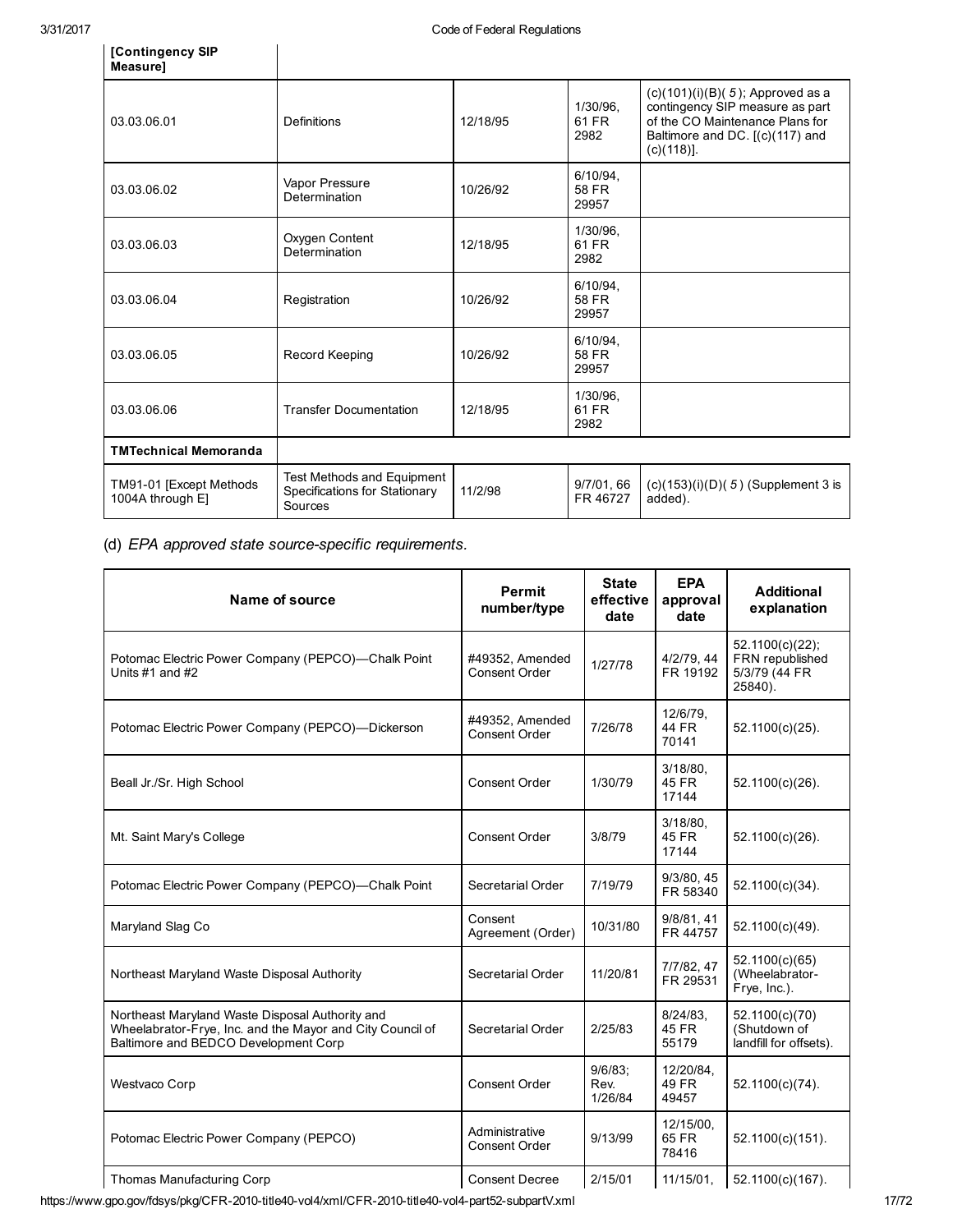|                                                                                                                                                                                      |                                                                         |         | 66 FR<br>57395               |                     |
|--------------------------------------------------------------------------------------------------------------------------------------------------------------------------------------|-------------------------------------------------------------------------|---------|------------------------------|---------------------|
| Constellation Power Source Generation, Inc.--Brandon<br>Shores Units #1 & 2; Gould Street Unit #3; H.A. Wagner Units<br>#1, 2, 3 & 4; C.P. Crane Units #1 & 3; and Riverside Unit #4 | Consent Order and<br>NO <sub>x</sub> RACT<br>Averaging Plan<br>Proposal | 4/25/01 | $2/27/02$ ,<br>67 FR<br>8897 | $52.1100(c)(168)$ . |
| Kaydon Ring and Seal, Inc.                                                                                                                                                           | Consent Order                                                           | 3/5/04  | 8/31/04.<br>69 FR<br>53002   | $(c)(190)$ .        |
| Perdue Farms, Inc.                                                                                                                                                                   | Consent Order                                                           | 2/1/05  | $1/11/07$ .<br>72 FR<br>1291 | $52.1070(d)(1)$ .   |

(e) EPA-approved nonregulatory and quasi-regulatory material.

| Name of non-<br>regulatory SIP<br>revision                   | Applicable<br>geographic area                                                     | <b>State</b><br>submittal<br>date              | <b>EPA</b><br>approval<br>date                          | Additionalexplanation                 |
|--------------------------------------------------------------|-----------------------------------------------------------------------------------|------------------------------------------------|---------------------------------------------------------|---------------------------------------|
| <b>Base Year Emissions</b><br>Inventory                      | Metropolitan Baltimore<br>Ozone Nonattainment<br><b>Area 1990</b>                 | 9/20/95                                        | 10/30/95,<br>60 FR<br>55321                             | 52.1075(a) CO.                        |
| 1990 Base Year<br><b>Emissions Inventory</b>                 | Metropolitan<br><b>Washington Ozone</b><br>Nonattainment Area                     | 3/21/9410/12/95                                | 1/30/96,<br>61 FR<br>2931                               | 52.1075(b) CO.                        |
| 1990 Base Year<br>Emissions Inventory                        | All ozone nonattainment<br>areas                                                  | 3/21/94                                        | $9/27/96$ ,<br>61 FR<br>50715                           | 52.1075(c) VOC, NO <sub>x</sub> , CO. |
| 1990 Base Year<br><b>Emissions Inventory</b>                 | Kent & Queen Anne's<br>Counties                                                   | 3/21/94                                        | $9/27/96$ ,<br>61 FR<br>50715                           | 52.1075(d) VOC, NO <sub>x</sub> , CO. |
| 1990 Base Year<br>Emissions Inventory                        | Metropolitan<br><b>Washington Ozone</b><br>Nonattainment Area                     | 3/21/94                                        | 4/23/97,<br>62 FR<br>19676                              | 52.1075(e) VOC, NO <sub>x</sub> , CO. |
| 1990 Base Year<br><b>Emissions Inventory</b>                 | Metropolitan<br><b>Washington Ozone</b><br>Nonattainment Area                     | 12/24/97                                       | 7/8/98, 63<br>FR 36854                                  | 52.1075(f) VOC, NO <sub>x</sub> .     |
| 1990 Base Year<br>Emissions Inventory                        | Metropolitan Baltimore<br>Ozone Nonattainment<br>Area                             | 12/24/97                                       | 2/3/00, 65<br>FR 5245                                   | 52.1075(g) VOC, NO <sub>x</sub> .     |
| 1990 Base Year<br>Emissions Inventory                        | Philadelphia-<br>Wilmington-Trenton<br>Ozone Nonattainment<br>Area (Cecil County) | 12/24/97,<br>4/29/98,<br>12/21/99,<br>12/28/00 | 2/3/00, 65<br>FR 5252.<br>$9/19/01$ ,<br>66 FR<br>48209 | 52.1075(h) VOC, NO <sub>x</sub> .     |
| 15% Rate of Progress<br>Plan                                 | Philadelphia-<br>Wilmington-Trenton<br>Ozone Nonattainment<br>Area (Cecil County) | 7/12/95, #95-20                                | 7/29/97,<br>62 FR<br>40457                              | $52.1076(a)$ .                        |
| Stage II Vapor<br>Recovery<br>Comparability Plan             | Western Maryland &<br><b>Eastern Shore Counties</b>                               | 11/5/97                                        | 12/9/98,<br>63 FR<br>67780                              | 52.1076(b).                           |
| 15% Rate of Progress<br>Plan                                 | Metropolitan Baltimore<br>Ozone Nonattainment<br>Area                             | 10/7/98                                        | 2/3/00, 65<br>FR 5245                                   | 52.1076(c).                           |
| 15% Rate of Progress<br>Plan                                 | Metropolitan<br>Washington Ozone<br>Nonattainment Area                            | 5/5/98                                         | 7/19/00,<br>65 FR<br>44686                              | 52.1076(d).                           |
| Post-1996 Rate of<br>Progress Plan &<br>contingency measures | Philadelphia-<br>Wilmington-Trenton<br>Ozone Nonattainment<br>Area (Cecil County) | 12/24/97,<br>4/24/98                           | 2/3/00, 65<br>FR 5252                                   | 52.1076(f).                           |
|                                                              |                                                                                   | 8/18/98,                                       | 9/19/01,                                                |                                       |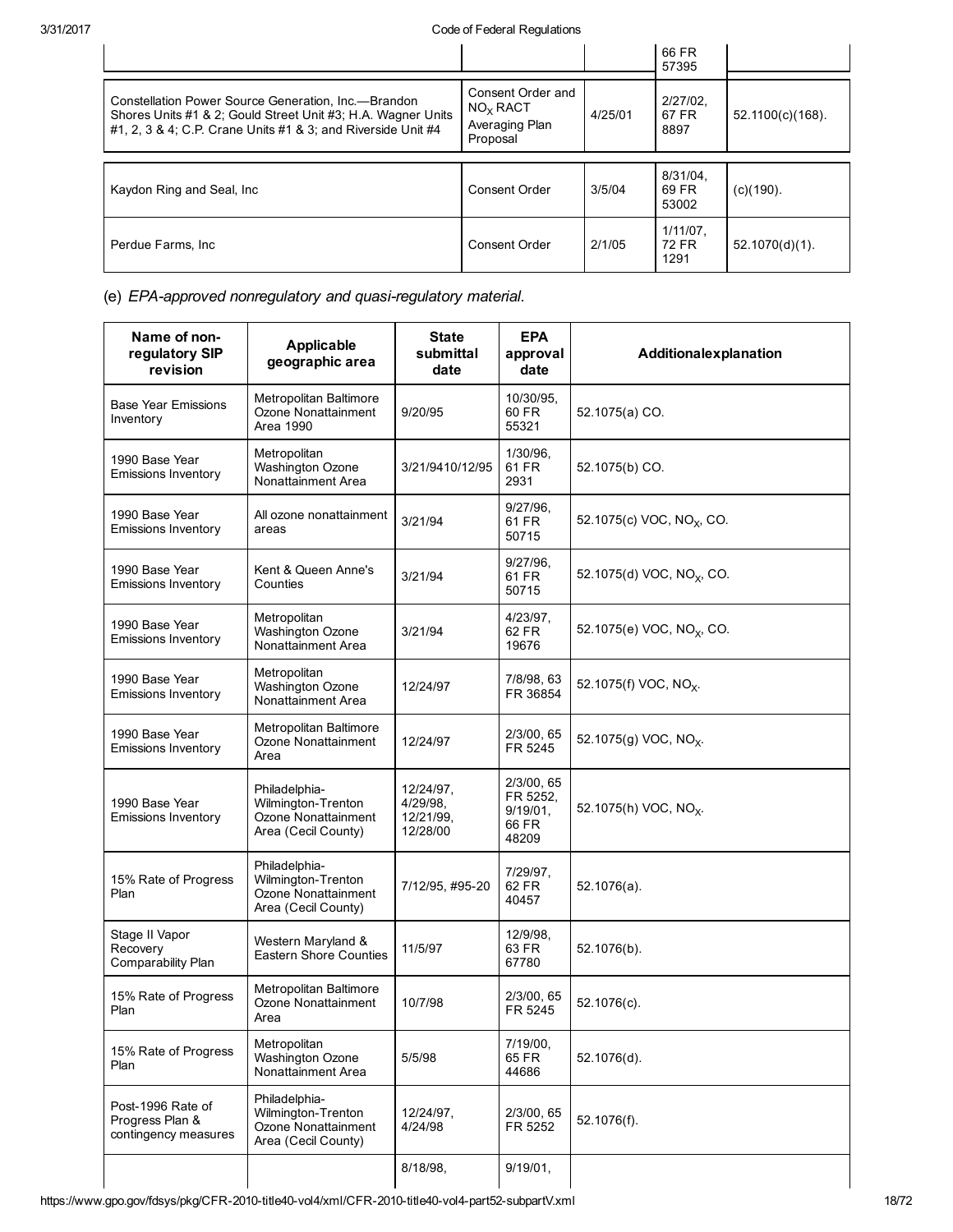|                                                                                                                                |                                                                                       | 12/21/99                                                      | <u>souc or reductured community</u><br>66 FR<br>44809 |                                                                                |
|--------------------------------------------------------------------------------------------------------------------------------|---------------------------------------------------------------------------------------|---------------------------------------------------------------|-------------------------------------------------------|--------------------------------------------------------------------------------|
|                                                                                                                                |                                                                                       | 12/28/00, 3/8/04                                              | $4/15/04$ ,<br>69 FR<br>19939                         | $52.1076(f)(3)$ .                                                              |
| Ozone Attainment Plan                                                                                                          | Philadelphia-<br>Wilmington-Trenton<br>Ozone Nonattainment<br>Area (Cecil County)     | 4/29/98,<br>8/18/98,<br>12/21/99,<br>12/28/00,<br>8/31/01     | 10/29/01,<br>66 FR<br>54578                           | 52.1076(h).                                                                    |
|                                                                                                                                |                                                                                       | 9/2/03                                                        | 10/27/03,<br>68 FR<br>61103                           |                                                                                |
| Transportation<br><b>Conformity Budgets</b>                                                                                    | Philadelphia-<br>Wilmington-Trenton<br>Ozone Nonattainment<br>Area (Cecil County)     | 4/29/98,<br>8/18/98,<br>12/21/99,<br>12/28/00                 | 10/29/01,<br>66 FR<br>54578                           | 52.1076(i).                                                                    |
| Post-1996 Rate of<br>Progress Plan &<br>contingency measures                                                                   | Metropolitan Baltimore<br>Ozone Nonattainment<br>Area                                 | 12/24/97,<br>$4/24/98$ ,<br>8/18/98,<br>12/21/99,<br>12/28/00 | 9/26/01,<br>66 FR<br>49108                            | $52.1076(i)$ .                                                                 |
| Ozone Attainment Plan                                                                                                          | Metropolitan Baltimore<br>Ozone Nonattainment<br>Area                                 | 4/29/98,<br>8/18/98,<br>12/21/99,<br>12/28/00,<br>8/31/01     | 10/30/01,<br>66 FR<br>54666                           | 52.1076(k).                                                                    |
|                                                                                                                                |                                                                                       | 9/2/03                                                        | 10/27/03,<br>68 FR<br>61103                           | 52.1076(k).                                                                    |
| Mobile budgets                                                                                                                 | Metropolitan Baltimore<br>Ozone Nonattainment<br>Area                                 | 8/31/01                                                       | 10/30/01,<br>66 FR<br>54666                           | 52.1076(I).                                                                    |
|                                                                                                                                |                                                                                       | 9/2/03                                                        | 10/27/03,<br>68 FR<br>61103                           |                                                                                |
| Mobile budgets (2005)                                                                                                          | Metropolitan Baltimore<br>Ozone Nonattainment<br>Area                                 | 9/2/03                                                        | 10/27/03,<br>68 FR<br>61103                           | 52.1076(m).                                                                    |
|                                                                                                                                | Philadelphia-<br>Wilmington-Trenton<br>Ozone Nonattainment<br>Area (Cecil County)     |                                                               |                                                       |                                                                                |
| Mobile budgets (2005<br>Rate of Progress Plan)                                                                                 | Metropolitan Baltimore<br>Ozone Nonattainment<br>Area                                 | 11/3/03                                                       | $2/13/04$ .<br>69 FR<br>7133                          | 52.1076(n).                                                                    |
| Extension for<br>incorporation of the on-<br>board diagnostics<br>(OBD) testing program<br>into the Maryland I/M<br><b>SIP</b> | All ozone nonattainment<br>areas                                                      | 7/9/02                                                        | 1/16/03,<br>68 FR<br>2208                             | 52.1078(b).                                                                    |
| Photochemical<br><b>Assessment Monitoring</b><br>Stations (PAMS)<br>Program                                                    | Metropolitan Baltimore<br>and Metropolitan<br>Washington Ozone<br>Nonattainment Areas | 3/24/94                                                       | $9/11/95$ .<br>60 FR<br>47081                         | 52.1080.                                                                       |
| Consultation with Local<br>Officials (CAA Sections<br>121 & 127)                                                               | All nonattainment &<br>PSD areas                                                      | 10/8/81                                                       | 4/8/82, 47<br>FR 15140                                | 52.1100(c)(63).                                                                |
| Lead (Pb) SIP                                                                                                                  | City of Baltimore                                                                     | 10/23/80                                                      | 2/23/82,<br>47 FR<br>7835                             | $52.1100(c)(60)$ , (61).                                                       |
| TM#90-01<br>-"Continuous<br><b>Emission Monitoring</b>                                                                         | Statewide                                                                             | 9/18/91                                                       | 2/28/96,<br>61 FR<br>7418                             | 52.1100(c)(106); approved into SIP as<br>"additional material", but not IBR'd. |

https://www.gpo.gov/fdsys/pkg/CFR-2010-title40-vol4/xml/CFR-2010-title40-vol4-part52-subpartV.xml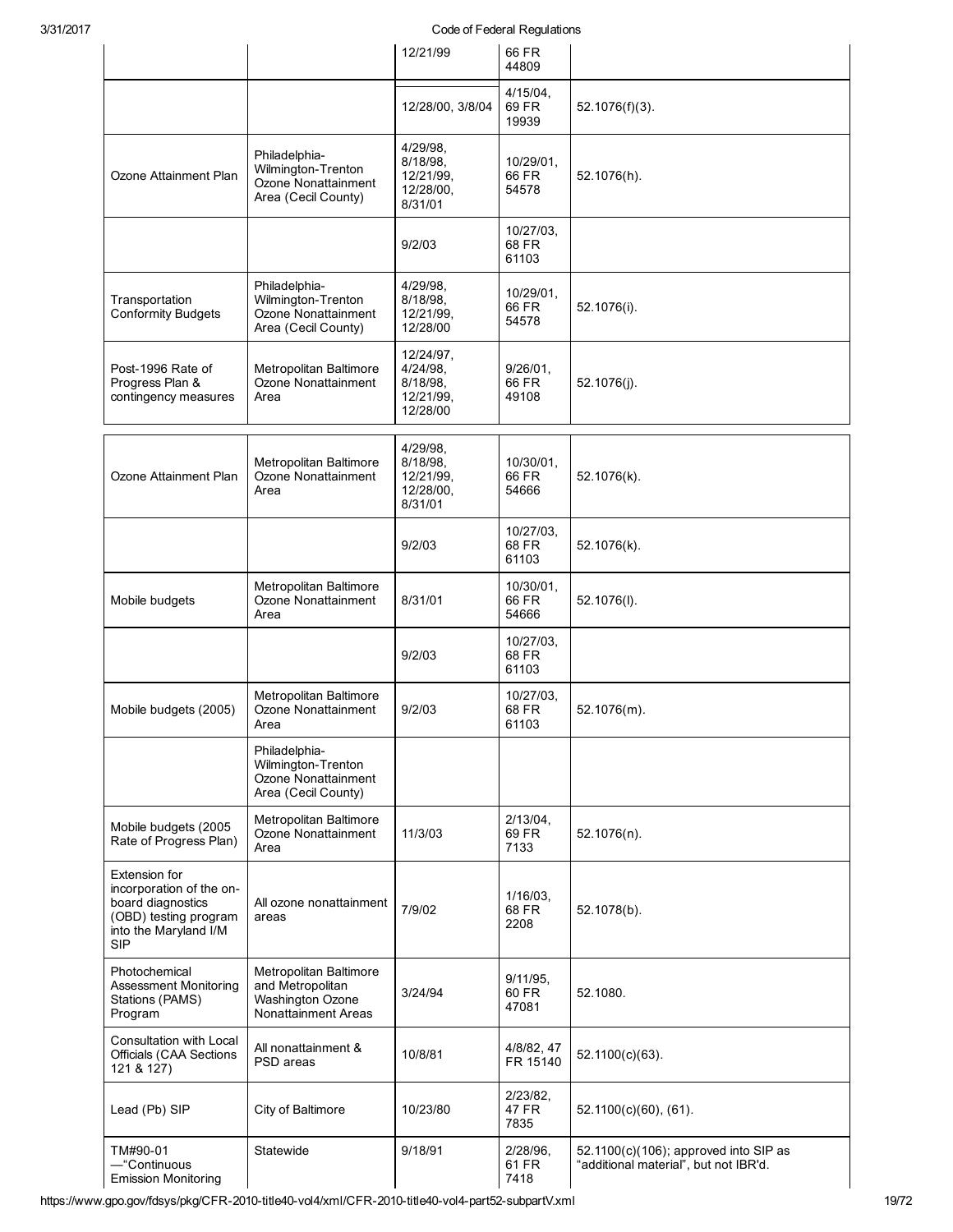| Policies and<br>Procedures"-October<br>1990                                                                                      |                                                                                                                                               |                           |                                   |                                                                                                                                                                                                                                                    |
|----------------------------------------------------------------------------------------------------------------------------------|-----------------------------------------------------------------------------------------------------------------------------------------------|---------------------------|-----------------------------------|----------------------------------------------------------------------------------------------------------------------------------------------------------------------------------------------------------------------------------------------------|
| Carbon Monoxide<br>Maintenance Plan                                                                                              | City of Baltimore-<br>Regional Planning<br>District 118                                                                                       | 9/20/95                   | 10/31/95,<br>60 FR<br>55321       | 52.1100(c)(117).                                                                                                                                                                                                                                   |
|                                                                                                                                  |                                                                                                                                               | 7/15/04                   | 04/04/05,<br>70 FR<br>16958       | Revised Carbon Monoxide Maintenance Plan<br>Base Year Emissions Inventory using MOBILE6.                                                                                                                                                           |
| Carbon Monoxide<br>Maintenance Plan                                                                                              | <b>Montgomery County</b><br>Election Districts 4, 7,<br>and 13; Prince Georges<br><b>County Election Districts</b><br>2, 6, 16, 16, 17 and 18 | 10/12/95                  | 1/30/96,<br>61 FR<br>2931         | 52.1100(c)(118).                                                                                                                                                                                                                                   |
|                                                                                                                                  |                                                                                                                                               | 3/3/04                    | 04/04/05.<br>70 FR<br>16958       | Revised Carbon Monoxide Maintenance Plan<br>Base Year Emissions Inventory using MOBILE6.                                                                                                                                                           |
| Ozone Maintenance<br>Plan                                                                                                        | Kent and Queen Anne's<br>Counties                                                                                                             | 2/4/04                    | 10/21/04,<br>69 FR<br>61766       | 52.1100(c)(187); SIP effective date is 11/22/04.                                                                                                                                                                                                   |
| 1996-1999 Rate-of-<br>Progress Plan SIP and<br>the Transportation<br><b>Control Measures</b><br>(TCMs) in Appendix H             | Washington DC 1-hour<br>ozone nonattainment<br>area                                                                                           | 12/20/97,<br>5/20/99      | $5/16/05$ ,<br>70 FR<br>25688     | Only the TCMs in Appendix H of the 5/20/1999<br>revision.                                                                                                                                                                                          |
|                                                                                                                                  |                                                                                                                                               |                           |                                   | 1999 motor vehicle emissions budgets of 128.5<br>tons per day (tpy) of VOC and 196.4 tpy of<br>$NOX$ .                                                                                                                                             |
| 1990 Base Year<br><b>Inventory Revisions</b>                                                                                     | Washington DC 1-hour<br>ozone nonattainment<br>area                                                                                           | 9/2/03, 2/24/04           | 5/16/05,<br><b>70 FR</b><br>25688 |                                                                                                                                                                                                                                                    |
| 1999-2005 Rate-of-<br>Progress Plan SIP<br>Revision and the<br><b>Transportation Control</b><br>Measures (TCMs) in<br>Appendix J | Washington DC 1-hour<br>ozone nonattainment<br>area                                                                                           | 9/2/03, 2/24/04           | 5/16/05,<br><b>70 FR</b><br>25688 | Only the TCMs in Appendix J of the 2/24/2004<br>revision 2002 motor vehicle emissions budgets<br>(MVEBs) of 125.2 tons per day (tpy) for VOC<br>and 290.3 tpy of $NOx$ , and, 2005 MVEBs of<br>97.4 tpy for VOC and 234.7 tpy of NO <sub>x</sub> . |
| <b>VMT Offset SIP</b><br>Revision                                                                                                | Washington DC 1-hour<br>ozone nonattainment<br>area                                                                                           | 9/2/03, 2/24/04           | 5/16/05,<br>70 FR<br>25688        |                                                                                                                                                                                                                                                    |
| <b>Contingency Measure</b><br>Plan                                                                                               | Washington, DC Area                                                                                                                           | 9/2/03, 2/24/04           | $5/16/05$ ,<br>70 FR<br>25688     |                                                                                                                                                                                                                                                    |
| 1-hour Ozone Modeled<br>Demonstration of<br>Attainment                                                                           | Washington DC 1-hour<br>ozone nonattainment<br>area                                                                                           | 9/2/03, 2/24/04           | 5/16/05.<br>70 FR<br>25688        |                                                                                                                                                                                                                                                    |
| Attainment<br>Demonstration and<br>Early Action Plan for<br>the Washington County<br>Ozone Early Action<br>Compact Area          | <b>Washington County</b>                                                                                                                      | 12/20/04,<br>2/28/05      | 8/17/05,<br><b>70 FR</b><br>48283 |                                                                                                                                                                                                                                                    |
| 1-hour Ozone<br>Attainment Plan                                                                                                  | Washington DC 1-hour<br>ozone nonattainment<br>area                                                                                           | $9/2/2003$ ,<br>2/24/2004 | 11/16/05,<br>70 FR<br>69440       |                                                                                                                                                                                                                                                    |
| 8-Hour Ozone<br>Maintenance Plan for<br>the Kent and Queen<br>Anne's Area                                                        | Kent and Queen Anne's<br>Counties                                                                                                             | 05/2/06,<br>05/19/06      | 12/22/06,<br>71 FR<br>76920       |                                                                                                                                                                                                                                                    |

[69 FR 69306, Nov. 29, 2004]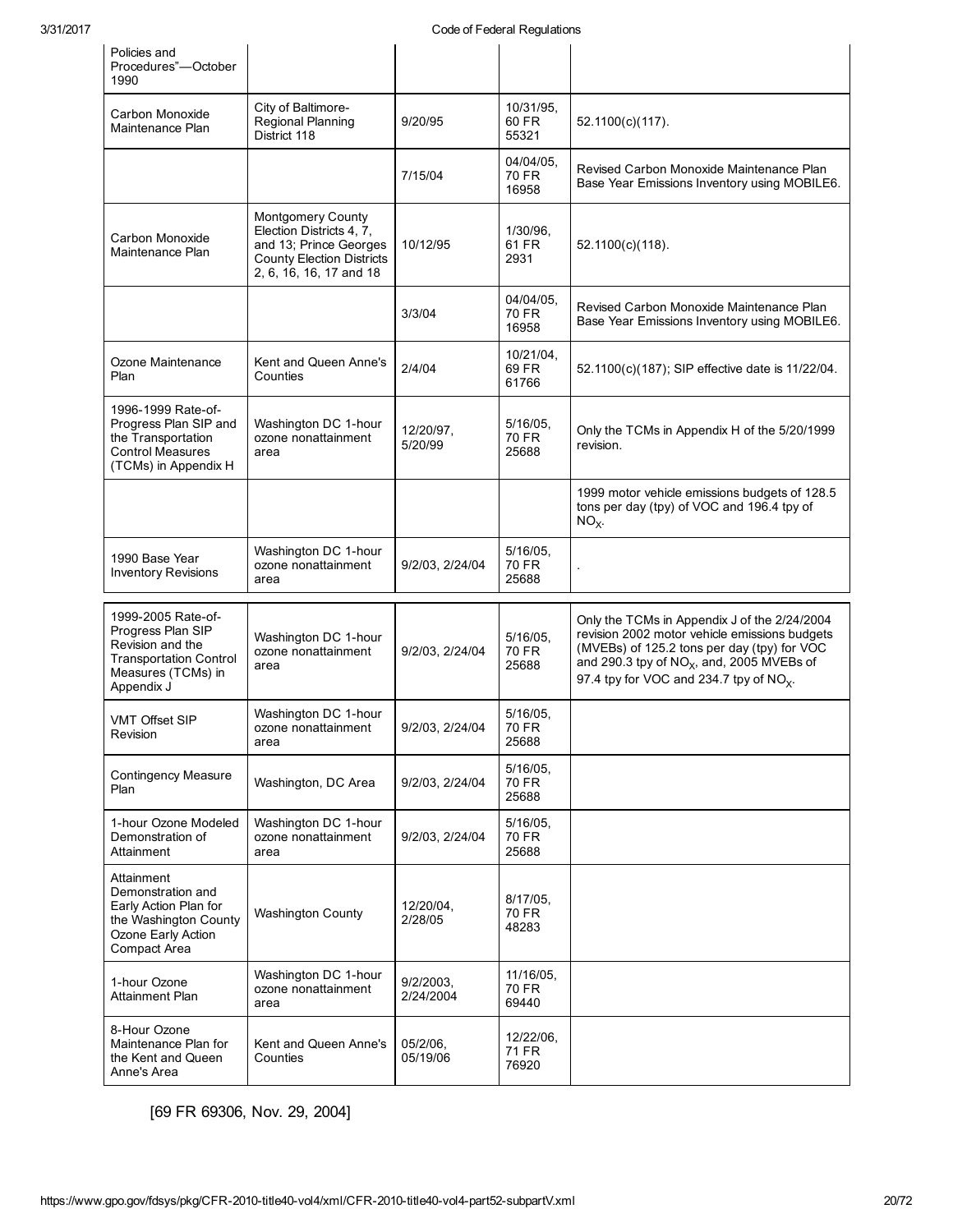**Editorial Note:** For Federal Register citations affecting § 52.1070, see the List of CFR Sections Affected, which appears in the Finding Aids section of the printed volume and on GPO Access.

### Effective Date Notes: § 52.1070, Nt.

1. At 75 FR 31710, June 4, 2010, § 52.1070 was amended in (e) by adding at the end of the table the entries for Reasonable Further Progress Plan (RFP), Reasonably Available Control Measures and Contingency Measures; 2002 Base Year Inventory for VOC, NOX and CO; and 2008 RFP Transportation Conformity Budgets, effective July 6, 2010. For the convenience of the user, the added text is set forth as follows:

#### § 52.1070 Identification of plan.

(e) \* \* \*

| Name of non-regulatory SIP revision                                                                                  | Applicable geographic<br>area                                 | <b>State</b><br>submittal<br>date | <b>EPA</b><br>approval<br>date | Additionalexplanation |
|----------------------------------------------------------------------------------------------------------------------|---------------------------------------------------------------|-----------------------------------|--------------------------------|-----------------------|
| ******                                                                                                               |                                                               |                                   |                                |                       |
| Reasonable Further Progress Plan (RFP),<br>Reasonably Available Control Measures, and<br><b>Contingency Measures</b> | Baltimore 1997 8-hour<br>ozone moderate<br>nonattainment area | 6/4/07                            | 6/4/10, 75<br>FR 31709         |                       |
| 2002 Base Year Inventory for VOC, $NOx$ , and<br><sub>CO</sub>                                                       | Baltimore 1997 8-hour<br>ozone moderate<br>nonattainment area | 6/4/07                            | 6/4/10.75<br>FR 31709          |                       |
| 2008 RFP Transportation Conformity Budgets                                                                           | Baltimore 1997 8-hour<br>ozone moderate<br>nonattainment area | 6/4/07                            | 6/4/10, 75<br>FR 31709         |                       |

2. At 75 FR 33173, June 11, 2010, § 52.1070 was amended in paragraph (e) by adding at the end of the table, the entries for Reasonable Further Progress Plan (RFP), Reasonably Available Control Measures and Contingency Measures; 2002 Base Year Inventory for VOC, NOX and CO; and 2008 RFP Transportation Conformity Budgets for the Maryland portion of the Philadelphia 1997 8-hour Ozone Moderate Nonattainment Area, effective July 12, 2010. For the convenience of the user, the added text is set forth as follows:

#### § 52.1070 Identification of plan.

(e) \* \* \*

| Name of non-regulatory<br><b>SIPrevision</b>                                                                  | Applicable geographic area                                                               | <b>State</b><br>submittal<br>date | <b>EPA</b><br>approval<br>date | Additionalexplanation |
|---------------------------------------------------------------------------------------------------------------|------------------------------------------------------------------------------------------|-----------------------------------|--------------------------------|-----------------------|
|                                                                                                               | *******                                                                                  |                                   |                                |                       |
| Reasonable Further Progress Plan<br>(RFP), Reasonably Available Control<br>Measures, and Contingency Measures | Maryland portion of the<br>Philadelphia 1997 8-hour ozone<br>moderate nonattainment area | 6/4/07                            | $6/11/10$ .<br>75 FR<br>33172  |                       |
| 2002 Base Year Inventory for VOC, NO <sub>x</sub> ,<br>and CO                                                 | Maryland portion of the<br>Philadelphia 1997 8-hour ozone<br>moderate nonattainment area | 6/4/07                            | $6/11/10$ .<br>75 FR<br>33172  |                       |
| 2008 RFP Transportation Conformity<br><b>Budgets</b>                                                          | Maryland portion of the<br>Philadelphia 1997 8-hour ozone<br>moderate nonattainment area | 6/4/07                            | $6/11/10$ .<br>75 FR<br>33172  |                       |

3. At 75 FR 34646, June 18, 2010, § 52.1070 was amended by removing the existing entries for COMAR 26.11.26.01 and 26.11.26.03, and adding new entries for COMAR 26.11.26.01, 26.11.26.02, 26.11.26.03, 26.11.26.04, 26.11.26.05, 26.11.26.07,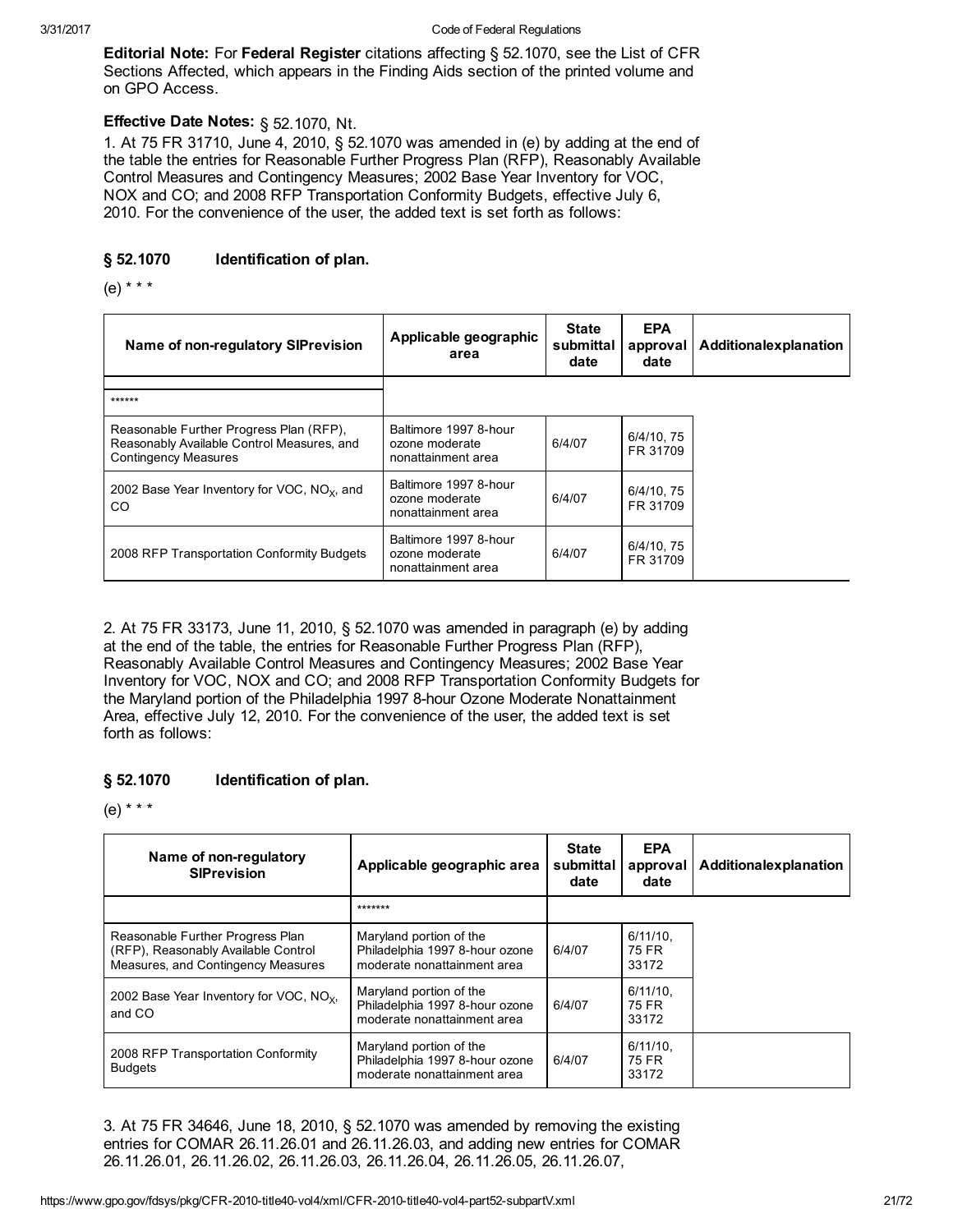26.11.26.08, and 26.11.26.09, effective August 17, 2010. For the convenience of the user, the added text is set forth as follows:

#### § 52.1070 Identification of plan.

```
(C) * * *
```
EPA-Approved Regulations in the Maryland SIP

| Code of<br>Marylandadministrative<br>regulations (COMAR)<br>citation | <b>Title/subject</b>                                                     | <b>Stateeffective</b><br>date | <b>EPA</b><br>approval<br>date          | Additional explanation/citation at<br>40 CFR 52.1100                                                                 |
|----------------------------------------------------------------------|--------------------------------------------------------------------------|-------------------------------|-----------------------------------------|----------------------------------------------------------------------------------------------------------------------|
| *******                                                              |                                                                          |                               |                                         |                                                                                                                      |
| 26.11.26Conformity                                                   |                                                                          |                               |                                         |                                                                                                                      |
| 26.11.26.01                                                          | Purpose                                                                  | 1/29/07                       | <b>June 18.</b><br>2010.75<br>FR 34644  | New Regulation.                                                                                                      |
| 26.11.26.02                                                          | <b>Definitions</b>                                                       | 8/9/991/29/07                 | <b>June 18.</b><br>2010.75<br>FR 34644  | Definitions added for transportation<br>conformity; definitions for general<br>conformity were approved at (c)(136). |
| 26.11.26.03                                                          | Transportation<br>Conformity                                             | 6/5/951/29/07                 | <b>June 18,</b><br>2010.75<br>FR 34644  | New Regulation; current COMAR<br>citation is current COMAR citation is<br>26.11.26.04.                               |
| 26.11.26.04                                                          | Transportation<br>Conformitv-                                            | 8/9/991/29/07                 | <b>June 18,</b><br>2010.75              | New Regulation; current COMAR<br>citation is 26.11.26.05.                                                            |
|                                                                      | Consultation in General                                                  |                               | FR 34644                                |                                                                                                                      |
| 26.11.26.05                                                          | Transportation<br>Conformity-Interagency<br>Consultation<br>Requirements | 8/9/991/29/07<br>6/30/08      | June 18,<br>2010, 75<br>FR 34644        | New Regulation; current COMAR<br>citation is 26.11.26.06.                                                            |
| 26.11.26.07                                                          | Transportation<br>Conformity-Public<br><b>Consultation Procedures</b>    | 8/9/991/29/07                 | <b>June 18,</b><br>2010.75<br>FR 34644  | New Regulation; current COMAR<br>citation is 26.11.26.08.                                                            |
| 26.11.26.08                                                          | Transportation<br>Conformity-Interagency<br>Consultation                 | 8/9/991/29/07                 | <b>June 18,</b><br>2010, 75<br>FR 34644 | New Regulation; current COMAR<br>citation is 26,11,26,09.                                                            |
| 26.11.26.09                                                          | <b>General Conformity</b>                                                | 1/29/07                       | <b>June 18,</b><br>2010, 75<br>FR 34644 | Formerly SIP regulation 26.11.26.03.                                                                                 |
| *******                                                              |                                                                          |                               |                                         |                                                                                                                      |

#### § 52.1071 Classification of regions.

The Maryland plans were evaluated on the basis of the following classifications:

| Air quality control                   | <b>Pollutant</b>                |              |                |  |                          | <b>Particulate</b><br>matter | <b>Sulfur</b><br>oxides | Nitrogen<br>dioxide | Carbon<br>monoxide | Ozone |
|---------------------------------------|---------------------------------|--------------|----------------|--|--------------------------|------------------------------|-------------------------|---------------------|--------------------|-------|
| region                                | Cumberland-Keyser<br>Interstate |              | $\mathbf{I}$   |  | TIL 1 111                | $\mathbf{III}$               |                         |                     |                    |       |
| Central Maryland<br>Intrastate        | Ш                               | $\mathbf{H}$ | $\mathbf{III}$ |  | -III I III               |                              |                         |                     |                    |       |
| Metropolitan Baltimore<br>Intrastate  |                                 |              |                |  | $\mathbf{I}$             |                              |                         |                     |                    |       |
| <b>National Capital</b><br>Interstate |                                 |              | Ш              |  | $\overline{\phantom{a}}$ |                              |                         |                     |                    |       |
| Southern Maryland<br>Intrastate       | Ш                               | Ш            | $\mathbf{III}$ |  | -III I III               |                              |                         |                     |                    |       |
|                                       |                                 |              |                |  |                          |                              |                         |                     |                    |       |

https://www.gpo.gov/fdsys/pkg/CFR-2010-title40-vol4/xml/CFR-2010-title40-vol4-part52-subpartV.xml 22/72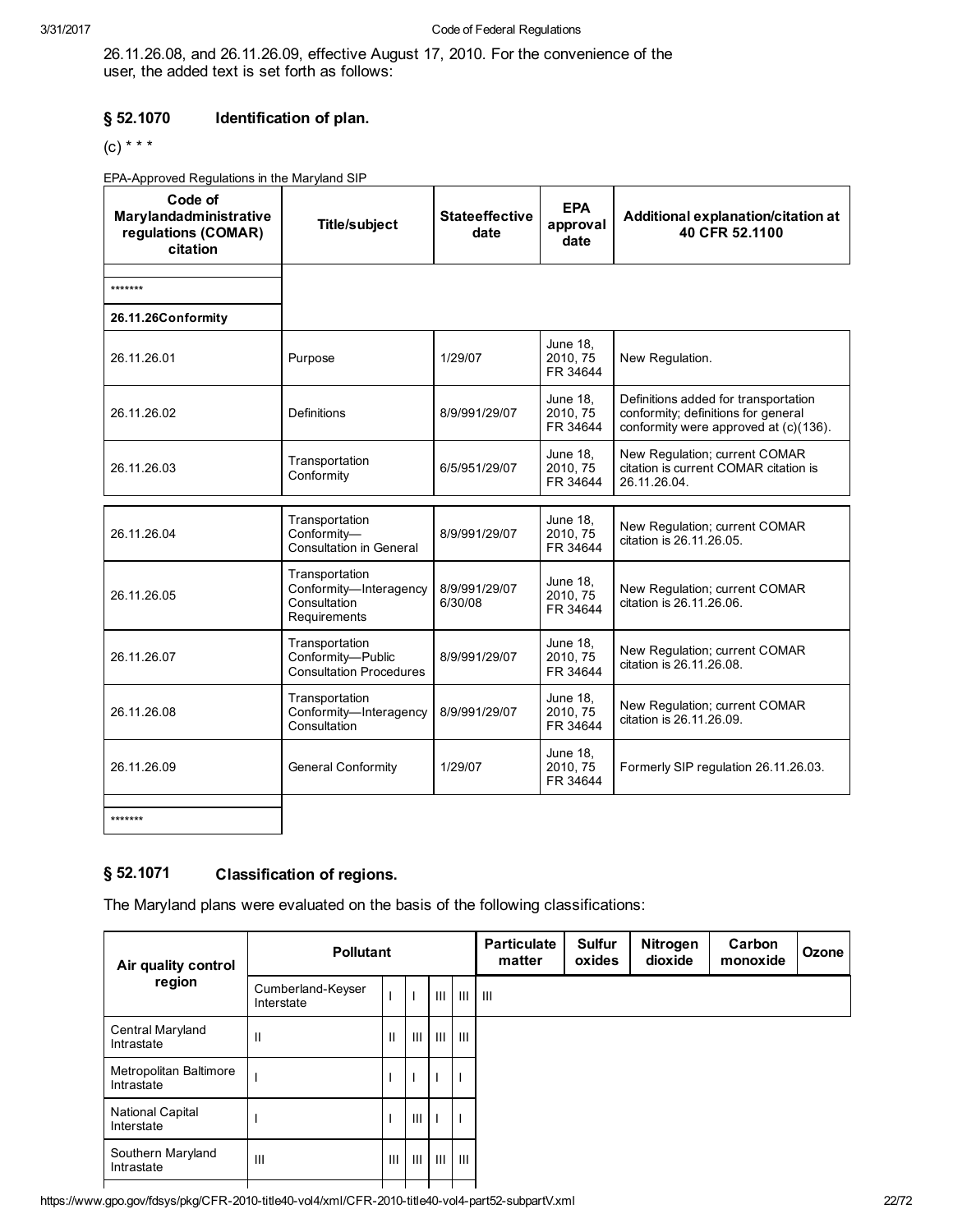[37 FR 10870, May 31, 1972, as amended at 39 FR 16346, May 8, 1974; 45 FR 53475, Aug. 12, 1980]

#### § 52.1072 Conditional approval.

### $(a)-(d)$  [Reserved]

(e) Maryland's severe ozone nonattainment area SIP for the Metropolitan Washington area, which includes the 1996-1999 portion of the rate-of-progress plan submitted on December 24, 1997 and May 20, 1999 and the transportation control measures in Appendix H of the May 25, 1999 submittal, and the severe ozone attainment demonstration submitted on April 29, 1998, August 17, 1998, February 14, 2000 and section 9.1.1.2 of the March 22, 2000 submittal and the transportation control measures in Appendix J of the February 9, 2000 submittal, is conditionally approved contingent on Maryland submitting a revised SIP by April 17, 2004 that satisfies certain conditions. This conditional approval also establishes motor vehicle emissions budgets for 2005 of 101.8 tons per day of volatile organic compounds (VOC) and 161.8 tons per day of nitrogen oxides (NO<sub>x</sub>) to be used in transportation conformity in the Metropolitan Washington, DC serious ozone nonattainment area until revised budgets based upon the MOBILE6 model are submitted and found adequate. Maryland must submit a revised SIP by April 17, 2004 that satisfies the following conditions.

(1) Revises the 1996-1999 portion of the severe area ROP plan to include a contingency plan containing those adopted measures that qualify as contingency measures to be implemented should EPA determine that the Washington area failed to achieve the required 9 percent rate-of-progress reductions by November 15, 1999.

(2) Revises the 1999-2005 portion of the severe area rate-of-progress plan to provide MOBILE6-based mobile source emission budgets and adopted measures sufficient to achieve emission reductions of ozone precursors of at least 3 percent per year from November 15, 1999 to the November 15, 2005 severe ozone attainment date.

(3) Revises the severe area ROP plan to include a contingency plan containing those adopted measures that qualify as contingency measures to be implemented should EPA determine that the Washington area failed to achieve the ROP reductions required for the post-1999 period.

(4) Revises the Washington area severe attainment demonstration to include a contingency plan containing those adopted measures that qualify as contingency measures to be implemented for the failure of the Washington area to attain the one-hour ozone standard for serious areas by November 15, 1999.

(5) Revises the Washington area severe attainment demonstration to reflect revised MOBILE6-based motor vehicle emissions budgets, including revisions to the attainment modeling/weight of evidence demonstration and adopted control measures, as necessary, to show that the SIP continues to demonstrate attainment by November 15, 2005.

(6) Revises the Washington area severe attainment demonstration to include a contingency plan containing those measures to be implemented if the Washington area does not attain the one-hour ozone standard by November 15, 2005.

(7) Revises the Washington area severe attainment demonstration to include a revised RACM analysis and any revisions to the attainment demonstration including adopted control measures, as necessitated by such analysis.

(8) Revises the major stationary source threshold to 25 tons per year.

(9) Revises Reasonably Available Control Technology (RACT) rules to include the lower major source applicability threshold.

(10) Revises new source review offset requirement to require an offset ratio of at least 1.3 to 1.

(11) Includes a fee requirement for major sources of volatile organic compounds (VOC) and nitrogen oxides  $(NO<sub>x</sub>)$  should the area fail to attain by November 15, 2005.

(12) Includes a revision that identifies and adopts specific enforceable transportation control strategies and transportation control measures to offset any growth in emissions from growth in vehicle miles traveled or number of vehicle trips and to attain reductions in motor vehicle emissions as necessary, in combination with other emission reduction requirements in the Washington area, to comply with the rate-of-progress requirements for severe areas. Measures specified in section 108(f) of the Clean Air Act will be considered and implemented as necessary to demonstrate attainment.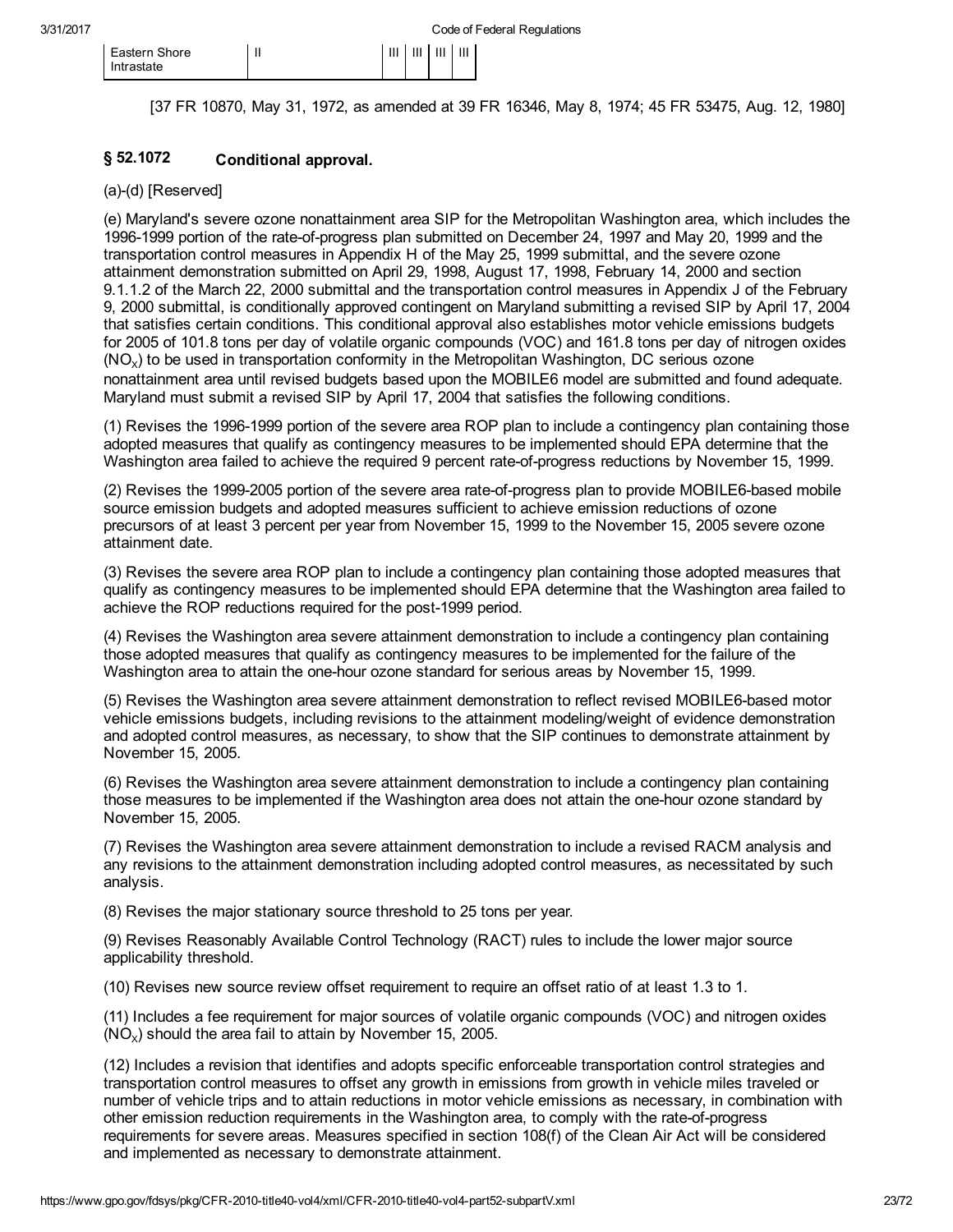[62 FR 40944, July 31, 1997, as amended at 62 FR 49616, Sept. 23, 1997; 62 FR 52666, Oct. 9, 1997; 63 FR 47179, Sept. 4, 1998; 64 FR 33200, June 22, 1999; 64 FR 58344, Oct. 29, 1999; 65 FR 5252, Feb. 3, 2000; 65 FR 44689, July 19, 2000; 66 FR 9527, Feb. 8, 2001; 68 FR 19131, Apr. 17, 2003; 74 FR 24705, May 26, 2009]

Effective Date Note: At 69 FR 19937, Apr. 15, 2004, in § 52.1072, paragraph (e) was stayed indefinitely.

#### § 52.1073 Approval status.

(a) With the exceptions set forth in this subpart, the Administrator approves Maryland's plans for the attainment and maintenance of the national standards.

(b) With the exceptions set forth in this subpart, the Administrator approves the amendment to Regulation 10.18.01 sections .01, .07, and .11, Regulation 10.18.04 and 10.18.05 section .03D, .03F, .03H, .06I of Maryland's plan for the attainment and maintenance of the national standards under section 110 of the Clean Air Act. Furthermore, the Administrator finds that portions of the plan, as submitted January 19, 1979, satisfy the requirements of part D, title 1, of the Clean Air Act as amended in 1977.

In addition, continued satisfaction of the requirements of Part D for the ozone portion of the SIP depends on the adoption and submittal of RACT requirements by July 1, 1980, for the sources covered by CTGs issued between January 1978 and January 1979 and adoption and submittal by each subsequent January of additional RACT requirements for sources covered by CTGs issued by the previous January.

(c) Code of Maryland Air Regulations (COMAR) 26.11.13.06 is approved with the following exception:

(i) Distributors and retailers of gasoline-ethanol blends as defined by 40 CFR 80.27(d)(2) are subject to the provisions of 40 CFR 80.27(d)(1) through 40 CFR 80.27(d)(3).

(d) Letter of November 13, 1993, from the Maryland Department of the Environment transmitting a commitment to adopt either the Federal clean fuel fleet program or an alternative substitute program by May 15, 1994.

 $(e)$ - $(g)$  [Reserved]

[38 FR 33716, Dec. 6, 1973, as amended at 45 FR 53475, Aug. 12, 1980; 47 FR 20128, May 11, 1982; 56 FR 23808, May 24, 1991; 58 FR 50848, Sept. 29, 1993; 61 FR 16061, Apr. 11, 1996; 63 FR 47179, Sept. 4, 1998; 70 FR 25718, 25724, May 13, 2005; 70 FR 69443, Nov. 16, 2005; 74 FR 24705, May 26, 2009]

#### § 52.1074 Legal authority.

(a) The requirements of § 51.230(f) of this chapter are not met, since section 698(f) of the Maryland Air Quality Control Act could, in some circumstances, prohibit the disclosure of emission data to the public. Therefore, section 698(f) is disapproved.

[39 FR 34536, Sept. 26, 1974, and 47 FR 20128, May 11, 1982, as amended at 51 FR 40676, Nov. 7, 1986]

#### § 52.1075 1990 base year emission inventory.

(a) EPA approves as a revision to the Maryland State Implementation Plan the 1990 base year emission inventory for the Baltimore Metropolitan Statistical Area, submitted by the Secretary, Maryland Department of the Environment, on September 20, 1995. This submittal consists of the 1990 base year stationary, area, offroad mobile and on-road mobile emission inventories in the Baltimore Metropolitan Statistical Area for the pollutant, carbon monoxide (CO).

(b) EPA approves as a revision to the Maryland Implementation Plan the 1990 base year emission inventory for the Washington Metropolitan Statistical Area, submitted by Secretary, Maryland Department of the Environment, on March 21, 1994 and October 12, 1995. This submittal consist of the 1990 base year stationary, area and off-road mobile and on-road mobile emission inventories in the Washington Statistical Area for the pollutant, carbon monoxide (CO).

(c) EPA approves as a revision to the Maryland State Implementation Plan the 1990 base year emission inventories for the Maryland ozone nonattainment areas submitted by the Secretary of Maryland Department of Environment on March 21, 1994. This submittal consists of the 1990 base year point, area, nonroad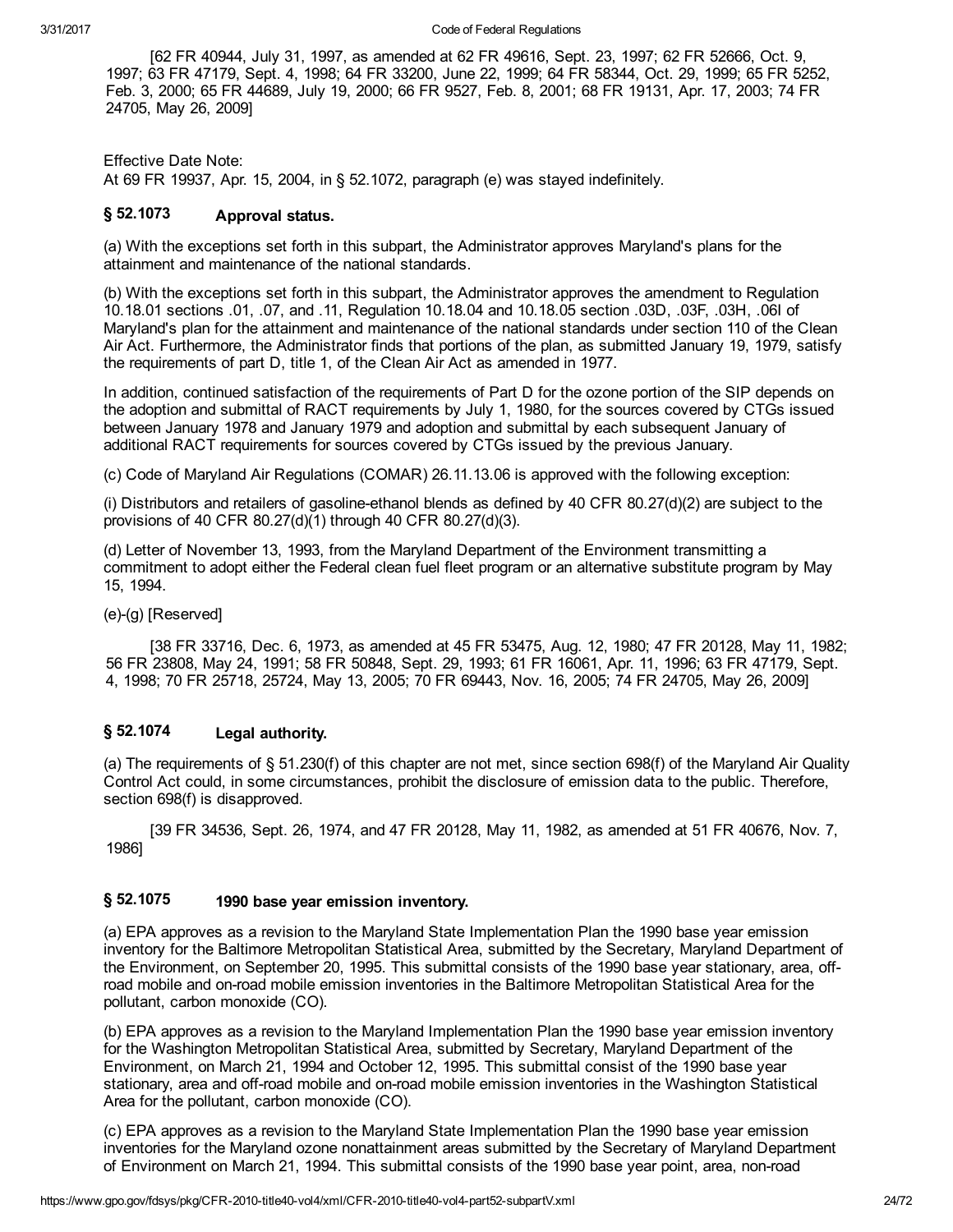mobile, biogenic and on-road mobile source emission inventories for the following pollutants: volatile organic compounds (VOC), carbon monoxide (CO), and oxides of nitrogen (NO<sub>x</sub>).

(d) EPA approves as a revision to the Maryland State Implementation Plan the 1990 base year emission inventories for the Maryland ozone nonattainment areas: Baltimore nonattainment areas, Cecil County, and Kent and Queen Anne's Counties submitted by the Secretary of Maryland Department of Environment on March 21, 1994. This submittal consists of the 1990 base year point, area, non-road mobile, biogenic and onroad mobile source emission inventories for the following pollutants: volatile organic compounds (VOC), carbon monoxide (CO), and oxides of nitrogen (NO<sub>x</sub>).

(e) EPA approves as a revision to the Maryland State Implementation Plan the 1990 base year emission inventory for the Maryland portion of the Metropolitan Washington DC ozone nonattainment area submitted by the Secretary of MDE on March 21, 1994. This submittal consists of the 1990 base year point, area, highway mobile, non-road mobile, and biogenic source emission inventories in the area for the following pollutants: Volatile organic compounds (VOC), carbon monoxide (CO), and oxides of nitrogen (NO<sub>x</sub>).

(f) EPA approves as a revision to the Maryland State Implementation Plan an amendment to the 1990 base year emission inventories for the Maryland portion of the Metropolitan Washington DC ozone nonattainment area submitted by the Secretary of Maryland of the Department Environment on December 24, 1997. This submittal consists of amendments to the 1990 base year point, area, highway mobile, and non-road mobile source emission inventories in the area for the following pollutants: Volatile organic compounds (VOC), and oxides of nitrogen (NO<sub>x</sub>).

(g) EPA approves revisions to the Maryland State Implementation Plan amending the 1990 base year emission inventories for the Baltimore ozone nonattainment area, submitted by the Secretary of Maryland Department of the Environment on December 24, 1997. This submittal consists of amendments to the 1990 base year point, area, highway mobile and non-road mobile source emission inventories for volatile organic compounds and nitrogen oxides in the Baltimore ozone nonattainment area.

(h) EPA approves revisions to the Maryland State Implementation Plan amending the 1990 base year emission inventories for the Cecil County portion of the Philadelphia-Wilmington-Trenton ozone nonattainment area, submitted by the Secretary of the Maryland Department of the Environment on December 24, 1997. This submittal consists of amendments to the 1990 base year point, area, highway mobile and non-road mobile source emission inventories for volatile organic compounds and nitrogen oxides in the Cecil County portion of the Philadelphia-Wilmington-Trenton ozone nonattainment area.

[60 FR 55326, Oct. 31, 1995, as amended at 61 FR 2937, Jan. 30, 1996; 61 FR 50717, Sept. 27, 1996; 61 FR 64029, Dec. 3, 1996; 62 FR 19679, Apr. 23, 1997; 62 FR 34405, 34406, June 26, 1997; 63 FR 36858, July 8, 1998; 65 FR 5252, Feb. 3, 2000; 66 FR 48210, Sept. 19, 2001]

### Effective Date Notes: § 52.1075, Nt.

1. At 75 FR 31711, June 4, 2010, § 52.1075 was amended by revising the section heading and by adding paragraph (i), effective July 6, 2010. For the convenience of the user, the added and revised text is set forth as follows:

#### § 52.1075 Base year emissions inventory.

(i) EPA approves as a revision to the Maryland State Implementation Plan the 2002 base year emissions inventories for the Baltimore 1997 8-hour ozone moderate nonattainment area submitted by the Secretary of the Maryland Department of the Environment on June 4, 2007. This submittal consists of the 2002 base year point, area, non-road mobile, and on-road mobile source inventories in area for the following pollutants: Volatile organic compounds (VOC), carbon monoxide (CO) and nitrogen oxides (NO<sub>x</sub>).

2, At 75 FR 33174, June 11, 2010, § 52.1075 was amended by adding paragraph (j), effective July 12, 2010. For the convenience of the user, the added text is set forth as follows:

#### § 52.1075 Base year emissions inventory.

(j) EPA approves as a revision to the Maryland State Implementation Plan the 2002 base year emissions inventories for the Maryland portion of the Philadelphia 1997 8-hour ozone moderate nonattainment area submitted by the Secretary of the Maryland Department of the Environment on June 4, 2007. This submittal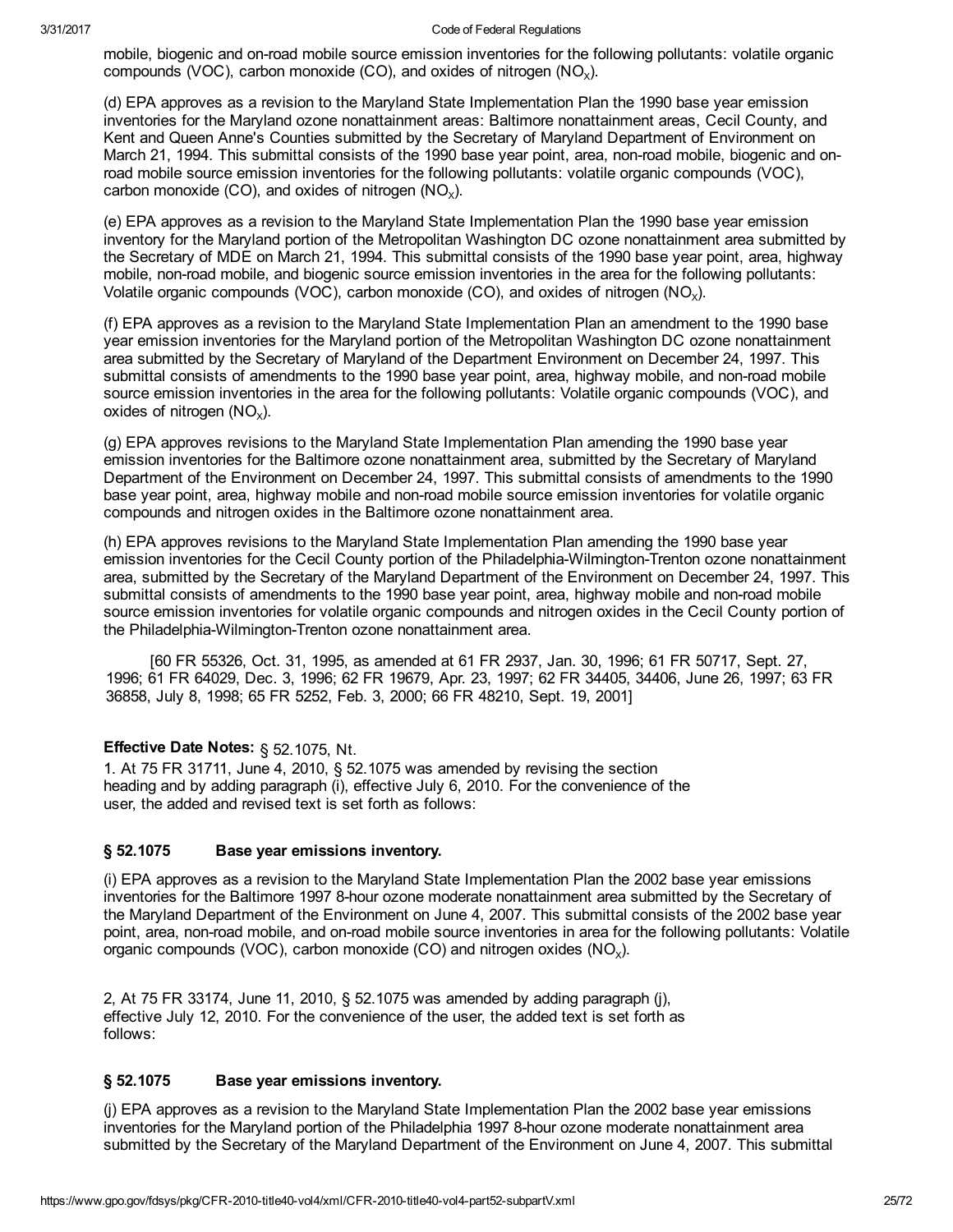consists of the 2002 base year point, area, non-road mobile, and on-road mobile source inventories in area for the following pollutants: volatile organic compounds (VOC), carbon monoxide (CO) and nitrogen oxides (NO<sub>x</sub>).

#### § 52.1076 Control strategy plans for attainment and rate-of-progress: Ozone.

(a) EPA is approving as a revision to the Maryland State Implementation Plan the 15 Percent Rate of Progress Plan and associated contingency measures for the Cecil County ozone nonattainment area, submitted by the Secretary of the Maryland Department of the Environment on July 21, 1995.

(b) EPA approves as a revision to the Maryland State Implementation Plan, the Stage II vapor recovery comparability plan for the counties of Allegany, Caroline, Dorchester, Garrett, Kent, Queen Anne's, Somerset, St. Mary's, Talbot, Washington, Wicomico, and Worcester Counties submitted by the Maryland Department of the Environment on November 5, 1997.

(c) EPA approves as a revision to the Maryland State Implementation Plan, the 15 Percent Rate of Progress Plan for the Baltimore ozone nonattainment area, submitted by the Secretary of Maryland Department of the Environment on October 7, 1998.

(d) EPA approves the Maryland's 15 Percent Rate of Progress Plan for the Maryland portion of the Metropolitan Washington, D.C. ozone nonattainment area, submitted by the Secretary of the Maryland Department of the Environment on May 5, 1998.

(e) [Reserved]

(f)(1) EPA approves revisions to the Maryland State Implementation Plan for post 1996 rate of progress plans for milestone years 1999, 2002 and 2005 for the Cecil County portion of the Philadelphia-Wilmington-Trenton ozone nonattainment area. These revisions were submitted by the Secretary of the Maryland Department of the Environment on December 24, 1997, as revised on April 24 and August 18, 1998, December 21, 1999 and December 28, 2000.

(2) EPA approves the contingency plans for failure to meet rate of progress in the Cecil County portion of the Philadelphia-Wilmington-Trenton ozone nonattainment area for milestone years 1999, 2002 and 2005. These plans were submitted by the Secretary of the Maryland Department of the Environment on December 24, 1997, as revised on April 24 and August 18, 1998, December 21, 1999 and December 28, 2000.

(3) EPA approves revisions to the Maryland State Implementation Plan, submitted by the Secretary of the Maryland Department of the Environment on March 8, 2004, for the rate-of-progress (ROP) plan for year 2005 for the Cecil County portion of the Philadelphia-Wilmington-Trenton 1-hour ozone nonattainment area. These revisions update Cecil County's 2005 ROP plan's 1990 and 2005 motor vehicle emissions inventories and motor vehicle emissions budgets to reflect the use of the MOBILE6 emissions model, establish motor vehicle emissions budgets of 3.0 tons per day (tpd) of volatile organic compounds and 11.3 tpd of nitrogen oxides, and amend the contingency measures associated with the 2005 ROP plan for Cecil County.

(g) [Reserved]

(h) EPA approves the attainment demonstration for the Philadelphia area submitted as a revision to the State Implementation Plan by the Maryland Department of the Environment on April 29, 1998, August 18, 1998, December 21, 1999, December 28, 2000, August 31, 2001, and September 2, 2003 including its RACM analysis and determination. EPA is also approving the revised enforceable commitments made to the attainment plan for the Baltimore severe ozone nonattainment area which were submitted on December 28, 2000. The enforceable commitments are to submit measures by October 31, 2001 for additional emission reductions as required in the attainment demonstration test, and to revise the SIP and motor vehicle emissions budgets by October 31, 2001 if the additional measures affect the motor vehicle emissions inventory; and to perform a mid-course review by December 31, 2003.

(i) EPA approves the following mobile budgets of Maryland's attainment plan for the Philadelphia area:

Transportation Conformity Budgets for the Maryland Portion of the Philadelphia Area Type of control strategy SIP | Year | VOC (TPD) | NOX (TPD) Attainment Demonstration | 2005 | 3.0 | 11.3

(1) [Reserved]

(2) Similarly, EPA is approving the 2005 attainment demonstration and its current budgets because Maryland has provided an enforceable commitment to submit new budgets as a SIP revision to the attainment plan consistent with any new measures submitted to fill any shortfall, if the new additional control measures affect on-road motor vehicle emissions.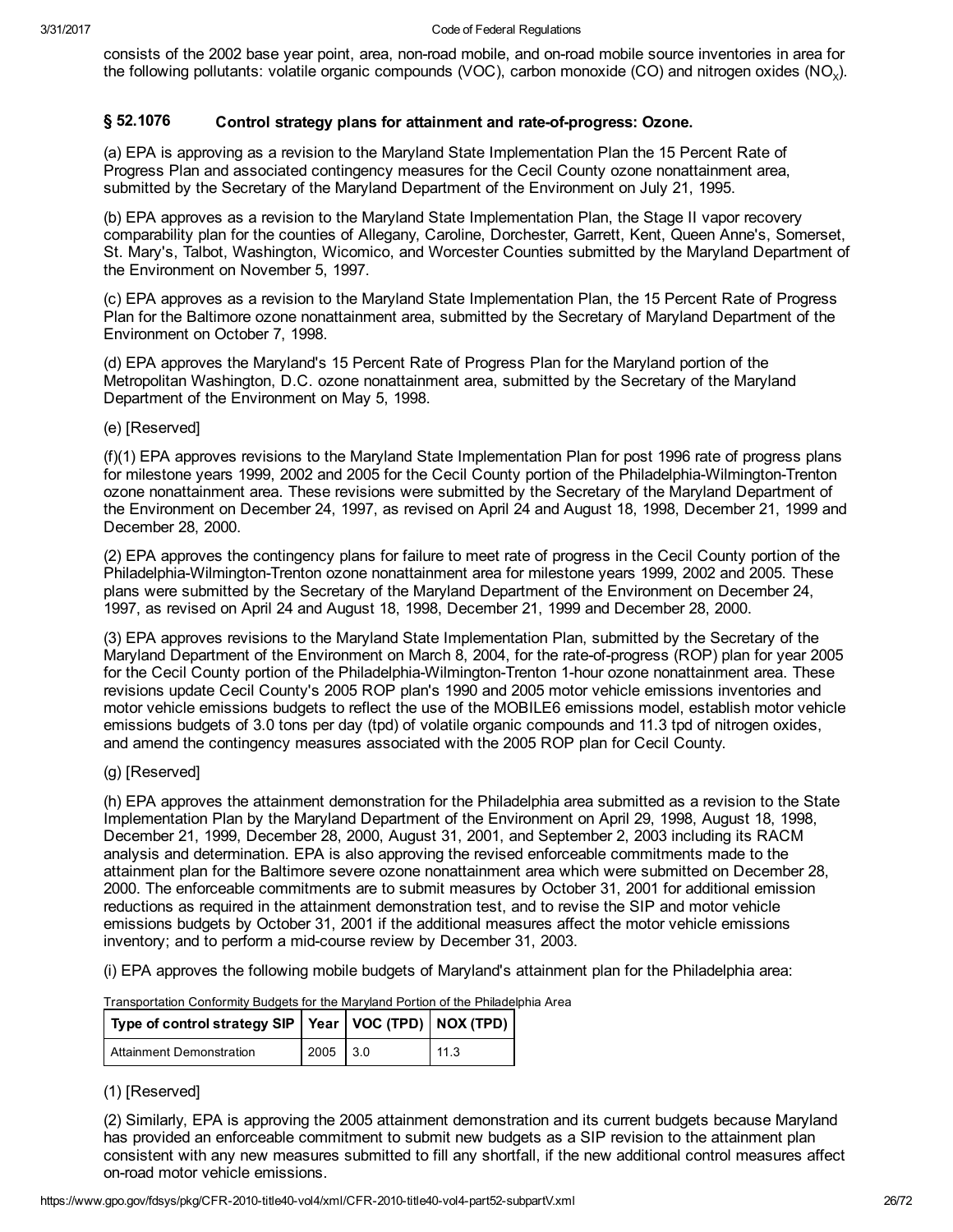(j)(1) EPA approves revisions to the Maryland State Implementation Plan for post 1996 rate of progress plans for milestone years 1999, 2002 and 2005 for the Baltimore severe ozone nonattainment area. These revisions were submitted by the Secretary of the Maryland Department of the Environment on December 24, 1997, as revised on April 24 and August 18, 1998, December 21, 1999 and December 28, 2000.

(2) EPA approves the contingency plans for failure to meet rate of progress in the Baltimore severe ozone nonattainment area for milestone years 1999, 2002 and 2005. These plans were submitted by the Secretary of the Maryland Department of the Environment on December 24, 1997, as revised on April 24 and August 18, 1998, December 21, 1999 and December 28, 2000.

(k) EPA approves the attainment demonstration for the Baltimore area submitted as a revision to the State Implementation Plan by the Maryland Department of the Environment on April 29, 1998, August 18, 1998, December 21, 1999, December 28, 2000, August 20, 2001, and September 2, 2003 including its RACM analysis and determination. EPA is also approving the revised enforceable commitments made to the attainment plan for the Baltimore severe ozone nonattainment area which were submitted on December 28, 2000. The enforceable commitments are to submit measures by October 31, 2001 for additional emission reductions as required in the attainment demonstration test, and to revise the SIP and motor vehicle emissions budgets by October 31, 2001 if the additional measures affect the motor vehicle emissions inventory; and to perform a mid-course review by December 31, 2003.

(l) EPA approves the following mobile budgets of the Baltimore area attainment plan:

| Type of control strategy SIP   Year   VOC (TPD)   NOX (TPD) |      |      |       |
|-------------------------------------------------------------|------|------|-------|
| Attainment Demonstration                                    | 2005 | 55.0 | 146.9 |

Transportation Conformity Budgets for the Baltimore Area

### (1) [Reserved]

(2) Similarly, EPA is approving the 2005 attainment demonstration and its current budgets because Maryland has provided an enforceable commitment to submit new budgets as a SIP revision to the attainment plan consistent with any new measures submitted to fill any shortfall, if the new additional control measures affect on-road motor vehicle emissions.

 $(m)$  EPA approves the State of Maryland's revised 1990 and the 2005 VOC and NO<sub>y</sub> highway mobile emissions inventories and the 2005 motor vehicle emissions budgets for the one-hour ozone attainment plans for the Baltimore severe ozone nonattainment area and the Cecil County portion of the Philadelphia-Wilmington-Trenton severe ozone nonattainment area. These revisions were submitted by the Maryland Department of the Environment on September 2, 2003. Submission of these revised MOBILE6-based motor vehicle emissions inventories was a requirement of EPA's approval of the attainment demonstration under paragraphs (h) and (k) of this section.

(n) EPA approves revisions to the Maryland State Implementation Plan for Post-1996 Rate of Progress (ROP) Plans for the Baltimore severe 1-hour ozone nonattainment area. These revisions were submitted by the Secretary of the Maryland Department of the Environment on December 23, 2003 and consist of the following:

(1) Revisions to the base year 1990 emissions inventory which reflect the use of the MOBILE6 motor vehicle emissions model. These revisions establish motor vehicle emissions inventories for 1990 of 165.14 tons per day of volatile organic compounds (VOC) and 228.21 tons per day of oxides of nitrogen (NO<sub>x</sub>).

(2) Revisions to the year 2005 motor vehicle emissions budgets (MVEBs) for transportation conformity purposes, reflecting the use of the MOBILE6 motor vehicle emissions model. These revisions establish a motor vehicle emissions budget of 55 tons per day of volatile organic compounds (VOC) and 144.5 tons per day of oxides of nitrogen (NO<sub>x</sub>). EPA approved new 2005 MOBILE6-based MVEBs for the Baltimore area's 1hour ozone attainment demonstration on October 27, 2003 (68 FR 61106). Those MVEBs became effective on November 26, 2003. The approved 2005 attainment plan MVEBs budgets are 55.3 tons per day of VOC and 146.9 tons per day of NO<sub>x</sub>. The MVEBs of the 2005 ROP plan are less than the MVEBs in the approved attainment demonstration. These more restrictive MVEBs, contained in the ROP plan, are the applicable MVEBs to be used in transportation conformity demonstrations for the year 2005 for the Baltimore area.

(3) Revisions to the 2005 ROP plan to reallocate some of the contingency measures established in prior SIP revisions to the control measures portion of the plan. EPA guidance allows states an additional year to adopt new contingency measures to replace those reallocated to the control measures portion of the plan. The State of Maryland's December 23, 2003 SIP revision submittal includes an enforceable commitment to replace those contingency measures reallocated to the control measures portion of the 2005 ROP plan and to submit these additional contingency measures by October 31, 2004.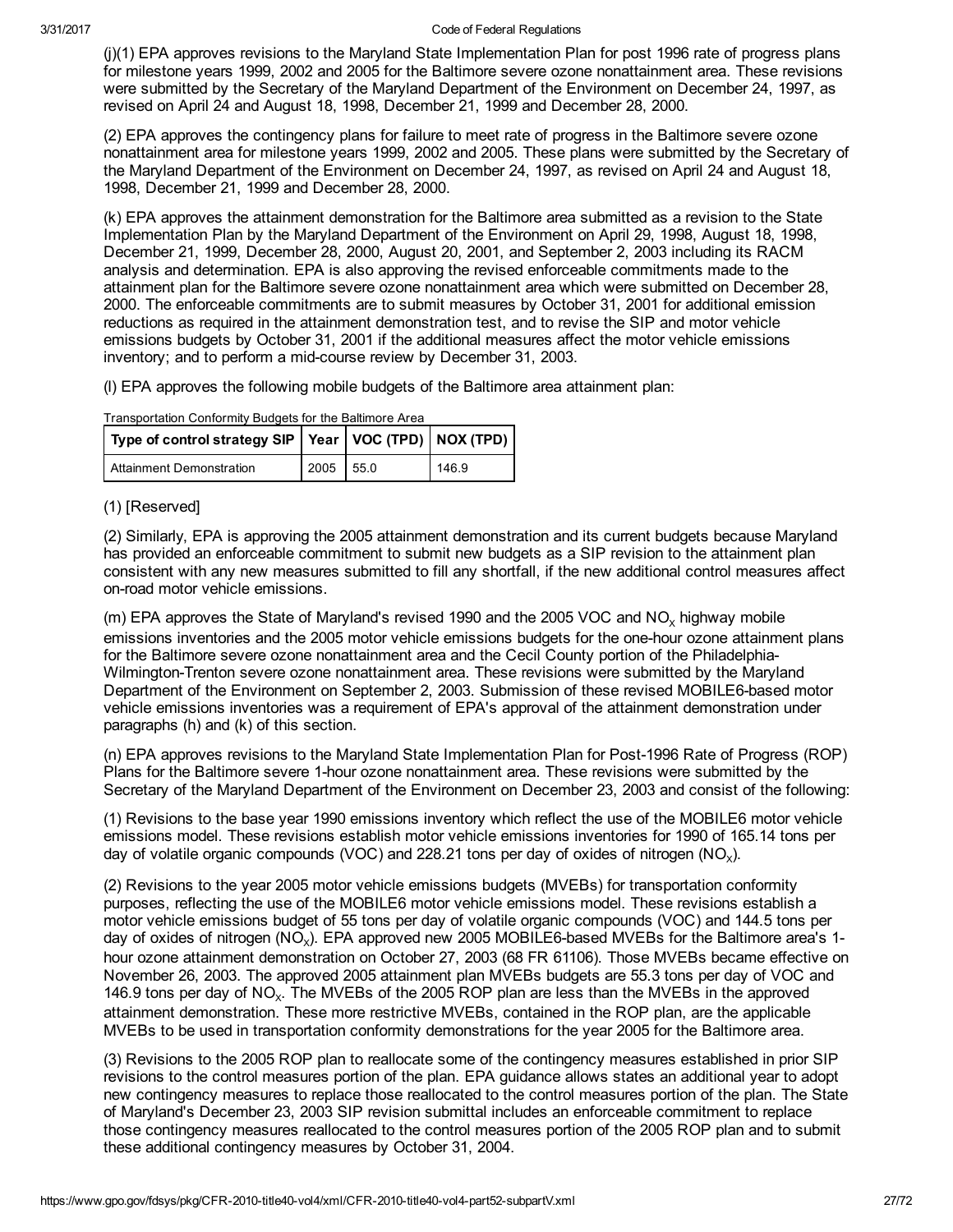(o) Based upon EPA's review of the air quality data for the 3year period 2003 to 2005, EPA has determined that the Washington, DC severe 1hour ozone nonattainment area attained the 1hour ozone NAAQS by the applicable attainment date of November 15, 2005. EPA also has determined that the Washington, DC severe 1hour ozone nonattainment area is not subject to the imposition of the section 185 penalty fees.

(p) Based upon EPA's review of the air quality data for the 3year period 2003 to 2005, EPA has determined that that the Philadelphia-Wilmington-Trenton severe 1-hour ozone nonattainment area attained the 1-hour ozone NAAQS by the applicable attainment date of November 15, 2005. EPA also has determined that the Philadelphia-Wilmington-Trenton severe 1-hour ozone nonattainment area is not subject to the imposition of the section 185 penalty fees.

[62 FR 40458, July 29, 1997]

**Editorial Note:** For Federal Register citations affecting § 52.1076, see the List of CFR Sections Affected, which appears in the Finding Aids section of the printed volume and on GPO Access.

### Effective Date Notes: § 52.1076, Nt.

1. At 75 FR 31711, June 4, 2010, § 52.1076 was amended by adding paragraphs (q) and (r), effective July 12, 2010. For the convenience of the user, the added text is set forth as follows:

#### § 52.1076 Control strategy plans for attainment and rate-of-progress: Ozone.

(q) EPA approves revisions to the Maryland State Implementation Plan consisting of the 2008 reasonable further progress (RFP) plan, reasonably available control measures, and contingency measures for the Baltimore 1997 8-hour ozone moderate nonattainment area submitted by the Secretary of the Maryland Department of the Environment on June 4, 2007.

(r) EPA approves the following 2008 RFP motor vehicle emissions budgets (MVEBs) for the Baltimore 1997 8 hour ozone moderate nonattainment area submitted by the Secretary of the Maryland Department of the Environment on June 4, 2007:

| Type of control strategy<br>SIP | Year | <b>VOC(TPD)</b> | <b>NOX</b><br>'TPD) | Effective date of adequacy determinationor SIP<br>approval |
|---------------------------------|------|-----------------|---------------------|------------------------------------------------------------|
| Rate of Progress Plan           | 2008 | 41.2            | 106.8               | April 13, 2009, (74 FR 13433), published March 27, 2009.   |

Transportation Conformity Emissions Budgets for the Baltimore Area

2. At 75 FR 33174, June 11, 2010, § 52.1076 was amended by adding paragraphs (s) and (t), effective July 12, 2010. For the convenience of the user, the added text is set forth as follows:

#### § 52.1076 Control strategy plans for attainment and rate-of-progress: Ozone.

(s) EPA approves revisions to the Maryland State Implementation Plan consisting of the 2008 reasonable further progress (RFP) plan, reasonably available control measures, and contingency measures for the Maryland portion of the Philadelphia 1997 8-hour ozone moderate nonattainment area submitted by the Secretary of the Maryland Department of the Environment on June 4, 2007.

(t) EPA approves the following 2008 RFP motor vehicle emissions budgets (MVEBs) for the Maryland portion of the Philadelphia 1997 8hour ozone moderate nonattainment area submitted by the Secretary of the Maryland Department of the Environment on June 4, 2007:

| Type of control strategy<br>SIP |      | Year   VOC(TPD) | <b>NOX</b><br>(TPD) | Effective date of adequacy determination or SIP<br>approval |
|---------------------------------|------|-----------------|---------------------|-------------------------------------------------------------|
| Rate of Progress Plan           | 2008 | 2.3             | 7.9                 | April 13, 2009, (74 FR 13433), published March 27, 2009.    |

Transportation Conformity Emissions Budgets for the Maryland Portion of the Philadelphia Area

#### § 52.1077 Source surveillance.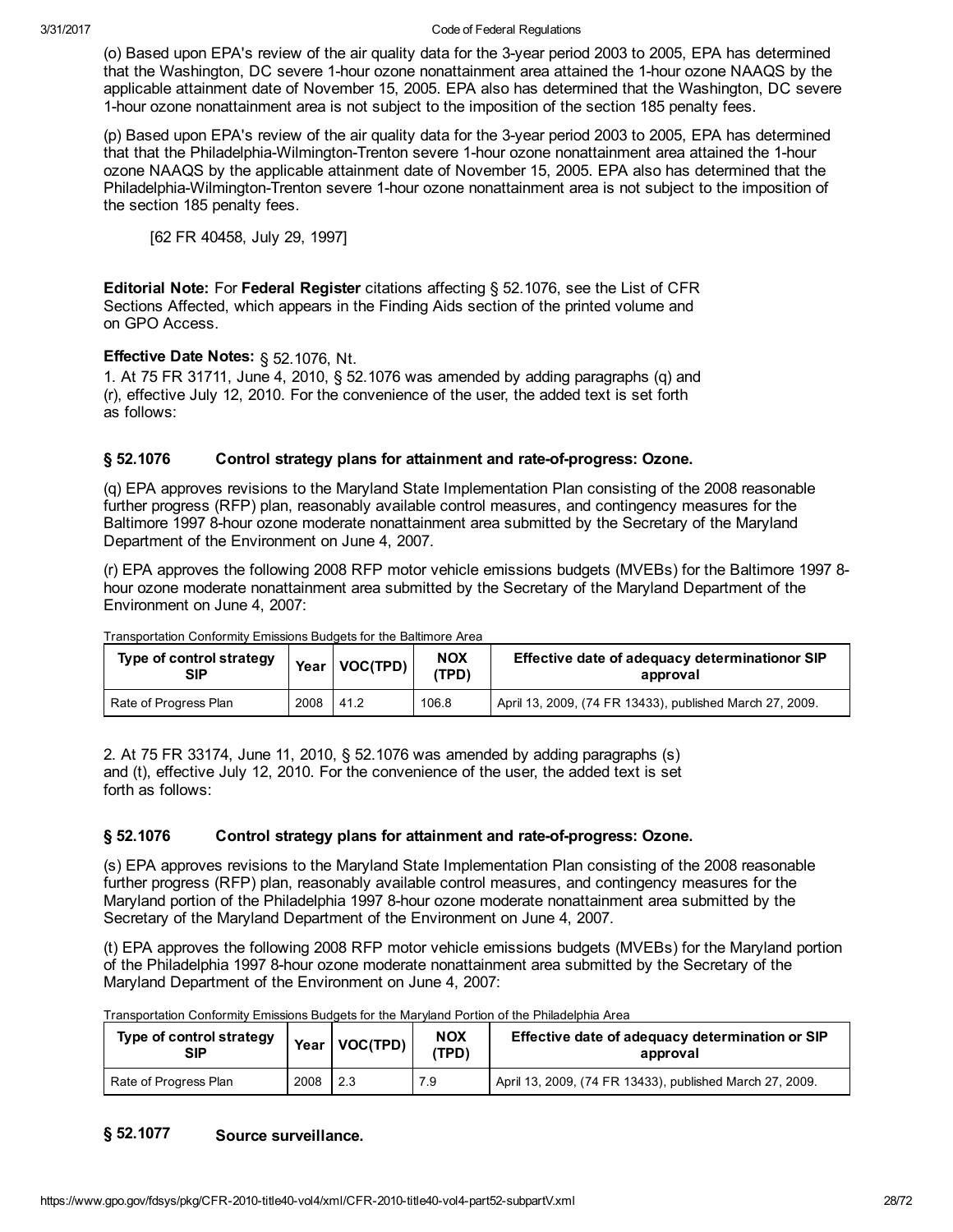(a) The requirements of § 51.212 of this chapter are not met since the plans do not provide specific procedures for stationary sources to be periodically tested.

[37 FR 10870, May 31, 1972, as amended at 47 FR 20128, May 11, 1982; 51 FR 40677, Nov. 7, 1986]

#### § 52.1078 Extensions.

# (a) [Reserved]

(b) The Administrator hereby extends by six-months the deadline by which Maryland must incorporate mandatory testing of second generation On-board Diagnostics (OBD-II) equipped motor vehicles as part of its inspection and maintenance (I/M) program. As a result of this deadline extension, Maryland must now incorporate mandatory OBD-II checks (for 1996-and-newer OBD-II equipped vehicles) as an element of the Commonwealth's I/M program in all enhanced I/M program areas by July 1, 2002.

[66 FR 632, Jan. 3, 2001, as amended at 68 FR 2210, Jan. 16, 2003; 69 FR 43522, July 21, 2004]

#### § 52.1079 Requirements for state implementation plan revisions relating to new motor vehicles.

Maryland must comply with the requirements of § 51.120.

[60 FR 4737, Jan. 24, 1995]

#### § 52.1080 Photochemical Assessment Monitoring Stations (PAMS) Program.

On March 24, 1994 Maryland's Department of the Environment submitted a plan for the establishment and implementation of a Photochemical Assessment Monitoring Stations (PAMS) Program as a state implementation plan (SIP) revision, as required by section 182(c)(1) of the Clean Air Act. EPA approved the Photochemical Assessment Monitoring Stations (PAMS) Program on September 11, 1995 and made it part of Maryland SIP. As with all components of the SIP, Maryland must implement the program as submitted and approved by EPA.

[60 FR 47084, Sept. 11, 1995]

#### § 52.1081 Control strategy: Particulate matter.

(a) Determination of Attainment. EPA has determined, as of January 12, 2009, the Maryland portion of the Metropolitan Washington, DC-MD-VA nonattainment area for the 1997 PM<sub>25</sub> NAAQS has attained the 1997 PM<sub>2.5</sub> NAAQS. This determination, in accordance with 40 CFR 52.1004(c), suspends the requirements for this area to submit an attainment demonstration and associated reasonably available control measures, a reasonable further progress plan, contingency measures, and other planning SIPs related to attainment of the standard for as long as the area continues to attain the 1997  $PM<sub>2.5</sub> NAAGS$ .

(b) Determination of Attainment. EPA has determined, as of November 20, 2009, the Martinsburg-Hagerstown, WV-MD PM<sub>2.5</sub> nonattainment area has attained the 1997 PM<sub>2.5</sub> NAAQS. This determination, in accordance with 40 CFR 52.1004(c), suspend the requirements for this area to submit an attainment demonstration, associated reasonably available control measures, a reasonable further progress plan, contingency measures, and other planning SIPs related to attainment of the standard for as long as this area continues to meet the 1997  $PM_{2.5}$  NAAQS.

[74 FR 1148, Jan. 12, 2009, as amended at 74 FR 60203, Nov. 20, 2009]

#### §§ 52.1082 52.1099 § 52.1100 [Reserved] Original identification of plan section.

(a) This section identifies the original "Air Implementation Plan for the State of Maryland" and all revisions submitted by Maryland that were federally approved prior to November 1, 2004.

(b) The plans were officially submitted on January 28, 1972.

(c) The plan revisions listed below were submitted on the dates specified.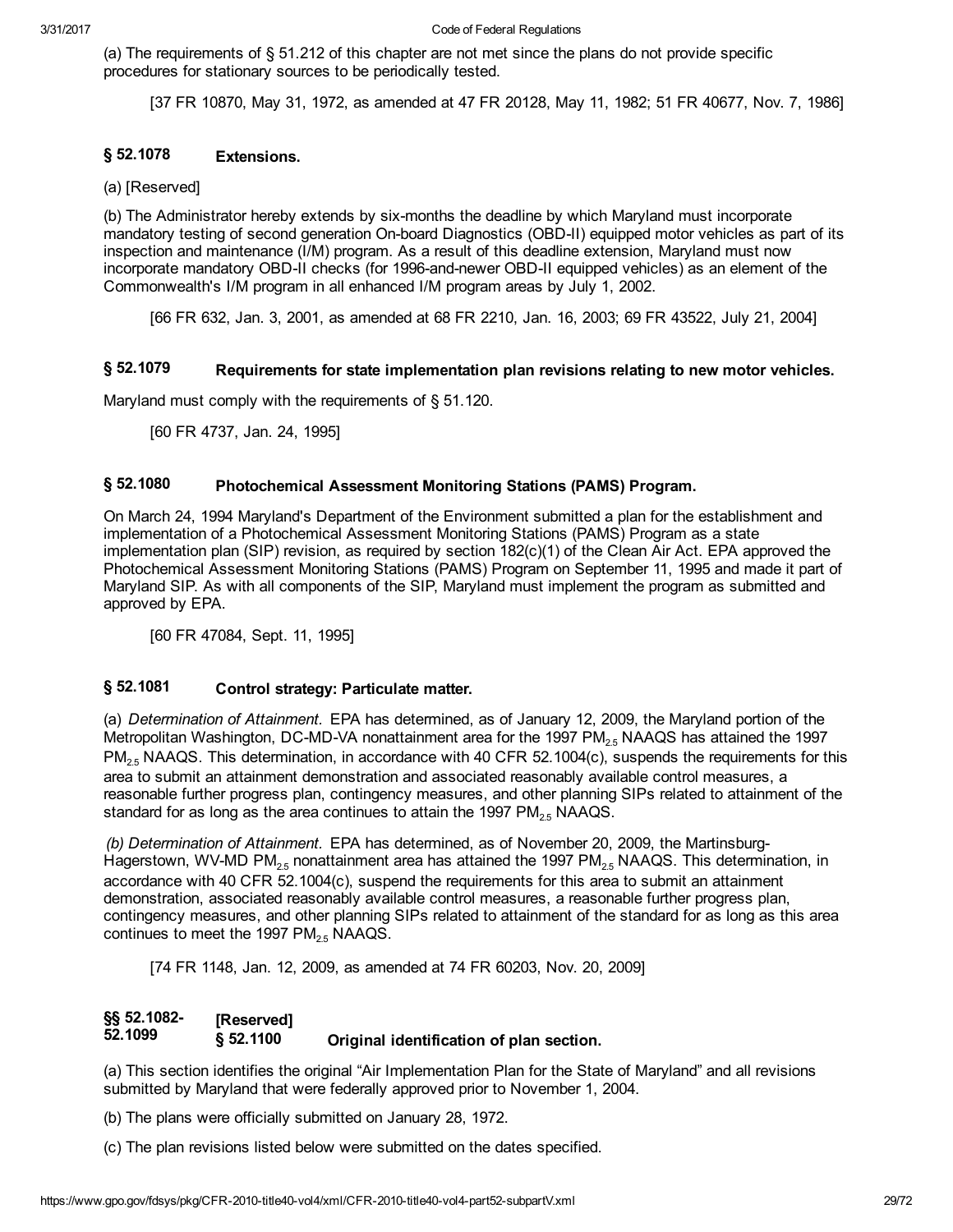(1) Miscellaneous nonregulatory additions and errata to the plan submitted on February 25, 1972, by the Maryland Bureau of Air Quality Control.

(2) Clarification of emission data submitted on March 3, 1972, by the Maryland Bureau of Air Quality Control.

(3) Final State emission limitations, Regulations 10.03.3510.03.41 of the Maryland Air Pollution Control Regulations, submitted on April 4, 1972, by the Maryland Bureau of Air Quality Control.

(4) Miscellaneous nonregulatory corrections and additions to the plan submitted on April 28, 1972, by the Maryland Bureau of Air Quality Control.

(5) Miscellaneous nonregulatory corrections and additions to the plan submitted on May 8, 1972, by the Maryland Bureau of Air Quality Control.

(6) Revision establishing unsuitable sites for construction of power plants submitted July 27, 1972, by the Maryland Department of Natural Resources.

(7) Transportation control plan for Metropolitan Baltimore and National Capital AQCR Submitted on April 16, 1973, by the Governor.

(8) Amendments to the Maryland Transportation Control Plans submitted on May 5, 1973, by the Governor.

(9) Amendments to the Maryland Transportation Control Plans submitted on June 15, 1973, by the Governor.

(10) Amendments to the Maryland Transportation Control Plans submitted on June 22, 1973, by the Governor.

(11) Amendments to the Maryland Transportation Control Plans submitted on June 28, 1973, by the Governor.

(12) Amendments to the Maryland plan for attainment and maintenance of secondary  $SO<sub>2</sub>$  standard for Metropolitan Baltimore AQCR submitted on July 31, 1973, by the Governor.

(13) Amendment to Maryland regulations 10.03.38.04J and 10.03.39.04J covering gasoline handling vapor control submitted on April 24, 1974, by the Governor of Maryland.

(14) Request for regulations 10.03.38.06G(2) and 10.03.39.06G(2) to be withdrawn from consideration submitted on November 29, 1974, by the Governor of Maryland.

(15) Amendments to Maryland Regulations 10.03.36, 10.03.37, 10.03.39, 10.03.40 and 10.03.41; deleting subsection .04B(3), which requires the lowering of the allowable sulfur-in-fuel limitation to 0.5 percent submitted on December 11, 1974 by the Governor.

(16) Amendment to Sections .04J(1) and .04J(2) of Maryland Regulations 10.03.38 and 10.03.39 (vapor recovery, Stage I); submitted on April 24, 1974, and amended on July 1, 1975 by the Governor.

(17) Amendment to Sections .04B(1) and .04B(2) of Maryland Regulations 10.03.37, 10.03.40 and 10.03.41 (allowable sulfur content in fuel); submitted on July 1, 1975 by the Governor.

(18) Amendment to Maryland Regulation 10.03.38, deleting subsection .04B(3), which requires the lowering of the allowable sulfur-in-fuel limitation to 0.5 percent, submitted on December 11, 1974 by the Governor.

(19) Amendments to Sections .03 (Air Pollution Episode System), .06 (Test Methods) and .11 (Permits); and deletion of Section .04 (Prior Registration of Proposed Installations) of Maryland Regulation 10.03.35 (Regulations Governing Air Pollution Control in the State of Maryland); amendments to Sections .03 (Control of Particulate Emissions), .04 (Control and Prohibition of oxides of nitrogen emissions), and associated tables of Maryland Regulations 10.03.36, 10.03.37, 10.03.40, and 10.03.41 (Regulations Governing Air Pollution Control in the Cumberland-Keyser, Central Maryland, Southern Maryland, and Eastern Shore AQCRs); amendments to Sections .03 (Control and Prohibition of Particulate Emissions), .04 (Control and Prohibition of Hydrocarbons andOxides of Nitrogen Emissions) and .06 (Control and Prohibition of Installations and Operations) and associated tables of Maryland Regulations 10.03.38 and 10.03.39 (Regulations Governing Air Pollution Control in the Metropolitan Baltimore and National Capital AQCRs); submitted on April 24, 1974 by the Governor.

(20) Amendments to Sections .01 (Definitions), .04 (Ambient Air Quality Standards (former Section .05 of Regulations)), 10.03.36 through 10.03.41 (Regulations Governing Control of Air Pollution in the State of Maryland); amendments to Sections .01 (Control and Prohibition of Open Burning), .02 (Control and Prohibition of Particulate Emissions), .03 (Control and Prohibition of Sulfur Oxides, Hydrocarbons and Oxides of Nitrogen Emissions), and .06 (Control and Prohibition of Installations and Operations) of Maryland Regulations 10.03.36, 10.03.37, 10.03.40, and 10.03.41 (Regulations Controlling Air Pollution in the Cumberland-Keyser, Central Maryland, Southern Maryland and Eastern Shore AQCRs); amendments to Section .02 (Control and Prohibition of Visible Emissions), .03 (Control and Prohibition of sulfur oxides, hydrocarbons, and oxides of nitrogen emissions), and .06 (Control and Prohibition of Installations and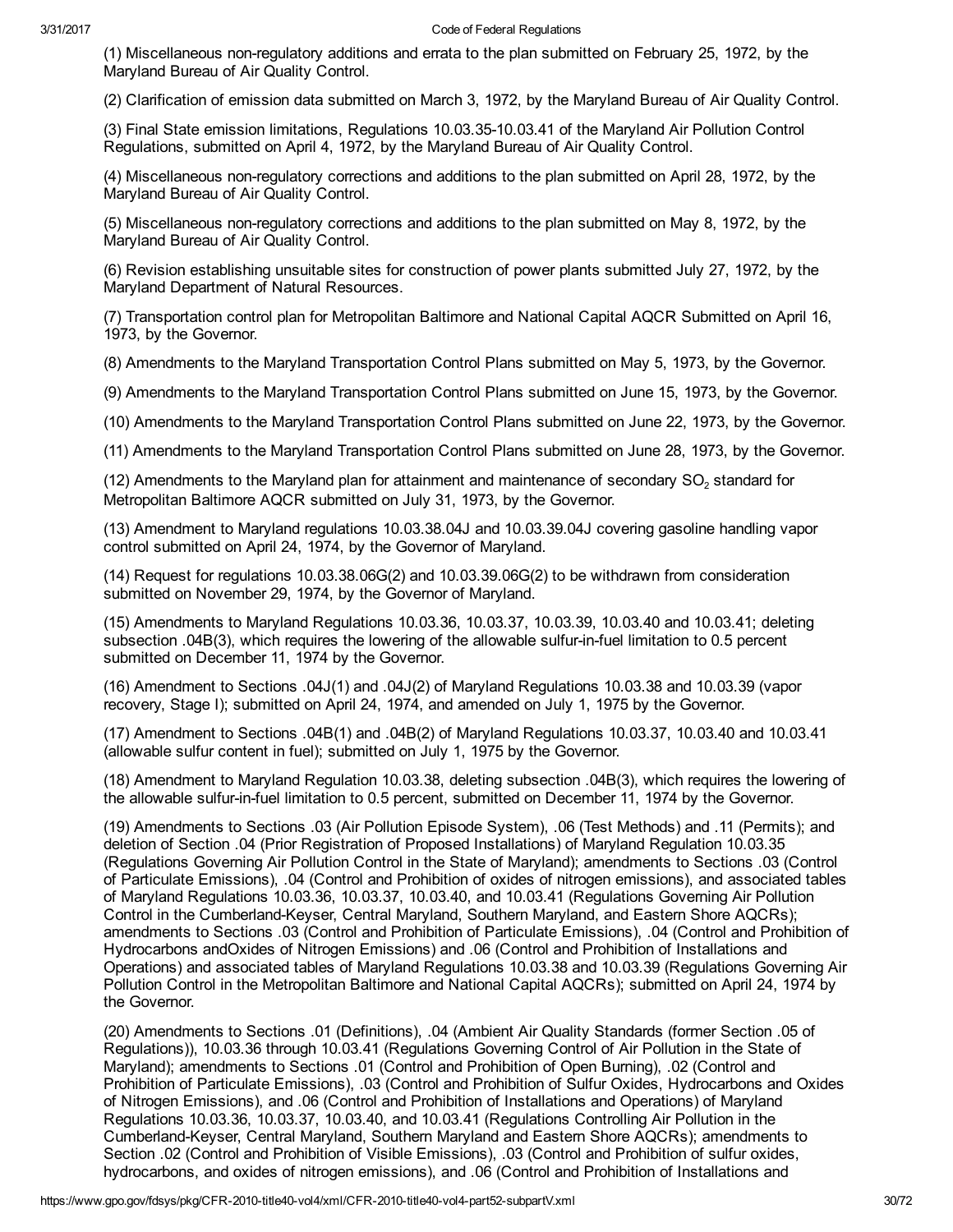Operations) of Maryland Regulations 10.03.38 and 10.03.39 (Regulations Controlling Air Pollution in the Metropolitan Baltimore and National Capital AQCRs); submitted on December 11, 1974 by the Governor.

(21) Amendments to Section .11 (Permits) of Maryland Regulation 10.03.35 (Regulations Governing Control of Air Pollution in the State of Maryland); amendments to Section .04 (Control and prohibition of sulfur oxides emissions) of Maryland Regulations 10.03.36, 10.03.37, 10.03.40 and 10.03.41 (Regulations Governing Air Pollution Control in the Cumberland-Keyser, Central Maryland, Southern Maryland and Eastern Shore AQCR's); deletion of Section .03D(1) (Control of particulate matter from grain drying installations) from Maryland Regulations 10.03.36, 10.03.37, 10.03.40 and 10.03.41; deletion of Section .03D (Control of particulate matter from grain drying installations) from Maryland Regulations 10.03.38 and 10.03.39 (Regulations Governing Air Pollution Control in the Metropolitan Baltimore and National Capital AQCR's) submitted by the Governor on July 1, 1975.

(22) A Consent Order for the Chalk Point power plant issued by the Circuit Court for Montgomery County on February 27, 1978.

(23) Amendments to Sections .01 (Definitions), .03 (Air Pollution Episode System), .06 (Test Methods) and .12 (Emission Test Methods); and deletion of Section .08 (Penalties and Plans for Compliance) of Regulation 10.03.35 (Regulations Governing Air Pollution Control in the State of Maryland); amendments to Table 1 (Emission Standards for New Fuel Burning Equipment) of Maryland Regulations 10.03.36 through 10.03.41; amendments to Section .04 (Control and Prohibition of Gas and Vapor Emissions) and .06 (Control and Prohibition of Installations and Operations; and deletion of Section. .03E (Process Weight Requirements) and .07 (Transition from Previous Regulations) of Maryland Regulation 10.03.38 (Regulation Governing Air Pollution Control in the Metropolitan Baltimore AQCR); amendments to Section .01 (Control of Open Fires) and .04 (Control of Gas and Vapor Emissions; and deletion of Sections .03E (Process Weight Requirements) and .07 (Transition from Previous Regulations) of Maryland Regulation 10.03.39 (Regulation Governing Air Pollution Control in the Maryland Portion of the National Capital Interstate AQCR) submitted on February 10, 1977 by the Governor.

(24) Amendments to Maryland Regulation 10.03.35 through 10.03.41 inclusive which supplement the English System measurement with equivalent metric units submitted on February 10, 1977 by the Governor.

(25) Consent Order dated July 28, 1978 between the Potomac Electric Power Company and the Department of Health and Mental Hygiene of the State of Maryland in the Circuit Court for Montgomery County (No. 49352—Equity) submitted on August 8, 1978 by Acting Governor Blair Lee.

(26) Consent Orders for Beall Jr./Sr. High School and Mount St. Mary's College issued by the Secretary of the Maryland Department of Health and Mental Hygiene on January 30, 1979 and March 8, 1979 respectively.

(27) Amendments to Sections .01, .07, and .11 of Maryland Regulation 10.18.01 as submitted on January 19, 1979 by the Governor.

(28) Amendments to Sections .03D, .03F, .03H, .06I of Maryland Regulation 10.18.04 and 10.18.05 as submitted on January 19, 1979 by the Governor.

(29) Variances from Maryland regulations 10.18.04.02(A), 10.18.04.03(B)(3), and 10.18.04.04(B)(1) relating to visible emissions, particulate matter from solid fuel burning equipment and prohibition of usage of fuel with sulfur content in excess of one percent by weight, respectively. The variance request was submitted on October 24, 1979 by the Governor of Maryland.

(30) Consent orders submitted by the Governor on July 16, 1975, November 18, 1977, and by the Administrator, Air Quality Programs on June 15, 1979 granting the Westvaco Corporation an exception to Regulation COMAR 10.18.02.04B.

(31)(32) [Reserved]

(33) A consent order amending regulation 10.18.07, 10.18.07.02B, 10.18.07.03B(2)a, for the Firestone Plastics Co., Inc., Perryville, Maryland, submitted on December 1, 1978, by the Maryland Environmental Health Administration.

(34) Amendment to Maryland regulations 10.18.05.03(B)(2), 10.18.05.02(A), and 10.18.05.03(B)(1)(a) relating to relaxation of particulate emissions, visible emissions and waiving of particulate control equipment requirement for the Chalk Point Generating Station Unit #3. The amendment, a Secretarial Order, was submitted on August 13, 1979 by the State of Maryland.

(35) Variance from Maryland regulation 10.18.04.02(A) relating to visible emissions and allowing a maximum visible emission of 25% opacity. This variance expires on September 11, 1982. The variance request was submitted on September 27, 1979 by the State of Maryland.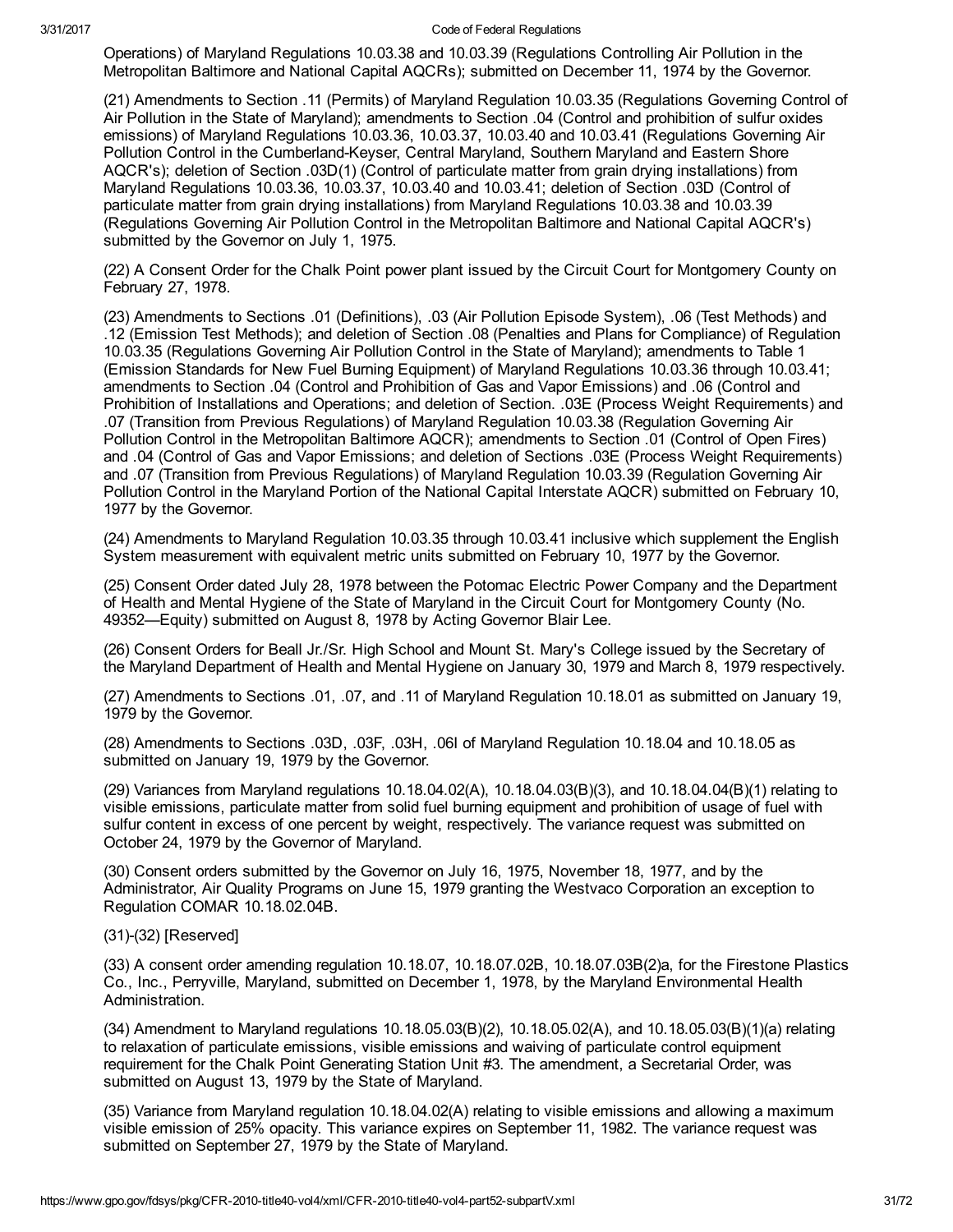(36) Amendments to Sections .01 (Definitions), .04 (Ambient Air Quality Standards), and .11 (Permits) of Maryland Regulation 10.18.01 (Regulations Governing Control of Air Pollution in the State of Maryland); and amendments to Section .02 (Control and Prohibition of Visible Emissions) of Maryland Regulations 10.18.04 and 10.18.05 (Regulations Governing Air Pollution Control in the Metropolitan Baltimore and National Capital AQCRS's) submitted by the Governor on September 26, 1979.

(37) Amendments to Section .04J(3)a and .04J(3)b (Organic Compounds) of Maryland Regulations 10.18.04 and 10.18.05; submitted on February 10, 1977 by the Governor.

(38) Deletion of Section .06G(2) (Control and Prohibition of Photochemically Reactive Organic Compounds from sources existing on or before February 12, 1974) of Maryland Regulations 10.18.04 and 10.18.05; submitted on December 10, 1979 by the Governor.

(39) Deletion of Sections .06G(1) and .06G(3) (Control and Prohibition of Photochemically Reactive Organic Materials From Sources Built or Modified after February 12, 1974) of Maryland Regulations 10.18.04 and 10.18.05 from the Maryland State Implementation Plan (SIP).

(40) Letter of January 21, 1980 from Maryland to EPA explaining the State's interpretation of the scope of coverage of Maryland Regulation 10.18.04.04J.

(41) Amendments to Sections .06 of Maryland Regulation 10.18.04 and 10.18.05 as submitted on January 19, 1979 by the Governor.

(42) Amendment to Section .01(y) of Maryland Regulation 10.18.01 as submitted on December 10, 1979 by the Governor.

(43) Amendments to Regulations 10.18.04 and 10.18.05; Sections .04J(1)c, .04J(1)d, .04J(1)e(i), .04J(1)f, .04J(1)g, .04J(1)h, .04J(1)i(i), .04J(3)d, .04J(4)a, .04J(4)b, and .04J(5) a through j; submitted on January 19, 1979, and amended on September 26, 1979 by the State of Maryland.

(44) A revision submitted by the State of Maryland on December 20, 1979 which is intended to establish an Ambient Air Quality Monitoring Network.

(45) Recodification of the Maryland Regulations submitted by the State of Maryland on May 22, 1980.

(46) Amendments to section .04D(4) of COMAR 10.18.04 and COMAR 10.18.05 establishing a revised sulfur oxides emissions limitation for all existing solid fuel-fired, cyclone type fuel burning equipment having an actual heat input in excess of 1,000 million Btu/hour; submitted on February 20, 1980 by the Governor.

(47) October 1, 1980 letter from George P. Ferreri, Maryland Office of Environmental Programs to James E. Sydnor, EPA, certifying that the Baltimore Gas & Electric Company's C. P. Crane Generating Station is the sole facility to which COMAR 10.18.04.04D(4) and 10.18.05.04D(4) would apply.

(48) A revision submitted by the State of Maryland on 9/10/80 consisting of a variance issued to the General Refractories Company of Baltimore, Maryland exempting the Company from the "No Visible Emissions" requirements of COMAR 10.18.04.02A for aperiod of three (3) years commencing 9/2/80.

(49) A revision submitted by the State of Maryland on November 3, 1980 consisting of a Consent Agreement (Order) between the State of Maryland and the Maryland Slag Company decreasing the particulate matter emission limitation for the Company.

(50) A revision submitted by the State of Maryland on October 24, 1979 consisting of amendments to the following regulations:

COMAR 10.18.01 AS RECODIFIED IN 40 CFR 52.1070(C)(45), 10.18.02 AS RECODIFIED IN 40 CFR 52.1070(C)(45), 10.18.03 AS RECODIFIED IN 40 CFR 52.1070(C)(45), 10.18.04 AS RECODIFIED IN 40 CFR 52.1070(C)(45), 10.18.05 AS RECODIFIED IN 40 CFR 52.1070(C)(45), 10.18.06 AS RECODIFIED IN 40 CFR 52.1070(C)(45), 10.18.07 AS RECODIFIED IN 40 CFR 52.1070(C) (45).

(51) A revision submitted by the State of Maryland on May 22, 1980, consisting of changes in definitions in sections 10.18.01.01 and revoking of obsolete regulations, COMAR 10.03.38.04 B(4) and 10.03.39.04 B(4).

(52) A revision submitted by the State of Maryland on April 24, 1974, consisting of changes in COMAR 10.03.35.06 A(1) and 10.03.35.06 A(3).

(53) A revision submitted by the State of Maryland on December 10, 1979, consisting of changes in Sections .01 and .11 of COMAR 10.18.01, and in Sections .05 and .07 of COMAR 10.18.02, 10.18.03, 10.18.04, 10.18.05, 10.18.06 and 10.18.07.

(54) A revision submitted by the State of Maryland on October 17, 1980, consisting of an exception to COMAR 10.18.06.02B for the Maryland Cup Corporation.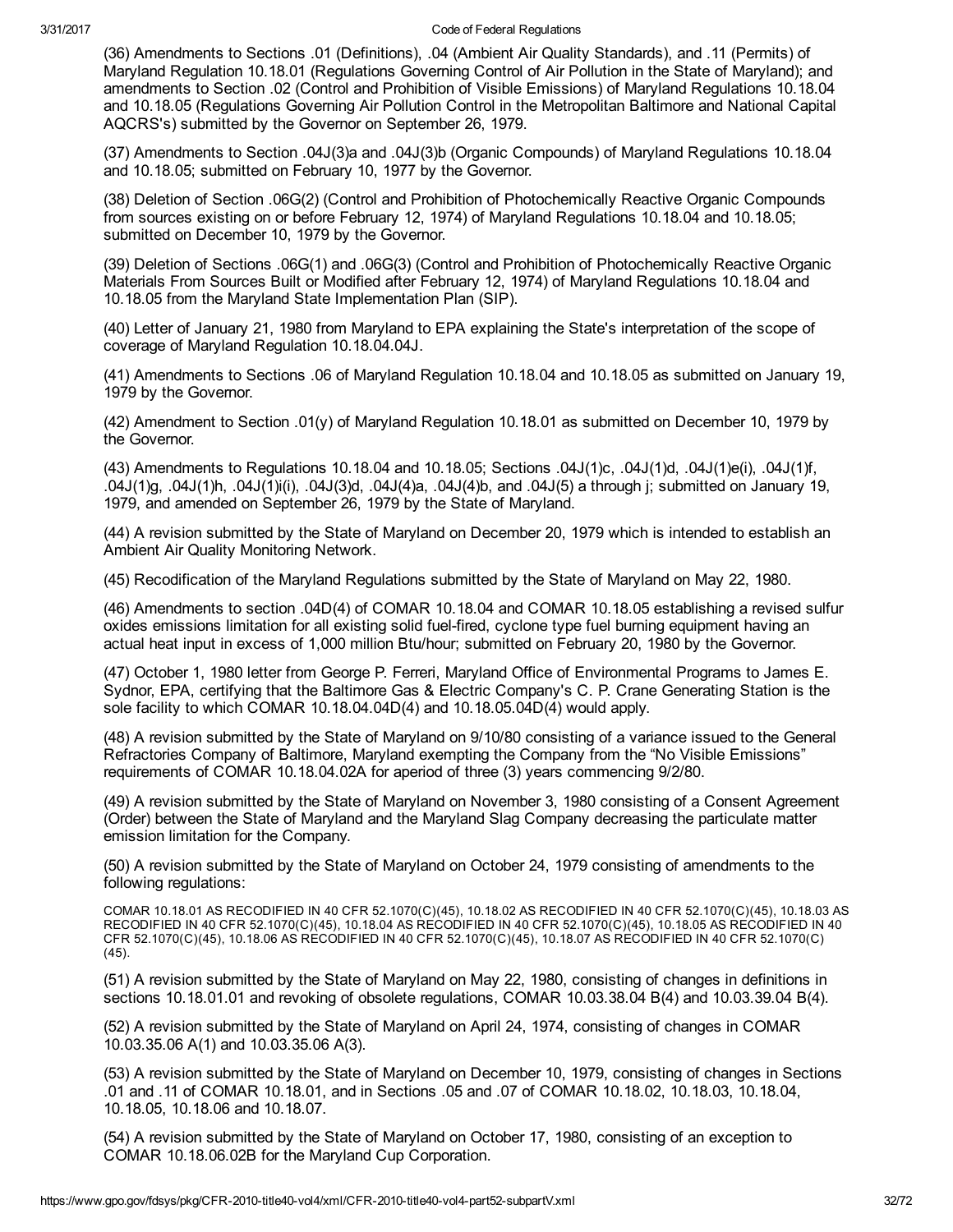(55) A revision submitted by the State of Maryland on August 7, 1981 consisting of an exception to COMAR 10.18.09.07A(2)(c) for the Reading-Whitehall Paperboard Company.

(56) A Secretarial order submitted by the State of Maryland on June 23, 1981 consisting of a variance issued to the Potomac Electric Power Company at Dickerson, Maryland exempting the company from the "no visible emissions" requirements of COMAR 10.18.09.05A(2) until five years from the date of approval by EPA.

(57) A Secretarial order submitted by the State of Maryland on July 17, 1981 consisting of a various issued to the American Cyanamid Company, Havre de Grace, Maryland from the "no visible emissions" requirement of COMAR 10.18.06.02B until July 8, 1986.

(58) Amendments to COMAR 10.18.01, 10.18.06, 10.18.08, 10.18.09, 10.18.11, 10.18.12, 10.18.13, 10.18.14, 10.18.21, and Technical Memorandum TM-116 (amended November 1980) as submitted by the Governor on May 18, 1981.

(59) Addition of Maryland Regulation 10.18.06.14 (Control of PSD sources) which incorporates by reference the Federal prevention of significant deterioration (PSD) requirements set forth in 40 CFR 52.21; submitted on June 24, 1981 by the Governor.

(60) A State Implementation Plan for the control of lead (Pb) emissions submitted on October 23, 1980 by the Governor.

(61) A letter containing supplemental clarifying information with respect to the State's control strategy demonstration; submitted on July 27, 1981 by the Maryland Air Management Administration.

(62) A revised Secretarial order controlling lead emissions from the Mobay Chemical Corporation's frit manufacturing plant in Baltimore, Maryland; submitted December 16, 1981 by the Maryland Air Management Administration.

(63) A revision submitted by the State of Maryland on October 8, 1981 detailing a plan for satisfying requirements of sections 121 and 127 of the Clean Air Act Amendments of 1977.

(64) A revision submitted by the State of Maryland on November 18, 1981, consisting of a Modified Amended Consent Order for Potomac Electric Power Company's Chalk Point generating station.

(65) A Secretarial order stating the terms under which a construction permit for a new source in a nonattainment area will be issued by the Northeast Maryland Waste Disposal Authority to Wheelabrator-Frye, Inc. to construct and operate a municipal incinerator; submitted on December 22, 1981 by the Director, Maryland Air Management Administration, Department of Health and Mental Hygiene.

(66) An amendment to Code of Maryland Air Regulation (COMAR) 10.18.08.05A(1) revising the method for calculating particulate emissions from incinerators located in the Cumberland-Keyser, Central Maryland, Southern Maryland and Eastern Shore Air Quality Control Regions (AQCR's), submitted on January 11, 1982 by the Governor.

(67) Code of Maryland Air Regulations (COMAR) 10.18.10 (Control of Iron and Steel Production Installations); Technical Memorandum AMA-TM 81-04: Amendment to AMA-TM 73-116; Amendments to COMAR 10.18.01.01 (General Administrative Regulations—Definitions) and COMAR 10.18.06.02 (General Emission Standards, Prohibitions and Restriction); and a New Amended Plan for Compliance for the Bethlehem Steel Corporation's Sparrows Point, Maryland Plant; submitted on August 11, 1981 by the Governor.

(68) The revised Health-Environmental Article of the Annotated Code of Maryland, submitted on July 2, 1982 by the Director, Maryland Air Management Administration, Department of Health and Mental Hygiene.

(69) A revision submitted by the State of Maryland on November 15, 1982, consisting of an extension to the previous visible emission exception to COMAR 10.18.01.08 (Exception to Visible Emission Requirements) for the Maryland Cup Corporation. The exception is renewed until September 11, 1987.

(70) A modified Secretarial order stating the terms under which a construction permit for a new source in a nonattainment area will be issued to Wheelabrator-Frye, Inc. who will construct, own, and operate a municipal incinerator; submitted on March 17, 1983 by the Director, Maryland Air Management Administration, Department of Health and Mental Hygiene.

(71) Plan Revision, excluding the schedules for additional VOC controls and the required Vehicle Emissions Inspection Program, providing for attainment of the Ozone and Carbon Monoxide Standards, submitted by the State on July 1, 1982 for the Metropolitan Baltimore Intrastate Air Quality Control Region (AQCR) and November 5, 1982 for the Maryland portion of the National Capital Interstate AQCR. On May 4, 1983, and June 13 and 16, 1983, the State submitted amended I/M regulations. A revised schedule for the adoption of controls for VOC sources was submitted on December 23, 1983.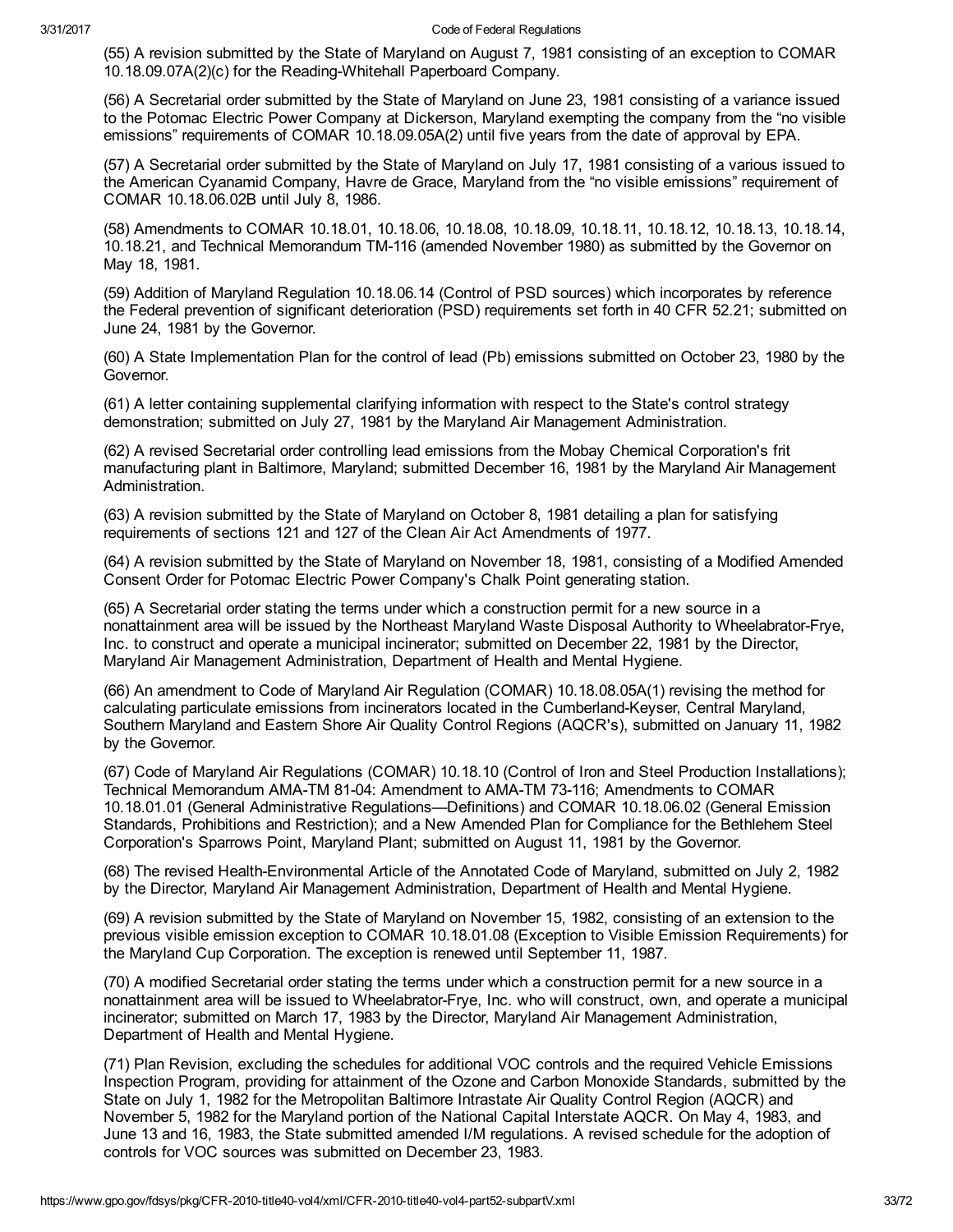(72) Amendments to Code of Maryland Regulations (COMAR) 10.18.01, .02, .06, .11, .13, and .21 which apply to air quality control areas III and IV, submitted on August 22, 1983.

(73) A revision submitted by the State of Maryland on July 12, 1983, consisting of a plan for Compliance for the J.L. Clark Manufacturing Company in Havre De Grace.

(74) A Consent Order granting the Westvaco Corporation a sulfur dioxide (SO<sub>2</sub>) emissions limitation which is equivalent to COMAR 10.18.09. 07(A)(1)(a); submitted on September 7, 1983, as amended on February 7, 1984 by the Maryland Air Management Administration.

(75) Revision submitted by the State of Maryland on December 13, 1983 consisting of a Plan for Compliance for the General Motors Corporation, GM Assembly Division, Baltimore City Plant.

(76) Revision submitted by the State of Maryland on December 13, 1983 consisting of a Plan for Compliance for the American Can Company, Baltimore City.

(77) Revision submitted by the State of Maryland on December 13, 1983 consisting of a Plan for Compliance for the National Can Corporation, Baltimore County.

(78) Revision submitted by the State of Maryland on April 6, 1984 consisting of a Plan for Compliance for the Crown Cork and Seal Company, Inc., Baltimore City.

(79) Revision submitted by the State of Maryland on April 6, 1984 consisting of a Plan for Compliance for the Continental Can Company, Baltimore City.

(80) A revision submitted by the State of Maryland on January 26, 1984, and May 25, 1984 consisting of amendments to change the State's stationary source stack testing procedures document and to correct a State procedural defect relating to procedures for observing visible emissions from iron and steel facilities.

# (81) [Reserved]

(82) Revisions to the Code of Maryland Regulations (COMAR) were submitted by the Director of the Maryland Air Management Administration of March 14, 1984.

(i) Incorporation by reference.

(A) Amendments to COMAR 10.18.02 (Permits, Approvals and Registration) and COMAR 10.18.08 (Control of Incinerators), as published in the Maryland Register on February 3, 1984 (proposed on November 11, 1983).

(ii) Additional material.

(A) Letter from the MAMA dated November 29, 1984 clarifying that permit applications would only be accepted from incinerators subject to the hazardous waste facility regulations and that hazardous waste facility permits would be treated as air quality permits for all purposes.

(83) Revisions to the Code of Maryland Regulations (COMAR) were submitted by the Director of the Maryland Air Management Administration on March 14, 1984.

(i) Incorporation by reference.

(A) Amendments to COMAR 10.18.09 (Control of Fuel Burning Equipment and Stationary Internal Combustion Engines), as published in the Maryland Register on March 2, 1984.

(ii) Additional information.

(A) Letter from MAMA dated November 29, 1984 clarifying that a permit cannot be issued for the sources unless they undergo new source review as under COMAR 10.18.02 (Permits, Approvals and Registration).

(84) [Reserved]

(85) Revisions to the Ozone Attainment Plan were submitted by the Director, Maryland Air Management Administration, on August 1, 1984.

(i) Incorporation by reference.

(A) State Secretarial Order for the Monarch Manufacturing Company located in Belcamp, Maryland, allowing interim VOC emission standards to be used by the Company until source-specific regulations are developed by MAMA. The Company shall come into compliance with the source-specific regulations within six months after their adoption. The Secretarial Order was approved on July 23, 1984.

(86) Revisions submitted on March, 1, 1989 by the Secretary, Maryland Department of the Environment, amending the Code of Maryland Air Regulations (COMAR) 10.18.21.10 (Graphic Arts) and COMAR 10.18.21.13 (Miscellaneous Metal Coating, Interior Sheet Drum Lining).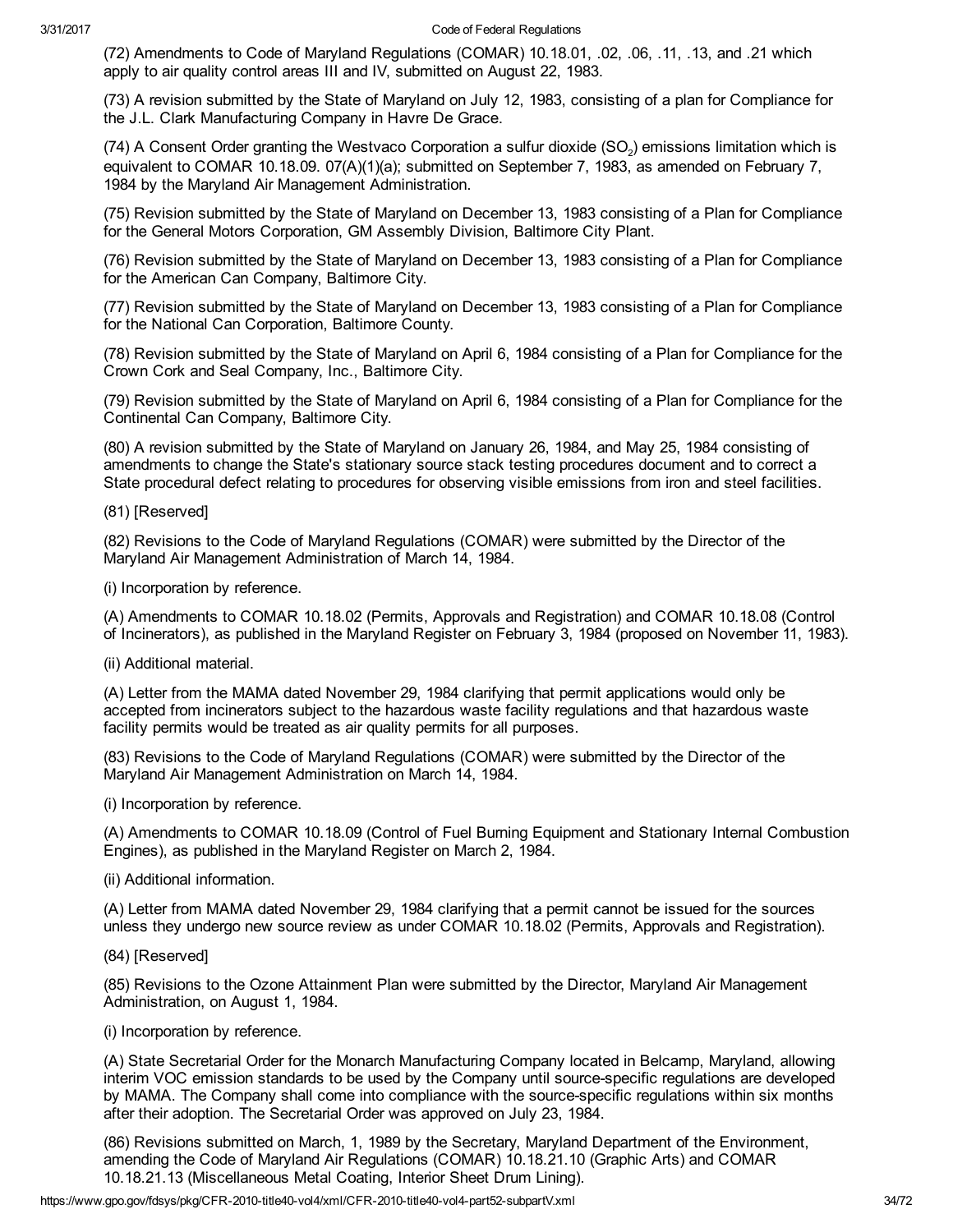(i) Incorporation by reference.

(A) Revisions to COMAR 10.18.21.10, pertaining to graphic arts, and COMAR 10.18.21.13, pertaining to miscellaneous metal coating, interior sheet drum lining. These revisions were adopted by the Secretary of Health and Mental Hygiene on June 10, 1987and became effective on August 10, 1987.

(ii) Additional information.

(A) Letter of June 30, 1987 from George P. Ferreri, Director, Maryland Air Management Administration, to Thomas J. Maslany, EPA Region III, forwarding revisions to COMAR 10.18.21.10 and COMAR 10.18.21.13.

(B) Letter of March 13, 1989 from George P. Ferreri, Director, Maryland Air Management Administration to Stanley L. Laskowski, Acting Regional Administrator, EPA Region III, clarifying information with respect to the adopted and effective dates of the revisions to COMAR 10.18.21.10 and COMAR 10.18.21.13.

(87) A revision submitted by the Secretary, Maryland Department of Health and Mental Hygiene on March 30, 1987, consisting of amendments to the Good Engineering Practice (GEP) Stack Height Regulations, COMAR 10.18.01.08 (Determination of Ground Level Concentrations—Acceptable Techniques).

(i) Incorporation by reference.

(A) Letter of March 30, 1987 from the Secretary, Maryland Department of Health and Mental Hygiene.

(B) COMAR 10.18.01.08 (Determination of Ground Level Concentrations—Acceptable Techniques), which was adopted by the Maryland Department of Health and Mental Hygiene on January 23, 1987.

(ii) Additional information.

(A) None.

(88) [Reserved]

(89) Revisions to the State Implementation Plan submitted by the Maryland Department of the Environment on June 30, 1987.

(i) Incorporation by reference.

(A) Letter from the Maryland Department of Environment dated June 30, 1987 submitting a revision to the Maryland State Implementation Plan pertaining to the definitions of true vapor pressure and vapor pressure.

(B) Maryland Register Volume 13, page 2048; COMAR 10.18.01.01 Definitions V-1. and X-1 (Now recodified as COMAR 26.11.01.01 Z. and CC.).

(90) Revisions to the State Implementation Plan submitted by the Maryland Department of the Environment on March 21, 1991.

(i) Incorporation by reference.

(A) Letter from the Maryland Department of Environment dated March 21, 1991 submitting a revision to the Maryland State Implementation Plan.

(B) Recodified Maryland Regulations, revised effective August 1, 1988.

(1) COMAR 26.11.01.01A. through J., L., O. through BB., DD. (except for "ammonium carbonates"); COMAR 26.11.01.02 through 26.11.01.09.

(2) COMAR 26.11.02.01 through 26.11.02.03A.(6)(o), 26.11.02.03A.(7) through 26.11.02.09, 26.11.02.10A., 10E., 26.11.02.11A., .11B.(2)(3), 11C., 26.11.02.12 through 26.11.02.16.

(3) COMAR 26.11.03.01 through 26.11.03.03, 26.11.03.05 through 26.11.03.08.

(4) COMAR 26.11.05—(Entire Chapter).

(5) COMAR 26.11.06.03A..03C.; 26.11.06.05, 26.11.06A., .06C., .06D; 26.11.06.10, 26.11.06.11, 26.11.06.15, 26.11.06.16.

(6) COMAR 26.11.07.01 through 26.11.07.04, 26.11.07.05A. (1), (2), 26.11.07.05A.(5) through .05A.(7), 26.11.07.05B (1), (2), (4), (5).

(7) COMAR 26.11.09.01 through 26.11.09.04, 26.11.09.05B., 26.11.09.06 through 26.11.09.09.

(8) COMAR 26.11.10—Entire chapter except for COMAR 26.11.10.03B.(3).

(9) COMAR 26.11.11—Entire chapter except for COMAR 26.11.11.04A(1)(4).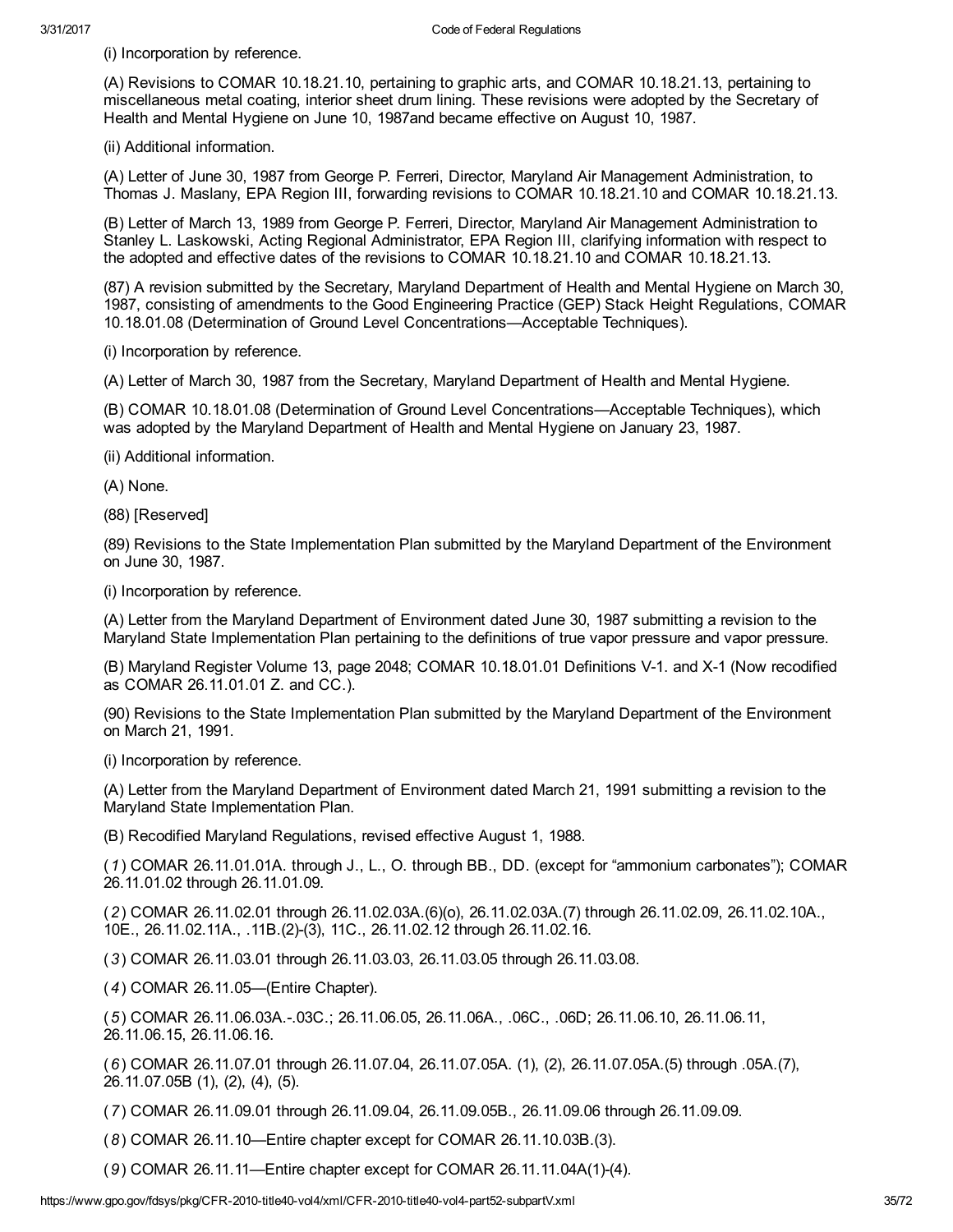(10) COMAR 26.11.12—Entire Chapter.

(11) COMAR 26.11.13.01 (definitions of "external floating roof," "gasoline," "internal floating roof," "liquidmounted seal," "metallic-type shoe seal," "rim-mounted secondary seal," "shoe mounted secondary seal," "tank truck," "vapor control system," "vapor mounted seal"; 26.11.13.02 (except for .02C(3)), 26.11.13.03, 26.11.13.04B., 26.11.13.05.

(12) COMAR 26.11.19.01A., 01B(2), (4), (5), .02A, .02B(1) (except for "low VOC adhesives"), .02B(2), (3), .02C(1), (2), .02D., .02E (except for all references to variables "C" and "D"), .02F(1), (2), (3) (except for "and"); 26.11.19.04 through 26.11.19.10, 26.11.19.13, 26.11.19.14.

(13) COMAR 26.11.20—Entire Chapter except for COMAR 26.11.20.02.

(ii) Additional materials.

(A) Remainder of the March 21, 1991 State Submittal known as Maryland 91-01B.

(91) Revisions to the State Implementation Plan submitted by the Maryland Department of the Environment— Air Management Administration on August 20, 1984, regarding a bubble for American Cyanamid in Havre de Grace, Maryland.

(i) Incorporation by reference.

(A) Letter from the Maryland Department of Health and Mental Hygiene—Air Management Administration (now known as the Maryland Department of the Environment—Air Management Administration) dated August 20, 1984 submitting a revision to the Maryland State Implementation Plan regarding a bubble for American Cyanamid.

(B) Secretarial Order (By Consent) between American Cyanamid and the Maryland State Department of Health and Mental Hygiene—Air Management Administration (now known as the Maryland Department of the Environment—Air Management Administration) except for section 2, approved on August 2, 1984.

(ii) Additional material.

(A) Letter dated September 17, 1984 from Ronald E. Lipinski, MAMA, to James Topsale, EPA Region III, providing emissions information for the sources involved in the American Cyanamid bubble.

(B) Public Hearing record for the May 23, 1984 public hearing.

(C) Technical Support Document, prepared by Maryland, for American Cyanamid, including formulas to calculate bubble emissions.

(92) Revisions to the State Implementation Plan submitted by the Maryland Department of the Environment on December 15, 1987.

(i) Incorporation by reference.

(A) Letter from the Maryland Department of Environment dated December 15, 1987 submitting a revision to the Maryland State Implementation Plan.

(B) Amendments to the Code of Maryland Air Regulations (COMAR) 10.18.03, State Adopted National Ambient Air Quality Standards and Guidelines limited to the amendment of 10.18.03.04, carbon monoxide and COMAR 10.18.06, General Emission Standards, Prohibitions, and Restrictions, limited to the amendment of 10.18.06.04, carbon monoxide in areas III and IV. The amendments to COMAR 10.18.03.04 and 10.18.06.04 were adopted by the Maryland Department of the Environment on November 4, 1987, and made effective on January 5, 1988.

(93) Revisions to the State Implementation Plan submitted by the Maryland Department of the Environment on December 30, 1987.

(i) Incorporation by reference.

(A) Letter from the Maryland Department of Environment dated December 15, 1987, submitting revisions to the Maryland State Implementation Plan.

(B) Amendments to regulations 10.18.01 O-1, 10.18.02.03 H(3)(i), and 10.18.06.14 under the Code of Maryland Administrative Regulations (COMAR) revising Maryland's prevention of significant deterioration program to incorporate changes to 40 CFR 52.21 made between 1980 and 1986. The amendments to COMAR 10.18.01 O-1, 10.18.02.03 H(3)(i), and 10.18.06.14 were effective on January 5, 1988 in the State of Maryland.

(ii) Additional materials.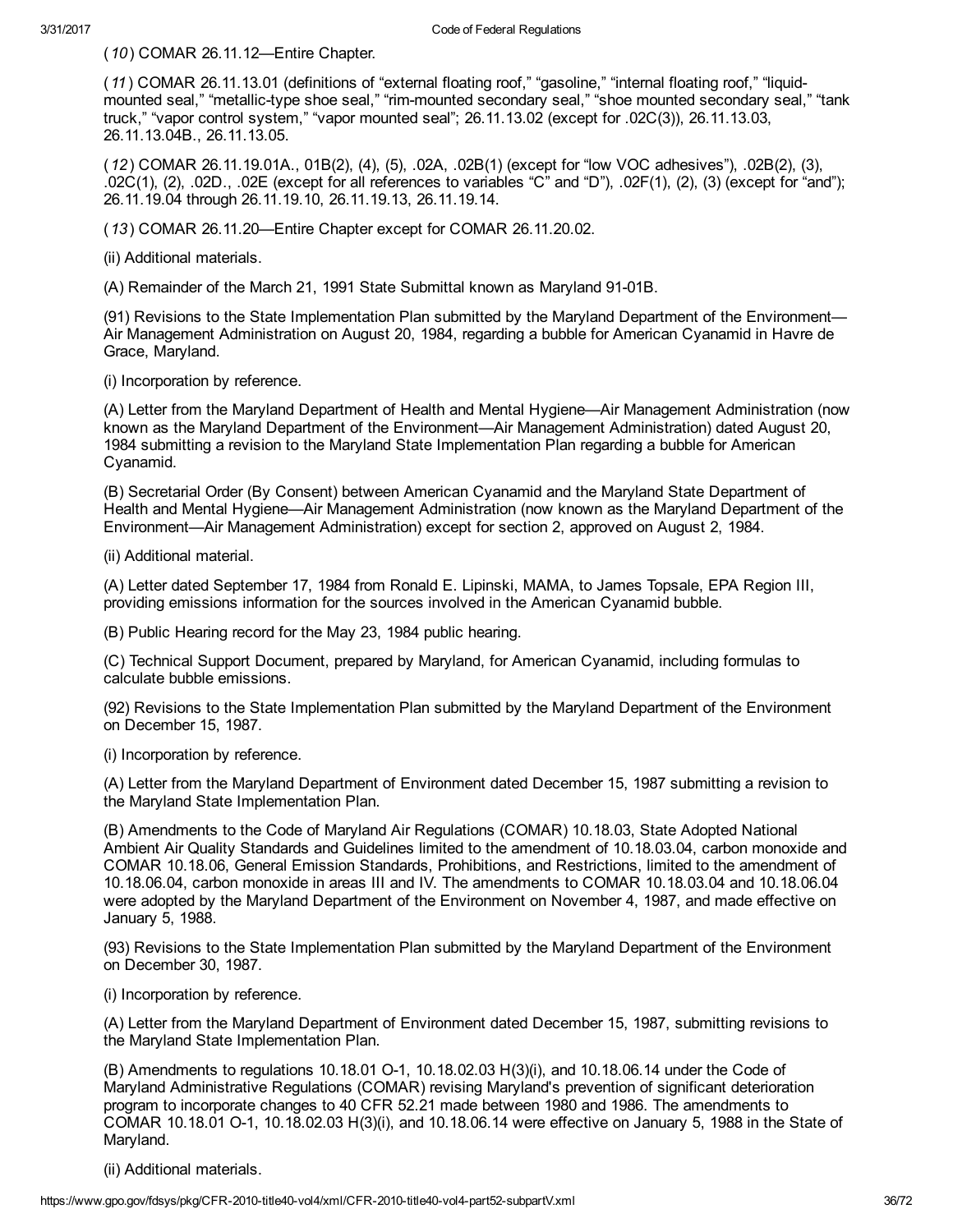(A) None.

(94) Revisions to the State Implementation Plan submitted by the Maryland Department of the Environment on March 8, 1989.

(i) Incorporation by reference.

(A) Letter from the Maryland Department of Environment dated March 1, 1989, submitting revisions to the Maryland State Implementation Plan.

(B) Amendments to regulations 26.11.01.01, 26.11.02.10 (C)(9), and 26.11.06.14 (proposed as 10.18.01 O-1, 10.18.02.03 H(3)(i), and 10.18.06.14) under the Code of Maryland Administrative Regulations (COMAR) revising Maryland's prevention of significant deterioration program to incorporate changes to 40 CFR 52.21 made between 1986 and 1987, thereby establishing the increment for NO<sub>2</sub> and requiring sources to conduct an  $NO<sub>2</sub>$  increment consumption analysis. The amendments to COMAR 26.11.01.01, 26.11.02.10 (C)(9), and 26.11.06.14 were effective on March 21, 1989 in the State of Maryland.

(ii) Additional materials.

(A) None.

(95) Revisions to the State Implementation Plan submitted by the Maryland Department of the Environment on March 28, 1991.

(i) Incorporation by reference.

(A) Letter from the Maryland Department of Environment dated March 21, 1991 submitting revisions to the Maryland State Implementation Plan.

(B) Amendments to regulations 26.11.01.01 and 26.11.06.14 under the Code of Maryland Administrative Regulations (COMAR) revising Maryland's prevention of significant deterioration program to incorporate changes to 40 CFR 52.21 made between 1987 and 1989. The amendments to COMAR 26.11.01.01, and 26.11.06.14 were effective on March 31, 1991 in the State of Maryland. The amendments to 26.11.02.10 (C) (9) were effective on May 8, 1991 in the State of Maryland.

(ii) Additional materials.

(A) None.

(96) Revisions to the State Implementation Plan submitted by the Maryland Department of the Environment on April 3, 1992.

(i) Incorporation by reference.

(A) Letter from the Maryland Department of Environment dated March 27, 1992 submitting revisions to the Maryland State Implementation Plan.

(B) Amendments to regulations 26.11.01.01 and 26.11.06.14 under the Code of Maryland Administrative Regulations (COMAR) revising Maryland's prevention of significant deterioration program to incorporate changes to 40 CFR 52.21 made between 1989 and 1990. The amendments to COMAR 26.11.01.01 and 26.11.06.14 were effective on February 17, 1992 in the State of Maryland.

(ii) Additional materials.

(A) Remainder of April 3, 1992, State submittal.

(97) Revisions to the State Implementation Plan submitted on June 14, 1989, by the Maryland Department of the Environment:

(i) Incorporation by reference.

(A) Letter of June 14, 1989, from the Maryland Department of the Environment transmitting a revision to a Maryland State Implementation Plan.

(B) Revision to COMAR 26.11.01.01E (Definition of "Control Officer"), effective June 20, 1989.

(ii) Additional material.

(A) Remainder of the June 14, 1989 State submittal.

(98) Revisions to the Maryland State Implementation Plan submitted on April 5, 1991, and amended on January 18, 1993, by the Maryland Department of the Environment: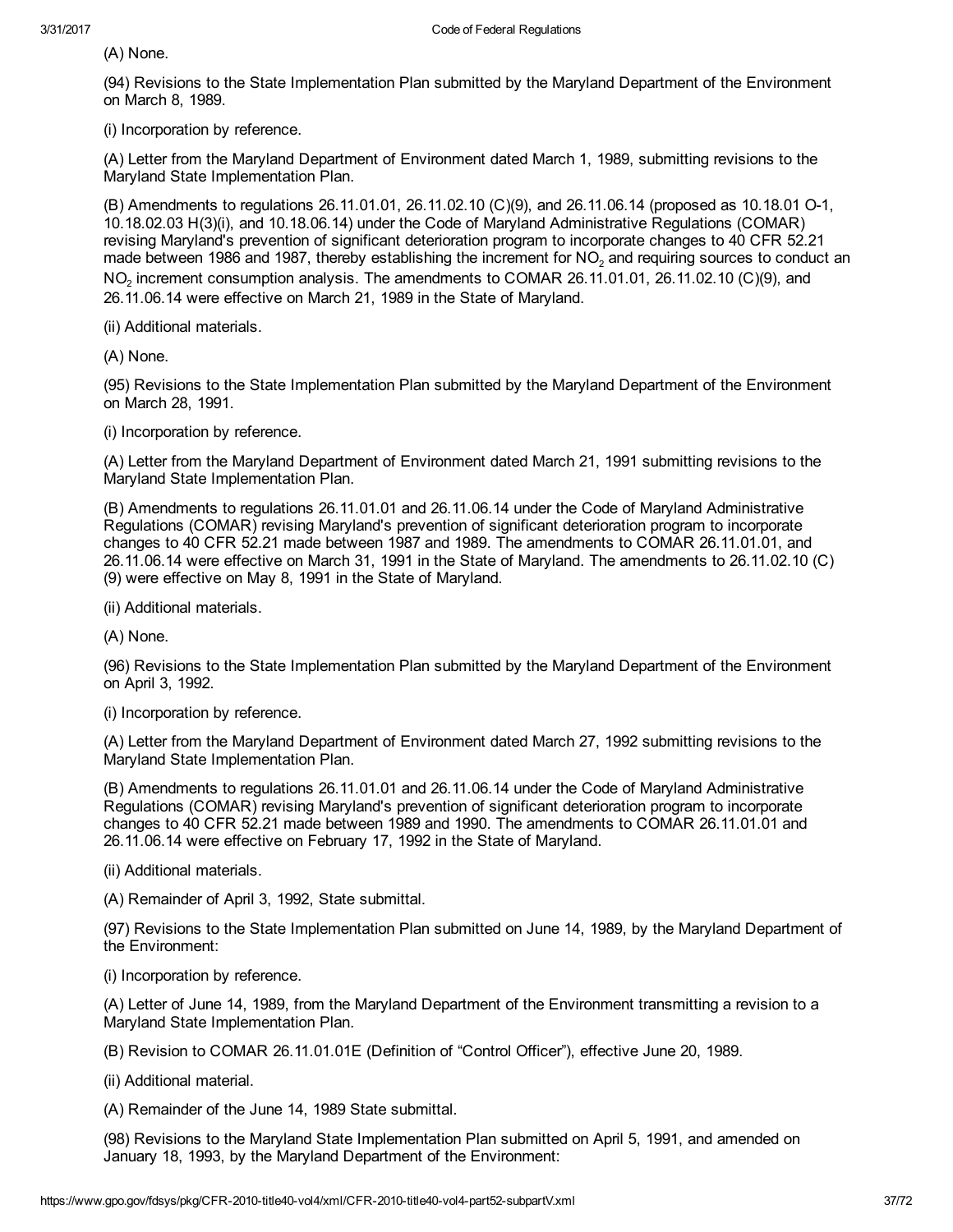(i) Incorporation by reference.

(A) Letters of April 5, 1991, and January 18, 1993, from the Maryland Department of the Environment transmitting additions and revisions to Maryland's State Implementation Plan, pertaining to volatile organic compound regulations in Maryland's air quality regulations, Code of Maryland Administrative Regulations (COMAR) 26.11.

(B) The addition of COMAR 26.11.19.15C (proposed as COMAR 10.18.19.15C), Standards for Adhesive Application, adopted by the Secretary of Health and Hygiene on June 10, 1987, effective August 10, 1987;

(C) Amendments to COMAR 26.11.19.15C adopted by the Secretary of the Environment on March 9, 1991, effective May 8, 1991; and

(D) Amendments to COMAR 26.11.19.15C(4) adopted by the Secretary of the Environment on January 18, 1992, effective February 15, 1993.

(ii) Additional material.

(A) Remainder of April 5, 1991, and January 18, 1993, State submittals pertaining to COMAR 26.11.19.15C, Standards for Adhesive Application.

(B) Letter of April 17, 1992, from the Maryland Department of the Environment clarifying the intent of its April 5, 1991, letter transmitting revisions and additions to Maryland's State Implementation Plan.

(C) Letter of July 10, 1992, from the Maryland Department of the Environment clarifying Maryland's intent regarding COMAR 26.11.19.15C(4) and stating that Maryland was working to correct the administrative error in COMAR 26.11.19.15C(4) contained in the April 5, 1991, submittal.

(99) Revisions to the Maryland regulations for particulate matter (PM-10) submitted on March 1, 1989, by the Maryland Department of the Environment:

(i) Incorporation by reference.

(A) Letter of March 1, 1989, from the Department of the Environment transmitting a revision to the Maryland State implementation plan for particulate matter (PM-10) Group III areas.

(B) COMAR 10.18.01 (General Administrative Provisions), COMAR 10.18.02 (Permits, Approvals, and Registration), COMAR 10.18.03 (State-Adopted National Ambient Air Quality Standards and Guidelines), COMAR 10.18.05 (Air Pollution Episode System), and COMAR 10.18.06 (General Emission Standards, Prohibitions, and Restrictions) as published in the Maryland Register on February 10, 1989. The regulations were adopted on January 20, 1989, and became effective on March 21, 1989.

(ii) Additional materials.

(A) Remainder of the State implementation plan revision request submitted by the Maryland Department of the Environment on March 1, 1989.

(100) Revisions to the Code of Maryland Administrative Regulations (COMAR) submitted on June 7, 1990, by the Maryland Department of the Environment:

(i) Incorporation by reference.

(A) Letter of June 7, 1990, from the Maryland Department of the Environment transmitting revisions to the Maryland State Implementation Plan.

(B) The following revised regulations to COMAR 26.11.05 (Air Pollution Episode Plans), effective June 18, 1990: 26.11.05.01A., .01B., .01H., and .01J.; 26.11.05.02B., .02C.; 26.11.05.03A., 03B., 03D.; 26.11.05.05A., 05B., 05C., and .05D. Deletion of the definition "coefficient of haze."

(ii) Additional material.

(A) Remainder of the June 7, 1990, State submittal.

(101) Revisions to the State of Maryland Regulations Oxygenated Gasoline Program regulations submitted on November 13, 1992, by the Maryland Department of the Environment. Effective date October 26, 1992.

(i) Incorporation by reference.

(A) Letter of November 13, 1992, from the Maryland Department of the Environment transmitting Oxygenated Gasoline Program regulations.

(B) The following State of Maryland regulations effective October 26, 1992: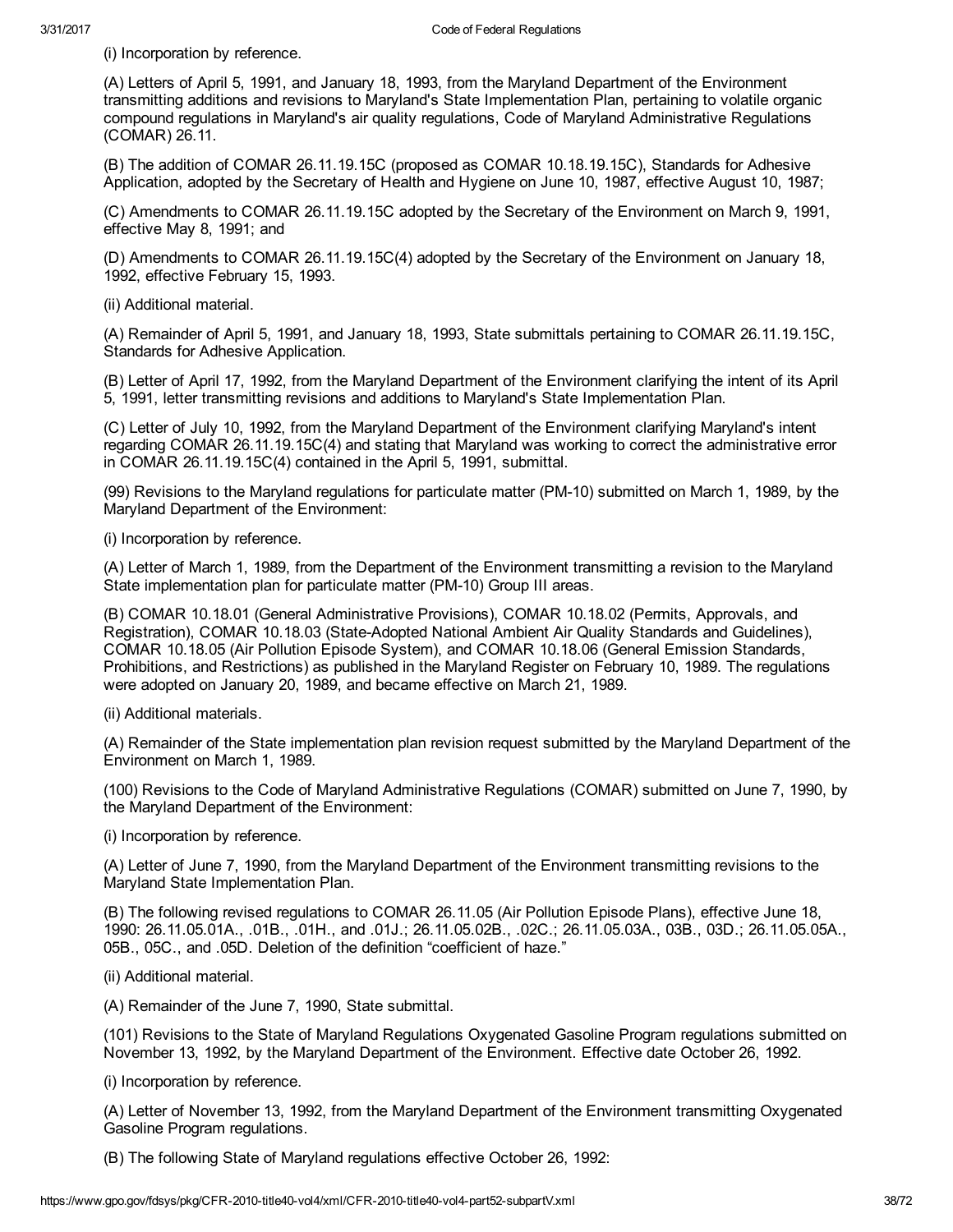(1) Amendments to COMAR 26.11.13.01 (Control of Gasoline and Volatile Organic Compound Storage and Handling).

(2) Deletion of Regulation .06 under COMAR 26.11.13 (Control of Gasoline and Volatile Organic Compound Storage and Handling).

(3) New Regulation COMAR 26.11.20.03 (Mobile Sources).

(4) COMAR 03.03.05.01, .011, .021, .05, .08, and .15 (Motor Fuel Inspection).

(5) COMAR 03.03.06.01 through .06 (Emissions Control Compliance).

(ii) The remainder of the November 13, 1992, submittal.

(102) Revisions to the Maryland State Implementation Plan submitted on April 5, 1991 by the Maryland Department of the Environment:

(i) Incorporation by reference.

(A) Letter of April 5, 1991 from the Maryland Department of the Environment transmitting addition, deletions, and revisions to Maryland's State Implementation Plan, pertaining to volatile organic compound regulations in Maryland's air quality regulations, Code of Maryland Administrative Regulations (COMAR) 26.11.

(B) The following revisions to the provisions of COMAR 26.11, adopted by the Secretary of Health and Hygiene on June 10, 1987, effective August 10, 1987:

(1) Amendments to COMAR 26.11.06.06B (proposed as 10.18.06.06B), pertaining to control of Volatile organic compounds from installations.

(2) Addition of new section COMAR 26.11.06.06E, (proposed as 10.18.06.06E), exemptions.

(3) Amendments to COMAR 26.11.19.01B, (proposed as COMAR 10.18.21.01B), including the addition of the definitions for the terms adhesive and exempt solvent, the renumbering of all definitions.

(4) Amendments to COMAR 26.11.19.02B-F, (proposed as COMAR 10.18.21.02B-F), pertaining to compliance methods, methods of assessing compliance, test methods, computations, and reporting.

(5) Amendments to COMAR 26.11.19.10B, (proposed as COMAR 10.18.21.10B), pertaining to applicability and exemptions for graphic arts sources.

(6) Amendments to COMAR 26.11.19.13, (proposed as COMAR 10.18.21.13), pertaining to miscellaneous metal coating.

(7) Addition of new section COMAR 26.11.19.15A (proposed as 10.18.21.15A), definition of terms.

(8) Addition of new section COMAR 26.11.19.15B (proposed as 10.18.21.15B), standards for paint, resin and adhesive manufacturing.

(C) Amendments to COMAR 26.11.19.12 (proposed as COMAR 10.18.21.12), pertaining to dry cleaning installations, including the addition of new sections E and F, pertaining to equipment specifications, emission standards, and compliance determinations for petroleum solvent dry cleaning installations, adopted by the Secretary of the Environment on April 21, 1989, effective June 20, 1989.

(D) Amendments to COMAR 26.11.19.12B-F, pertaining to applicability, exemptions, equipment specifications, emission standards, and compliance determinations for perchloroethylene and petroleum solvent dry cleaning installations, adopted by the Secretary of the Environment on May 17, 1990, effective July 16, 1990.

(E) The following revisions to the provisions of COMAR 26.11, adopted by the Secretary of the Environment on March 9, 1991, effective May 8, 1991:

(1) Amendments to COMAR 26.11.01.01, including the addition of definitions for the terms actual emissions, allowable emissions, potential to emit, premises, and reasonably available control technology (RACT); deletion of the definition for the term Ringelmann Smoke Chart; amendments to definitions for the terms New Source Impacting on a Non-Attainment Area (NSINA) and volatile organic compound (VOC); and renumbering of all definitions.

(2) Amendments to COMAR 26.11.02.03A(6)(k)(vii), pertaining to permits to construct or modify for motor vehicle gasoline storage tanks.

(3) The addition of new section COMAR 26.11.06.01, definitions for the terms installation and process line.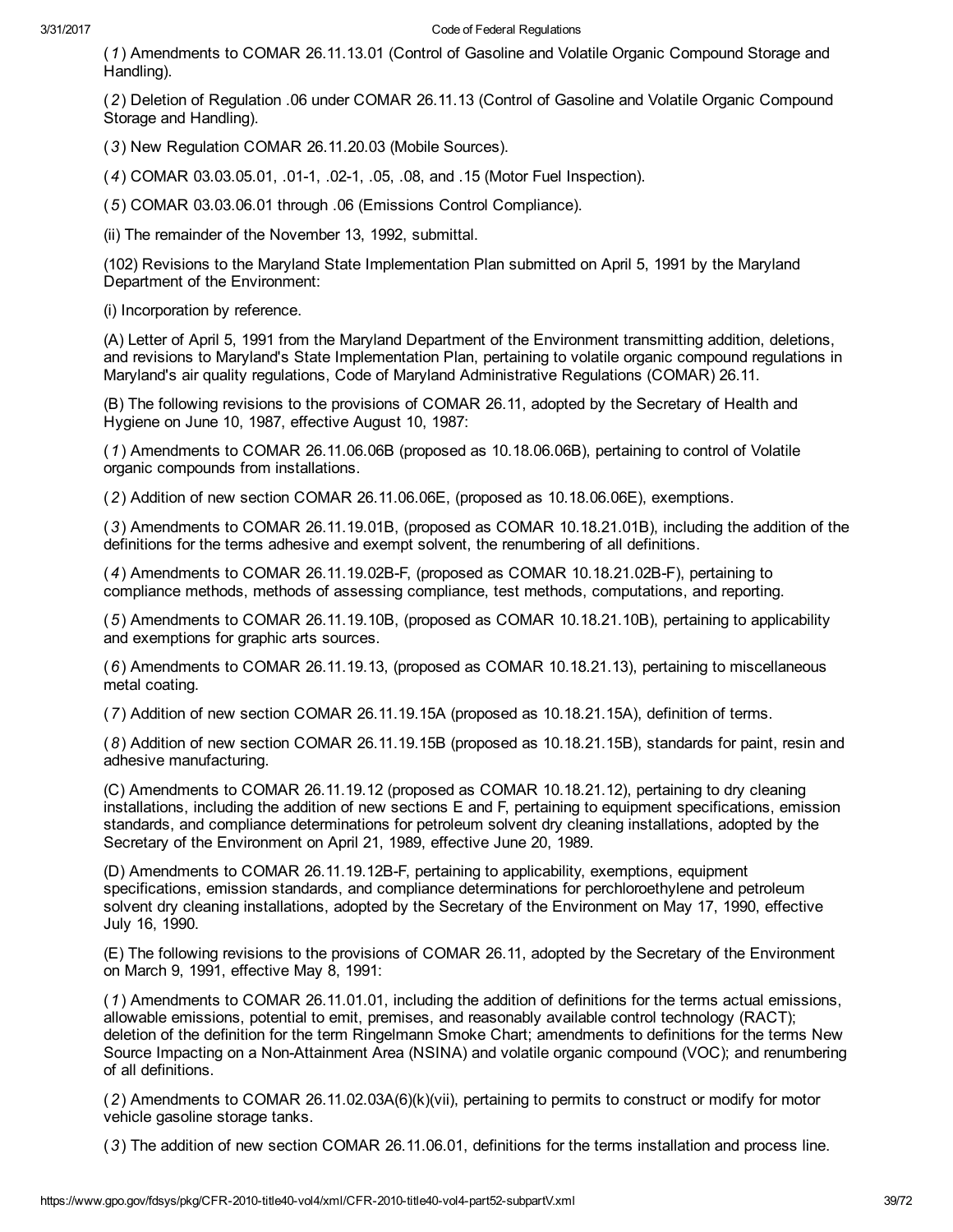(4) Amendments to COMAR 26.11.06.06A, B and E, pertaining to applicability, control, and exemptions for sources of volatile organic compounds.

(5) The deletion of existing COMAR 26.11.13, pertaining to gasoline and volatile organic compound storage and handling.

(6) The addition of new COMAR 26.11.13.01, .02, .03, .05, and .06, pertaining to definitions, applicability, and exemptions for gasoline and volatile organic compounds storage and handling, large storage tanks, gasoline leaks from tank trucks, and Reid Vapor Pressure.

(7) Amendments to COMAR 26.11.19.01B, addition of the definition for the term transfer efficiency, amendments to the definition for the term coating.

(8) Amendments to COMAR 26.11.19.02AF, pertaining to applicability, compliance methods, methods of assessing compliance, test methods, computations, and reporting for volatile organic compound regulations.

(9) Amendments to COMAR 26.11.19.07, the addition of new section B and revisions to new section C (former section B), pertaining to paper, fabric, and vinyl coating.

(10) Amendments to COMAR 26.11.19.10A, the deletion of definitions for the terms high velocity hot-air dryer, letterpress methods, lithographic methods, and roll printing; revisions to the definition for the term web printing; and renumbering of all definitions.

(11) Amendments to COMAR 26.11.19.10B and C, pertaining to graphic arts, including the deletion of existing section C and the addition of new section C.

(12) The addition of new COMAR 26.11.19.11A, B, and C, pertaining to sheet-fed paper and plastic parts coating, including definitions for the terms fountain, letterpress printing, lithographic printing, plastic parts coating, and sheet-fed coating.

(13) Amendments to COMAR 26.11.19.13B and C, pertaining to miscellaneous metal coating.

(14) Amendments to COMAR 26.11.19.14B, pertaining to synthesized pharmaceutical products.

(15) Amendments to COMAR 26.11.19.15A and B, pertaining to paint, resin, and adhesive manufacturing, including revisions to definitions for the terms adhesive application, resin thin down tank, specialty footwear manufacturing, specialty spiral tube winding, spiral tube winding, and spiral wound tube impregnating and curing, the deletion of the definition for the term honeycomb core installation, and the renumbering of all definitions.

(ii) Additional material.

(A) Remainder of April 5, 1991 State submittal pertaining to COMAR 26.11.01.01, 26.11.02.03, 26.11.06.01, 26.11.06.06A, B and E, 26.11.13.01, 26.11.13.02, 26.11.13.03, 26.11.13.05, 26.11.13.06, 26.11.19.01B, 26.11.19.02AF, 26.11.19.07, 26.11.19.10, 26.11.19.11AC, 26.11.19.12, 26.11.19.13, 26.11.19.14B, and 26.11.19.15A and B.

(B) Letter of April 17, 1992 from the Maryland Department of the Environment clarifying the intent of its April 5, 1991 letter transmitting additions, deletions, and revisions to Maryland's State Implementation Plan.

(C) Letter of October 18, 1993 from the Maryland Department of the Environment formally withdrawing revisions to COMAR 26.11.19.11D and E, pertaining to lithographic printing, from consideration as revisions to Maryland's State Implementation Plan.

(103) Revisions to the Maryland State Implementation Plan submitted on September 20, 1991 by the Maryland Department of the Environment:

(i) Incorporation by reference.

(A) Letter of September 20, 1991 from the Maryland Department of the Environment transmitting addition, deletions, and revisions to Maryland's State Implementation Plan, pertaining to volatile organic compound regulations in Maryland's air quality regulations, Code of Maryland Administrative Regulations (COMAR) 26.11.

(B) The following revisions to the provisions of COMAR 26.11, adopted by the Secretary of the Environment on July 24, 1991, effective August 19, 1991:

(1) Amendments to COMAR 26.11.01.01DD, the definition for the term volatile organic compound.

(2) Amendments to COMAR 26.11.01.04C, pertaining to emission test methods, including the addition of a: reference to 40 CFR part 60; and Methods 1000, 1002, and 1003 and Appendixes A and B, contained in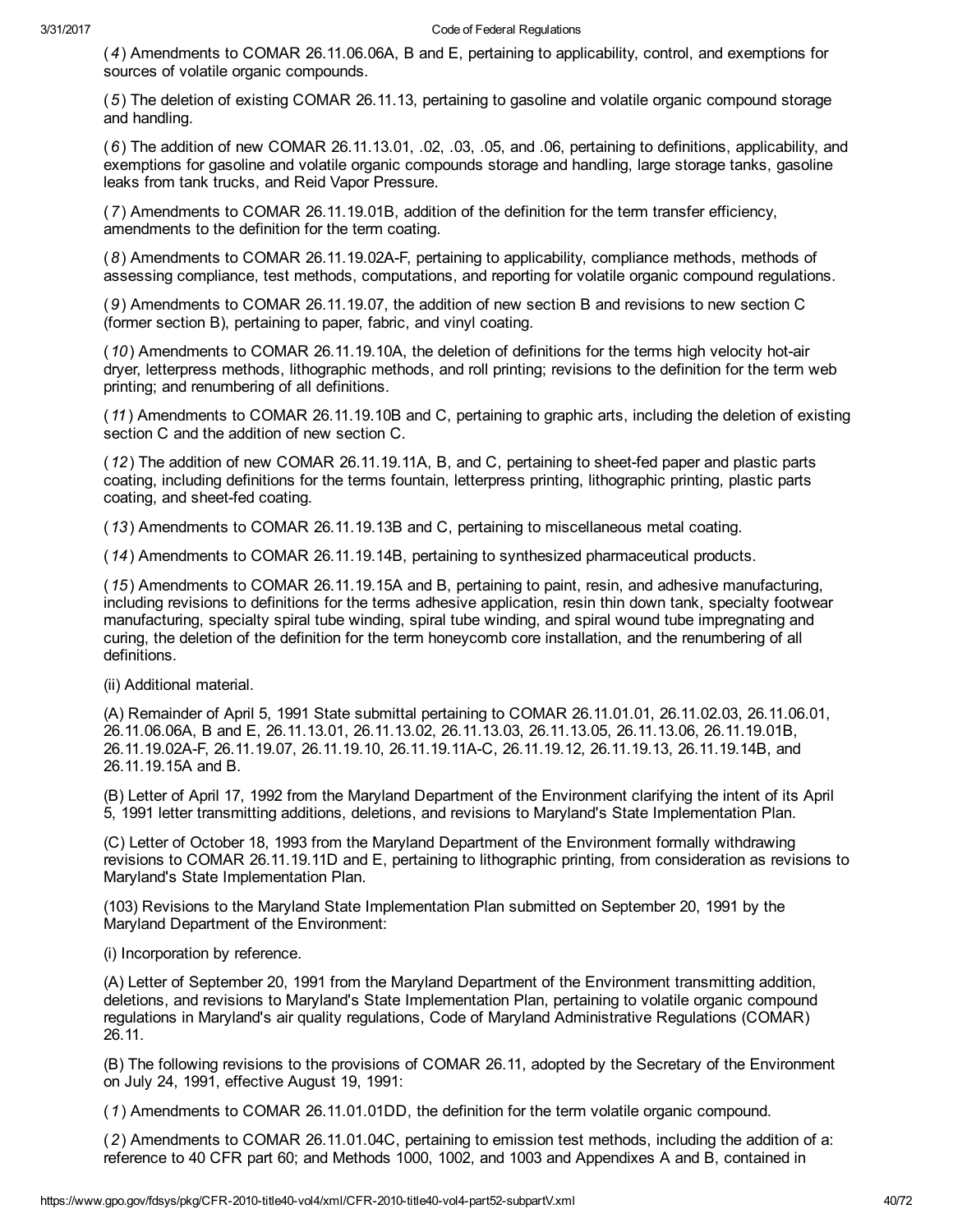"Technical Memorandum 9101, Test Methods and Equipment Specifications for Stationary Sources" (January 1991).

(3) Amendments to COMAR 26.11.13.02(C)(2), pertaining to exemptions for large storage tanks.

(4) Amendments to COMAR 26.11.19.02D(2), pertaining to test methods.

(5) Amendments to COMAR 26.11.19.07A, including amendments to the definition for the term paper coating, and the addition of definitions for the terms sheet-fed paper coating and ultraviolet curable coating, and the renumbering of definitions.

(6) Addition of new COMAR 26.11.19.07D, pertaining to sheet-fed paper coating.

(7) Addition of new COMAR 26.11.19.11B(2), and amendments to COMAR 26.11.19.11C, pertaining to plastic coating.

(8) Amendments to COMAR 26.11.19.12F(3) and (4), pertaining to compliance determinations for petroleum solvent dry cleaning installations.

(9) Addition of new COMAR 26.11.19.16, pertaining to volatile organic compound equipment leaks.

(ii) Additional material.

(A) Remainder of the September 20, 1991 State submittal pertaining to COMAR 26.11.01.01DD, COMAR 26.11.01.04C, Appendixes A and B and Methods 1000, 1002, and 1003 contained in "Technical Memorandum 91-01, Test Methods and Equipment Specifications for Stationary Sources" (January 1991), COMAR 26.11.13.02(C)(2), COMAR 26.11.19.02D(2), COMAR 26.11.19.07A, COMAR 26.11.19.07D, COMAR 26.11.19.11B(2) and C, COMAR 26.11.19.12F(3) and (4), and COMAR 26.11.19.16.

(104) Revisions to the Maryland State Implementation Plan submitted on April 2, 1992 by the Maryland Department of the Environment:

(i) Incorporation by reference.

(A) Letter of April 2, 1992 from the Maryland Department of the Environment transmitting addition, deletions, and revisions to Maryland's State Implementation Plan, pertaining to volatile organic compound regulations in Maryland's air quality regulations, Code of Maryland Administrative Regulations (COMAR) 26.11.

(B) The following revisions to the provisions of COMAR 26.11, adopted by the Secretary of the Environment on January 20, 1992, effective February 17, 1992:

(1) Amendments to COMAR 26.1.01.01DD, the definition for the term volatile organic compound.

(2) Amendments to COMAR 26.11.01.04C, pertaining to emission test methods, including the addition of Methods 1006, 1007, and 1008 contained in Supplement 1 (July 1, 1991) to "Technical Memorandum 91-01, Test Methods and Equipment Specifications for Stationary Sources" (January 1991), and revisions to Method 1000 and Appendixes A and B contained in Supplement 1.

(3) Amendments to COMAR 26.11.19.02D, pertaining to test methods for coatings and adhesives containing volatile organic compounds.

(4) Amendments to COMAR 26.11.19.09B, pertaining to emission standards for volatile organic compound metal cleaning.

(5) Amendments to COMAR 26.11.19.12F(3) and (4), pertaining to compliance determinations for petroleum solvent dry cleaning installations.

(ii) Additional material.

(A) Remainder of the April 2, 1992 State submittal pertaining to COMAR 26.11.01.01DD, COMAR 26.11.01.04C, Appendixes A and B and Methods 1002, 1006, 1007, and 1008 contained in Supplement 1 (July 1, 1991) to "Technical Memorandum 91-01, Test Methods and Equipment Specifications for Stationary Sources" (January 1991), COMAR 26.11.19.02D, COMAR 26.11.19.09B, and COMAR 26.11.19.12F(3) and  $(4)$ .

(105) Revisions to the Maryland State Implementation Plan submitted on January 18, 1993 by the Maryland Department of the Environment:

(i) Incorporation by reference.

(A) Letter of January 18, 1993 from the Maryland Department of the Environment transmitting addition, deletions, and revisions to Maryland's State Implementation Plan, pertaining to volatile organic compound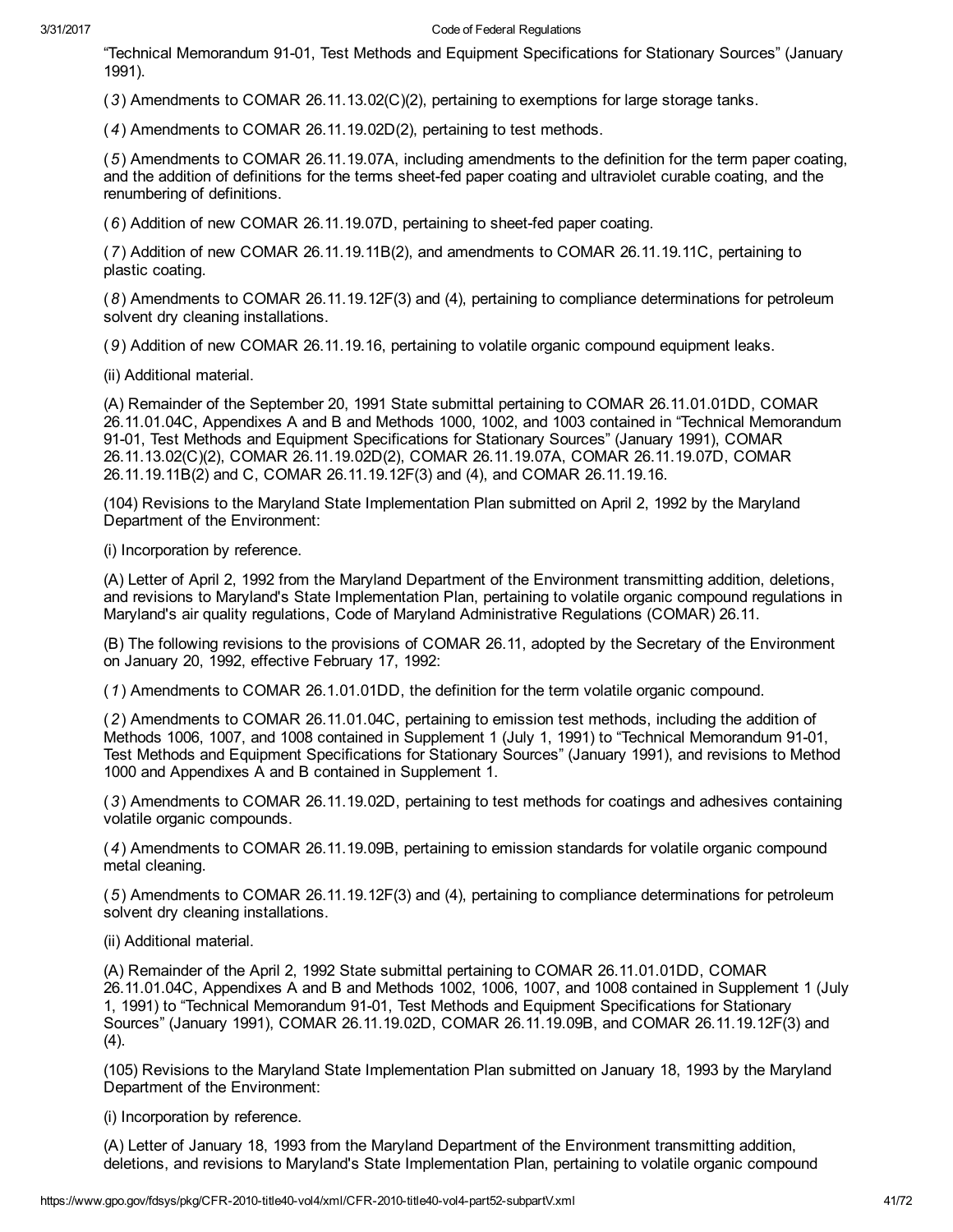regulations in Maryland's air quality regulations, Code of Maryland Administrative Regulations (COMAR) 26.11.

(B) The following revisions to the provisions of COMAR 26.11, adopted by the Secretary of the Environment on January 18, 1993, effective February 15, 1993:

(1) Amendments to COMAR 26.11.01.04C, pertaining to emission test methods, including the addition of Methods 1009, 1011, and 1012 contained in Supplement 2 (July 1, 1992) to "Technical Memorandum 91-01, Test Methods and Equipment Specifications for Stationary Sources" (January 1991), and revisions to Method 1003 and Appendix B contained in Supplement 2.

(2) Amendments to COMAR 26.11.13.05B(2) and C(2), pertaining to compliance determinations for tank trucks.

(3) Amendments to COMAR 26.11.19.07A(4), the definition for the term ultraviolet curable coating.

(ii) Additional material.

(A) Remainder of the January 18, 1993 State submittal pertaining to COMAR 26.11.01.04C, Appendix B and Methods 1003, 1009, 1011, and 1012 contained in Supplement 2 (July 1, 1992) to "Technical Memorandum 91 01, Test Methods and Equipment Specifications for Stationary Sources (January 1991), COMAR 26.11.13.05B(2) and C(2), and COMAR 26.11.19.07A(4).

(106) Revisions to the Maryland Regulations submitted on September 18, 1991 by the Maryland Department of the Environment.

(i) Incorporation by reference.

(A) Letter of September 18, 1991 from the Maryland Department of the Environment transmitting the continuous emission monitoring revision.

(B) Definition amendments to Code of Maryland Administrative Regulations (COMAR) 26.11.01.01, excluding paragraph E-1, and new regulations COMAR 26.11.01.10 Continuous Emission Monitoring Requirements, concerning continuous opacity monitoring, effective July 22, 1991.

(ii) Additional materials.

(A) Remainder of September 23, 1991 State submittal.

(107) Revisions to the Maryland State Implementation Plan submitted on January 18, 1993, by the Maryland Department of the Environment:

(i) Incorporation by reference.

(A) Letter of January 18, 1993, from the Maryland Department of the Environment transmitting additions to Maryland's State Implementation Plan, pertaining to volatile organic compound regulations in Maryland's air quality regulations, Code of Maryland Administrative Regulations (COMAR) 26.11.

(B) The addition of COMAR 26.11.24, Stage II Vapor Recovery at Gasoline Dispensing Facilities, adopted by the Secretary of the Environment on January 18, 1993, effective February 15, 1993.

(ii) Additional material.

(A) Remainder of the January 18, 1993, State submittal pertaining to COMAR 26.11.24, Stage II Vapor Recovery at Gasoline Dispensing Facilities.

(108) Revisions to the Code of Maryland Administrative Regulations (COMAR) submitted on March 30, 1987 by the Maryland Department of Health and Mental Hygiene:

(i) Incorporation by reference.

(A) Letter of March 30, 1987 from the Maryland Department of Health and Mental Hygiene transmitting revisions to the Maryland State Implementation Plan (SIP).

(B) Revised COMAR 10.18.02.03H. (Action on an Application for a Permit and for Approval of a PSD Source or NSINA) (currently COMAR 26.11.02.10C.), effective March 24, 1987.

(ii) Additional material.

(A) Remainder of the March 30, 1987 State submittal pertaining to COMAR 10.18.02.03H. (currently COMAR 26.11.02.10C.).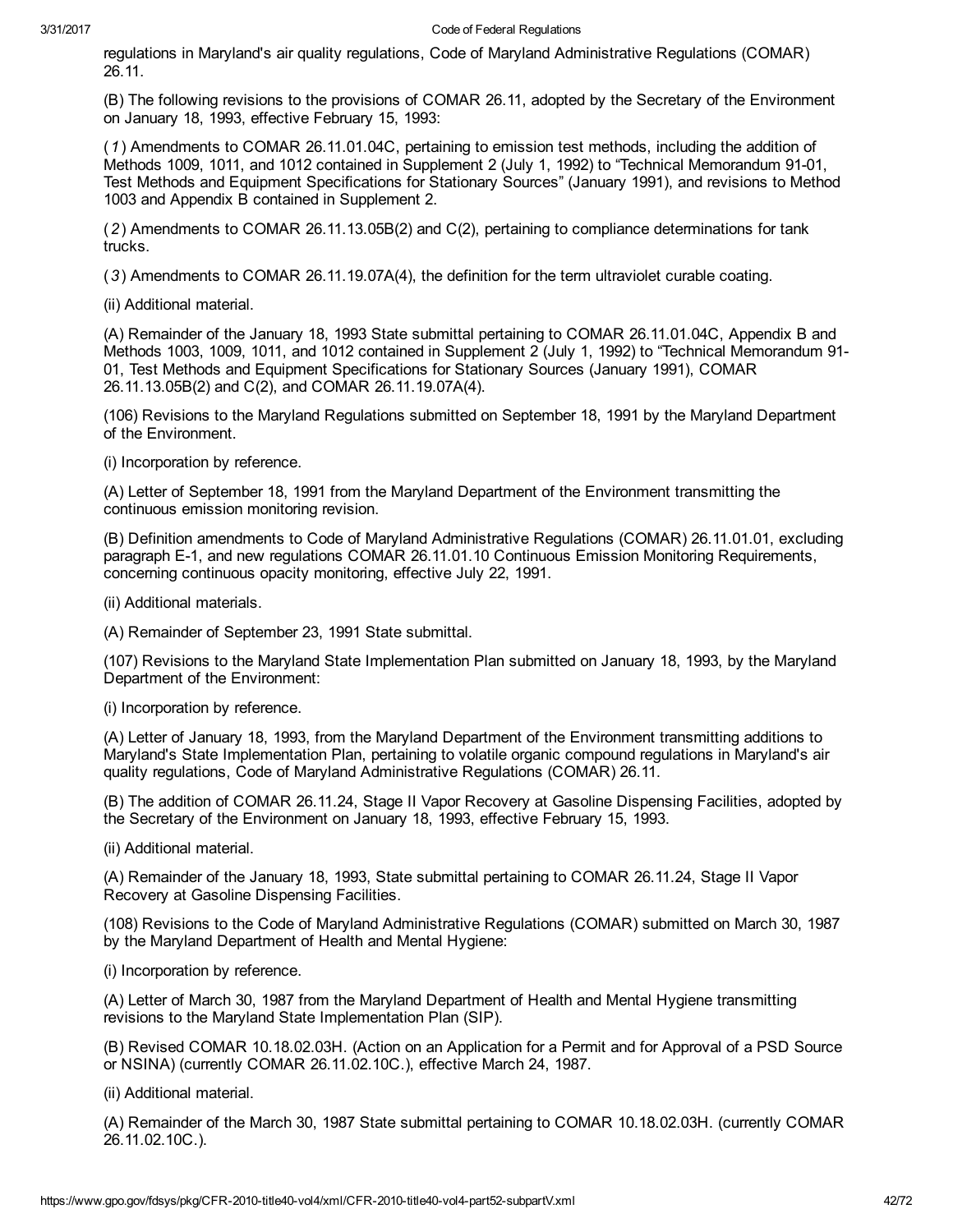(109) Revisions to the State of Maryland Regulations State Implementation Plan submitted on November 13, 1992 by the Maryland Department of the Environment:

(i) Incorporation by reference.

(A) Letter of November 13, 1992 from Maryland Department of the Environment transmitting a revised regulation to require major sources of volatile organic compounds and oxides of nitrogen, Statewide, to certify their emissions annually.

(B) Revisions to Title 26, COMAR 26.11.01, specifically to amend regulation .01, and to add regulation .051. Effective on December 7, 1992.

(ii) Additional material.

(A) Remainder of December 7, 1992 State submittal.

(110) Revisions to the Maryland State Implementation Plan submitted on April 5, 1991 by the Maryland Department of the Environment:

(i) Incorporation by reference.

(A) Letter of April 5, 1991 from the Maryland Department of the Environment transmitting additions, deletions, and revisions to Maryland's State Implementation Plan, pertaining to volatile organic compound regulations in Maryland's air quality regulations, Code of Maryland Administrative Regulations (COMAR) 26.11.

(B) The addition of COMAR 26.11.13.04, pertaining to loading operations, adopted by the Secretary of the Environment on March 9, 1991, effective May 8, 1991.

(ii) Additional material.

(A) Remainder of April 5, 1991 State submittal pertaining to COMAR 26.11.13.04, loading operations.

(111) Revisions to the Maryland State Implementation Plan submitted on April 2, 1992 by the Maryland Department of the Environment:

(i) Incorporation by reference.

(A) Letter of April 2, 1992 from the Maryland Department of the Environment transmitting additions, deletions, and revisions to Maryland's State Implementation Plan, pertaining to volatile organic compound regulations in Maryland's air quality regulations, COMAR 26.11.

(B) Revisions to COMAR 26.11.13.04A(3), pertaining to test procedures for bulk gasoline terminals, adopted by the Secretary of the Environment on January 20, 1992, effective February 17, 1992.

(ii) Additional material.

(A) Remainder of April 2, 1992 State submittal pertaining to COMAR 26.11.13.04A(3), test procedures for bulk gasoline terminals.

(112) Revisions to the Maryland State Implementation Plan submitted on January 18, 1993 by the Maryland Department of the Environment:

(i) Incorporation by reference.

(A) Letter of January 18, 1993 from the Maryland Department of the Environment transmitting additions, deletions, and revisions to Maryland's State Implementation Plan, pertaining to volatile organic compound regulations in Maryland's air quality regulations, COMAR 26.11.

(B) Revisions to COMAR 26.11.13.04A(3), pertaining to test procedures for bulk gasoline terminals, adopted by the Secretary of the Environment on January 18, 1993, effective February 15, 1993.

(ii) Additional material.

(A) Remainder of January 18, 1993 State submittal pertaining to COMAR 26.11.13.04A(3), test procedures for bulk gasoline terminals.

(113) Revisions to the Maryland State Implementation Plan submitted on June 8, 1993 by the Maryland Department of the Environment:

(i) Incorporation by reference.

(A) Letter of June 8, 1993 from the Maryland Department of the Environment transmitting additions, deletions, and revisions to Maryland's State Implementation Plan, pertaining to volatile organic compound regulations in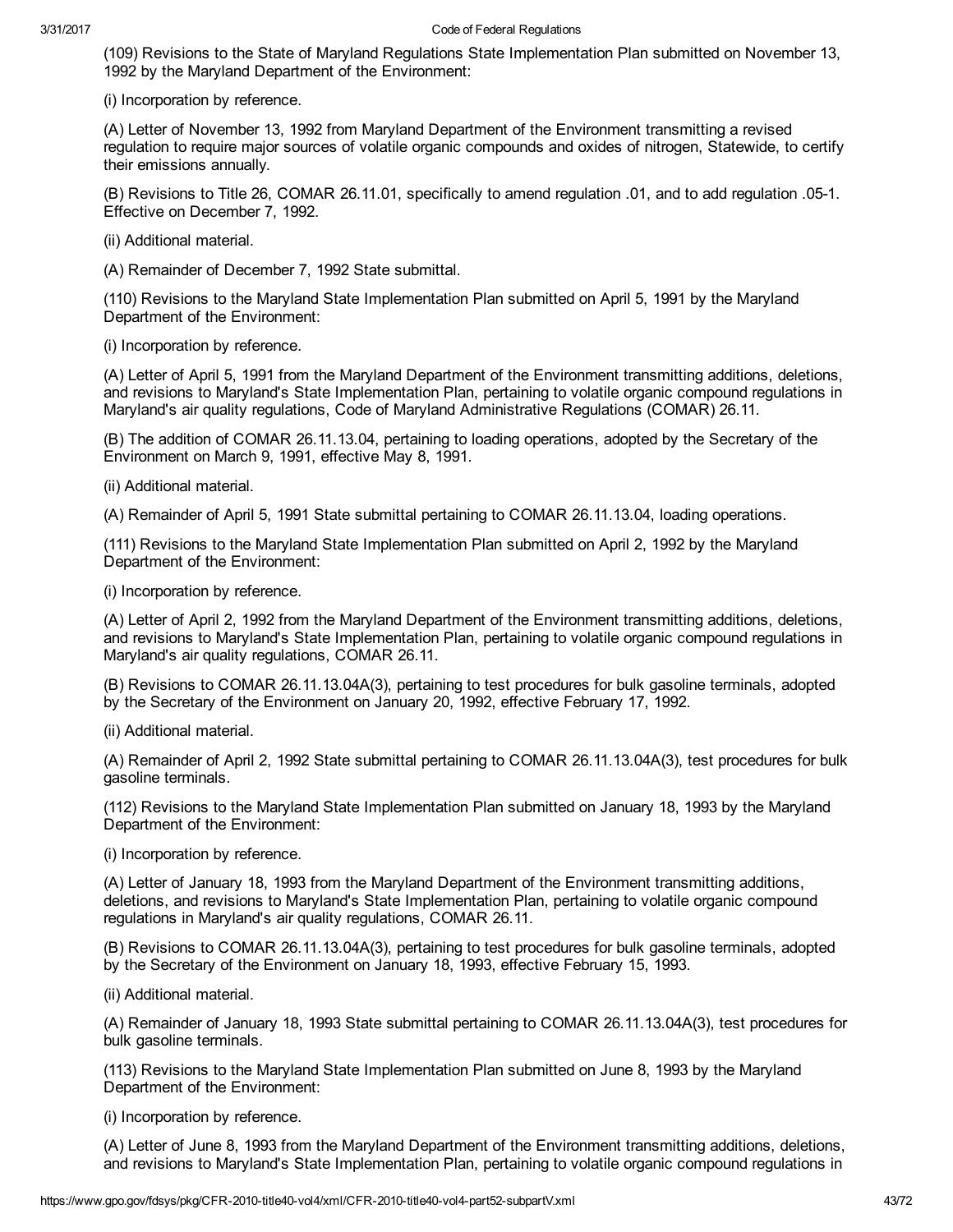Maryland's air quality regulations, COMAR 26.11.

(B) The following revisions to the provisions of COMAR 26.11, adopted by the Secretary of the Environment on March 26, 1993, effective April 26, 1993:

(1) Amendments to COMAR 26.11.11.02B and C, pertaining to asphalt paving.

(2) Amendments to COMAR 26.11.13.01B(1), the definition for the term bulk gasoline plant.

(3) Amendments to COMAR 26.11.13.02, pertaining to applicability and exemptions.

(4) Amendments to COMAR 26.11.13.04, pertaining to loading operations.

(5) The addition of new COMAR 26.11.13.07, pertaining to plans for compliance.

(6) Amendments to COMAR 26.11.19.01B(4), the definition for the term major stationary source of VOC.

(7) Amendments to COMAR 26.11.19.02A, F, and H, pertaining to applicability, reporting and recordkeeping, and plans for compliance, respectively.

(8) Amendments to COMAR 26.11.19.10, pertaining to graphic arts.

(ii) Additional material.

(A) Remainder of June 8, 1993 State submittal pertaining to COMAR 26.11.11.02B and C, COMAR 26.11.13.01B(1), COMAR 26.11.13.02, COMAR 26.11.13.04, COMAR 26.11.13.07, COMAR 26.11.19.01B(4), COMAR 26.11.19.02A, F, and H, and COMAR 26.11.19.10.

(114) Revisions to the Maryland State Implementation Plan submitted on July 19, 1993 by the Maryland Department of the Environment:

(i) Incorporation by reference.

(A) Letter of July 19, 1993 from the Maryland Department of the Environment transmitting additions, deletions, and revisions to Maryland's State Implementation Plan, pertaining to volatile organic compound regulations in Maryland's air quality regulations, COMAR 26.11.

(B) Revisions to COMAR 26.11.13.04A, pertaining to bulk gasoline terminals, adopted by the Secretary of the Environment on June 25, 1993, effective July 19, 1993.

(ii) Additional material.

(A) Remainder of July 19, 1993 State submittal pertaining to COMAR 26.11.13.04A, bulk gasoline terminals.

(115)-(116) [Reserved]

(117) The carbon monoxide redesignation request and maintenance plan for the Baltimore Carbon Monoxide nonattainment area, submitted by the Maryland Department of the Environment on September 20, 1995, as part of the Maryland SIP. The emission inventory projections are included in the maintenance plan.

(i) Incorporation by reference.

(A) Letter of September 20, 1995 from the Maryland Department of the Environment requesting the redesignation and submitting the maintenance plan.

(B) The ten year carbon monoxide maintenance plan for the Baltimore Carbon Monoxide nonattainment area adopted on August 31, 1995.

(ii) Additional material.

(A) Remainder of September 20, 1995 State submittal.

(118) The carbon monoxide redesignation and maintenance plan for the Counties of Montgomery and Prince George, Maryland submitted by the Maryland Department of the Environment on October 12, 1995, as part of the Maryland SIP. The emission inventory projections are included in the maintenance plan.

(i) Incorporation by reference.

(A) Letter of October 12, 1995 from the Maryland Department of the Environment requesting the redesignation and submitting the maintenance plan.

(B) Maintenance Plan for the Maryland portion of the Metropolitan Washington Carbon Monoxide Nonattainment Area adopted on September 20, 1995.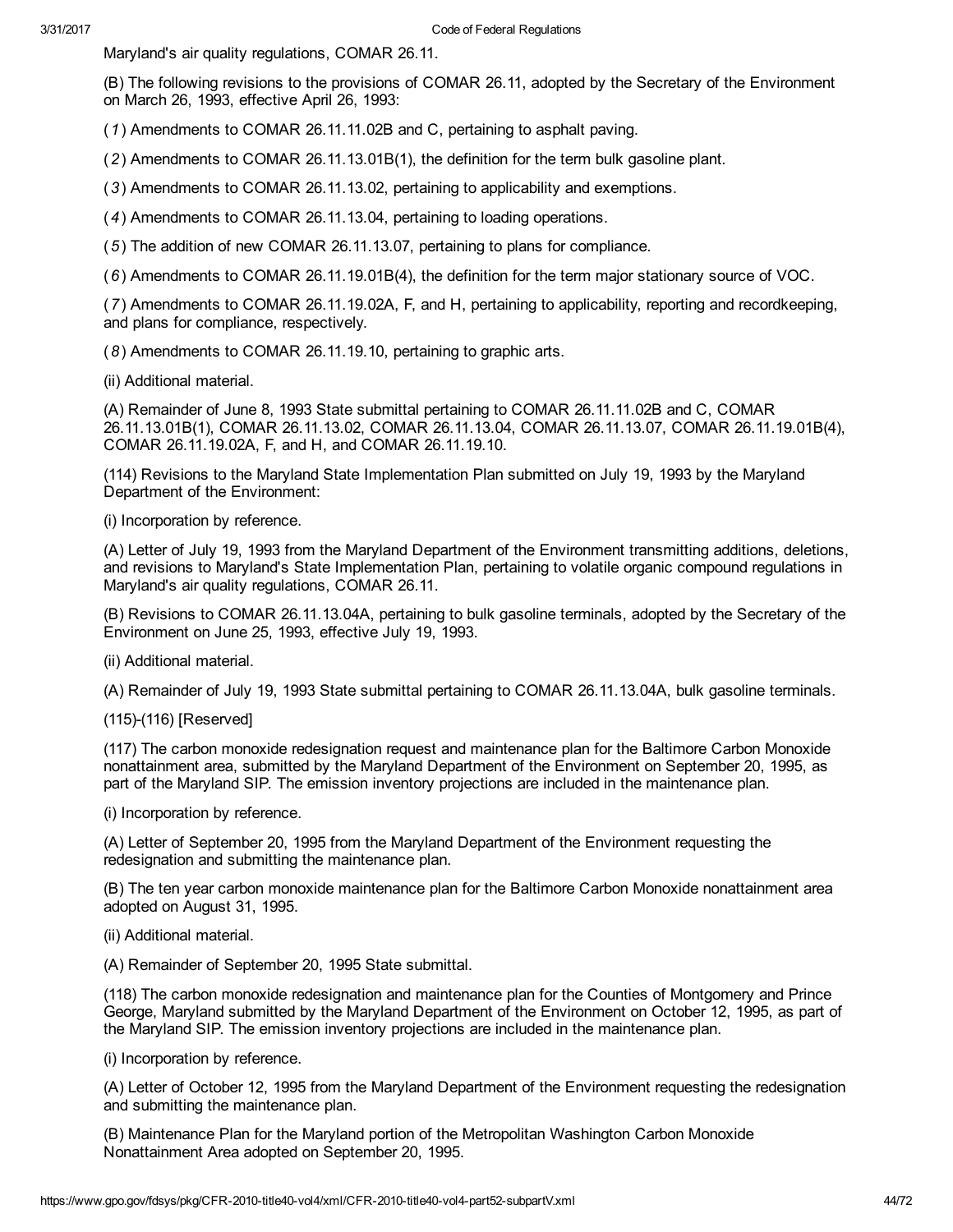(ii) Additional material.

(A) Remainder of October 12, 1995 State submittal.

(119) Revisions to the Code of Maryland Administrative Regulations for prevention of significant deterioration submitted on July 17, 1995 by the Maryland Department of the Environment:

(i) Incorporation by reference.

(A) Letter of July 17, 1995 from the Maryland Department of the Environment transmitting revisions to the Maryland State Implementation Plan.

(B) Amendments to regulations 26.11.01.01, 26.11.02.10 (C)(9) and 26.11.06.14 under the Code of Maryland Administrative Regulations (COMAR) revising Maryland's prevention of significant deterioration program to incorporate changes to 40 CFR 52.21 made between 1992 and 1993. The amendments were effective on May 8, 1995 in the State of Maryland.

(ii) Additional material.

(A) Remainder of July 17, 1995 State of Maryland submittal.

(120) Revisions to the Maryland State Implementation Plan submitted on July 12, 1995 by the Maryland Department of the Environment:

(i) Incorporation by reference.

(A) Letter of July 12, 1995 from the Maryland Department of the Environment transmitting additions, deletions, and revisions to Maryland's State Implementation Plan, pertaining to volatile organic compound regulations in Maryland's air quality regulations, Code of Maryland Administrative Regulations (COMAR) 26.11.

(B) The following amendments to COMAR 26.11.07, pertaining to open fires, adopted by the Secretary of the Environment on May 1, 1995, effective May 22, 1995:

(1) the deletion of sections 26.11.07.01 A and B, definitions for the terms "hazardous material" and "I.I.A. standards."

(2) addition of new section 26.11.07.01B, "Terms Defined."

(3) addition of new sections 26.11.07.01B(1) and (2), definitions of the terms "excessive lodging" and "forest resource management practices."

(4) renumbering of old sections 26.11.07.01C & D, now new sections 26.11.07.01B(3) & (4).

(5) amendments to section 26.11.07.02, pertaining to general provisions.

(6) amendments to sections 26.11.07.03A, B, and B(1), pertaining to open fires authorized by control officers.

(7) addition of new section 26.11.07.03C, "Prohibition on Open Burning."

(8) amendments to section 26.11.07.04, pertaining to open fires authorized by public officers, including the addition of new sections  $(4)-(7)$ .

(9) amendments to section 26.11.07.05, pertaining to open fires allowed without authorization.

(ii) Additional material.

(A) Remainder of July 12, 1995 Maryland State submittal pertaining to COMAR 26.11.19.07.

(121) Revisions to the Maryland State Implementation Plan submitted on July 17, 1995 by the Maryland Department of the Environment:

(i) Incorporation by reference.

(A) Letter of July 12, 1995 from the Maryland Department of the Environment transmitting additions, deletions, and revisions to Maryland's State Implementation Plan, pertaining to volatile organic compound regulations in Maryland's air quality regulations, Code of Maryland Administrative Regulations (COMAR) 26.11.

(B) Amendments to COMAR 26.11.19.02A, pertaining to once-in, always-in applicability provisions, consisting of revisions to COMAR 26.11.19.02A(3), and the addition of new COMAR 26.11.19.02A (4) and (5), adopted by the Secretary of the Environment on April 7, 1995, and effective on May 8, 1995.

(C) Amendments to COMAR 26.11.19.01B, consisting of the addition of new COMAR 26.11.19.01B(11), the definition for the term "annual," adopted by the Secretary of the Environment on April 7, 1995, effective on May 8, 1995.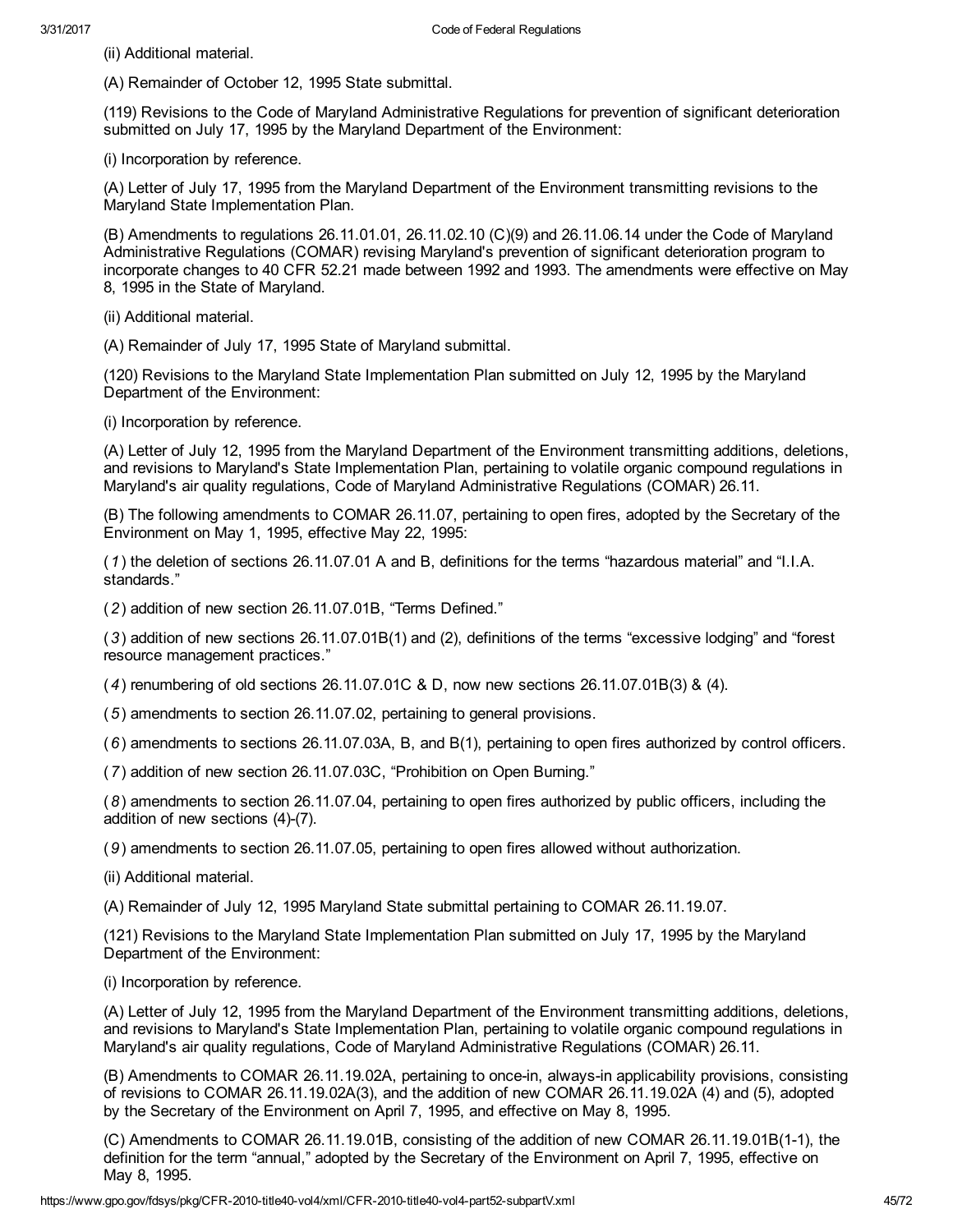(ii) Additional material.

(A) Remainder of July 17, 1995 Maryland State submittal pertaining to COMAR 26.11.19.02A(3)-(5) and COMAR 26.11.19.01B(1-1).

(122) Revisions to the Maryland State Implementation Plan submitted on July 17, 1995 by the Maryland Department of the Environment:

(i) Incorporation by reference.

(A) Letter of July 17, 1995 from the Maryland Department of the Environment transmitting additions to Maryland's State Implementation Plan, pertaining to volatile organic compound regulations in Maryland's air quality regulations, COMAR 26.11.

 $(B)$  Addition of new COMAR 26.11.01.01B(20-I) and new COMAR 26.11.24.01B(9-I), definition of the term "motor vehicle," adopted by the Secretary of the Environment on April 7, 1995, and effective on May 8, 1995.

(ii) Additional material.

(A) Remainder of July 17, 1995 Maryland State submittal pertaining to COMAR 26.11.01.01B(20-I) and COMAR 26.11.24.01B(9-I), definition of the term "motor vehicle."

(123) Revisions to the Maryland State Implementation Plan submitted on July 12, 1995 by the Maryland Department of the Environment:

(i) Incorporation by reference.

(A) Letter of July 12, 1995 from the Maryland Department of the Environment transmitting additions and deletions to Maryland's State Implementation Plan, pertaining to volatile organic compound regulations in Maryland's air quality regulations, Code of Maryland Administrative Regulations (COMAR) 26.11.

(B) Deletion of old COMAR 26.11.19.09 Volatile Organic Compound Metal Cleaning (entire regulation).

(C) Addition of new COMAR 26.11.19.09 Control of VOC Emissions from Cold and Vapor Degreasing, adopted by the Secretary of the Environment on May 12, 1995, and effective on June 5, 1995, including the following:

(1) Addition of new COMAR 26.11.19.09.A Definitions.

(2) Addition of new COMAR 26.11.19.09.B Terms Defined, including definitions for the terms "cold degreasing," "degreasing material," "grease," "halogenated substance," "vapor degreasing," and "VOC degreasing material."

(3) Addition of new COMAR 26.11.19.09.C Applicability.

(4) Addition of new COMAR 26.11.19.09.D Requirements.

(5) Addition of new COMAR 26.11.19.09.E Specifications for Cold Degreasing and Requirements for Vapor Degreasing.

(6) Addition of new COMAR 26.11.19.09.F. Records.

(ii) Additional material.

(A) Remainder of July 12, 1995 Maryland State submittal pertaining to COMAR 26.11.19.09 Control of VOC Emissions from Cold and Vapor Degreasing.

(124) Revisions to the Maryland State Implementation Plan submitted on July 12, 1995 by the Maryland Department of the Environment:

(i) Incorporation by reference.

(A) Letter of July 12, 1995 from the Maryland Department of the Environment transmitting additions to Maryland's State Implementation Plan, pertaining to volatile organic compound regulations in Maryland's air quality regulations, Code of Maryland Administrative Regulations (COMAR) 26.11.

(B) Addition of new COMAR 26.11.19.23 Control of VOC Emissions from Vehicle Refinishing, adopted by the Secretary of the Environment on May 1, 1995, and effective on May 22, 1995, including the following:

(1) Addition of new COMAR 26.11.19.23A Definitions, including definitions for the terms "base coat/clear coat system," "controlled air spray system," "mobile equipment," "multistage coating equipment," "precoat," "pretreatment," "primer sealer," "primer surfacer," "specialty coating," "topcoat," and "vehicle refinishing."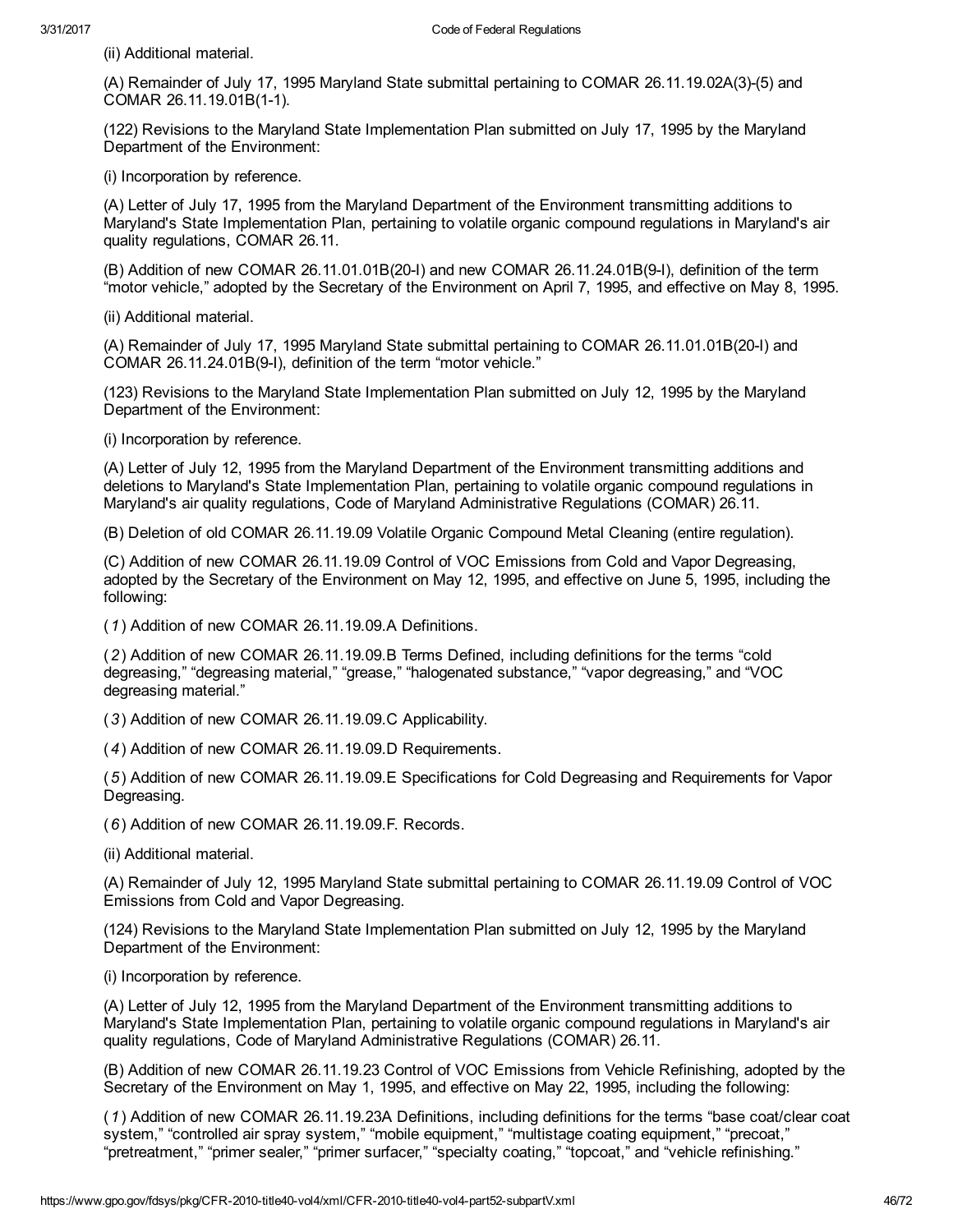(2) Addition of new COMAR 26.11.19.23B. Applicability and Exemptions.

(3) Addition of new COMAR 26.11.19.23C. Coating Standards and General Conditions.

(4) Addition of new COMAR 26.11.19.23D. Calculations.

(5) Addition of new COMAR 26.11.19.23E. Requirements for Specialty Coatings.

(6) Addition of new COMAR 26.11.19.23F. Coating Application Equipment Requirements.

(7) Addition of new COMAR 26.11.19.23G. Cleanup and Surface Preparation Requirements

(8) Addition of new COMAR 26.11.19.23H. Monitoring and Records.

(ii) Additional material.

(A) Remainder of July 12, 1995 Maryland State submittal pertaining to COMAR 26.11.19.23 Vehicle Refinishing.

(125) Revisions to the Maryland State Implementation Plan submitted on July 12, 1995 by the Maryland Department of the Environment:

(i) Incorporation by reference.

(A) Four letters dated July 12, 1995 from the Maryland Department of the Environment transmitting additions to Maryland's State Implementation Plan, pertaining to volatile organic compound (VOC) regulations in Maryland's air quality regulations, COMAR 26.11.

(B) Regulations:

(1) Addition of new COMAR 26.11.19.17 Control of VOC Emissions from Yeast Manufacturing, adopted by the Secretary of the Environment on October 14, 1994 and effective on November 7, 1994, revisions adopted by the Secretary of the Environment on May 12, 1995, and effective on June 5, 1995, including the following:

(i) Addition of new COMAR 26.11.19.17.A Definitions, including definitions for the terms "fermentation batch," "first generation fermenter," "stock fermenter," "trade fermenter," and "yeast manufacturing installation."

(ii) Addition of new COMAR 26.11.19.17.B Applicability, Exemptions, and Compliance Date.

(iii) Addition of new COMAR 26.11.19.17.C Requirements for Yeast Manufacturing Installations.

(iv ) Addition of new COMAR 26.11.19.17.D Determination of Compliance and Testing.

(v ) Addition of new COMAR 26.11.19.17.E Reporting Requirements.

(vi) Amendment to COMAR 26.11.19.17.C(3), pertaining to limits for temperature and pH.

(vii) Amendment to COMAR 26.11.19.17.D(3), pertaining to stack test dates.

(2) Addition of new COMAR 26.11.19.18 Control of VOC Emissions from Screen Printing, adopted by the Secretary of the Environment on October 14, 1994 and effective on November 7, 1994, revisions adopted by the Secretary of the Environment on May 16, 1995 and effective on June 5, 1995, including the following:

(i) Addition of new COMAR 26.11.19.18.A, including definitions for the terms "acid/etch resist ink," "anoprint ink," "back-up coating," "clear coating," "conductive ink," "electroluminescent ink," "exterior illuminated sign," "haze removal," "ink removal," "maximum VOC content," "plastic card manufacturing installation," "plywood sign coating," "screen printing," "screen printing installation," "screen reclamation," "specialty inks."

(*ii*) Addition of new COMAR 26.11.19.18.B Applicability.

(iii) Addition of new COMAR 26.11.19.18.C General Requirements for Screen Printing.

(iv ) Addition of new COMAR 26.11.19.18.D General Requirements for Plywood Sign Coating.

(v ) Addition of new COMAR 26.11.19.18.E General Requirements for Plastic Card Manufacturing Installations.

(vi) Addition of new COMAR 26.11.19.18.F Control of VOC Emissions from the Use of Specialty Inks.

(vii) Addition of new COMAR 26.11.19.18.G Control of VOC Emissions from Clear Coating Operations.

(viii) Addition of new COMAR 26.11.19.18.H Control of VOC Emissions from Ink and Haze Removal and Screen Reclamation.

(ix ) Addition of new COMAR 26.11.19.18.I.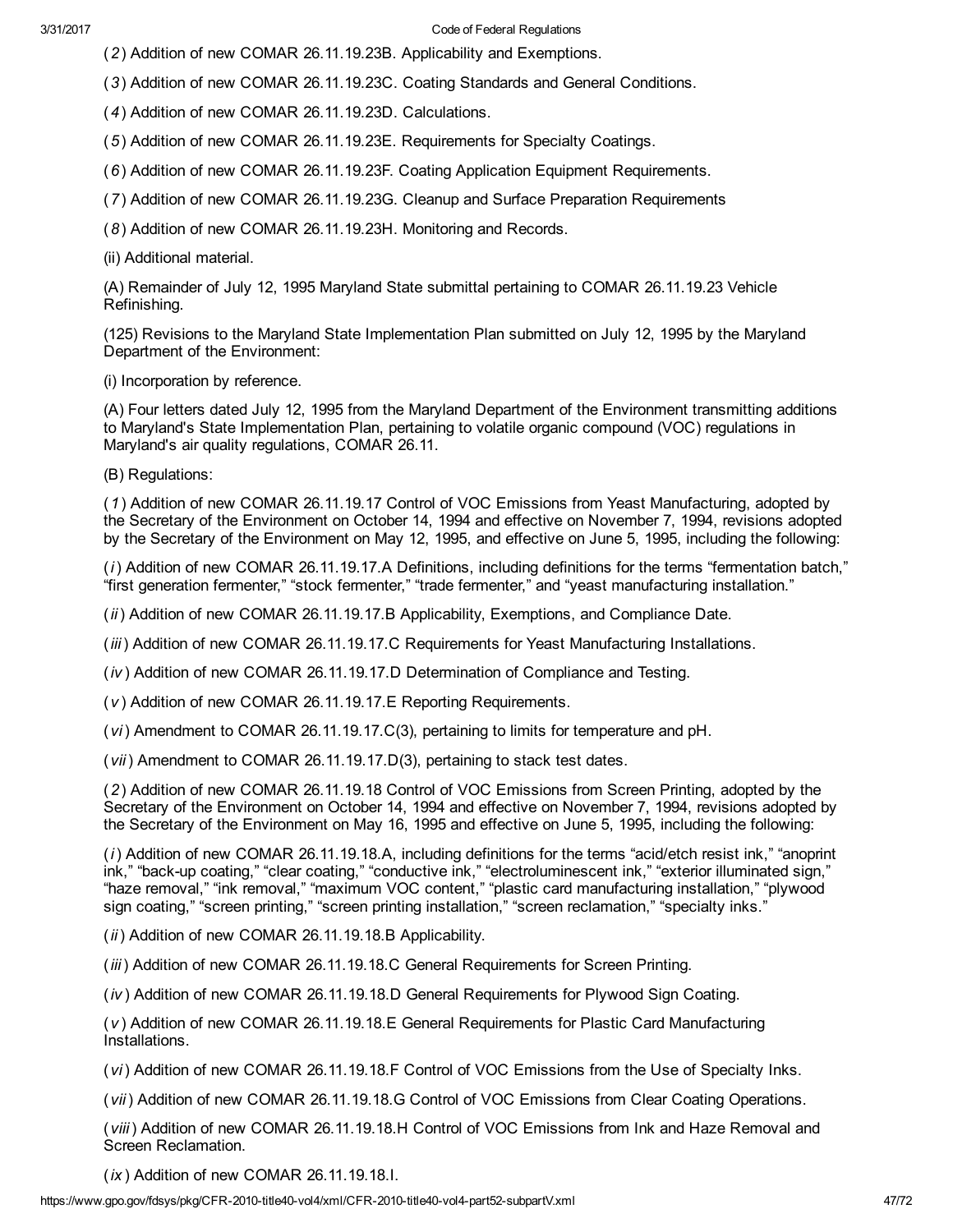(x ) Addition of new COMAR 26.11.19.18.A(17), definition for the term "untreated sign paper."

 $(xi)$  Addition of new COMAR 26.11.19.18.C(2), replacing previous § C(2).

(xii) Addition of new COMAR 26.11.19.18.C(3) Use of Control Devices.

 $(xiii)$  Addition of new COMAR 26.11.19.18.  $E(2)(b)$ , replacing previous §  $E(2)(b)$ .

(xiv ) Addition of new COMAR 26.11.19.18.I Record Keeping, replacing the previous § I.

(3) Addition of new COMAR 26.11.19.19 Control of VOC Emissions from Expandable Polystyrene Operations, adopted by the Secretary of the Environment on June 9, 1995, and effective on July 3, 1995, including the following:

(i) Addition of new COMAR 26.11.19.19.A Definitions.

(ii) Addition of new COMAR 26.11.19.19.B Terms Defined, including definitions for the terms "expandable polystyrene operation (EPO)," "blowing agent," "preexpander," "recycled expanded polystyrene," and "reduced VOC content beads."

(iii) Addition of new COMAR 26.11.19.19.C Applicability.

(iv ) Addition of new COMAR 26.11.19.19.D General Requirements.

(v ) Addition of new COMAR 26.11.19.19.E Testing Requirements.

(vi) Addition of new COMAR 26.11.19.19.F Record Keeping.

(4) Addition of new COMAR 26.11.19.21, Control of VOC Emissions from Commercial Bakery Ovens, adopted by the Secretary of the Environment on June 9, 1995, and effective on July 3, 1995.

(i) Addition of new COMAR 26.11.19.21.A Definitions.

(ii) Addition of new COMAR 26.11.19.21.B Terms Defined, including definitions for the terms "commercial bakery oven," "fermentation time," "yeast percentage," and "Yt value."

(iii) Addition of new COMAR 26.11.19.21.C Applicability and Exemptions.

(iv ) Addition of new COMAR 26.11.19.21.D General Requirements.

(v ) Addition of new COMAR 26.11.19.21.E Use of Innovative Control Methods.

(vi) Addition of new COMAR 26.11.19.21.F Reporting and Testing Requirements.

(ii) Additional material.

(A) Remainder of July 12, 1995 Maryland State submittals pertaining to COMAR 26.11.19.21, .17, .18, and .19.

(126) Revisions to the Maryland State Implementation Plan submitted on July 11, 1995 by the Maryland Department of the Environment:

(i) Incorporation by reference.

(A) Letter of July 11, 1995 from the Maryland Department of the Environment transmitting additions and deletions to Maryland's State Implementation Plan, pertaining to volatile organic compound regulations in Maryland's air quality regulations, Code of Maryland Administrative Regulations (COMAR) 26.11.

(B) Revision to COMAR 26.11.19.11 Control of VOC Emissions from Sheet-Fed and Web Lithographic Printing, adopted by the Secretary of the Environment on May 5, 1995, and effective on June 5, 1995, including the following:

(1) Deletion of COMAR 26.11.19.11 title, "Other Miscellaneous Printing and Coating Processes" and addition of new title, "Lithographic Printing."

(2) Deletion of COMAR 26.11.19.11.A(4), definition for the term "plastic parts coating."

(3) Deletion of COMAR 26.11.19.11.B(1), referencing plastic parts coating.

 $(4)$  Addition of new COMAR 26.11.19.11.B(1) & (3) through (6) Applicability.

(5) Deletion of COMAR 26.11.19.11.C Emission Standards for Plastic Coating.

(6) Addition of new COMAR 26.11.19.11.C Requirements for Sheet-Fed Letter or Lithographic Printing.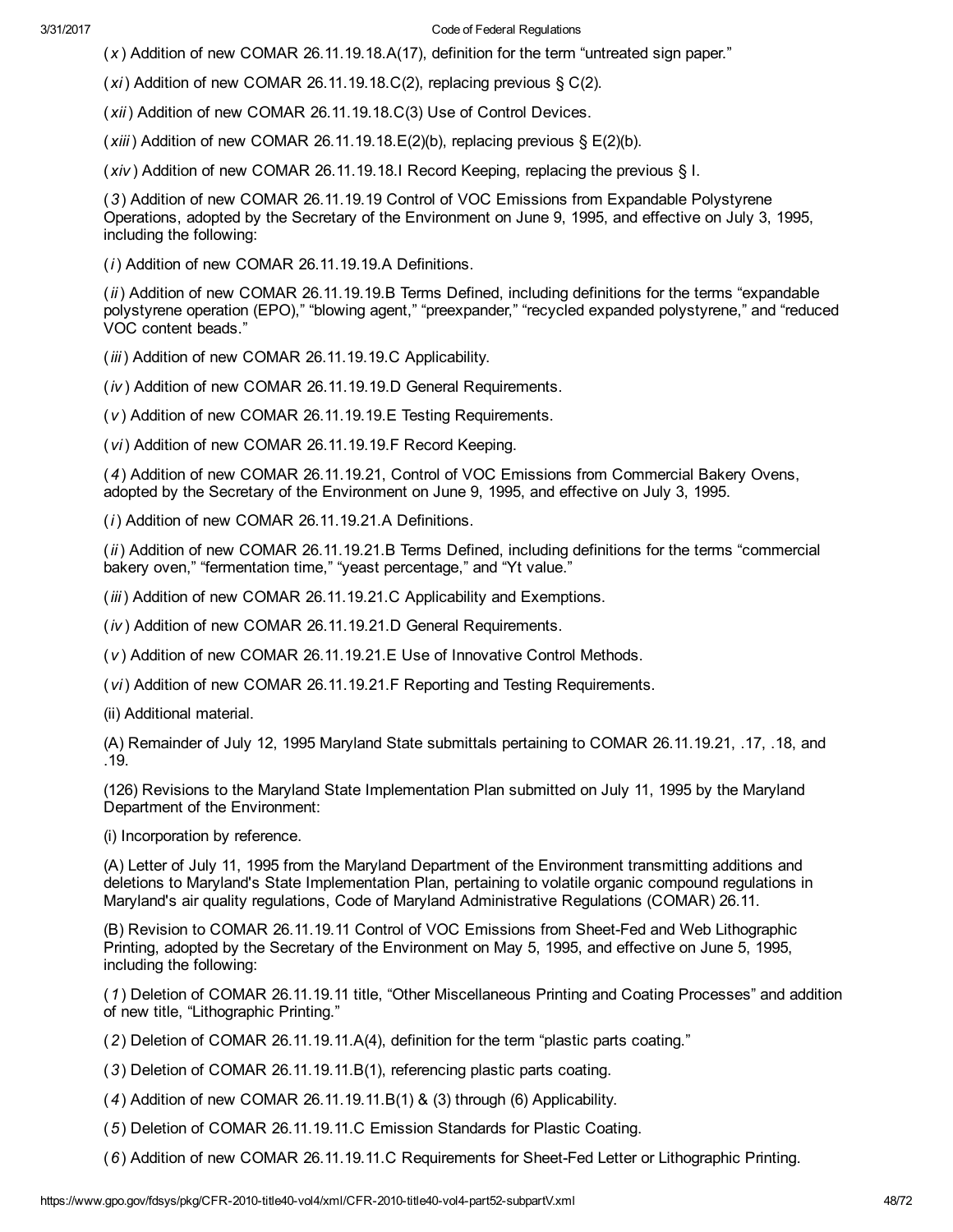(7) Addition of new COMAR 26.11.19.11.D Requirements for Lithographic Web Printing.

(8) Addition of new COMAR 26.11.19.11.E Requirements for Cleaning Printing Equipment.

(9) Deletion of COMAR 26.11.19.10 title, "Graphic Arts" and addition of new title, "Flexographic and Rotogravure Printing."

(10) Deletion of COMAR 26.11.19.10.A(4), definition for the term "web printing."

(11) Addition of COMAR 26.11.19.01.B(8), definition for the term "web printing."

(ii) Additional Material.

(A) Remainder of July 11, 1995 Maryland State submittal pertaining to COMAR 26.11.19.11 Control of VOC Emissions from Sheet-Fed and Web Lithographic Printing.

(127) Revisions to the Maryland State Implementation Plan submitted on July 11, 1995 by the Maryland Department of the Environment:

(i) Incorporation by reference.

(A) Letter of July 11, 1995 from the Maryland Department of the Environment transmitting additions to Maryland's State Implementation Plan, pertaining to volatile organic compound regulations in Maryland's air quality regulations, Code of Maryland Administrative Regulations (COMAR) 26.11.

(B) Revision to COMAR 26.11.19.07 Control of VOC Emissions from Paper Coating, adopted by the Secretary of the Environment on May 5, 1995, and effective on June 5, 1995, including the following:

(1) Addition of COMAR 26.11.19.07.A(21), definition for the term "plastic parts coating."

(2) Addition of COMAR 26.11.19.07.B(1), referencing paper, fabric and vinyl coating.

(3) Addition of COMAR 26.11.19.07.E Emission Standards for Plastic Coating.

(ii) Additional Material.

(A) Remainder of July 11, 1995 Maryland State submittal pertaining to COMAR 26.11.19.07 Control of VOC Emissions from Paper Coating.

(128) Revisions to the Maryland State Implementation Plan submitted on July 12, 1995 by the Maryland Department of the Environment:

(i) Incorporation by reference.

(A) Letter of July 12, 1995 from the Maryland Department of the Environment transmitting additions and deletions to Maryland's State Implementation Plan, pertaining to volatile organic compound regulations in Maryland's air quality regulations, Code of Maryland Administrative Regulations (COMAR) 26.11.

(B) Revisions to COMAR 26.11.19.01B(4), definition of the term "Major stationary source of VOC," adopted by the Secretary of the Environment on April 13, 1995, and effective on May 8, 1995.

(ii) Additional material.

(A) Remainder of the July 12, 1995 Maryland State submittal pertaining to COMAR 26.11.19.01B(4), definition of the term "Major stationary source of VOC."

(129) Revisions to the State of Maryland Regulations COMAR 26.11.06.05—Sulfur Compounds from Other than Fuel Burning Equipment submitted on February 6, 1998 by the Maryland Department of the Environment:

(i) Incorporation by reference.

(A) Letter of February 6, 1998 from the Maryland Department of the Environment transmitting amendments to Code of Maryland Administrative Regulations (COMAR) 26.11.06.05—Sulfur Compounds from Other than Fuel Burning Equipment.

(B) Revision to COMAR 26.11.06.05—Sulfur Compounds from Other than Fuel Burning Equipment, effective September 22, 1997 to replace the term "installations" with the term "equipment" throughout the regulation.

(ii) Additional materials—Remainder of February 8, 1998 submittal.

(130) Revisions to the Maryland State Implementation Plan submitted on March 31, 1998 by the Maryland Department of the Environment.

(i) Incorporation by reference.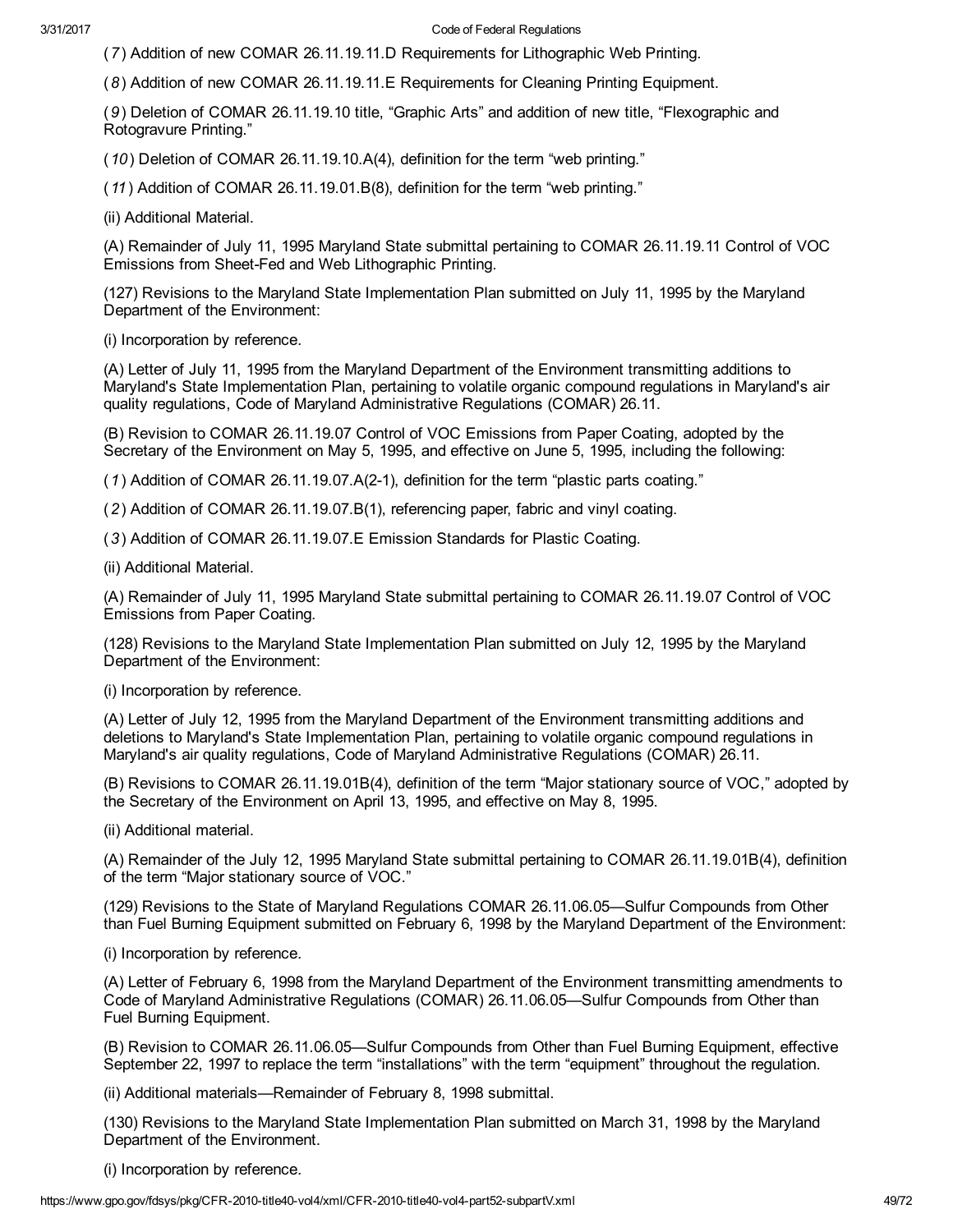(A) Letter of March 31, 1998 from the Maryland Department of the Environment transmitting revisions to Maryland's air quality regulation COMAR 26.11.13, pertaining to the control of VOC emissions from sources that store and handle JP-4 jet fuel adopted by the Secretary of the Environment on March 28, 1997 and effective August 11, 1997.

(B) Revisions to COMAR 26.11.13.01(B)(4) the definition of "gasoline."

(ii) Additional Material: Remainder of March 31, 1998 Maryland State submittal pertaining to COMAR 26.11.13 control of VOCs from sources that store and handle JP-4 jet fuel.

(131) Revisions to the Maryland State Implementation Plan submitted on February 6, 1998 by the Maryland Department of the Environment:

(i) Incorporation by reference.

(A) Letter of February 6, 1998 from the Maryland Department of the Environment transmitting revisions to Maryland's State Implementation Plan, pertaining to volatile organic compounds in Maryland's air quality regulations, Code of Maryland Administrative Regulations (COMAR) 26.11.

(B) Revision to COMAR 26.11.19.12: Control of Volatile Organic Compound Emissions from Dry Cleaning Installations, adopted by the Secretary of the Environment on August 18, 1997, and effective on September 22, 1997, including the following:

(1) Deletion of COMAR 26.11.19.12.B(1), pertaining to perchloroethylene dry cleaner installations applicability.

(2) Deletion of COMAR 26.11.19.12.C, Equipment Specifications and Emission Standards— Perchloroethylene Dry Cleaning Installations.

(3) Deletion of COMAR 26.11.19.12.D, Determination of Compliance—Perchloroethylene Dry Cleaning Installations.

(ii) Additional Material—Remainder of February 6, 1998 State submittal pertaining to COMAR 26.11.19.12 Control of Volatile Organic Compound Emissions from Dry Cleaning Installations

(132) Revisions to the Maryland State Implementation Plan submitted on February 6, 1998 by the Maryland Department of the Environment:

(i) Incorporation by reference.

(A) Letter of February 6, 1998 from the Maryland Department of the Environment transmitting revisions to Maryland's State Implementation Plan, pertaining to volatile organic compounds in Maryland's air quality regulations, Code of Maryland Administrative Regulations (COMAR) 26.11.

(B) Revision to COMAR 26.11.13.04: Control of Gasoline and Volatile Organic Compound Storage and Handling from Loading Operations, adopted by the Secretary of the Environment on July 18, 1997, and effective on August 11, 1997, including the following:

(1) Deletion of COMAR 26.11.13.04.C(1)(b), pertaining to the applicability of this regulation to gasoline storage tanks with a capacity greater than 250 gallons and less than 2000 gallons.

(2) Deletion of COMAR 26.11.13.04.C(2), Exemptions.

(3) Deletion of COMAR 26.11.13.04.C(4), Effective Date of Stage I Requirement for Certain Sources.

(ii) Additional material—Remainder of February 6, 1998 State submittal pertaining to COMAR 26.11.13.04 Control of Gasoline and Volatile Organic Compound Storage and Handling from Loading Operations.

(133) Limited approval of revisions to the Maryland State Implementation Plan submitted on April 5, 1991 by the Maryland Department of the Environment:

(i) Incorporation by reference.

(A) Letter of April 5, 1991 from the Maryland Department of the Environment transmitting additions to Maryland's State Implementation Plan, pertaining to volatile organic compound regulations in Maryland's air quality regulations, Code of Maryland Administrative Regulations (COMAR) 26.11.

(B) Addition of COMAR 26.11.19.02G, Control of Major Sources of Volatile Organic Compounds, pertaining to major VOC source RACT requirements, adopted by the Secretary of the Environment on March 9, 1991 and effective on May 8, 1991.

(ii) Additional Material.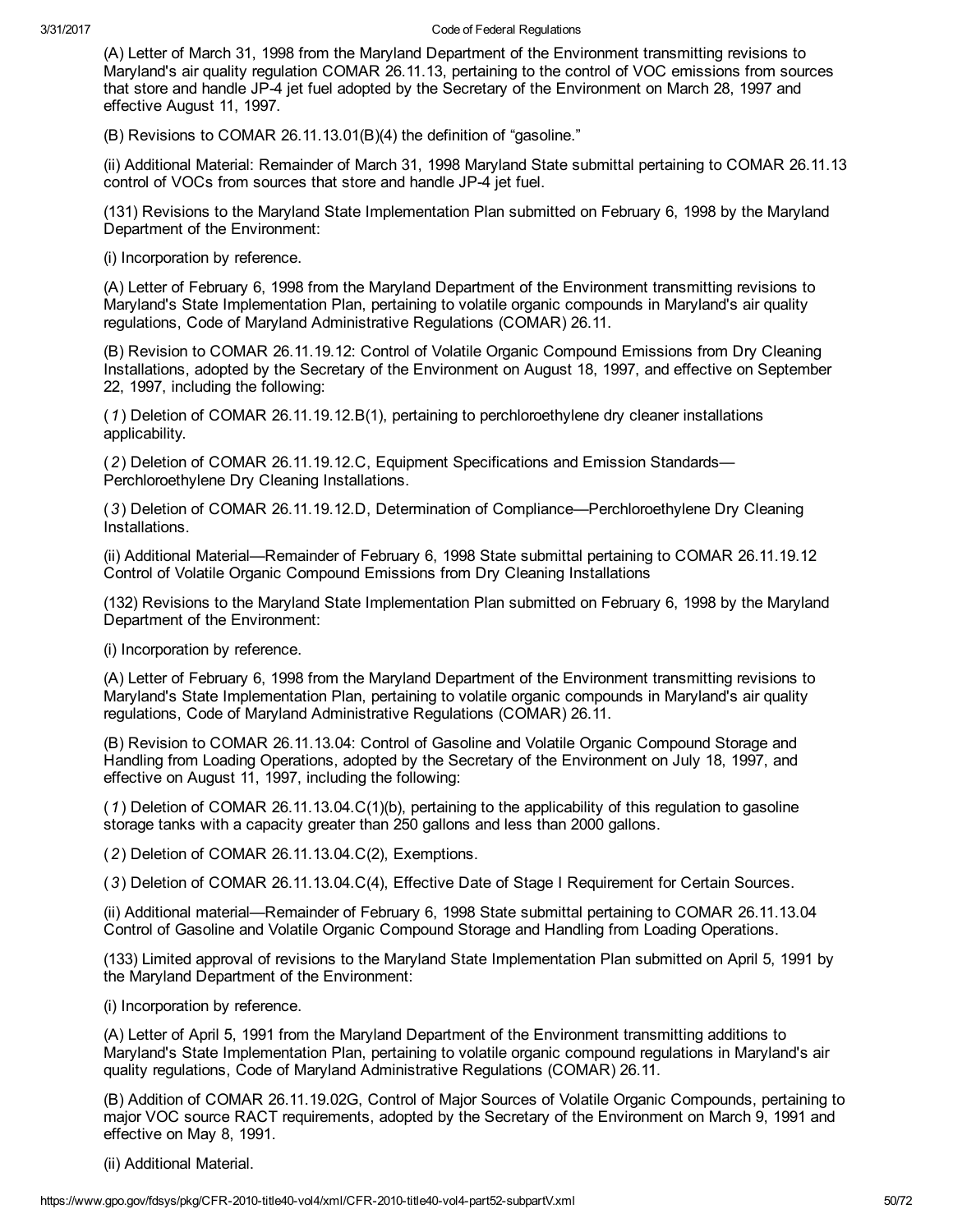(A) Remainder of the April 5, 1991 Maryland State submittal pertaining to COMAR 26.11.19.02G.

(134) Limited approval of revisions to the Maryland State Implementation Plan submitted on June 8, 1993 by the Maryland Department of the Environment:

(i) Incorporation by reference.

(A) Letter of June 8, 1993 from the Maryland Department of the Environment transmitting additions and deletions to Maryland's State Implementation Plan, pertaining to volatile organic compound regulations in Maryland's air quality regulations, Code of Maryland Administrative Regulations (COMAR) 26.11.

(B) Revisions to COMAR 26.11.06.06, Volatile Organic Compounds, pertaining to minor source VOC requirements, adopted by the Secretary of the Environment on March 26, 1993, and effective on April 26, 1993.

(1) Amendments to COMAR 26.11.06.06A, Applicability.

(2) Amendments to COMAR 26.11.06.06B, Control of VOC from Installations.

(C) Revisions to COMAR 26.11.19.02G, Control of Major Stationary Sources of Volatile Organic Compounds, pertaining to major VOC source RACT requirements, adopted by the Secretary of the Environment on March 26, 1993, and effective on April 26, 1993.

(ii) Additional Material.

(A) Remainder of the June 8, 1993 Maryland State submittal pertaining to COMAR 26.11.06.06A, COMAR 26.11.06.06B, and COMAR 26.11.19.02G.

(135) Limited approval of revisions to the Maryland State Implementation Plan submitted on July 12, 1995 by the Maryland Department of the Environment:

(i) Incorporation by reference.

(A) Letter of July 12, 1995 from the Maryland Department of the Environment transmitting additions and deletions to Maryland's State Implementation Plan, pertaining to volatile organic compound regulations in Maryland's air quality regulations, Code of Maryland Administrative Regulations (COMAR) 26.11.

(B) Revisions to COMAR 26.11.19.02G, Control of Major Stationary Sources of Volatile Organic Compounds, pertaining to major VOC source RACT requirements, adopted by the Secretary of the Environment on April 13, 1995, and effective on May 8, 1995.

(ii) Additional Material.

(A) Remainder of the July 12, 1995 Maryland State submittal pertaining to COMAR 26.11.19.02G.

(136) Revisions to the Maryland State Implementation Plan submitted on May 15, 1995 by the Maryland Department of the Environment.

(i) Incorporation by reference.

(A) Letter of May 15, 1995 from the Maryland Department of the Environment transmitting Maryland Regulation COMAR 26.11.26.03, regarding General Conformity, for approval as a SIP revision.

(B) Maryland Regulation COMAR 26.11.26.03, effective June 5, 1995.

(ii) Additional material—Remainder of the May 15, 1995 state submittal pertaining to General Conformity.

(137) Revision to the Maryland State Implementation Plan submitted on April 7, 1998 by the Maryland Department of the Environment establishing reasonably available control technology (RACT) for two additional VOC source category under COMAR 26.11.19, "Volatile Organic Compounds from Specific Processes."

(i) Incorporation by reference.

(A) Letter dated April 7, 1998 from the Maryland Department of the Environment transmitting revisions to Maryland's air quality regulation COMAR 26.11.19, adopted by the Secretary of the Environment on July 15, 1997 and effective August 11, 1997.

(B) New regulations COMAR 26.11.19.22 "Control of Volatile Organic Compounds from Vinegar Generators".

(ii) Additional Material—Remainder of Maryland Department of the Environment's April 7, 1998 submittals pertaining to Vinegar Generators.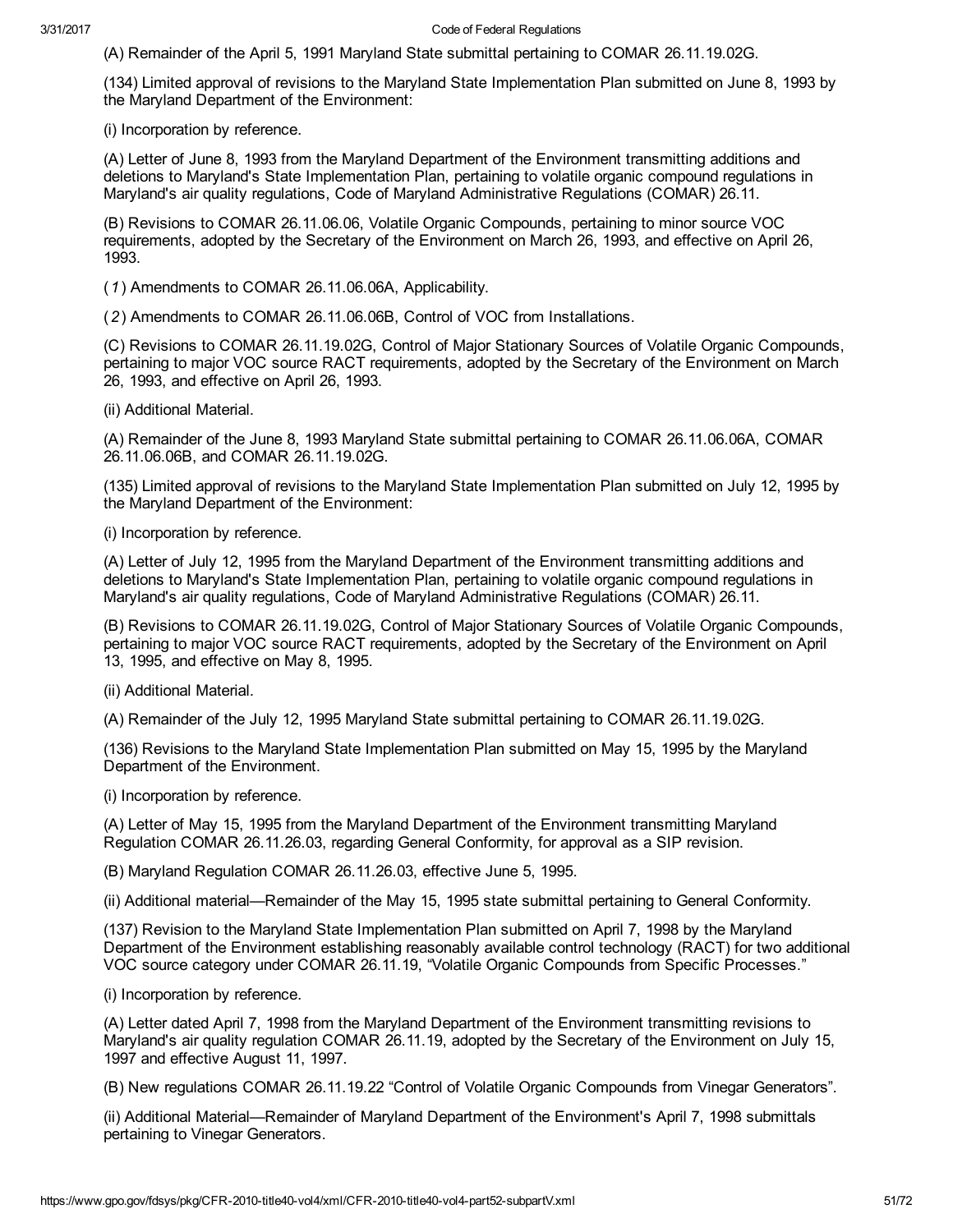(138) Revision to the Maryland State Implementation Plan submitted on April 7, 1998 by the Maryland Department of the Environment establishing reasonably available control technology (RACT) for an additional VOC source category under COMAR 26.11.19, "Volatile Organic Compounds from Specific Processes."

(i) Incorporation by reference.

(A) Letter dated April 7, 1998 from the Maryland Department of the Environment transmitting revisions to Maryland's air quality regulation COMAR 26.11.19, adopted by the Secretary of the Environment on July 15, 1997 and effective August 11, 1997.

(B) New regulation COMAR 26.11.19.24 "Control of Volatile Organic Compounds from Leather Coating Operations".

(ii) Additional Material—Remainder of Maryland Department of the Environment's April 7, 1998 submittals pertaining to Leather Coating Operations.

(139) Revisions to the Maryland State Implementation Plan, submitted on August 28, 1998, by the Maryland Department of the Environment.

(i) Incorporation by reference.

(A) Letter of August 28, 1998, from the Maryland Department of the Environment transmitting additions to Code of Maryland Administrative Regulations (COMAR) 26.11.19 Volatile Orgranic Compounds from Specific Processes.

(B) Addition of COMAR 26.11.19.26 Control of Volatile Organic Compounds from Reinforced Plastic Manufacturing, effective August 11, 1997.

(ii) Additional Material: Remainder of August 28, 1998, State submittal pertaining to the addition of COMAR 26.11.19.26 Control of Volatile Organic Compounds from Reinforced Plastic Manufacturing to COMAR 26.11.19 Volatile Organic Compounds from Specific Processes.

(140) Revisions to the Maryland State Implementation Plan submitted on February 6, 1998 by the Maryland department of the Environment:

(i) Incorporation by reference.

(A) Letter of February 6, 1998 from the Maryland Department of the Environment transmitting revisions to COMAR 26.11.19, pertaining to the control of VOC emissions from automotive and light-duty truck coating operations.

(B) Revised COMAR 26.11.19.03, effective September 22, 1997.

(ii) Additional Material—Remainder of the February 6, 1998 State submittal [Revision No. 98-01].

(141) Revisions to the Maryland State Implementation Plan submitted on August 28, 1998 by the Maryland Department of the Environment.

(i) Incorporation by reference.

(A) Letter of August 28, 1998 from the Maryland Department of the Environment transmitting revisions to COMAR 26.11.19 pertaining to the control of VOCs from special processes. The revision adds a new regulation at COMAR 26.11.19.25 for the control of VOC compounds from explosives and propellant manufacturing adopted by the Secretary of the Environment on July 15, 1997 and effective August 11, 1997.

(B) Revisions to COMAR 26.11.19 entitled Volatile Organic Compounds from Specific Processes: The addition of new regulation COMAR 26.11.19.25 Control of Volatile Organic Compounds from Explosives and Propellant Manufacturing.

(ii) Additional Material: Remainder of August 28, 1998 Maryland State submittal pertaining to COMAR 26.11.19.25 to control VOCs from sources that manufacture explosives and propellants.

(142) Revisions to the Maryland State Implementation Plan submitted on February 10, 1999 and February 12, 1999 by the Maryland Department of the Environment:

(i) Incorporation by reference.

(A) Three letters dated February 10, 1998 and one letter dated February 12, 1999 from the Maryland Department of the Environment transmitting additions to Maryland's State Implementation Plan, pertaining to volatile organic compound (VOC) regulations in Maryland's air quality regulations, COMAR 26.11.

(B) Regulations: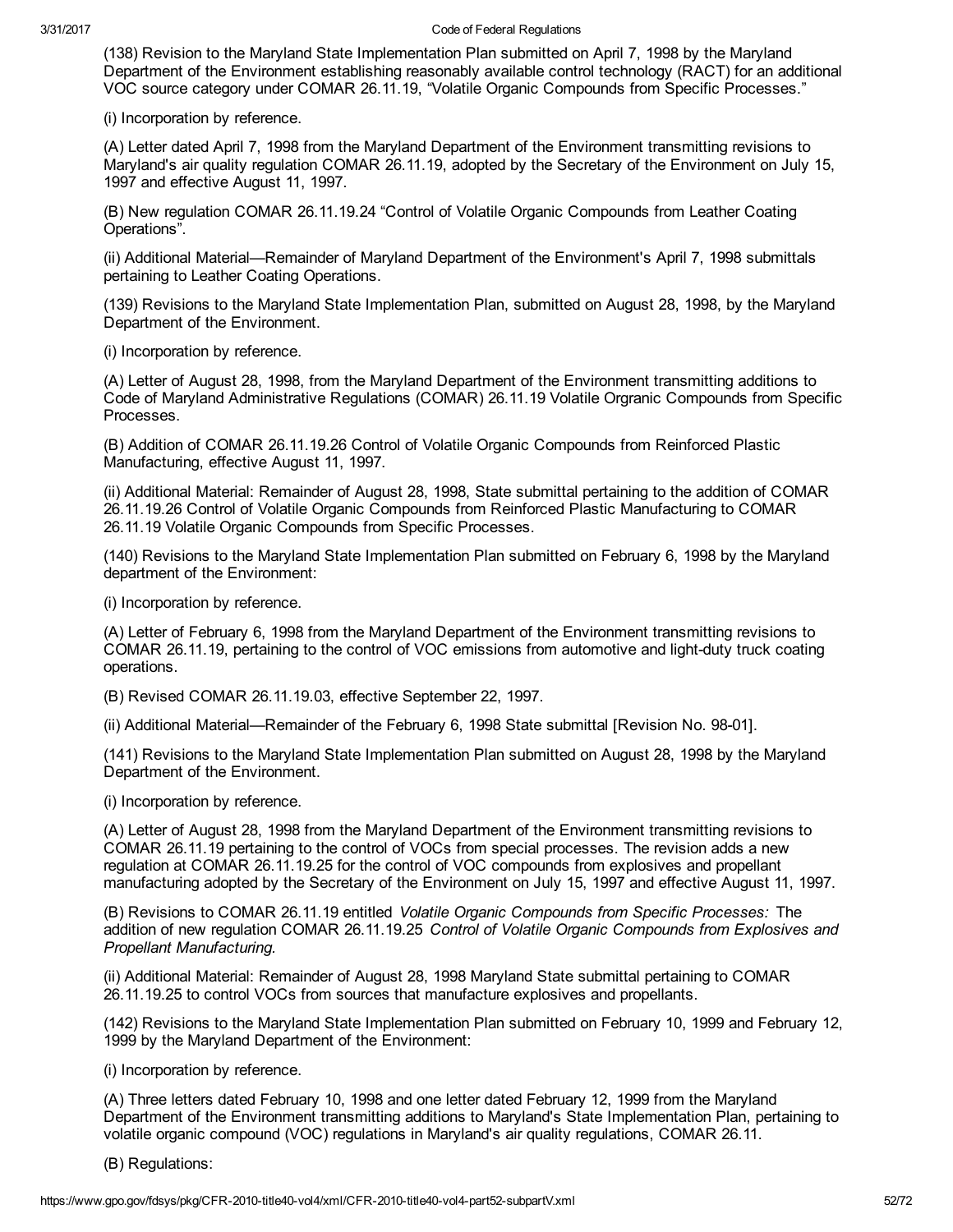(1) Addition of new COMAR 26.11.19.071: Control of VOC Emissions from Solid Resin Decorative Surface Manufacturing, adopted by the Secretary of the Environment on May 20, 1998 and effective on June 15, 1998, including the following:

 $(i)$  Addition of new COMAR 26.11.19.07-1.A Definitions, including definitions for the terms "particle plant" operation," "related operations," "shaped goods plant," and "solid resin decorative surface (SRDS) operation."

 $(ii)$  Addition of new COMAR 26.11.19.07-1.B Applicability.

(iii) Addition of new COMAR 26.11.19.07-1.C General Requirements for SRDS Operations.

 $(iv)$  Addition of new COMAR 26.11.19.07-1.D General Requirements for Particle Plant Operations.

(v) Addition of new COMAR 26.11.19.07-1.E General Requirements for Shaped Goods Plants.

(vi) Addition of new COMAR 26.11.19.07-1.F General Requirements for Related Operations.

(vii) Addition of new COMAR 26.11.19.07-1.G Additional Requirements for VOC Storage Tanks.

(viii) Addition of new COMAR 26.11.19.07-1.H Reporting and Record-Keeping Requirements.

(2) Addition of new COMAR 26.11.19.132: Control of VOC Emissions from Brake Shoe Coating Operations, adopted by the Secretary of the Environment on August 4, 1998 and effective on August 24, 1998, including the following:

 $(i)$  Addition of new COMAR 26.11.19.13-2.A Definitions.

(ii) Addition of new COMAR 26.11.19.132.B Terms Defined, including definitions for the terms "brake caliper rust preventive coating," and "brake shoe coating operation."

(iii) Addition of new COMAR 26.11.19.13-2.C Applicability.

(iv ) Addition of new COMAR 26.11.19.132.D General Coating Requirements.

(v ) Addition of new COMAR 26.11.19.18.E Equipment Cleanup.

(vi) Addition of new COMAR 26.11.19.13.B(3)(e) and (f), exempting brake shoe coating and structural steel coating operations from Miscellaneous Metal Coatings.

(3) Addition of new COMAR 26.11.19.133: Control of Volatile Organic Compounds from Structural Steel Coating Operations, adopted by the Secretary of the Environment on June 5, 1998, and effective on June 29, 1998, including the following:

(i) Addition of new COMAR 26.11.19.133.A Definitions, including definitions for the terms "controlled air spray system," "dip coating operation," "protective coating," and "structural steel coating operation."

 $(ii)$  Addition of new COMAR 26.11.19.13-3.B Applicability.

(iii) Addition of new COMAR 26.11.19.13-3.C Coating Requirements.

(iv) Addition of new COMAR 26.11.19.13-3.D Cleanup Requirements.

(4) Revision to COMAR 26.11.19.18: Control of VOC Emissions from Screen Printing and Digital Imaging, adopted by the Secretary of the Environment on August 4, 1998, and effective on August 24, 1998, including the following:

 $(i)$  Addition of new COMAR 26.11.19.18.A(5-1), definition for the term "digital imaging."

 $(ii)$  Deletion of existing COMAR 26.11.19.18.B-I.

(iii) Addition of new COMAR 26.11.18.21.B Applicability.

(iv ) Addition of new COMAR 26.11.18.21.C General Requirements for Screen Printing.

(v ) Addition of new COMAR 26.11.18.21.D General Requirements for Plywood Sign Coating.

(vi) Addition of new COMAR 26.11.18.21.E General Requirements for Plastic Card Manufacturing.

(vii) Addition of new COMAR 26.11.19.18.F General Requirements for Digital Imaging.

(viii) Addition of new COMAR 26.11.19.18.G Record Keeping.

(ii) Additional Material.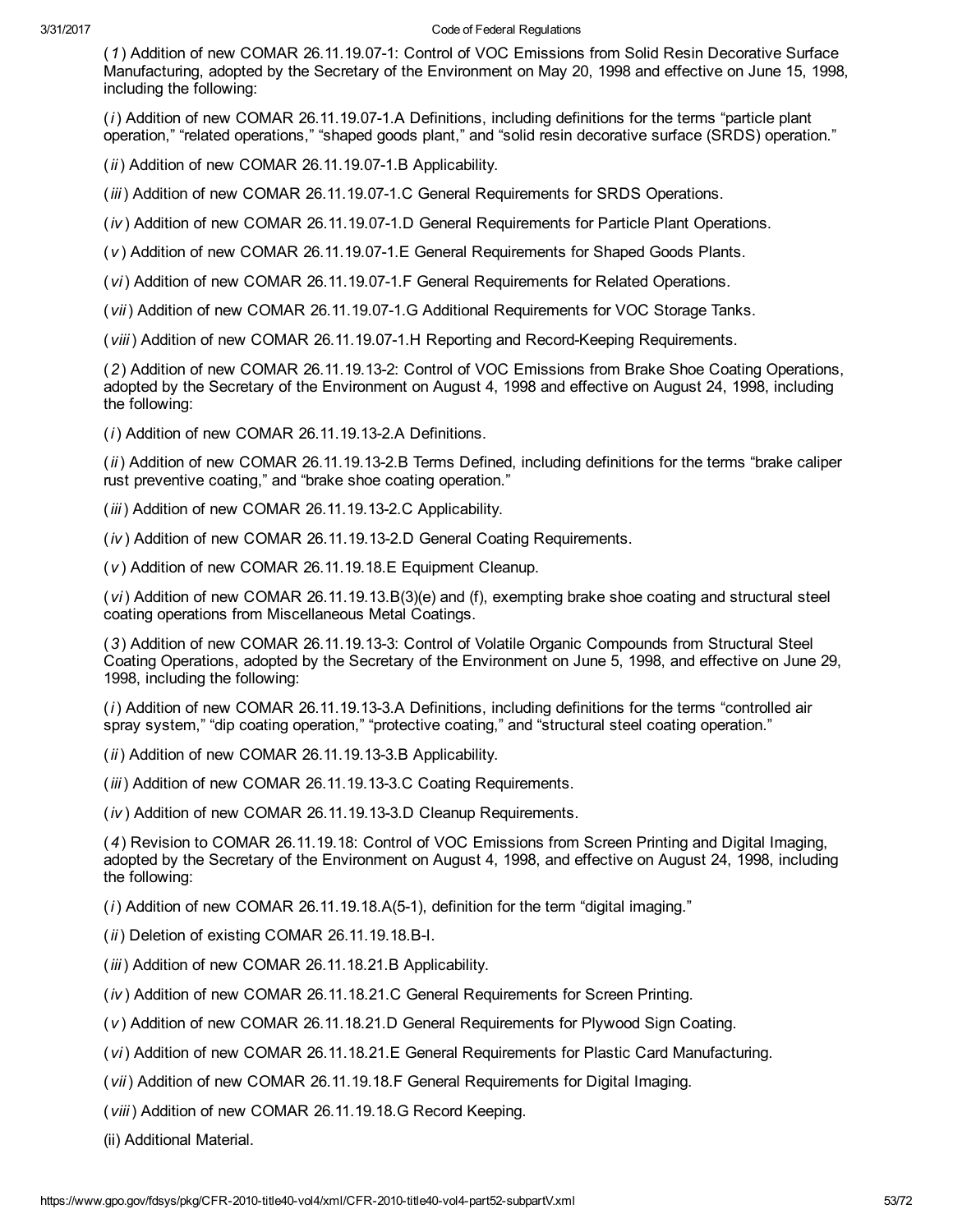(A) Remainder of February 10, 1999 and February 12, 1999 Maryland State submittals pertaining to COMAR 26.11.19.07-1, .13-2, .13-3, and .18.

(143) Revisions to the Code of Maryland Air Regulations (COMAR) 26.11.01.01 and 26.11.09.01, and limited approval of revisions to COMAR 26.11.09.08, submitted on June 8, 1993 and July 11, 1995 by the Maryland Department of the Environment:

(i) Incorporation by reference.

(A) Letter of June 8, 1993 from the Maryland Department of the Environment transmitting COMAR 26.11.09.08, Control of  $NO_x$  Emissions from Major Stationary Sources and amendments to COMAR 26.11.09.01, Definitions.

(B) COMAR 26.11.09.08, Control of  $NO<sub>x</sub>$  Emissions from Major Stationary Sources, effective on May 10, 1993, replacing the existing COMAR 26.11.09.08.

(C) Amendment to COMAR 26.11.09.01, Definitions, effective on May 10, 1993.

(D) Letter of July 11, 1995 from the Maryland Department of the Environment transmitting amendments to COMAR 26.11.09.08, Control of  $NO_x$  Emissions from Major Stationary Sources, amendments to COMAR 26.11.01.01, Definitions and COMAR 26.11.09.01, Definitions.

(E) Amendments to COMAR 26.11.09.08, Control of  $NO<sub>x</sub>$  Emissions from Major Stationary Sources, effective on June 20, 1994 and May 8, 1995.

(F) Amendment to COMAR 26.11.01.01, Definitions, effective on June 20, 1994.

(G) Amendments to COMAR 26.11.09.01, Definitions, effective on June 20, 1994 and on May 8, 1995.

(ii) Additional material.

(A) Remainder of June 8, 1993 and July 11, 1995 State submittals.

(B) Letter of October 29, 1998 from the Maryland Department of the Environment agreeing to meet certain conditions by no later than 12 months after July 22, 1999.

(144) Revisions to the Maryland State Implementation Plan submitted by the Maryland Department of the Environment on July 10, 1995, March 27, 1996, and September 25, 1998 as supplemented on May 25, 1999:

(i) Incorporation by reference.

(A) Letter of July 10, 1995, from the Maryland Department of the Environment transmitting an Enhanced Vehicle Emissions Inspection Program.

(B) Regulations for the Vehicle Emissions Inspection Program COMAR 11.14.08. adopted by the Secretary of the Environment on August 1, 1994, effective January 2, 1995:

(1) COMAR 11.14.08.01 through COMAR 11.14.08.02, inclusive.

(2) COMAR 11.14.08.03A.

(3) COMAR 11.14.08.03A(1).

(4) COMAR 11.14.08.03A(2) except the word "federal," in the first line.

(5) COMAR 11.14.08.03B.

(6) COMAR 11.14.08.04.

(7) COMAR 11.14.08.05, section A.

(8) COMAR 11.14.08.05 sections B(1) through (7), inclusive.

(9) COMAR 11.14.08.05 sections C. through F., inclusive.

(10) COMAR 11.14.08.06 through COMAR 11.14.08.42, inclusive.

(C) Letter of March 27, 1996, from the Maryland Department of the Environment transmitting amendments to the Enhanced Vehicle Emissions Inspection Program.

(D) Letter of September 25, 1998, from the Maryland Department of the Environment transmitting amendments to the Enhanced Vehicle Emissions Inspection Program.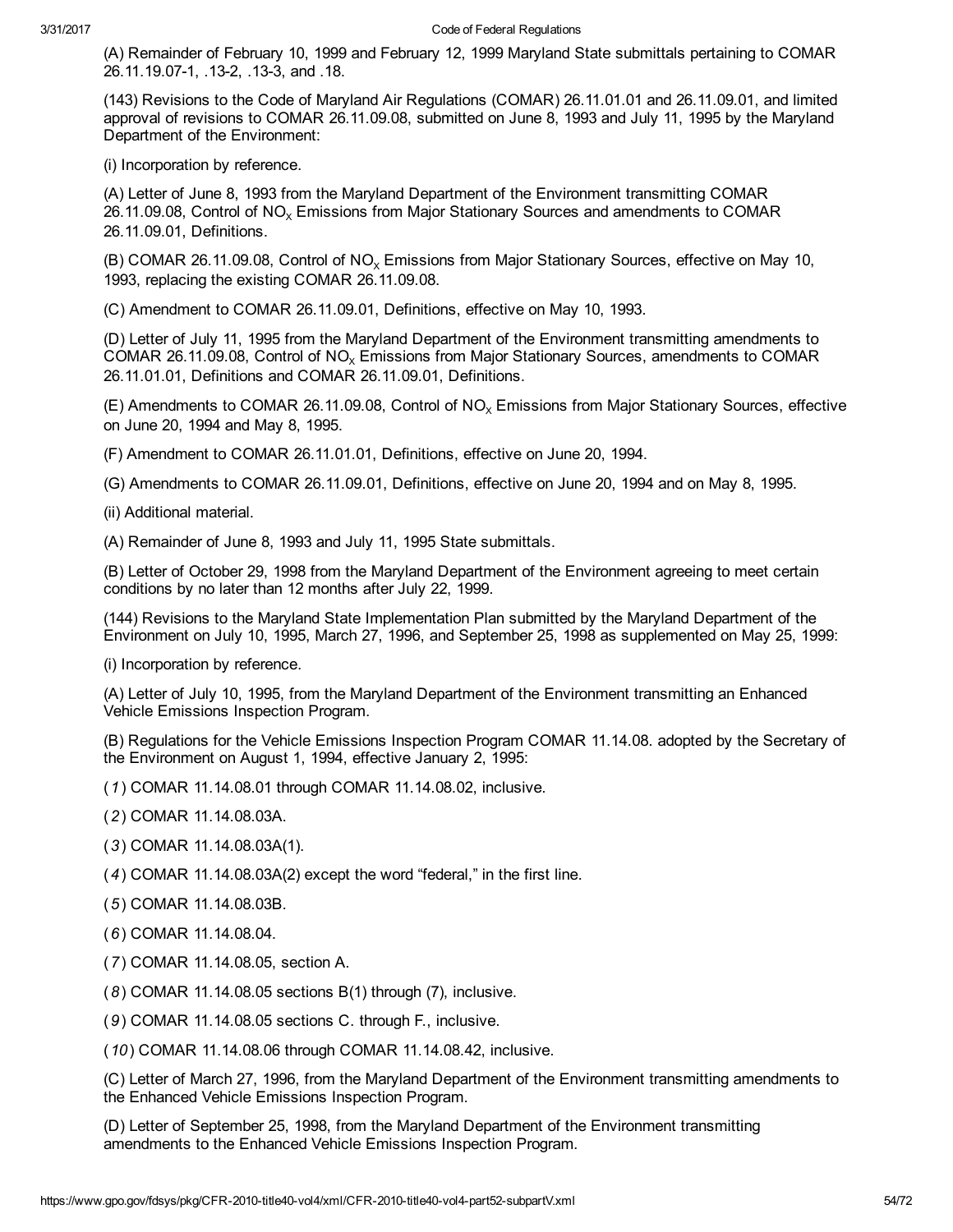(E) The following revisions to the provisions of COMAR 11.14.08 adopted by the Secretary of the Environment on November 21, 1996, effective December 16, 1996:

(1) Amendments to COMAR 11.14.08.03B.

(2) The addition of a new COMAR 11.14.08.03C.

(3) Amendments to COMAR 11.14.08.05B(4).

(4) Amendments to COMAR 11.14.08.06D(7).

(5) Renumbering COMAR 11.14.08.09A to .09B, .09B to .09C, .09C to .09D and .09D to. 09E, .09E to .09F, and .09F to .09G.

(6) The addition of a new COMAR 11.14.08.09A, A(1) and A(3).

(7) Amendments to COMAR 11.14.08.09B(1), B(1)(a), B(1)(b), B(2), B(3), B(3)(a), B(3)(b) and B(4).

(8) Amendments to COMAR 11.14.08.09E.

(9) The addition of a new COMAR 11.14.08.09-1 except the phrase "and, to the extent allowed by federal law, a vehicle owned by the federal government" in section COMAR 11.14.08.09-1A.

 $(10)$  Renumbering COMAR 11.14.08.06B(3) to B(4), B(4) to B(5), B(5) to B(6), and B(6) to B(7).

(11) Creation of a new COMAR 11.14.08.06B(3) from the last two sentences of COMAR 11.14.08.06B(2).

(12) Amendments to COMAR 11.14.08.10B(3).

(13) Amendments to COMAR 11.14.08.10C.

 $(14)$  Deletion of COMAR 11.14.08.10C(1), C(1)(a) through C(1)(c), inclusive, and C(2).

(15) Renumbering COMAR 11.14.08.10C(2)(a) to C(1), C(2)(b) to C(2), C(2)(c) to C(3), C(2)(d) to C(4), C(2) (e) to  $C(5)$ , and  $C(2)(f)$  to  $C(6)$ .

(16) The addition of a new COMAR 11.14.08.111 except the phrase "and, to the extent allowed by federal law, a vehicle owned by the federal government" in section COMAR 11.14.08.111A.

(17) Amendments to COMAR 11.14.08.12A.

(18) Deletion of COMAR 11.14.08.12A(1) through .12A(6), inclusive.

(19) Amendments to COMAR 11.14.08.12B(1).

(20) Amendments to COMAR 11.14.08.29A(2).

(21) Amendments to COMAR 11.14.08.30D(2).

(22) Amendments to COMAR 11.14.08.32A.

(23) Amendments to COMAR 11.14.08.32B(5).

(24) Amendments to COMAR 11.14.08.42.

(F) The following revisions to the provisions of COMAR 11.14.08 adopted by the Secretary of the Environment on September 16, 1998, effective October 19, 1998:

(1) Amendments to COMAR 11.14.08.02B(40), B(40(a), and B(40)(b).

(2) Deletion of COMAR 11.14.08.03C.

(3) Addition of a new COMAR 11.14.08.03C and .03D.

(4) Amendments to COMAR 11.14.08.06A(2).

(5) Amendments to COMAR 11.14.08.06A(3)(k), (p), (q) and (r).

 $(6)$  Renumbering COMAR 11.14.08.06A(3)(s) and (t) to COMAR 11.14.08.06A(3)(t) and (u), respectively.

(7) The addition of a new COMAR 11.14.08.06A(3)(s).

(8) Amendment of COMAR 11.14.08.06D(7).

(9) Addition of a new COMAR 11.14.08.07C.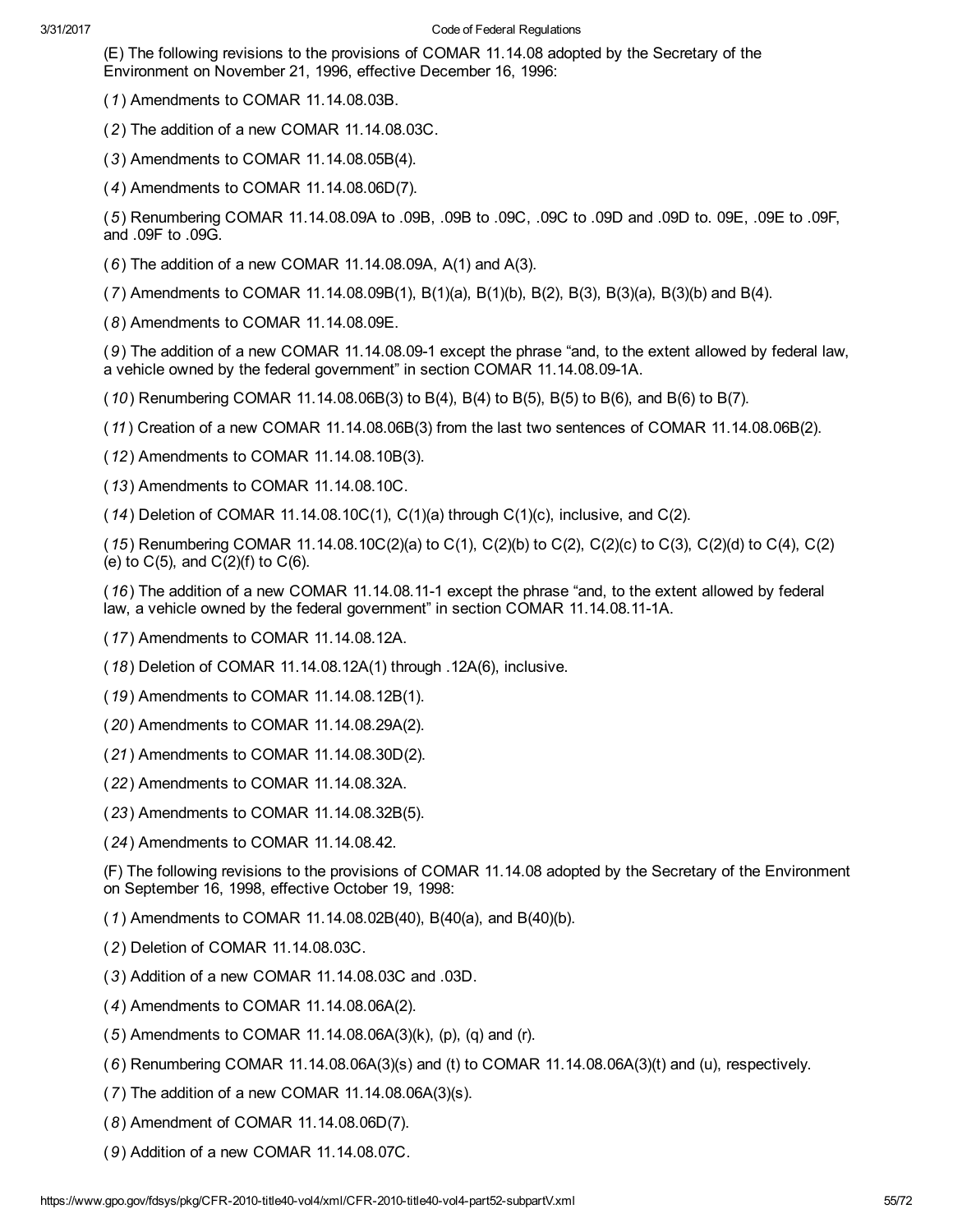- (10) Amendments to COMAR 11.14.08.09A.
- (11) Deletion of COMAR 11.14.08.09A(1) through .09A(3), inclusive.
- (12) Addition of a new COMAR 11.14.08.09A(1).
- (13) Addition of a new COMAR 11.14.08.09A(2), A(2)(a) and A(2)(b).
- (14) Amendments to COMAR 11.14.08.09B, B(1), B(1)(a) and B(1)(a)(i).
- (15) Amendments to COMAR 11.14.08.09B(1)(b).
- (16) Amendments to COMAR 11.14.08.09B(2) and B(2)(a).
- (17) Amendments to COMAR 11.14.08.09B(3).
- (18) Amendments to COMAR 11.14.08.09B(3)(a) and (b).
- (19) Amendments to COMAR 11.14.08.09A(4).
- (20) Amendments to COMAR 11.14.08.09A(4)(a).
- (21) Renumbering of COMAR 11.14.08.09E to .09F, .09F to .09G, and .09G to .09H.
- (22) Reservation with notes of COMAR 11.14.08.09C and .09D,
- (23) Addition with a note of a new reserved COMAR 11.14.08.09E.
- (24) Amendments to COMAR 11.14.08.09F and .09G.
- $(25)$  Amendments to COMAR 11.14.08.10B $(1)(c)$  and B $(1)(d)$ .
- (26) Amendments to COMAR 11.14.08.10C(6)(b).
- (27) Renumbering of COMAR 11.14.08.11 to COMAR 11.14.08.11-1.
- (28) Addition of a new COMAR 11.14.08.11.
- (29) Amendments to COMAR 11.14.08.11-1, .11-1A(3), .11-1A(4), 11-1B, 11-1B(4) and 11-1B(5).
- (30) Reservation with a note of COMAR 11.14.08.11-1C.
- $(31)$  Amendments to COMAR 11.14.08.11-1D(1) and 11-1D(2).
- (32) Amendment to COMAR 11.14.08.12.
- (33) Renumbering of COMAR 11.14.08.12B to .12C.
- (34) Reservation with a note of COMAR 11.14.08.12A.
- (35) Addition a new COMAR 11.14.08.12B and .12B(1).
- (36) Addition with a note of a new reserved COMAR 11.14.08.12B(2).
- (37) Amendments to COMAR 11.14.08.12C(1) and C(3).
- (38) Amendments to COMAR 11.14.08.15C(7)(c).
- (39) Amendments to COMAR 11.14.08.16.
- (40) Renumbering COMAR 11.14.08.16C to COMAR 11.14.08.16D.
- (41) Reservation with a note of COMAR 11.14.08.16A and .16B.
- (42) Addition with a note of a new reserved COMAR 11.14.08.16C.
- (43) Amendments to COMAR 11.14.08.16D.
- (44) Renumbering COMAR 11.14.08.22C to COMAR 11.14.08.22D.
- (45) Reservation with a note of COMAR 11.14.08.22A and .22B.
- (46) Addition with a note of a new reserved COMAR 11.14.08.22C.
- (47) Amendments to COMAR 11.14.08.27C(2).
- (48) The deletion of COMAR 11.14.08.27C(3).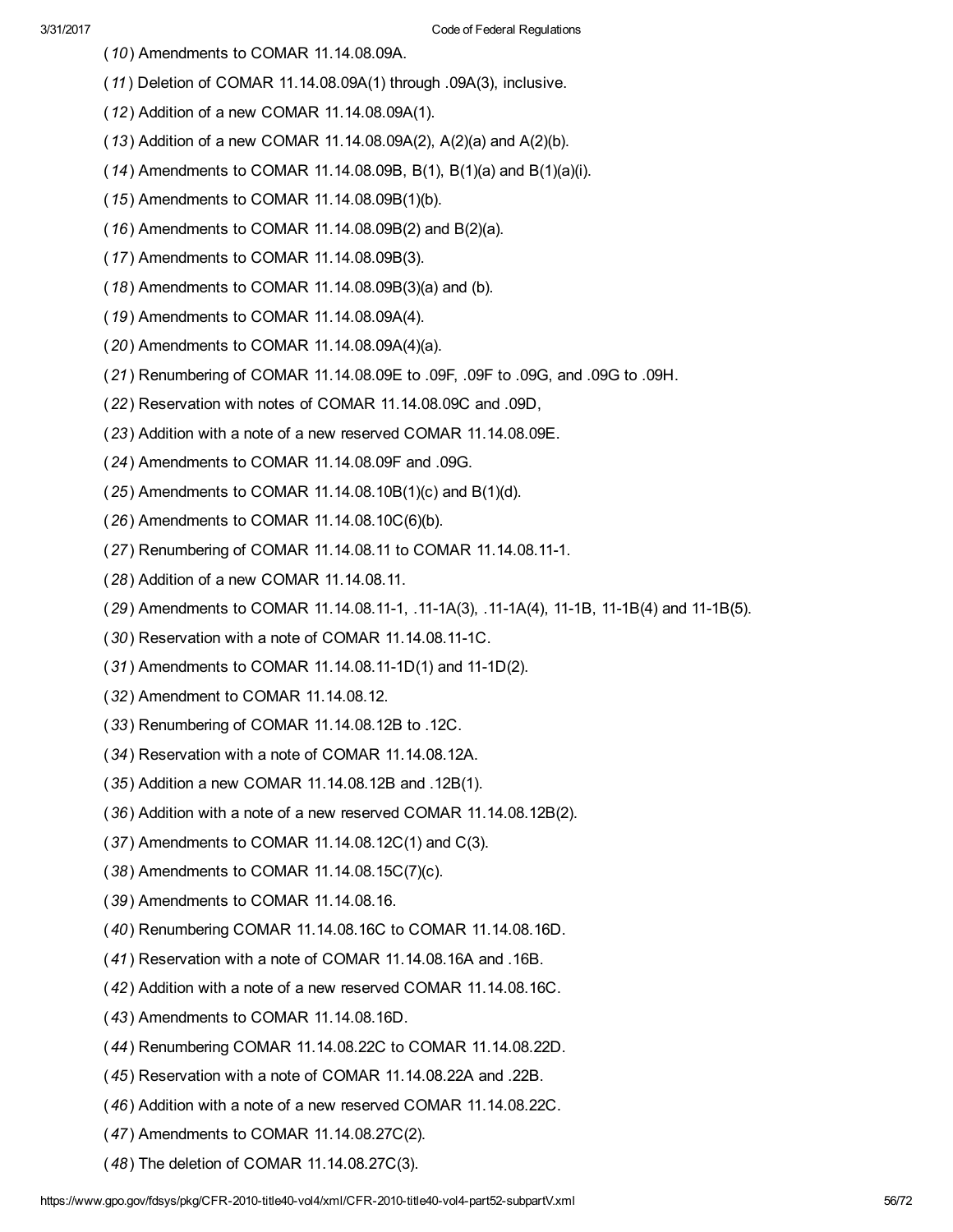- (49) Renumbering COMAR 11.14.08.27C(4) to COMAR 11.14.08.27C(3).
- (50) Amendments to COMAR 11.14.08.28A.
- (51) Amendments to COMAR 11.14.08.32A.
- (52) Amendments to COMAR 11.14.08.32B(5).
- (53) Amendments to COMAR 11.14.08.42.

(G) Letter of May 25, 1999, from the Maryland Department of the Environment transmitting amendments to the Enhanced Vehicle Emissions Inspection Program.

- (ii) Additional material.
- (A) Remainder of the July 10, 1995, submittal;
- (B) Remainder of March 27, 1996, submittal;
- (C) Remainder of September 25, 1998, submittal; and
- (D) Remainder of May 25, 1999, submittal.

(145) Revisions to the Maryland State Implementation Plan submitted on April 12, 1999, by the Maryland Department of the Environment:

(i) Incorporation by reference.

(A) Letter of April 12, 1999, from the Maryland Department of the Environment transmitting revisions to Maryland's State Implementation Plan, pertaining to Regulation .15 under Code of Maryland Administrative Regulations (COMAR) 26.11.19 Volatile Organic Compounds from Specific Processes.

(B) Revision to COMAR 26.11.19.15: Paint, Resin, and Adhesive Manufacturing and Adhesive Application amending the definition found at COMAR 26.11.19.15 A(2) of the term "honeycomb core installation" to include other substrates. This revision was adopted on March 2, 1999 and effective on March 22, 1999.

(C) Revision to COMAR 26.11.19.15: Paint, Resin, and Adhesive Manufacturing and Adhesive Application clarifying the applicability of COMAR 26.11.19.15.C(4) General Emission Standard. This revision was adopted on April 9, 1998 and effective on May 4, 1998.

(ii) Additional Material—Remainder of April 12, 1999 submittal pertaining to COMAR 26.11.19.15 Paint, Resin, and Adhesive Manufacturing and Adhesive Application.

(146) Revisions to the Maryland Regulations, through the addition of COMAR 26.11.20.04, adopting the National Low Emission Vehicle Program. This revision was submitted on March 3, 1999 by the Maryland Department of the Environment, and was amended on March 24, 1999:

(i) Incorporation by reference.

(A) Letter of March 3, 1999 from the Maryland Department of the Environment transmitting a revision to the Maryland State Implementation Plan for a National Low Emission Vehicle program.

(B) Letter of March 24, 1999 from the Maryland Department of the Environment revising Maryland's State Implementation Plan for a National Low Emission Vehicle program.

(C) Maryland regulation COMAR 26.11.20.04, entitled "National Low Emission Vehicle Program", effective March 22, 1999.

(ii) Additional materials—Remainder of March 3, 1999 and March 24, 1999 submittals pertaining to COMAR 26.11.20.04.

(147) Revisions to the Maryland State Implementation Plan submitted on March 11, 1999, by the Maryland Department of the Environment:

(i) Incorporation by reference.

(A) Letter of March 11, 1999, from the Maryland Department of the Environment transmitting revisions to Maryland's State Implementation Plan, pertaining to Code of Maryland Administrative Regulations (COMAR) 26.11.19. Volatile Organic Compounds from Specific Processes at 26.11.19.07 Paper, Fabric, Vinyl, and Other Plastic Parts Coating.

(B) Revision to COMAR 26.11.19.07: Paper, Fabric, Vinyl, and Other Plastic Parts Coating to add at COMAR 26.11.19.07 F. "Emission Standards for Printing on Plastic Other than Vinyl." This revision was adopted on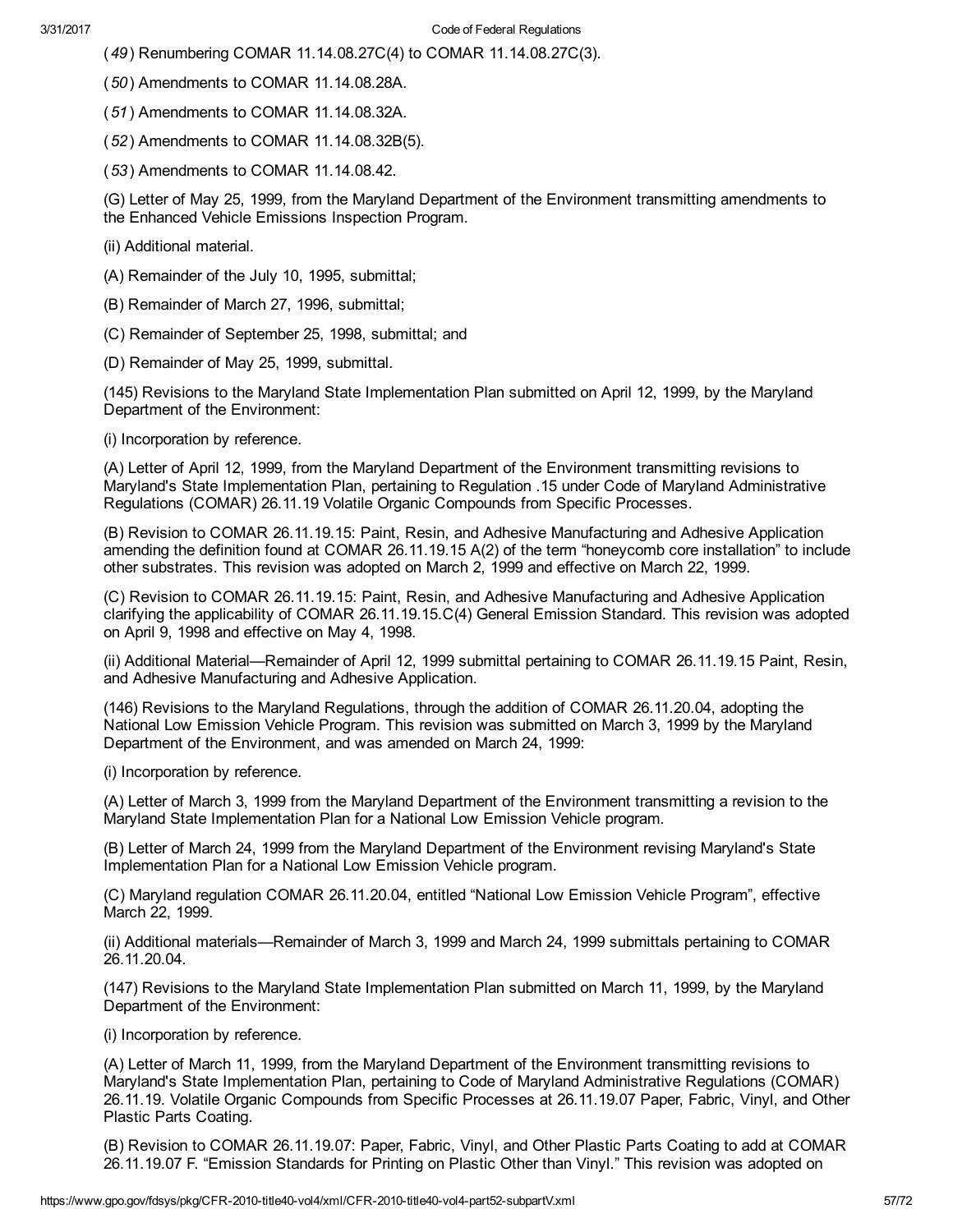August 6, 1997, and effective on September 8, 1997.

(C) Revisions to COMAR 26.11.19.07: Paper, Fabric, Vinyl, and Other Plastic Parts Coating, adopted August 4, 1998, and effective on August 24, 1998, including the following:

(1) Revision to COMAR 26.11.19.07 B. "Applicability" at B (1) to delete previous text describing subject coating and printing operations and to add new text stating that the regulation applies to any coating or printing operation that it listed in and has VOC emissions equal to or greater than the applicability levels in subsection C. (2) and (3) of this regulation.

(2) Revision to COMAR 26.11.19.07 C. to change the title from "Emission Standards for Web, Paper, Fabric, and Vinyl Coating" to "Emission Standards for Coating or Printing Installations."

(3) Revision to COMAR 26.11.19.07 C. (1) to delete text which specified installations by substrates and listed the associated emission standards, and to add text to refer to the installations and emission standards found in subsections C. (2) and (3) of this regulation.

(4) Revision to COMAR 26.11.19.07 to add subsection C. (2) and (3) to list in tabular format subject installations, applicability thresholds, and VOC emission standards.

(5) Revision to COMAR 26.11.19.07 to delete subsections E. D. and F. as their requirements are found in the new simplified table at COMAR 26.11.19.07 C (2) and (3).

(ii) Additional Material—Remainder of March 11, 1999 submittal pertaining to COMAR 26.11.19.07 Paper, Fabric, Vinyl, and Other Plastic Parts Coating.

(148) Revisions to the Maryland State Implementation Plan submitted on June 8, 1993 and September 25, 2000 by the Maryland Department of the Environment.

(i) Incorporation by reference.

(A) Letter dated June 8, 1993 from the Maryland Department of the Environment transmitting revisions to COMAR 26.11.01, 26.11.02, and 26.11.06, as well as a new COMAR 26.11.17.

(B) The following provisions of COMAR 26.11.01.01 (General Administrative Provisions—Definitions), 26.11.02 (Permits, Approvals, and Registration), 26.11.06 (General Emission Standards, Prohibitions, and Restrictions), and 26.11.17 (Requirements for Major New Sources and Modifications), effective April 26, 1993:

(1) Revised COMAR 26.11.01.01J (definition of "Modification") [currently cited as COMAR 26.11.01.01B(20)].

(2) New COMAR 26.11.01.01M1 definition of "New Source Review Source" (NSR Source) [currently cited as COMAR 26.11.01.01B(24)], replacing COMAR 26.11.01.01L ("New Source Impacting on a NonAttainment Area—NSINA").

(3) Revised COMAR 26.11.02.03A(1), .03B, .09A (introductory paragraph), 09A(5), .10C (introductory paragraph), .11A (introductory paragraph), .11A(3).

(4) Revised COMAR 26.11.06.06E(1).

(5) New COMAR 26.11.17.01A; .01B(1)(a), (b); .01B(2) through .01B(14); .01B(15)(a)[introductory paragraph only], (c), (d), (e)[except iii], (f); .01B(16) through (18); .02B through .02F; .03A; .03B(1), .03B(2), .03B(3)(a) through .03B(3)(d)[except introductory paragraph]; .03B(4); .03B(5); .03C; .03D; .05A; .05B(1); .05B(3). This rule replaces COMAR 26.11.06.11.

(C) Letter dated September 25, 2000 from the Maryland Department of the Environment transmitting revisions to COMAR 26.11.17.

(D) The following provisions of COMAR 26.11.17 (Requirements for Major New Sources and Modifications), effective October 2, 2000: .01B(1)(c); .01B(15)(a)(i), .01B(15)(a)(ii), .01B(15)(b), .01B(15)(e)(iii); .02A(1), .02A(2); .03B(3), .03B(5), .03B(6)[formerly .03B(5)], .04A(1), .04A(2), .04B, .04C(1), .04C(2); .05B(2).

(149) Revisions to the Maryland Regulations related to use of pollution control devices in COMAR 26.11.12 Control of Batch Type Hot-Dip Galvanizing Installations submitted on July 17, 1995 by the Maryland Department of the Environment:

(i) Incorporation by reference.

(A) Letter of July 17, 1995 from the Maryland Department of the Environment to Mr. Stanley Laskowski of EPA transmitting revisions to COMAR 26.11.12 Control of Batch Type Hot-Dip Galvanizing Installations related to use of control equipment to meet visible emission limitations.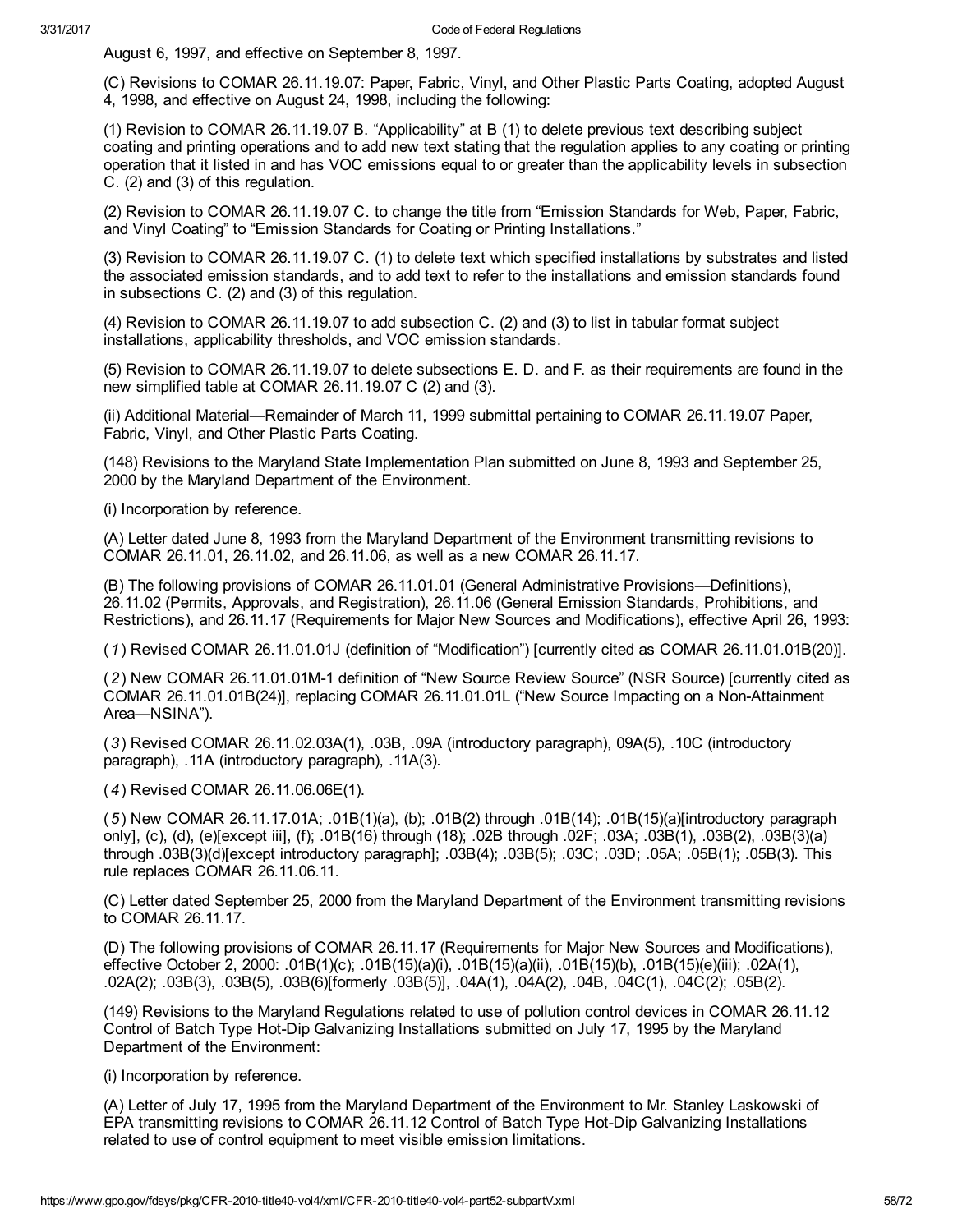(B) Revision to COMAR 26.11.12 Control of Batch Type Hot-Dip Galvanizing Installations related to use of control equipment to meet visible emission limitations. Revisions were effective on May 8, 1995.

(ii) Additional materials—Remainder of July 17, 1995, submittal related to COMAR 26.11.12 Control of Batch Type Hot-Dip Galvanizing Installations and the use of pollution control equipment to meet visible emission limitations.

(150) Revisions to the Maryland Regulations related to visible emissions standards for iron and steel installations submitted on March 30, 1987 and December 15, 1987 by the Maryland Department of Health and Mental Hygiene (currently known as the Maryland Department of the Environment):

(i) Incorporation by reference.

(A) Letters of March 30, 1987 and December 15, 1987 from the Maryland Department of Health and Mental Hygiene (currently known as the Maryland Department of the Environment) transmitting revisions related to visible emissions standards for iron and steel installations.

(B) Revisions to COMAR 10.18.10.03B(3) [currently COMAR 26.11.10.03B(2)], effective March 24, 1987.

(C) Revisions to COMAR 10.18.10.03B(3) [currently COMAR 26.11.10.03B(2)], effective January 5, 1988.

(ii) Additional Material. Remainder of the March 30, 1987 and December 15, 1987 submittals.

(151) Revisions to the Maryland State Implementation Plan submitted on August 28, 1998, November 16, 1999 and March 20, 2000 by the Maryland Department of the Environment:

(i) Incorporation by reference.

(A) Letter of August 28, 1998 from the Maryland Department of the Environment transmitting additions to the Maryland's State Implementation Plan pertaining to the Nitrogen Oxides Budget Program.

(B) Letter of November 16, 1999 from the Maryland Department of the Environment transmitting additions to the Maryland's State Implementation Plan pertaining to the Nitrogen Oxides Budget Program.

(C) Letter of March 20, 2000 from the Maryland Department of the Environment transmitting additions to the Maryland's State Implementation Plan pertaining to the Nitrogen Oxides Budget Program.

(D) Revisions to COMAR 26.11.27, Post RACT Requirements for  $NO<sub>v</sub>$  Sources (NO<sub>v</sub> Budget Program) and COMAR 26.11.28, Polices and Procedures Relating to Maryland's NO<sub>v</sub> Budget Program, effective June 1, 1998.

(1) Addition of COMAR 26.11.27.01 through COMAR 26.11.27.14, except COMAR 26.11.27.04, .07 and .11.

(2) Addition of COMAR 26.11.28.01 through COMAR 26.11.28.13, except COMAR 26.11.28.08.

(E) Revisions to COMAR 26.11.27, Post RACT Requirements for  $NO<sub>x</sub>$  Sources ( $NO<sub>x</sub>$  Budget Program) and COMAR 26.11.28, Polices and Procedures Relating to Maryland's  $NO<sub>x</sub>$  Budget Program, effective October 18, 1999, consisting of the addition of new COMAR 26.11.27.04, .07 and .11.

(F) Revisions to COMAR 26.11.27, Post RACT Requirements for  $NO_x$  Sources ( $NO_x$  Budget Program) and COMAR 26.11.28, Polices and Procedures Relating to Maryland's  $NO<sub>x</sub>$  Budget Program, consisting of the consent agreement between the Maryland Department of the Environment and the Potomac Electric Power Company, effective September 13, 1999.

(G) Revisions to COMAR 26.11.27, Post RACT Requirements for  $NO<sub>x</sub>$  Sources ( $NO<sub>x</sub>$  Budget Program) and COMAR 26.11.28, Polices and Procedures Relating to Maryland's  $NO<sub>x</sub>$  Budget Program, consisting of the consent agreement between the Maryland Department of the Environment and the Baltimore Gas & Electric Company, effective November 19, 1999.

(ii) Additional Material—Remainder of August 28, 1998, November 16, 1999 and March 20, 2000 submittals pertaining to the Nitrogen Oxides Budget Program.

(152) Revisions to the Maryland Regulations governing visible emissions submitted on March 21, 1991 and November 5, 1997 by the Maryland Department of the Environment:

(i) Incorporation by reference.

(A) Letters from the Maryland Department of the Environment dated March 21, 1991 and November 5, 1997 submitting revisions to the Maryland State Implementation Plan.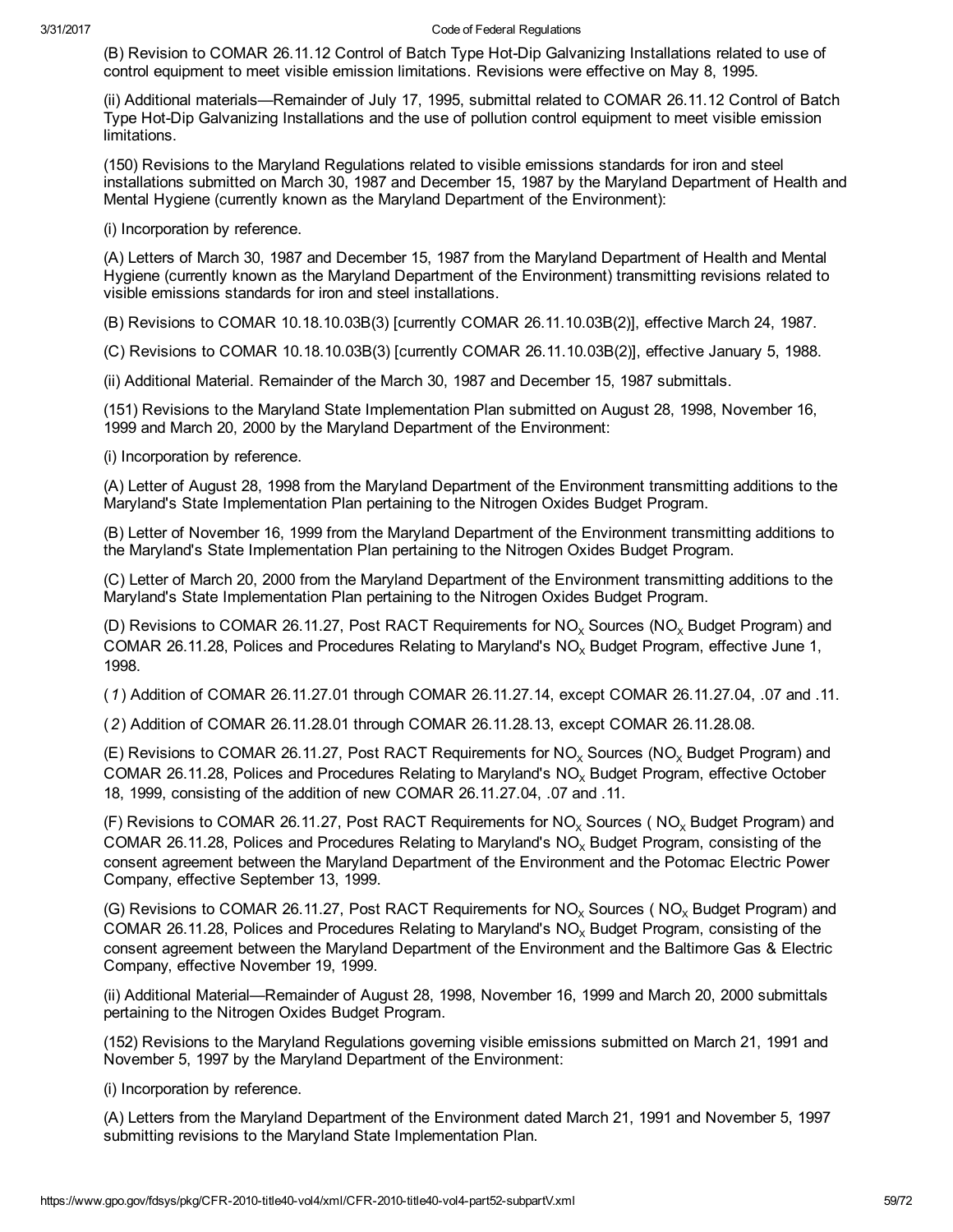(B) Document entitled "Procedures To Be Used To Evaluate An Application For An Alternative Visible Emissions Standard Under COMAR 26.11.06.02B".

(C) Code of Maryland Administrative Regulations (COMAR) 10.18.06.02 (General Emission Standards, Prohibitions, and Restrictions—Visible Emissions), Sections 10.18.06.02A(1), .02(A)(1)(a), .02(A)(2), and .02C(1) and (2), effective December 3, 1984.

(D) Recodified COMAR 26.11.06.02 (General Emission Standards, Prohibitions, and Restrictions—Visible Emissions), Sections 26.11.06.02A(1) [General paragraph], .02A(1)(a) through (d) and (f), .02A(2), and .02C(1) through (3), effective August 1, 1988.

(E) COMAR 26.11.06.02B (Visible Emissions—CasebyCase Exception to the Visible Emissions Standards).

(1) COMAR 10.18.06.02B(1)(a) through (d), .02B(2)(a), .02B(4)(a) and (b), and .02B(5)(a) and (b), effective December 3, 1984. This rule replaces COMAR 10.18.01.08. [Recodified as COMAR 26.11.06.02B, effective August 1, 1988.]

(2) COMAR 26.11.06.02B(2)(b) through (e) and .02 B(4)(c), effective July 3, 1995.

(F) Recodified COMAR 26.11.06.03D (Particulate Matter from Materials Handling and Construction), effective August 1, 1988.

(ii) Additional Material.

(A) Remainder of the March 21, 1991 submittal (MD9101) as it pertains to the recodification of COMAR 26.11.06.02 and 26.11.06.03D.

(B) Remainder of the November 5, 1997 submittal (MD97-02).

(153) Revisions to the Maryland State Implementation Plan submitted on April 2, 1992 and October 10, 2000 by the Maryland Department of the Environment:

(i) Incorporation by reference.

(A) Letter dated April 2, 1992 from the Maryland Department of the Environment transmitting revisions to the testing and observation procedures for iron and steel production operations

(B) The following revised Maryland provisions, effective February 17, 1992.

(1) Revised COMAR 26.11.10.07.

(2) Technical Memorandum 9101, Supplement 1—Appendix A, Test Method 5 and Method 8.

(C) Letter dated October 10, 2000 from the Maryland Department of the Environment transmitting revisions to regulations and technical memoranda governing control of iron and steel production operations.

(D) The following revised Maryland provisions, effective November 2, 1998.

(1) Revisions to COMAR 26.11.01.04C(2).

(2) Revisions to the following provisions of COMAR 26.11.10: Paragraphs .02A., .02B(2), .02B(3), .03A(2)(a) through (c), .03A(2)(e), .03B [introductory paragraph], .03B(5) [formerly cited as .03B(6)], .04B(2) introductory paragraph [combined with provision formerly cited as .04B(2)(a)], .04B(2)(c)(i) and .04B(2)(c)(ii) [formerly cited as .04B(2)(e)(i) and .04B(2)(e)(ii) respectively], .04B(2)(f), .04B(3) through(5), and.05.

(3) Removal of the following provisions: COMAR 26.11.10.01B(1) [existing provision .01B(2) is renumbered as .01B(1)], .03B(1) [existing provisions .03B(2) through(5) are renumbered as .03B(1) through (4)], .03B(7), .03B(8), .03C, .03D, .04A(2) and .04A(3) [existing provision .04A(1) is renumbered as .04A], .04B(2)(b), and .04B(2)(h) [existing provisions .04B(2)(c) through (g) and (i) are renumbered as .04B(2)(a) through (f)].

(4) Addition of COMAR 26.11.10.01B(2) and new .03C.

(5) Technical Memorandum 9101, Supplement 3—Test Methods 1004, 1004F, 1004G, 1004H, and 1004I.

(E) Revisions to COMAR 26.11.10.03C(1) [formerly cited as .03C], and the addition of Paragraphs .03C(2) and .03C(3); effective October 2, 2000.

(ii) Additional materials—Remainder of the state submittals pertaining to the revisions listed in paragraph (c) (153) (i) of this section.

(154) Revisions to the Maryland Regulations pertaining to the Nitrogen Oxides (NO<sub>x</sub>) Reduction and Trading Program submitted on April 27, 2000 by the Maryland Department of the Environment: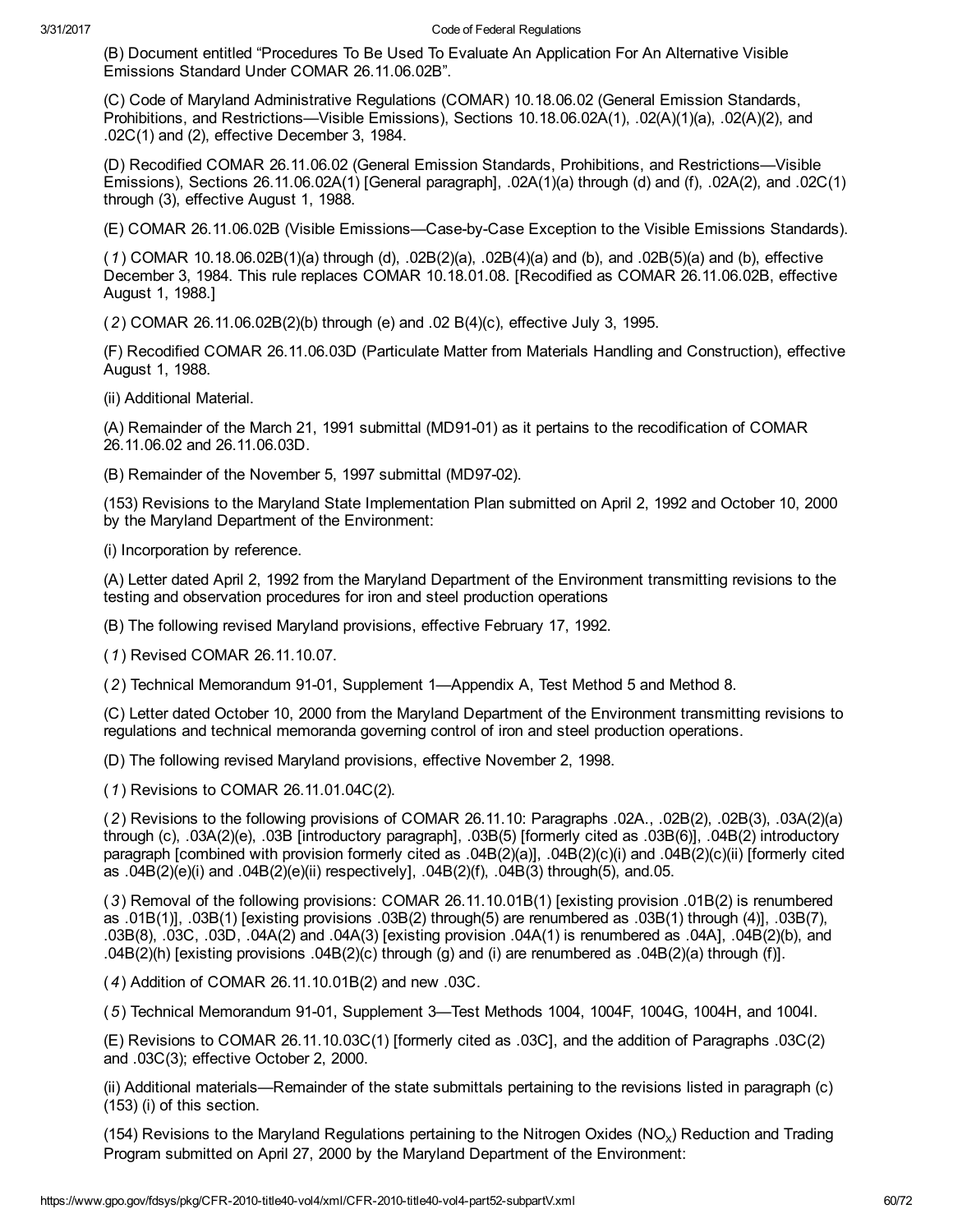(i) Incorporation by reference.

(A) Letter of April 27, 2000 from the Maryland Department of the Environment transmitting additions to the Maryland State Implementation Plan pertaining to the  $NO<sub>x</sub>$  Reduction and Trading Program.

(B) Revisions to COMAR 26.11.29,  $NO<sub>x</sub>$  Reduction and Trading Program and COMAR 26.11.30, Policies and Procedures Relating to Maryland's  $NO<sub>x</sub>$  Reduction and Trading Program, effective May 1, 2000.

(1) Addition of COMAR 26.11.29.01 through COMAR 26.11.29.15.

(2) Addition of COMAR 26.11.30.01 through COMAR 26.11.30.09.

(ii) Additional material. Remainder of April 27, 2000 submittal pertaining to the  $NO<sub>x</sub>$  Reduction and Trading Program.

(155) Revisions to the Maryland Regulations for  $NO<sub>x</sub>$  RACT regulations submitted on September 8, 2000 by the Maryland Department of the Environment:

(i) Incorporation by reference.

(A) Letter of September 8, 2000 from the Maryland Department of the Environment transmitting the Maryland  $NO<sub>x</sub>$  RACT regulations.

(B) The Maryland  $NO<sub>x</sub>$  RACT regulations found at COMAR 26.11.09.08, effective October 18, 1999, as revised effective September 18, 2000. This rule replaces COMAR 26.11.09.08, effective May 10, 1993, as revised effective June 20, 1994 and May 8, 1995.

(C) Addition of COMAR 26.11.09.01B(3-1) (definition of the term "high heat release unit"), effective September 18, 2000.

(ii) Additional materials—Remainder of September 8, 2000 submittal.

(156) Revision to the Maryland Regulations replacing the existing regulation and adopting a new regulation for control of volatile organic compounds (VOC) from expandable polystyrene operations (EPO) submitted on October 20, 2000 by the Maryland Department of the Environment:

(i) Incorporation by reference.

(A) Letter of October 20, 2000 from the Maryland Department of the Environment transmitting the EPO regulations.

(B) The Maryland EPO regulations found at COMAR 26.11.19.19, effective October 2, 2000. This rule replaces COMAR 26.11.19.19, effective July 3, 1995.

(ii) Additional materials—Remainder of the October 20, 2000 submittal.

(157) Revision to the Maryland Regulations establishing VOC reasonably available control technology (RACT) standards for facilities that recycle bakery and confectionary waste submitted on October 31, 2000 by the Maryland Department of the Environment:

(i) Incorporation by reference.

(A) Letter of October 31, 2000 from the Maryland Department of the Environment transmitting the VOC RACT regulations for facilities that recycle bakery and confectionary waste.

(B) The Maryland VOC RACT regulations for facilities that recycle bakery and confectionary waste found at COMAR 26.11.19.28, effective October 2, 2000.

(ii) Additional materials—Remainder of the October 31, 2000 submittal.

(158) Revision to the Maryland Regulations which adopt by reference the EPA definition of VOC found at 40 CFR 51.100(s), update the Maryland regulation references to the federal PSD regulations at 40 CFR 52.21 and include other miscellaneous revisions submitted on February 6, 1998 by the Maryland Department of the Environment:

(i) Incorporation by reference.

(A) Letter of February 6, 1998 from the Maryland Department of the Environment transmitting the adoption of the federal definition of VOC, federal reference updates and other miscellaneous revisions.

(B) The amendment to COMAR 26.11.01.01B(37) and COMAR 26.11.06.14 which updates the references for incorporation of the federal PSD regulations found at 40 CFR 52.21 from the 1993 to the 1996 edition of the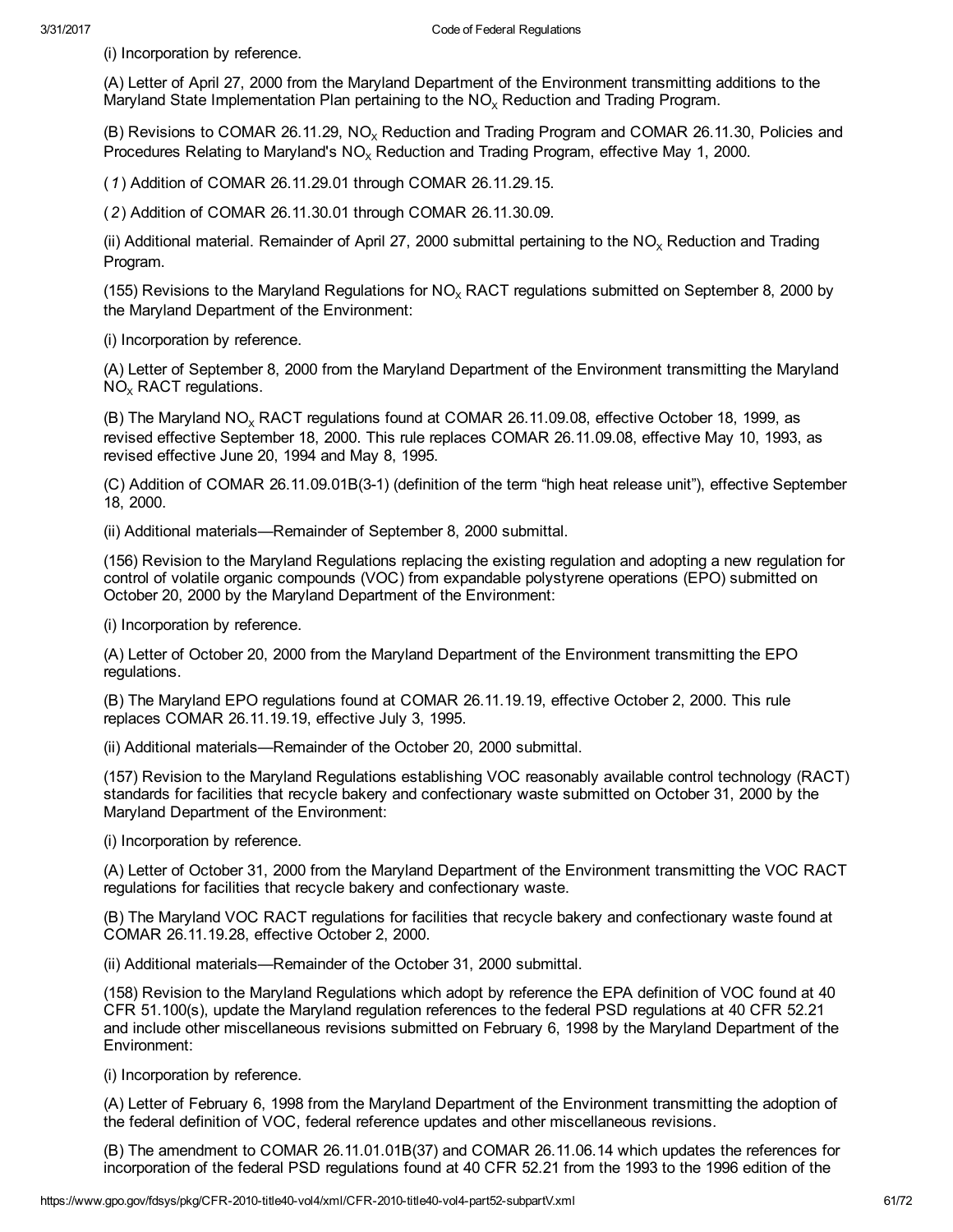CFR and include other miscellaneous revisions (COMAR 26.11.01.01B(6-1) and COMAR 26.11.06.06A(1)(d)), effective June 30, 1997.

(C) The amendment to COMAR 26.11.01.01B(53) which adopts by reference the EPA definition of VOC found at 40 CFR 51.100(s), 1996 edition of CFR, effective September 22, 1997.

(ii) Additional materials—Remainder of the February 6, 1998 submittal.

(159) Revision to the Maryland Regulations updating the references to the federal definition of VOC at 40 CFR 51.100(s) and the federal PSD regulations at 40 CFR 52.21, submitted on November 16, 2000 by the Maryland Department of the Environment:

(i) Incorporation by reference.

(A) Letter of November 16, 2000 from the Maryland Department of the Environment transmitting the updates to the Maryland regulation references to the federal definition of VOC at 40 CFR 51.100(s) and the federal PSD regulations at 40 CFR 52.21.

(B) The amendments to COMAR 26.11.01.01B(37) and COMAR 26.11.06.14 which update the reference for incorporation of the federal PSD regulations found at 40 CFR 52.21 from the 1996 to the 1999 edition of the CFR and the amendment to COMAR 26.11.01.01B(53) which updates the federal reference for incorporation of the EPA definition of VOC found at 40 CFR 51.100(s) from the 1996 to the 1999 edition of the CFR, effective October 16, 2000.

(ii) Additional materials—Remainder of the November 16, 2000 submittal.

(160) Revisions to the Maryland Regulation, COMAR 26.11.19, Volatile Organic Compounds from Specific Processes, submitted on October 5, 2001 by the Maryland Department of the Environment.

(i) Incorporation by reference.

(A) Letter of October 5, 2001 from the Maryland Department of the Environment transmitting Maryland Regulation, COMAR 26.11.19.29, Control of Volatile Organic Compounds From Distilled Spirits Facilities.

(B) Additions of COMAR 26.11.19.29, Control of Volatile Organic Compounds From Distilled Spirits Facilities, adopted by the State of Maryland on September 11, 2000 and effective October 2, 2000.

(C) Revisions to COMAR 26.11.19.29, Control of Volatile Organic Compounds From Distilled Spirits Facilities, adopted by the State of Maryland on September 25, 2001 and effective October 15, 2001.

(ii) Additional materials—Remainder of the State submittals pertaining to the revisions listed in paragraphs (c) (160)(i)(B) and (C) of this section.

(161) Revisions to the State of Maryland Regulations pertaining to the repeal of COMAR 26.11.11.04, Petroleum Refineries, submitted on January 4, 2001, by the Maryland Department of the Environment:

(i) Incorporation by reference.

(A) Letter of January 4, 2001, from the Maryland Department of the Environment transmitting amendments to COMAR 26.11.11 to repeal Regulation 26.11.11.04, Petroleum Refineries.

(B) Amendments to COMAR 26.11.11, Control of Petroleum Products Installations, including Asphalt Paving and Asphalt Concrete Plants, repealing Regulation 26.11.11.04, Petroleum Refineries, effective October 5, 1998.

(ii) Additional Material. Remainder of the January 4, 2001 submittal pertaining to the repeal of COMAR 26.11.11.04, Petroleum Refineries.

(162) Revisions to the Maryland State Implementation Plan submitted on February 5, 2001 by the Maryland Department of the Environment:

(i) Incorporation by reference.

(A) A letter dated February 5, 2001 from the Maryland Department of the Environment transmitting revisions to the Maryland State Implementation Plan, consisting of the addition of COMAR 26.11.19.30 Control of Volatile Organic Compounds from Organic Chemical Production.

(B) Addition of new COMAR 26.11.19.30 Control of Volatile Organic Compounds from Organic Chemical Production, adopted by the Secretary of the Environment on December 6, 2000 and effective on January 8, 2001, including the following:

(1) addition of new COMAR 26.11.19.30 A. Definitions.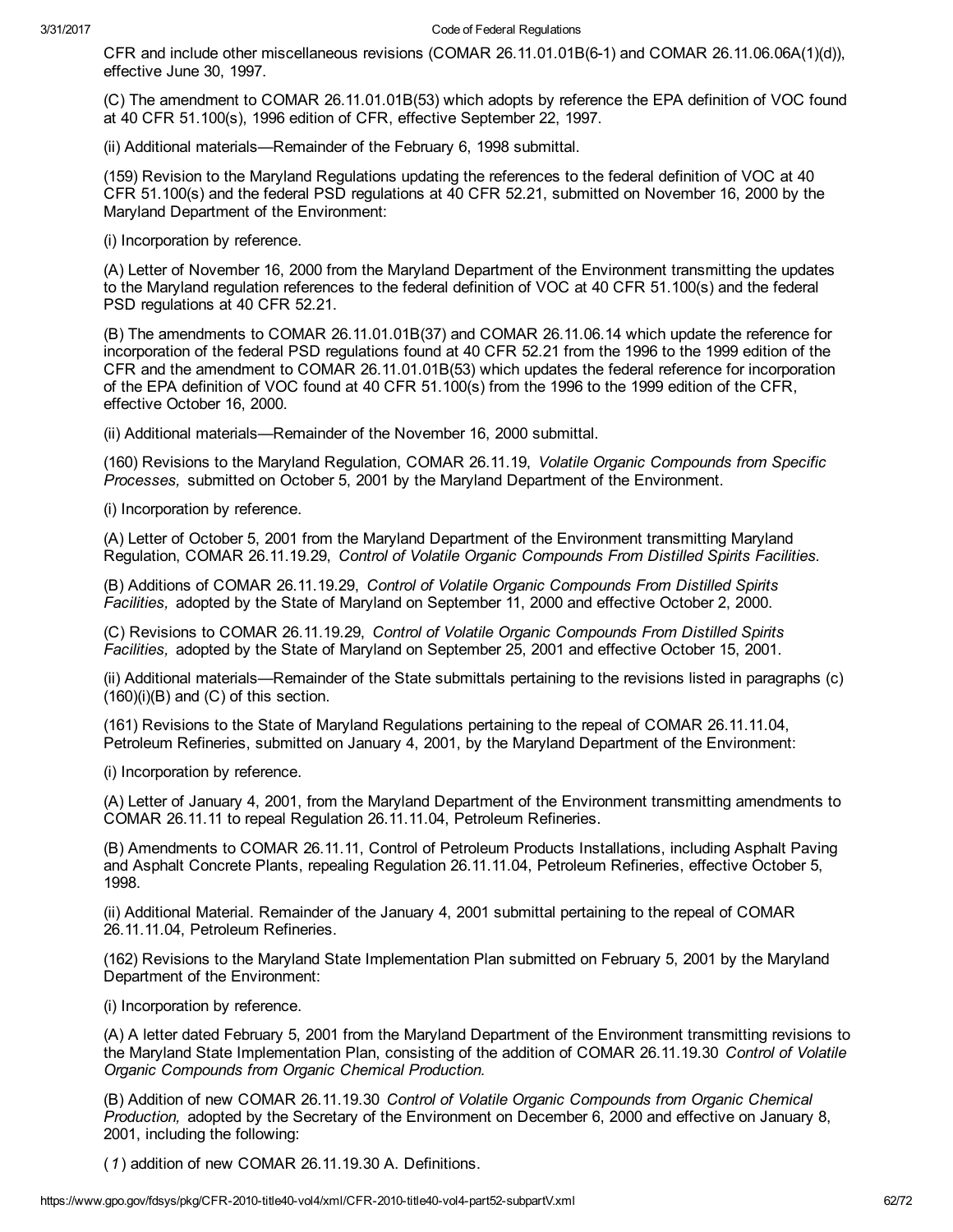(2) addition of new COMAR 26.11.19.30 B. Terms Defined.

(3) addition of new COMAR 26.11.19.30.C. Applicability.

(4) addition of new COMAR 26.11.19.30.D. General Requirements.

(5) addition of new COMAR 26.11.19.30.E. Demonstration of Compliance.

(ii) Additional materials—Remainder of the February 5, 2001 submittal.

(163) Revisions to the Maryland Regulations submitted on January 8, 2001 by the Maryland Department of the Environment:

(i) Incorporation by reference.

(A) Letter dated January 8, 2001 from the Maryland Department of the Environment transmitting regulations that establish reasonably available control technology (RACT) requirements for those sources at integrated steel mills that cause emissions of volatile organic compounds (VOCs).

(B) The following revisions to COMAR 26.11.10, effective December 25, 2000:

(1) Addition of COMAR 26.11.10.01B(1) through .0B(5) inclusive, and .01B(8.) [existing provisions .01B(1) and .01B(2) are renumbered as .01B(6) and .01B(7) respectively].

(2) New COMAR 26.11.10.06 (Control of Volatile Organic Compounds from Iron and Steel Production Installations).

(3) Revisions to COMAR 26.11.10.07 (Testing and Observation Procedures).

(C) Letter dated May 29, 2001 from the Maryland Department of the Environment, noting the correction of a typographical error made in the Maryland Register publication of the Iron and Steel VOC RACT rule.

(ii) Additional materials—Remainder of the state submittal pertaining to the regulations listed in paragraph (c) (163)(i)(B) of this section.

(164) Revisions to the Maryland State Implementation Plan submitted on February 6, 1998 and May 14, 2001 by the Maryland Department of the Environment:

(i) Incorporation by reference.

(A) Letter of May 14, 2001 from the Maryland Department of the Environment transmitting revisions to COMAR 26.11.01.01 (General Administrative Definitions).

(B) The following revised provisions of COMAR 26.11.01.01, effective June 20, 1994:

(1) 26.11.01.01A.

(2) 26.11.01.01B(1) through .01B(20), except for .01B(3) and .01B(13).

(3) 26.11.01.01B(24) through .01B(36), except for .01B(25).

(4) 26.11.01.01B(38) through .01B(53).

(C) Letter of February 6, 1998 from the Maryland Department of the Environment transmitting revisions to COMAR 26.11.01.01 (General Administrative Definitions).

(D) Revised COMAR 26.11.01.01B(43) [definition of "source"], effective June 30, 1997.

(ii) Additional Material.

(A) Remainder of May 14, 2001 submittal.

(B) Remainder of February 6, 1998 submittal related to the revised definition of "source."

(165) Revisions to the Maryland State Implementation Plan submitted on June 12, 2001 by the Maryland Department of the Environment:

(i) Incorporation by reference.

(A) Letter of June 12, 2001 from the Maryland Department of the Environment transmitting revisions to COMAR 26.11.04 (Ambient Air Quality Standards).

(B) The following revised provisions of COMAR 26.11.04, effective May 8, 1995:

(1) Revised chapter title of COMAR 26.11.04.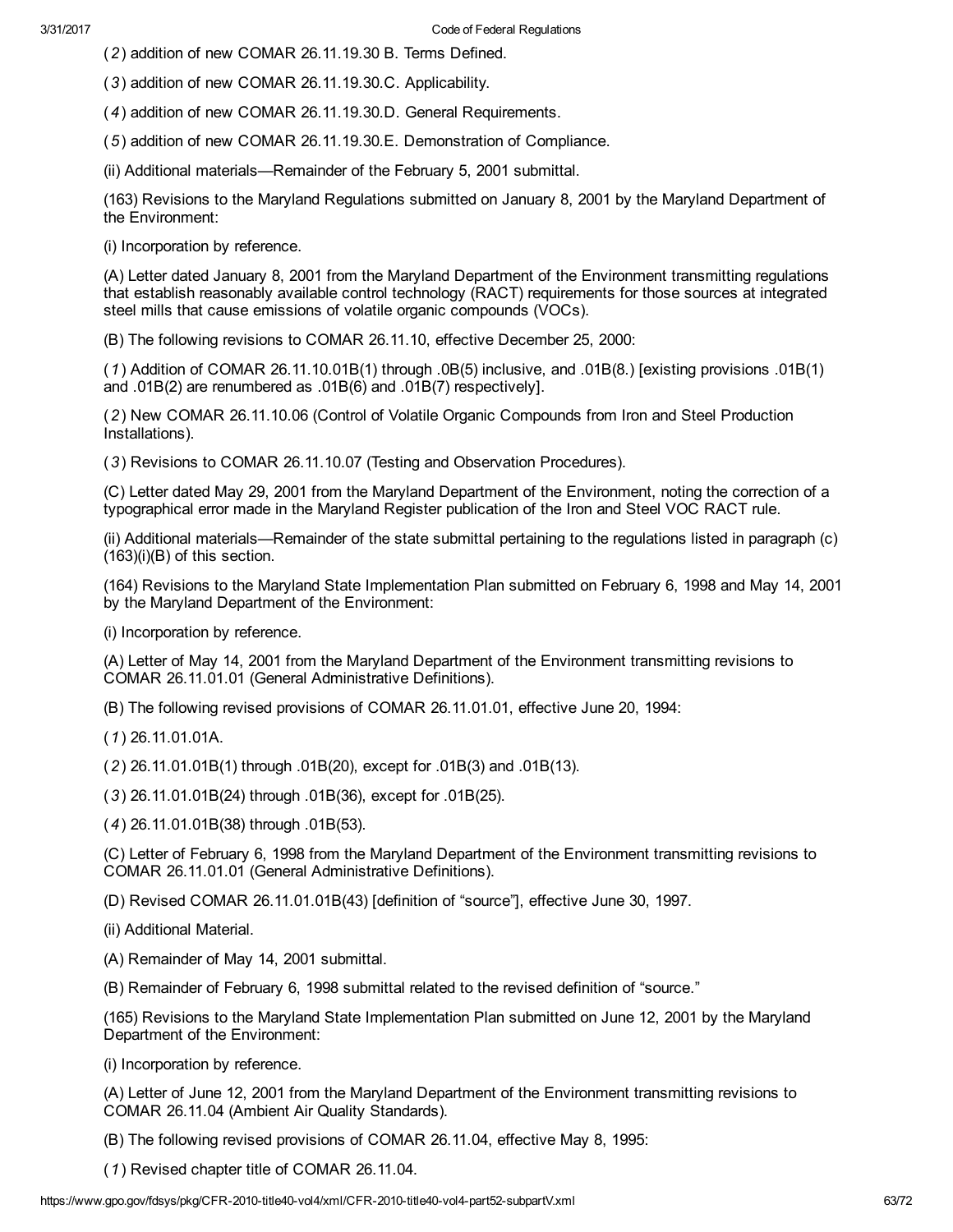(2) New 26.11.04.03 through .09 (formerly COMAR 26.11.03.01 through .07 [StateAdopted National Ambient Air Quality Standards and Guidelines], effective prior to May 8, 1995).

(3) Addition of COMAR 26.11.04.02.

(ii) Additional Material.

(A) Remainder of June 12, 2001 submittal.

(166) Revisions to the Maryland State Implementation Plan submitted on August 20, 2001 by the Maryland Department of the Environment consisting of Reasonably Available Control Technology (RACT) requirements to reduce volatile organic compound (VOC) emissions from marine vessel coating operations.

(i) Incorporation by reference.

(A) A letter dated August 20, 2001 from the Maryland Department of the Environment transmitting an addition to Maryland's State Implementation Plan, pertaining to volatile organic compound (VOC) regulations in Maryland's air quality regulations, COMAR 26.11.19.27.

(B) Addition of new COMAR 26.11.19.27—Control of Volatile Organic Compounds from Marine Vessel Coating Operations, effective on October 20, 1997.

(ii) Additional materials—Remainder of the August 20, 2001 submittal pertaining to COMAR 26.11.19.27— Control of VOC Emissions from Marine Vessel Coating Operations.

(167)(i) Incorporation by reference.

(A) Letter dated February 21, 2001 submitted by the Maryland Department of the Environment transmitting the source-specific VOC RACT determination for the Thomas Manufacturing Corporation Inc., in the form of a Consent Order.

(B) Consent Order for the Thomas Manufacturing Corporation Inc., dated February 6, 2001, with an effective date of February 15, 2001.

(ii) Additional materials—Other materials submitted by the State of Maryland in support of and pertaining to the RACT determination for the source listed in paragraph  $(c)(167)(i)$ (B) of this section.

(168) SIP revision submitted on April 25, 2001 by the State of Maryland consisting of a Consent Order dated April 16, 2001 between the Maryland Department of the Environment and Constellation Power Source Generation Inc. The Consent Order establishes a systemwide interfacility emissions averaging plan to comply with NO<sub>Y</sub> RACT requirements at five facilities owned by Constellation Power Source Generation Inc. and located in the State of Maryland.

(i) Incorporation by reference.

(A) Letter of April 25, 2001 from the Maryland Department of the Environment (MDE) transmitting a Consent Order issued by MDE to Constellation Power Source Generation, Inc. establishing an averaging plan at five electric generating plants as a means of compliance with the  $NO<sub>x</sub> RACT$  requirements.

(B) Consent Order between the Maryland Department of the Environment and Constellation Power Source Generation, Inc. dated April 16, 2001.

(C) NO<sub>x</sub> RACT Averaging Plan Proposal submitted by Constellation Power Source Generation, Inc. dated November 6, 2000.

(ii) Additional materials—Remainder of the state submittal pertaining to the revision listed in paragraph (c)(168) of this section.

(169) Revisions to the Maryland Regulation, COMAR 26.11.19, Volatile Organic Compounds from Specific Processes, submitted on October 5, 2001 by the Maryland Department of the Environment.

(i) Incorporation by reference.

(A) Letter of October 5, 2001 from the Maryland Department of the Environment transmitting Maryland Regulation, COMAR 26.11.19.13-1, Aerospace Coating Operations.

(B) Addition of COMAR 26.11.19.13-1, Aerospace Coating Operations, adopted by the State of Maryland on September 11, 2000 and effective October 2, 2000.

(C) Revisions to COMAR 26.11.19.13-1, Aerospace Coating Operations, adopted by the State of Maryland on September 25, 2001 and effective October 15, 2001.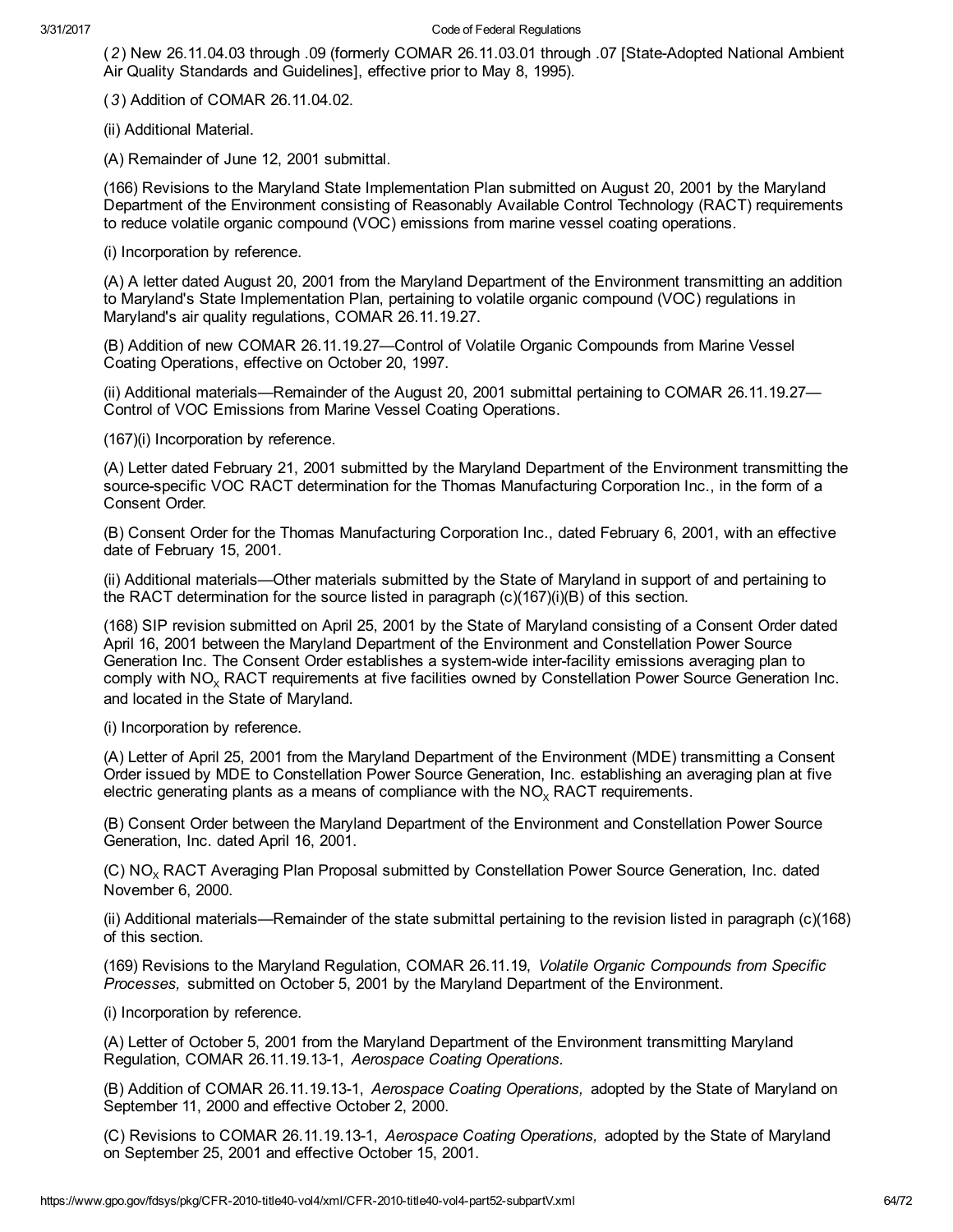(ii) Additional materials—Remainder of the State submittals pertaining to the regulations listed in paragraphs  $(c)(169)(i)(B)$  and  $(C)$  of this section.

(170) Revisions to the Maryland Regulation, COMAR 26.11.14, Control of Emissions from Kraft Pulp Mills, submitted on October 5, 2001 by the Maryland Department of the Environment.

(i) Incorporation by reference.

(A) Letter of October 5, 2001 from the Maryland Department of the Environment transmitting Maryland Regulations COMAR 26.11.14.01, 26.11.14.02 and 26.11.14.06, Control of Emissions from Kraft Pulp Mills.

(B) Additions of COMAR 26.11.14.01, COMAR 26.11.14.02 and COMAR 26.11.14.06, Control of Emissions from Kraft Pulp Mills, adopted by the State of Maryland on December 13, 2000 and effective January 8, 2001.

(C) Revisions to COMAR 26.11.14.01 and COMAR 26.11.14.06, Control of Emissions from Kraft Pulp Mills, adopted by the State of Maryland on September 25, 2001 and effective October 15, 2001.

(ii) Additional materials—Remainder of the State submittals pertaining to the revisions listed in paragraphs (c)  $(170)(i)(B)$  and  $(C)$  of this section.

(171) Revisions to the Code of Maryland Administrative Regulations (COMAR) which update the Maryland regulation references to both the Federal Prevention of Significant Deterioration (PSD) regulations found at § 52.21 and the EPA definition of "volatile organic compound" (VOC) found at 40 CFR 51.100(s) of the 2000 edition of the Code of Federal Regulations, submitted on December 11, 2001 by the Maryland Department of the Environment:

(i) Incorporation by reference.

(A) Letter of December 11, 2001 from the Maryland Department of the Environment transmitting updated references to the Code of Federal Regulations (CFR) with regard to the Prevention of Significant Deterioration (PSD) regulations and the definition of "volatile organic compound" (VOC).

(B) Revisions to COMAR 26.11.01.01B(37) and COMAR 26.11.06.14 effective December 10, 2001, which updates the references for incorporation of the Federal PSD regulations found at § 52.21 from the 1999 to the 2000 edition of the CFR.

(C) The revision to COMAR 26.11.01.01B(53) effective December 10, 2001, which updates the references of the EPA definition of VOC found at 40 CFR 51.100(s) from the 1999 edition to the 2000 edition of CFR.

(ii) Additional material. Remainder of the State submittals pertaining to the revisions listed in paragraphs (c)  $(171)(i)(B)$  and  $(C)$  of this section.

(172) Revision to the Code of Maryland Administrative Regulations (COMAR) governing general records and information requirements, submitted on December 11, 2001 by the Maryland Department of the Environment:

(i) Incorporation by reference.

(A) Letter of December 11, 2001 from the Maryland Department of the Environment transmitting revisions to COMAR 26.11.01.05 (Records and Information).

(B) Revised COMAR 26.11.01.05, effective June 30, 1997, replacing COMAR 26.11.01.05, effective July 18, 1980, as recodified August 1, 1988.

(C) Revision to the introductory paragraph of COMAR 26.11.01.05A., effective December 10, 2001.

(ii) Additional material. Remainder of the State submittals pertaining to the revisions listed in paragraphs (c)  $(172)(i)(B)$  and  $(C)$  of this section.

(173) Revisions to the Maryland State Implementation Plan submitted on February 6, 1998 by the Maryland Department of the Environment:

(i) Incorporation by reference.

(A) A letter dated February 6, 1998 from the Maryland Department of the Environment transmitting additions to Maryland's State Implementation Plan, concerning exemption of certain intermittent visible emissions requirements at Federal facilities, establishment of specific requirements for safety determinations at Federal facilities, and amendment to open burning distance limitations under the "open fire" rule.

(B) The following additions and revisions to the Code of Maryland Administrative Regulations (COMAR), effective August 11, 1997:

(1) COMAR 26.11.06.02A(1)—introductory text of paragraph (1)[revised], and 26.11.06.02A(1)(j) [added].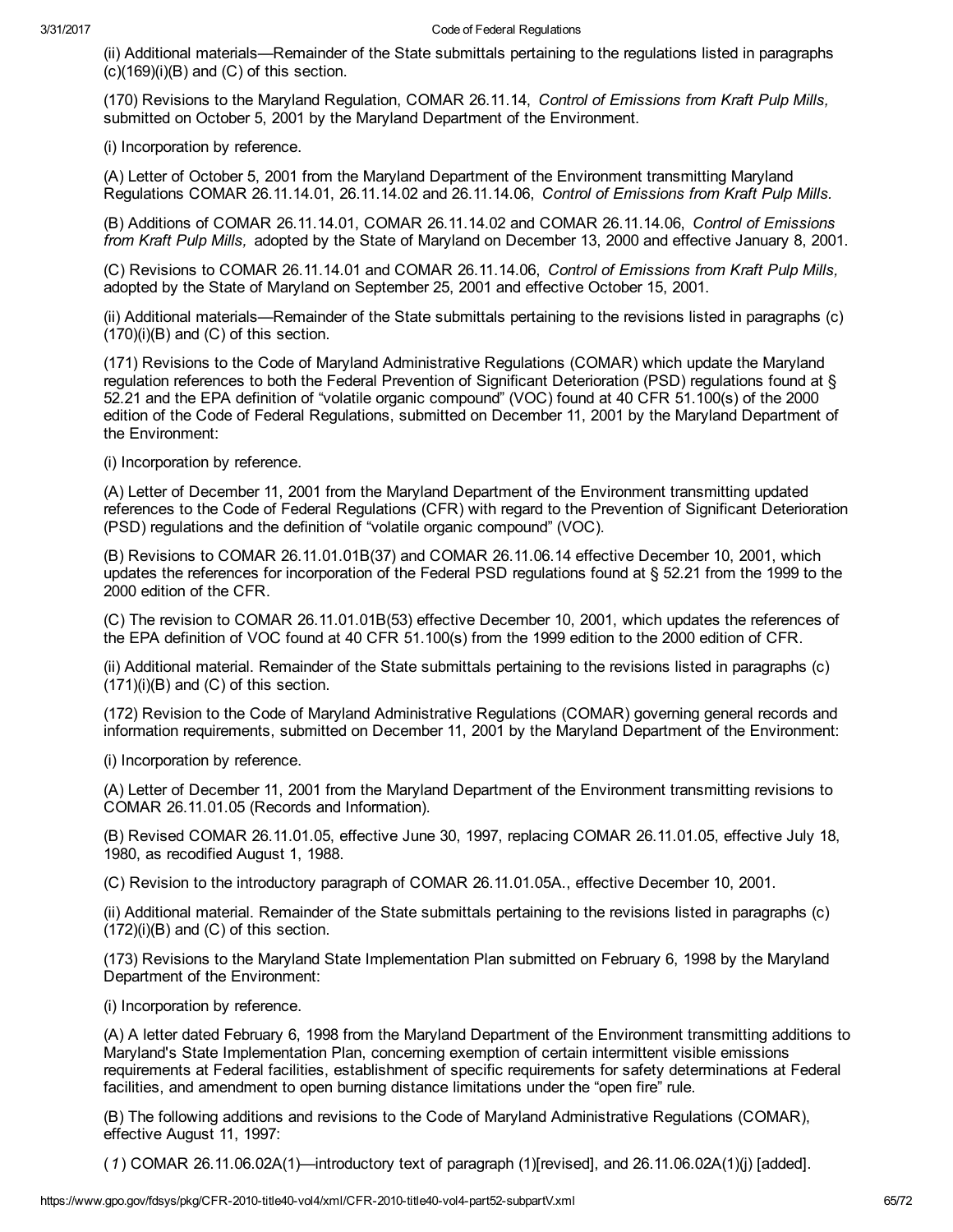(2) COMAR 26.11.07.01B(5) [added], 26.11.07.03B(1)(c) [revised], and 26.11.07.06 [added].

(ii) Additional materials—Remainder of the February 6, 1998 submitted by the Maryland Department of the Environment pertaining to the amendments in paragraph (c)(173)(i) (B) of this section.

(174) Revisions to the Maryland State Implementation Plan submitted on November 20, 2001, by the Maryland Department of the Environment:

(i) Incorporation by reference.

(A) Letter dated November 20, 2001 from the Maryland Department of the Environment transmitting a revision to Maryland State Implementation Plan concerning an alternative method for a source to achieve compliance with volatile organic compound (VOC) requirements for specific processes.

(B) Revisions to Code of Maryland Administrative Regulation (COMAR) 26.11.19.02B (Applicability, Determining Compliance, Reporting and General Requirements—Method of Compliance), effective May 4, 1998, which revises paragraph .02B(2)(c), adds a new paragraph .02B(2)(d), and renumbers former paragraph .02B(2)(d) as .02B(2)(e).

(ii) Additional materials—Remainder of the State submittal pertaining to the revision listed in paragraph (c) (174)(i) of this section.

(175) Revisions to the Maryland State Implementation Plan submitted on December 6, 2001, by the Maryland Department of the Environment:

(i) Incorporation by reference.

(A) Letter dated December 6, 2001 from the Maryland Department of the Environment transmitting additions to Maryland's State Implementation Plan, concerning good operating practices, equipment cleanup procedures, and volatile organic compound (VOC) storage tank vapor control requirements for specific processes.

(B) Addition of Code of Maryland Administrative Regulation (COMAR) 26.11.19.02I—(Applicability, Determining Compliance, Reporting and General Requirements—Good Operating Practices, Cleanup, and VOC Storage), effective December 10, 2001.

(ii) Additional Materials—Remainder of the State submittal pertaining to the revision listed in paragraph (c) (175)(i) of this section.

(176) Revisions to the Maryland State Implementation Plan submitted by the Maryland Department of the Environment:

(i) Incorporation by reference.

(A) Letter of December 6, 2001 from the Maryland Department of the Environment transmitting revisions to Maryland's State Implementation Plan concerning VOC requirements for facilities that produce inorganic chemicals and polytetrafluoroethylene (PTFE) products.

(B) The following revisions to Code of Maryland Administrative Regulation (COMAR) 26.11.19.30 (Control of Volatile Organic Compounds from Chemical Production and Polytetrafluoroethylene Installations), effective December 10, 2001:

(1) Revised title for COMAR 26.11.19.30.

(2) Addition of paragraphs .30B(31), .30B(32), .30B(41), .30B(42), .30B(5)(b), and .30E(1) through (5) inclusive.

(3) Renumbering of former paragraphs .30B(5), .30C(3), and .30E(1) as paragraphs .30B(5)(a), .30C(2) and .30F respectively.

(4) Revisions to paragraphs .30C(1), renumbered .30C(2), .30D. (paragraph title), .30D(1), .30D(2), .30D(3), .30D(4) (introductory paragraph) and .30F.

(5) Removal of former paragraphs .30C(2) and .30E(2).

(C) Letter of November 6, 2002 from the Maryland Department of the Environment transmitting revisions to Maryland's State Implementation Plan concerning VOC requirements for facilities that produce inorganic chemicals and polytetrafluoroethylene (PTFE) products.

(D) The following revisions to Code of Maryland Administrative Regulation (COMAR) 26.11.19.30 (Control of Volatile Organic Compounds from Chemical Production and Polytetrafluoroethylene Installations), effective November 11, 2002: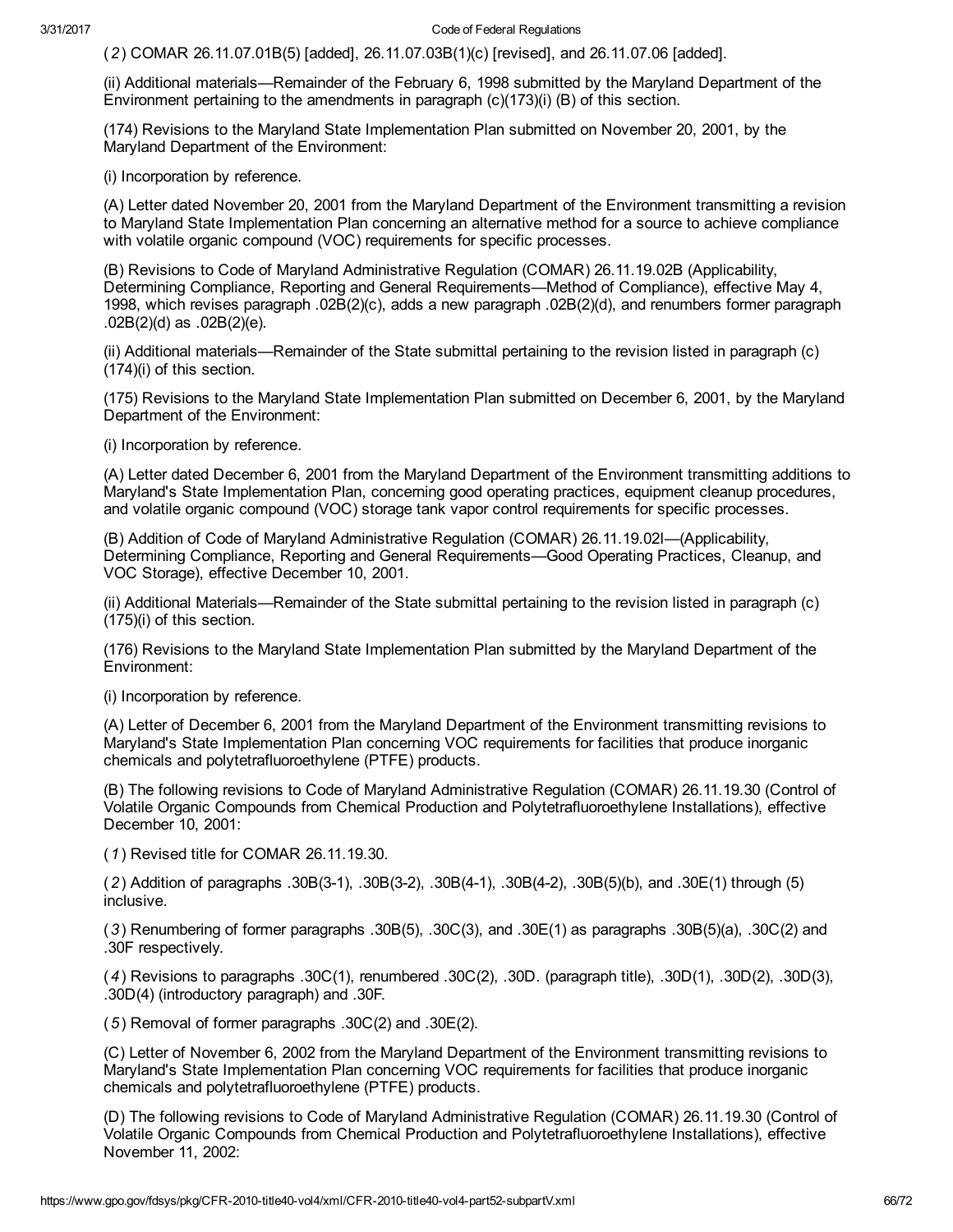(1) Revisions to paragraphs  $.30B(4-1)$ ,  $.30B(4-2)$ ,  $.30C(2)$ ,  $.30C(3)$ , and  $.30E(1)$ .

(2) Addition of paragraphs .30B(43), .30B(44), and .30E(6).

(ii) Additional materials—Remainder of the State submittal pertaining to the revision listed in paragraph (c) (176)(i) of this section.

(177) Revisions to the Code of Maryland Administrative Regulation (COMAR) 26.11.19.18 pertaining to the establishment of a VOC limit for overprint varnish used in the cosmetic industry, submitted on June 21, 2002, by the Maryland Department of the Environment:

(i) Incorporation by reference.

(A) Letter of June 21, 2002, from the Maryland Department of the Environment transmitting amendments to Regulation .18, Control of Volatile Organic Compound Emissions from Screen Printing and Digital Imaging, under COMAR 26.11.19, Volatile Organic Compounds from Specific Processes.

(B) Additions and Revisions to COMAR 26.11.19.18, Control of Volatile Organic Compound Emissions from Screen Printing and Digital Imaging under COMAR 26.11.19, Volatile Organic Compounds from Specific Processes, effective June 10, 2002:

(1) Revised COMAR 26.11.19.18A(4)(a) and added COMAR 26.11.19.18A(4)(b), revising the definition of the term "Clear coating."

(2) Added COMAR 26.11.19.18A (101), adding a definition for the term "Overprint varnish."

(3) Added COMAR 26.11.19.18C(1)(a) (General Requirements for Screen Printing). Former COMAR 26.11.19.18C(1)(a) through (c) is renumbered as 26.11.19.18C(1)(b) through (d).

(ii) Additional Materials—Remainder of the State submittal pertaining to the revisions listed in paragraph (c) (177)(i) of this section.

(178) Revisions to the Maryland State Implementation Plan for Stage II Vapor Recovery at Gasoline Dispensing Facilities submitted on May 23, 2002 by the Maryland Department of the Environment:

(i) Incorporation by reference.

(A) Letter of May 23, 2002 from the Maryland Department of the Environment transmitting revisions to the Maryland State Implementation Plan pertaining to Stage II Vapor Recovery at Gasoline Dispensing Facilities.

(B) The following revisions and additions to COMAR 26.11.24, effective on April 15, 2002:

(1) Revisions to .01B(1) and (17); addition of .01B(18) and .01B(19).

 $(2)$  Addition of  $.01-1$ .

(3) Revisions to .02C(1) and (3); addition of .02D, .02E and .02F.

(4) Revisions to .03F; addition of .03H and .03I.

(5) Revisions to .04A (introductory paragraph), .04B, .04C and .04C(1); addition of .04A(1) through .04A(5) and .04C(2).

(6) Revisions to .07A, .07B and .07D; addition of .07E.

(ii) Additional materials—Remainder of the State submittal(s) pertaining to the revisions listed in paragraph (c) (178)(i) of this section.

(179) Revisions to the Code of Maryland Administrative Regulation (COMAR) 11.14.08 pertaining to the request for delay in the incorporation of On-board Diagnostics testing in the state's Vehicle Inspection and Maintenance Program submitted on July 9, 2002 by the Maryland Department of the Environment:

(i) Incorporation by reference.

(A) Letter of July 9, 2002 from the Maryland Department of the Environment transmitting amendments to Regulations .03, .06, .09, .12, and .16 under COMAR 11.14.08, Vehicle Emissions Inspection Program.

(B) Additions and revisions to COMAR 11.14.08.03, .06, .09, .12, and .16, effective June 10, 2002:

(1) Added COMAR 11.14.08.03E.

(2) Revised COMAR 11.14.08.06A(3)(r), .09F, .12C(1) through (3) inclusive, and .16D.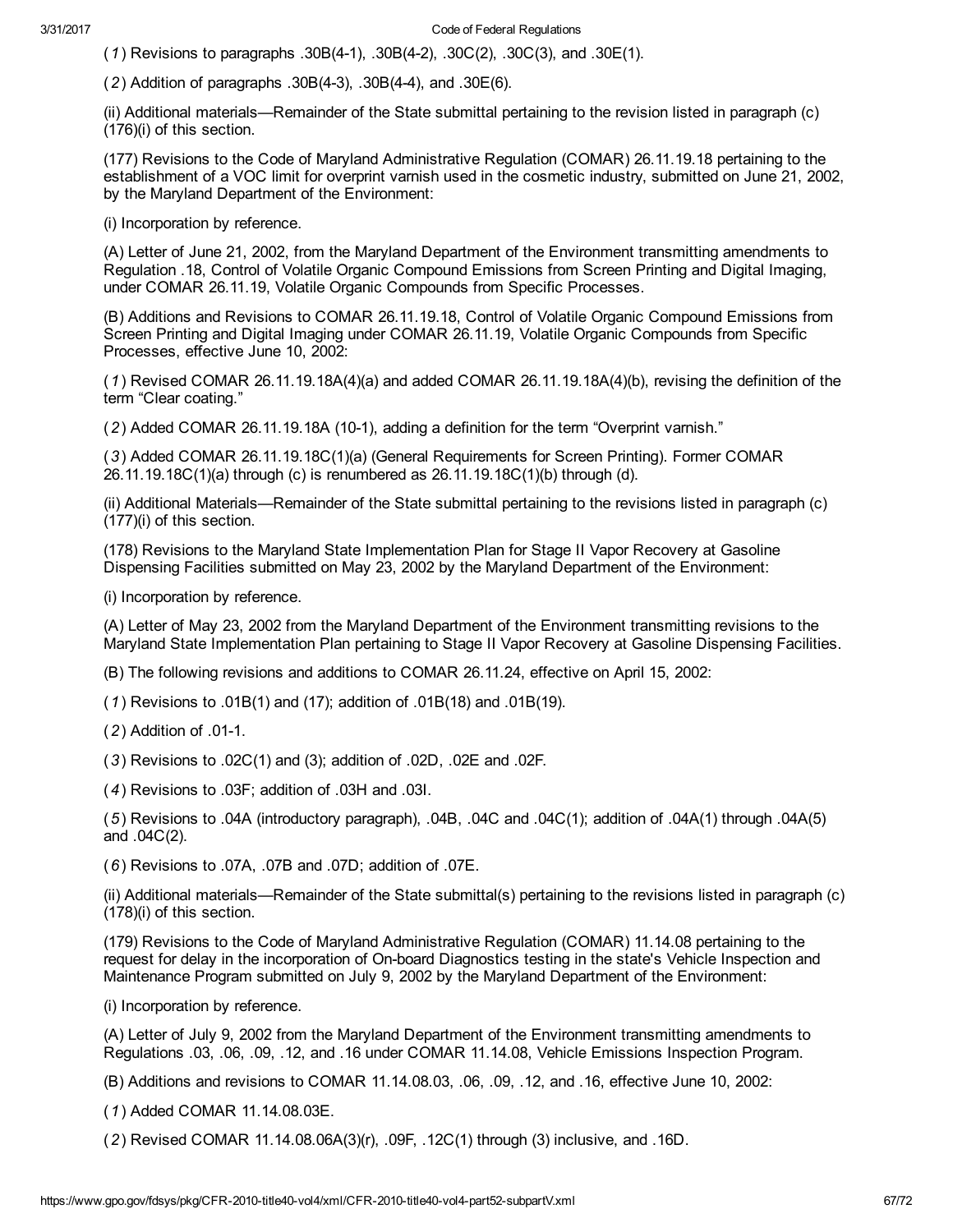(ii) Additional Materials—Remainder of the State submittal(s) pertaining to the revisions listed in paragraph (c) (179)(i) of this section.

(180) Revisions to the Code of Maryland Administrative Regulations (COMAR) submitted on November 18, 2002 and November 26, 2002 by the Maryland Department of the Environment:

(i) Incorporation by reference.

(A) Letter of November 18, 2002 from the Maryland Department of the Environment transmitting the removal of Code of Maryland Administrative Regulation (COMAR) 10.18.03.08—the State ambient air quality standard for hydrocarbons.

(B) Removal of COMAR 10.18.03.08, effective October 14, 1985.

(C) Letter of November 26, 2002 from the Maryland Department of the Environment transmitting revisions to COMAR 10.18.09.05 regarding the removal of provisions granting visible emissions exceptions by control officers in Maryland Areas I, II, V, and VI.

(D) Removal of COMAR 10.18.09.05A(3)(b)(i) and .05A(3)(b)(ii), effective December 3, 1984.

(ii) Additional Material.

(A) Remainder of the State submittals pertaining to the revisions listed in paragraph (c)(180)(i) of this section.

(B) Letter dated January 9, 2003 from the Maryland Air and Radiation Management Administration to the Environmental Protection Agency, Region III, clarifying the reasons for removing the provisions of COMAR 10.18.09.05B(3)(i) and (ii).

(181) Revisions to the Code of Maryland's Administrative Regulations (COMAR) for particulate matter, visible emissions and sulfur compounds submitted on November 6, 2002 by the Maryland Department of the Environment:

(i) Incorporation by reference.

(A) Letter of November 6, 2002 from the Maryland Department of the Environment transmitting the revision consisting of housekeeping and clarification amendments to Regulations .02, .03, and .05 under COMAR 26.11.06 General Emission Standards, Prohibitions and Restrictions.

(B) The following amendments to COMAR 26.11.06—General Emission Standards, Prohibitions and Restrictions, effective November 11, 2002:

(1) Addition of COMAR 26.11.06.02A(1)(k).

(2) Revisions to COMAR 26.11.06.02A(1)(j), .02A(2), .02C(1), .03C (introductory paragraph), .03C(1), and .05A.

(3) Removal of COMAR 26.11.06.02C(3).

(ii) Additional Materials—Remainder of the State submittal pertaining to the revisions listed in paragraph (c) (181)(i) of this section.

(182) Revisions to the Code of Maryland Administrative Regulations (COMAR) under COMAR 26.11.02, Permits, Approvals, and Registration that were adopted from 1995 thorough 1999 and related amendments under COMAR 26.11.06, General Emission Standards, Prohibitions, and Restrictions, and COMAR 26.11.19, Volatile Organic Compounds from Specific Processes on November 1, 2001 by the Maryland Department of the Environment:

(i) Incorporation by reference.

(A) Letter of November 1, 2002 from the Maryland Department of the Environment (MDE) transmitting revisions to COMAR 26.11.02, 26.11.06 and 26.11.19.

(B) The following new provisions of COMAR 26.11.02 (Permits, Approvals and Registration), effective May 8, 1995, replacing COMAR 26.11.02.01 through 26.11.02.16, as amended effective through April 26, 1993:

(1) COMAR 26.11.02.01A; 26.11.02.01B(2), (3), (7) through (9), (11) through (14), (17) through (21), (23) through (28), (34) through (36), (38), (40), (41), (43) through (45), (47), (48), (51) through (53), and (55); and 26.11.02.01C.

(2) COMAR 26.11.02.02 (except .02D), .03, .04 (except .04C(2)), .05 through .10, .11 (except .11C), and .12 through 14.

(C) Revision to COMAR 26.11.06.06E(4)(g), effective May 8, 1995.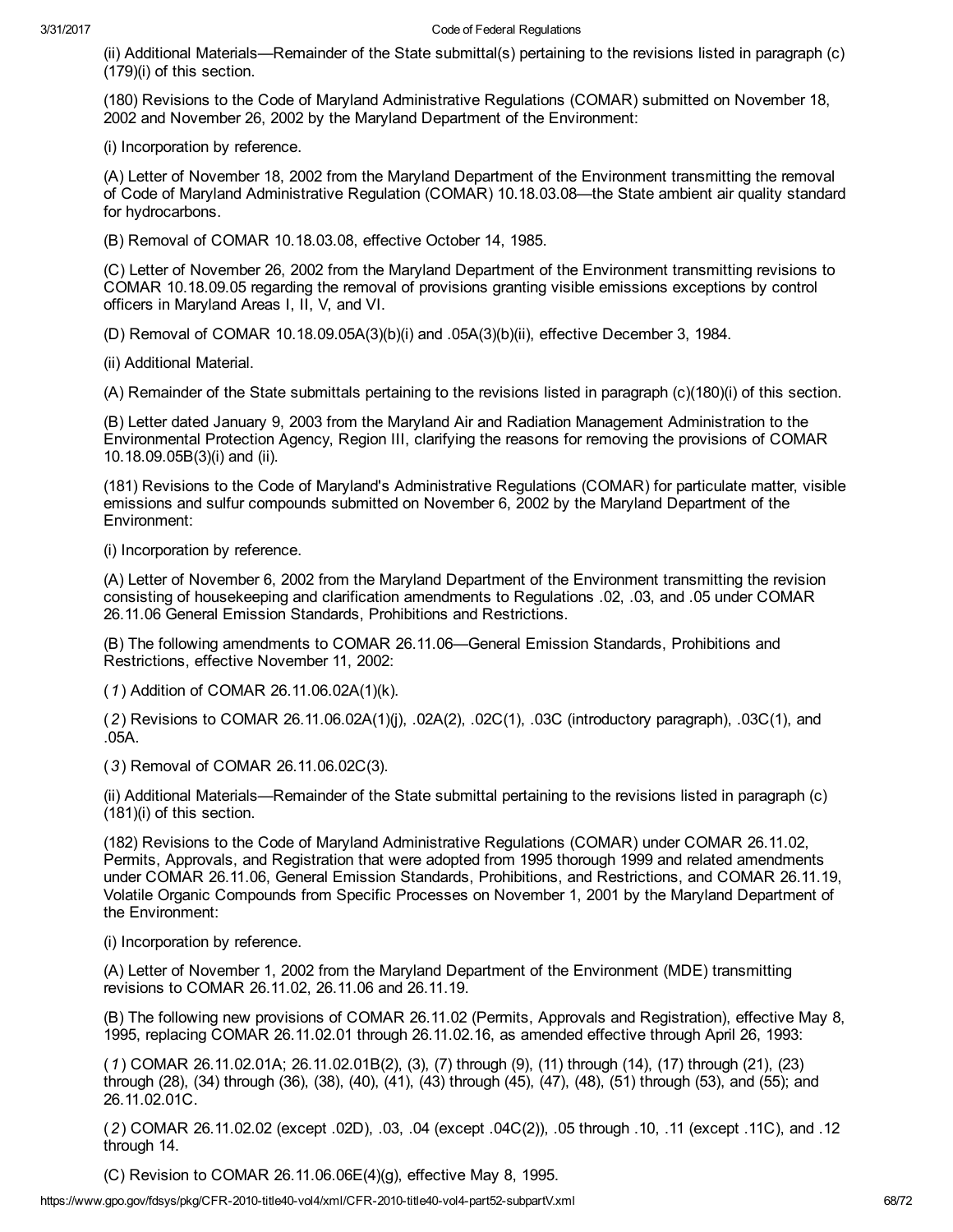(D) Revision to COMAR 26.11.19.02G(3)(b), effective May 8, 1995.

(E) Revisions to COMAR 26.11.02.01B(13), .06B (introductory paragraph) and .06B(5), .10O(2), .10Q(7), .10U, .10V, .11A(1), .12A(1) and (2), .14A(1); addition of 26.11.02.10O(13) and (14), .10W, .11A(2)and .12A(3); removal of 26.11.02.14A(2)—existing .14A(3) is renumbered as .14A(2), effective June 16, 1997.

(F) Revision to COMAR 26.11.02.10E, effective September 22, 1997.

(G) Revision to COMAR 26.11.02.09C, effective May 4, 1998.

(H) Revisions to COMAR 26.11.02.10C, .10V and .10W; addition of COMAR 26.11.02.10X, effective March 22, 1999.

(ii) Additional Materials—Remainder of the State submittal pertaining to the revisions listed in paragraph (c) (182)(i) of this section.

(183) Revisions to the Maryland Regulations pertaining to Control of Fuel Burning Equipment, Stationary Internal Combustion Engines, and Certain Fuel Burning Installations, submitted on November 6, 2002 by the Maryland Department of the Environment:

(i) Incorporation by reference.

(A) Letter dated November 6, 2002 from the Maryland Department of the Environment transmitting revisions to the Maryland State Implementation Plan pertaining to amendments to COMAR 26.11.09.

(B) Revisions to COMAR 26.11.09, Control of Fuel-Burning Equipment, Stationary Internal Combustion Engines, and Certain Fuel-Burning Installations, effective November 11, 2002.

(1) Addition of COMAR 26.11.09.01B(31)—definition of "gas". Existing paragraph .01B(31) is renumbered as  $.01B(3-2)$ .

(2) Revisions to COMAR 26.11.09.05A(3), .05B(2), and .05B(3).

(3) Revisions to COMAR 26.11.09.06A(1), .06A(2), and .06B(4); addition of .06A(3)(c).

(4) Revision to COMAR 26.11.09.08D (introductory paragraph) and .08D(1)(a).

(5) Revision to COMAR 26.11.09.09 by removing existing Table 1 and adding both a new Table 1 and footnotes (a), (b), and (c).

(ii) Additional Materials—Remainder of the State submittal pertaining to the revisions listed in paragraph (c) (183)(i) of this section.

(184) Revisions to the Code of Maryland Administrative Regulations (COMAR) for the Control of VOC Emissions from Portable Fuel Containers submitted on March 8, 2002 by the Maryland Department of the Environment:

(i) Incorporation by reference.

(A) Letter of March 8, 2002 from the Maryland Department of the Environment transmitting an addition to Maryland's State Implementation Plan pertaining to the control of volatile organic compounds (VOC) emissions from portable fuel containers.

(B) Addition of new regulation .07 under COMAR 26.11.13—Control of VOC Emissions from Portable Fuel Containers, adopted by the Secretary of the Environment on December 21, 2001, and effective on January 21, 2002.

(ii) Additional Materials—Remainder of the State submittal pertaining to the revisions listed in paragraph (c) (184)(i) of this section.

(185) Revisions to the Code of Maryland Administrative Regulations (COMAR) on the Control of VOC Emissions from Consumer Products submitted on November 19, 2003 by the Maryland Department of the Environment:

(i) Incorporation by reference.

(A) A letter dated November 19, 2003 from the Maryland Department of the Environment transmitting additions to Maryland's State Implementation Plan pertaining to the control of volatile organic compounds (VOC) emissions from consumer products.

(B) Addition of new COMAR 26.11.32—Control of Emissions of VOC from Consumer Products: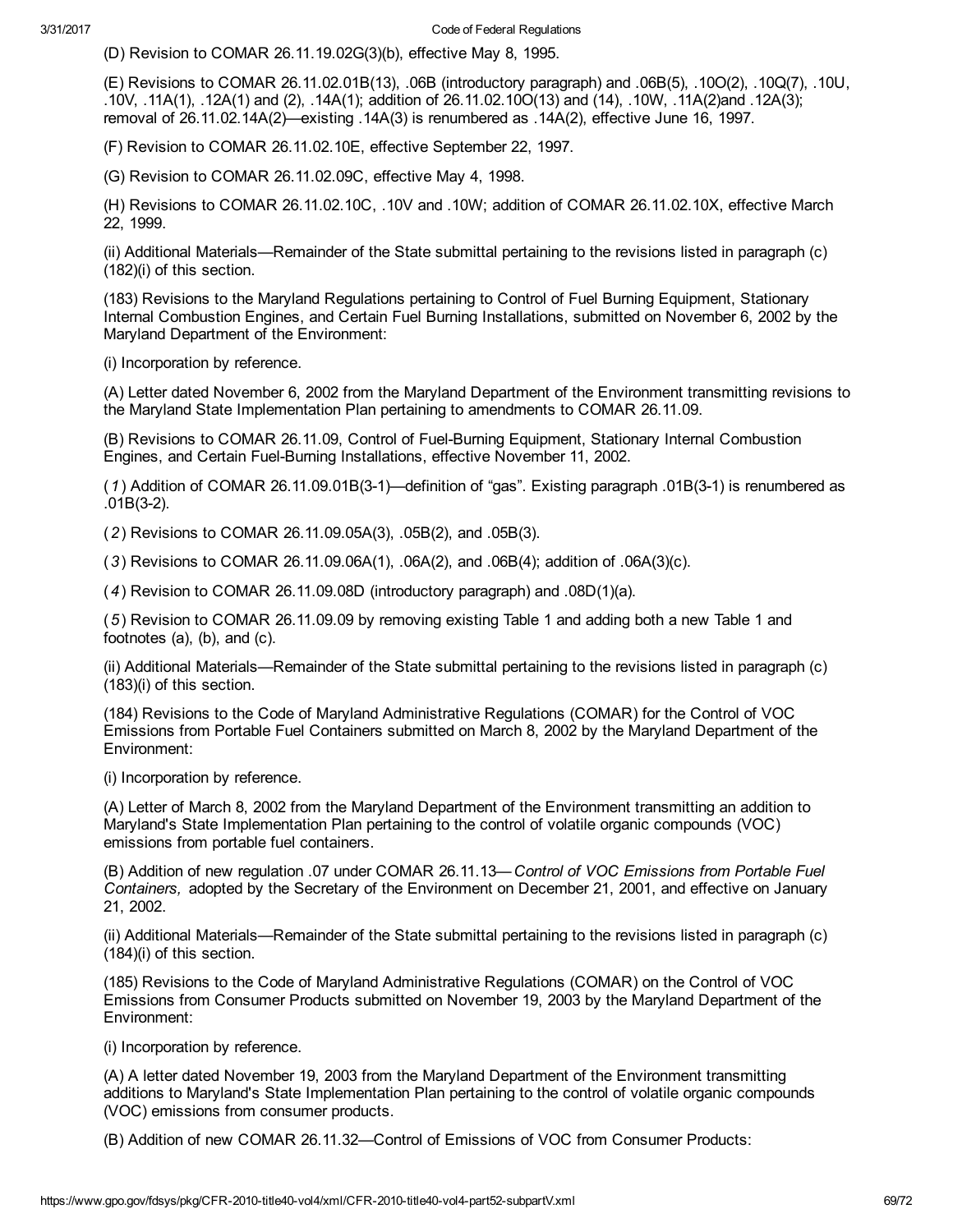(1) Addition of COMAR 26.11.32.01 through COMAR 26.11.32.23 adopted by the Secretary of the Environment on July 25, 2003 and effective on August 18, 2003.

(2) Addition of new COMAR 26.11.32.01F—Retail Sales, adopted by the Secretary of the Environment on October 22, 2003 and effective on November 24, 2003.

(ii) Additional Material. Remainder of the State submittals pertaining to the revisions listed in paragraph (c) (185)(i) of this section.

(186) Revisions to the Maryland State Implementation Plan submitted on April 24, 2003, July 7, 2003, and December 1, 2003 by the Maryland Department of the Environment pertaining to the Policies and Procedures Relating to Maryland's  $NO<sub>x</sub>$  Reduction and Trading Program, and the Nitrogen Oxides Reduction and Trading Program.

(i) Incorporation by reference.

(A) Letter of April 24, 2003 from the Maryland Department of the Environment transmitting additions, deletions, and revisions to COMAR 26.11.30 Nitrogen Oxides Reduction and Trading Program, effective April 28, 2003.

(1) Revisions to COMAR 26.11.30.09A.

(2) Deletion of existing COMAR 26.11.30.09B.

(3) Addition of new COMAR 26.11.30.09B, allocations for control periods 2003 through 2007.

(B) Letter of July 7, 2003 from the Maryland Department of the Environment transmitting an administrative correction to COMAR 26.11.30.09 amending Mirant Dickerson's Unit #3 allocation from 410 to 404 tons of  $NO_{X}$ .

(C) Letter of December 1, 2003 from the Maryland Department of the Environment transmitting additions, deletions, and revisions to COMAR 26.11.29 NO<sub>y</sub> Reduction and Trading Program, effective November 24, 2003.

(1) Revisions to COMAR 26.11.29.09 (title), .09A (introductory sentence), and .09A(1).

(2) Addition of COMAR 26.11.29.09A(2) and .09A(3).

(3) Revisions to COMAR 26.11.29.09B (introductory sentence), .09B(1) and .09B(2), establishing the set aside pool at 5 percent of the total trading budget.

(4) Deletion of COMAR 26.11.29.09E and 09F.

(5) COMAR 26.11.29.09G is renumbered as 26.11.29.09E.

(ii) Additional Material.

(A) Remainder of the State submittals pertaining to the revisions listed in paragraph (c)(186)(i) of this section.

(B) [Reserved]

(187) The Ozone Redesignation and Maintenance Plan for Kent and Queen Anne's Counties nonattainment area submitted on February 4, 2004 by the Maryland Department of the Environment:

(i) Incorporation by reference.

(A) A letter dated February 9, 2004 from the Maryland Department of the Environment transmitting Maryland's State Implementation Plan pertaining to the redesignation request for the Kent and Queen Anne's Counties Ozone Nonattainment Area.

(B) SIP Revision 03-15, Redesignation Request for Kent and Queen Anne's Counties Ozone Nonattainment Area, February 4, 2004.

(ii) Additional Material—Remainder of the State submittals pertaining to the revisions listed in paragraph (c) (187)(i) of this section.

(188)-(189) [Reserved]

(190) Revisions to the Maryland State Implementation Plan submitted on March 31, 2004 by the Maryland Department of the Environment:

(i) Incorporation by reference.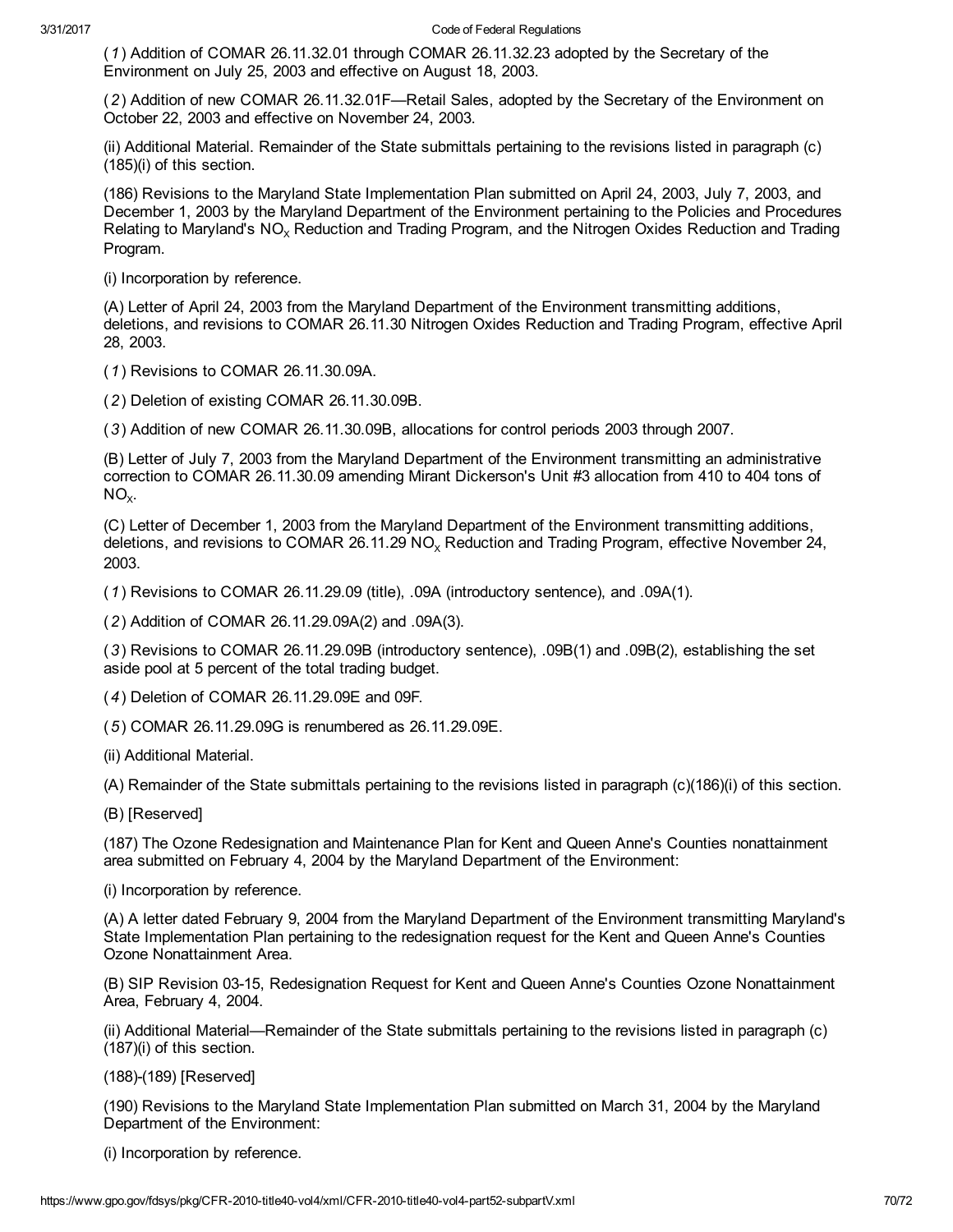### 3/31/2017 Code of Federal Regulations

(A) Letter of March 31, 2004 from the Maryland Department of the Environment transmitting a Consent Order establishing VOC RACT for Kaydon Ring and Seal, Inc.

(B) Consent Order establishing VOC RACT for Kaydon Ring and Seal, Inc. with an effective date of March 5, 2004.

(ii) Additional Materials—Remainder of the State submittal pertaining to the revisions listed in paragraph (c) (190)(i) of this section.

(191) Revision to the Maryland Regulations pertaining to changes to control of fuel-burning equipment, stationary internal combustion engines and certain fuel-burning installations and to changes to requirements for major new sources and modifications submitted on December 1, 2003 by the Maryland Department of the Environment:

(i) Incorporation by reference.

(A) Letter of December 1, 2003 from the Maryland Department of the Environment transmitting changes to control of fuel-burning equipment, stationary internal combustion engines and certain fuel-burning installations and to changes to requirements for major new sources and modifications in Maryland's air quality regulations, Code of Maryland Administrative Regulations (COMAR).

(B) Revisions to COMAR 26.11.09.08A(1), pertaining to control of  $NO<sub>x</sub>$  emissions for major stationary sources adopted by the Secretary of the Environment on October 21, 2003, and effective on November 24, 2003.

(1) Revision to COMAR 26.11.09.08A(1)(a).

(2) Deletion of COMAR 26.11.09.08A(1)(b).

(3) Renumbering of COMAR 26.11.09.08A(1)(c) to COMAR 26.11.09.08A(1)(b).

(C) Revisions to COMAR 26.11.17.01B(13) pertaining to requirements for major new sources and modifications adopted by the Secretary of the Environment on October 21, 2003, and effective on November 24, 2003.

(1) Revisions to COMAR 26.11.17.01B(13)(a)(i) and (13)(a)(ii).

(2) Deletion of COMAR 26.11.17.01B(13)(a)(iii).

(3) Renumbering of COMAR 26.11.17.01B(13)(a)(iv) to 01B(13)(a)(iii), and 26.11.17.01B(13)(a)(v) to 01B(13) (a)(iv).

(D) Revisions to COMAR 26.11.17.03B pertaining to requirements for major new sources and modifications adopted by the Secretary of the Environment on October 21, 2003, and effective on November 24, 2003.

(1) Revision to COMAR 26.11.17.03B(3)(a).

(2) Deletion of COMAR 26.11.17.03B(3)(b).

(3) Renumbering of COMAR 26.11.17.03B(3)(c) to 03B(3)(b), and 03B(3)(d) to 03B(3)(c).

(ii) Additional Material—Remainder of the State submittal pertaining to the revisions listed in paragraph (c) (191)(i) of this section.

[37 FR 10870, May 31, 1972]

**Editorial Note:** For Federal Register citations affecting § 52.1100, see the List of CFR Sections Affected, which appears in the Finding Aids section of the printed volume and on GPO Access.

#### §§ 52.1101 § 52.1110 [Reserved] Small business stationary source technical and environmental

## compliance assistance program.

On November 13, 1992, the Acting Director of the Air and Radiation Management Administration, Maryland Department of the Environment submitted a plan for the establishment and implementation of a Small Business Stationary Source Technical and Environmental Compliance Assistance Program as a state implementation plan (SIP) revision, as required by title V of the Clean Air Act Amendments. EPA approved the Small Business Stationary Source Technical and Environmental Compliance Assistance Program on May 16, 1994, and made it part of the Maryland SIP. As with all components of the SIP, Maryland must implement the program as submitted and approved by EPA.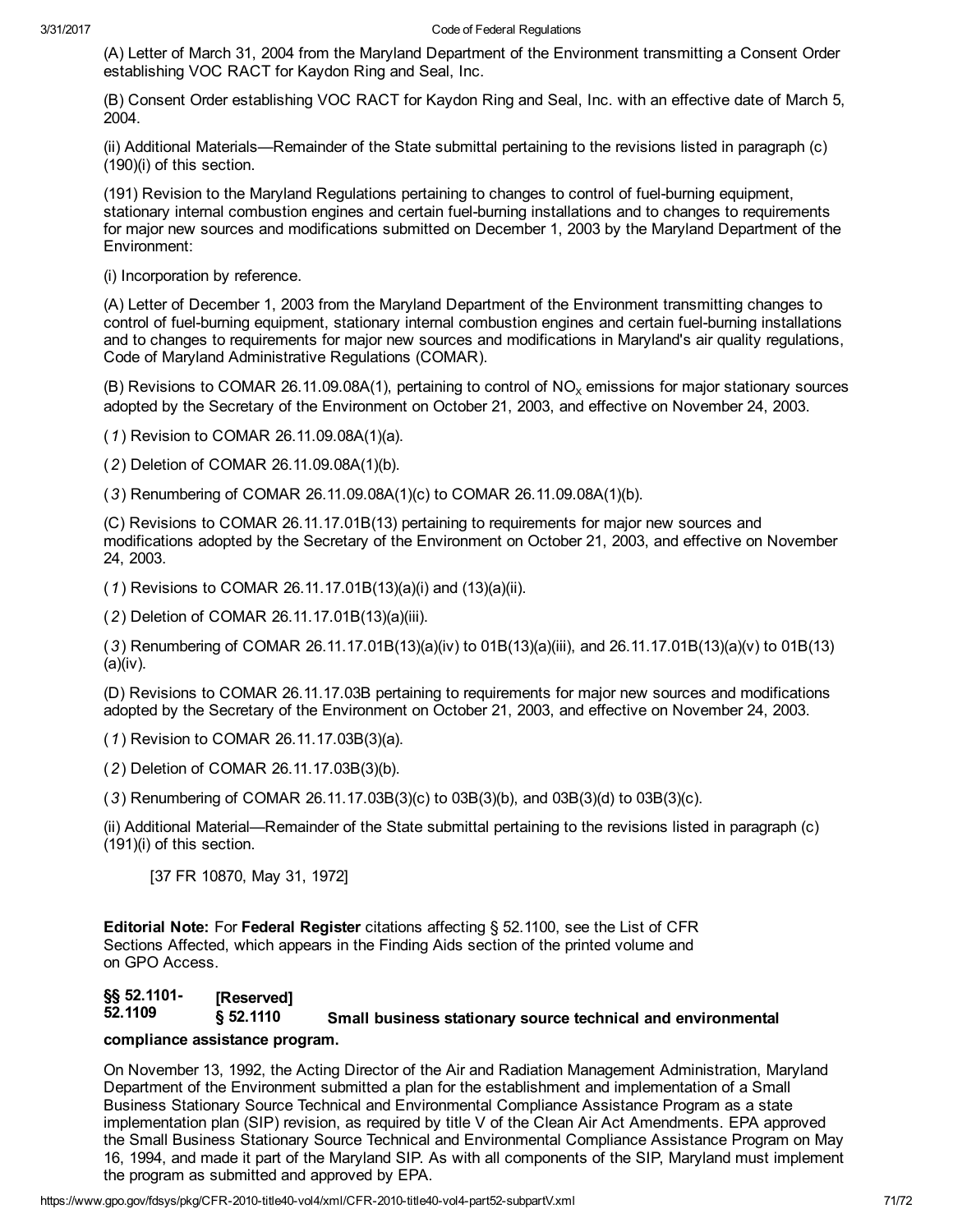[59 FR 25333, May 16, 1994]

### §§ 52.1111 [Reserved]

 $52.1115$   $\frac{1}{\sqrt{2}}$  52.1116 Significant deterioration of air quality.

(a) The requirements of sections 160 through 165 of the Clean Air Act are not met, since the plan does not include approvable procedures for preventing the significant deterioration of air quality.

(b) The following provisions of 40 CFR 52.21 are hereby incorporated and made a part of the applicable State plan for the State of Maryland.

- (1) Definition of federally enforceable (40 CFR 52.21(b)(17)),
- (2) Exclusions from increment consumption (40 CFR  $52.21(f)(1)(v)$ , (3), (4)(i)),
- (3) Redesignation of areas (40 CFR 52.21(g) (1), (2), (3), (4), (5), and (6)),
- (4) Approval of alternate models (40 CFR 52.21(1)(2)),
- (5) Disputed permits or redesignation (40 CFR 52.21(t), and
- (6) Delegation of Authority (40 CFR 52.21(u)(1), (2)(ii), (3), and (4)).

[45 FR 52741, Aug. 7, 1980 and 47 FR 7835, Feb. 23, 1982]

#### § 52.1117 Control strategy: Sulfur oxides.

## (a) [Reserved]

(b) The requirements of § 51.112(a) of this chapter are not met because the State did not submit an adequate control strategy demonstration to show that the Maryland Regulation 10.03.36.04B (1) and (2) would not interfere with the attainment and maintenance of the national sulfur dioxide standards.

[40 FR 56889, Dec. 5, 1975, as amended at 41 FR 8770, Mar. 1, 1976; 41 FR 54747, Dec. 15, 1976; 51 FR 40676, Nov. 7, 1986]

### § 52.1118 Approval of bubbles in nonattainment areas lacking approved demonstrations: State assurances.

In order to secure approval of a bubble control strategy for the American Cyanamid facility in Havre de Grace, Maryland (see paragraph 52.1070(c)(87)), the Maryland Department of the Environment—Air Management Administration provided certain assurances in a letter dated September 13, 1988 from George P. Ferreri, Director, to Thomas J. Maslany, Director, Air Management Division, EPA Region III. The State of Maryland assured EPA it would:

(a) Include the bubble emission limits for this plant in any new State Implementation Plan,

(b) Consider this plant with its approved bubble limits in reviewing sources for needed additional emission reductions, and

(c) Not be delayed in making reasonable efforts to provide the necessary schedules for completing the new ozone attainment plan.

[55 FR 20272, May 16, 1990]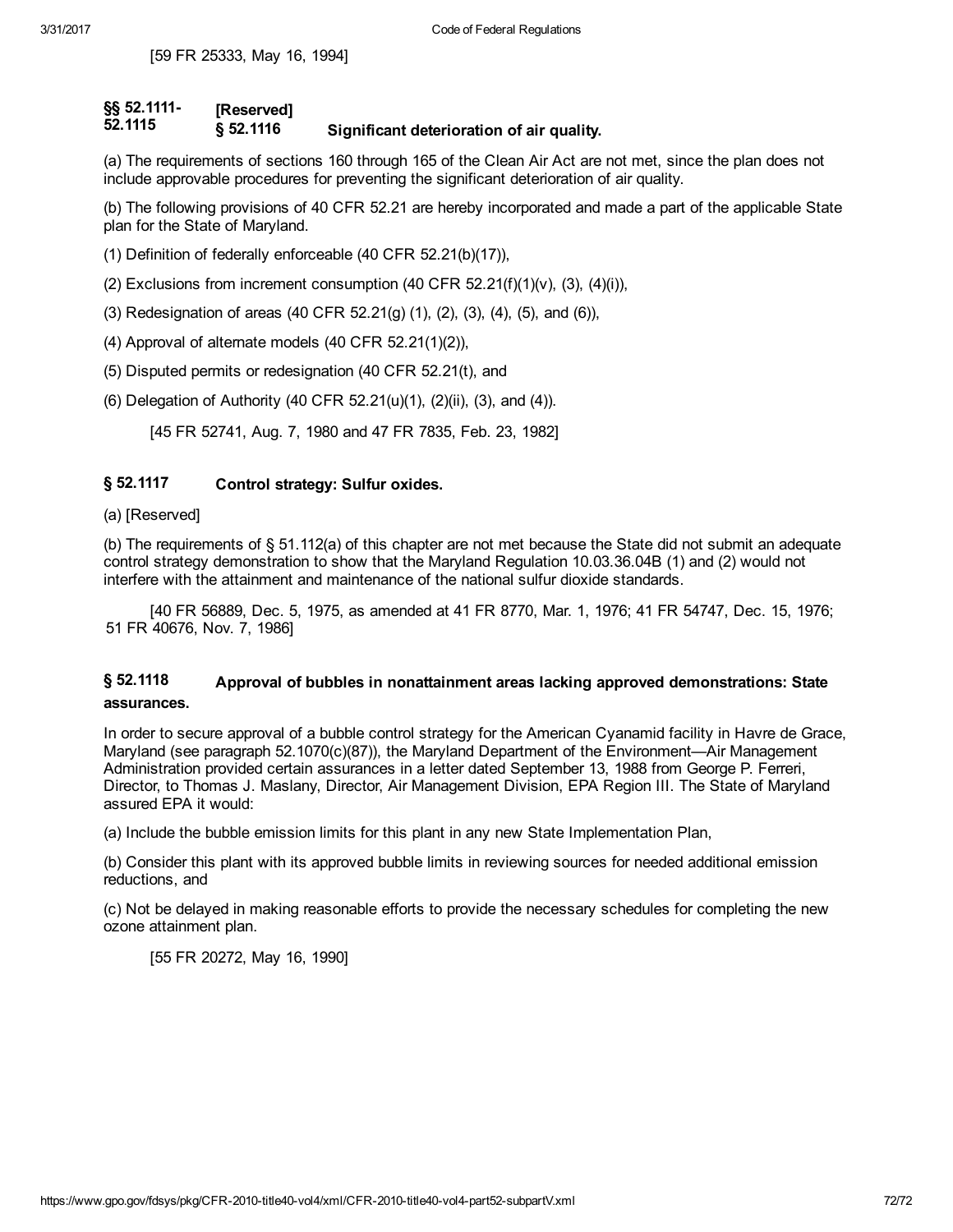# **ATTACHMENT C**

# **Public Hearing Notice**